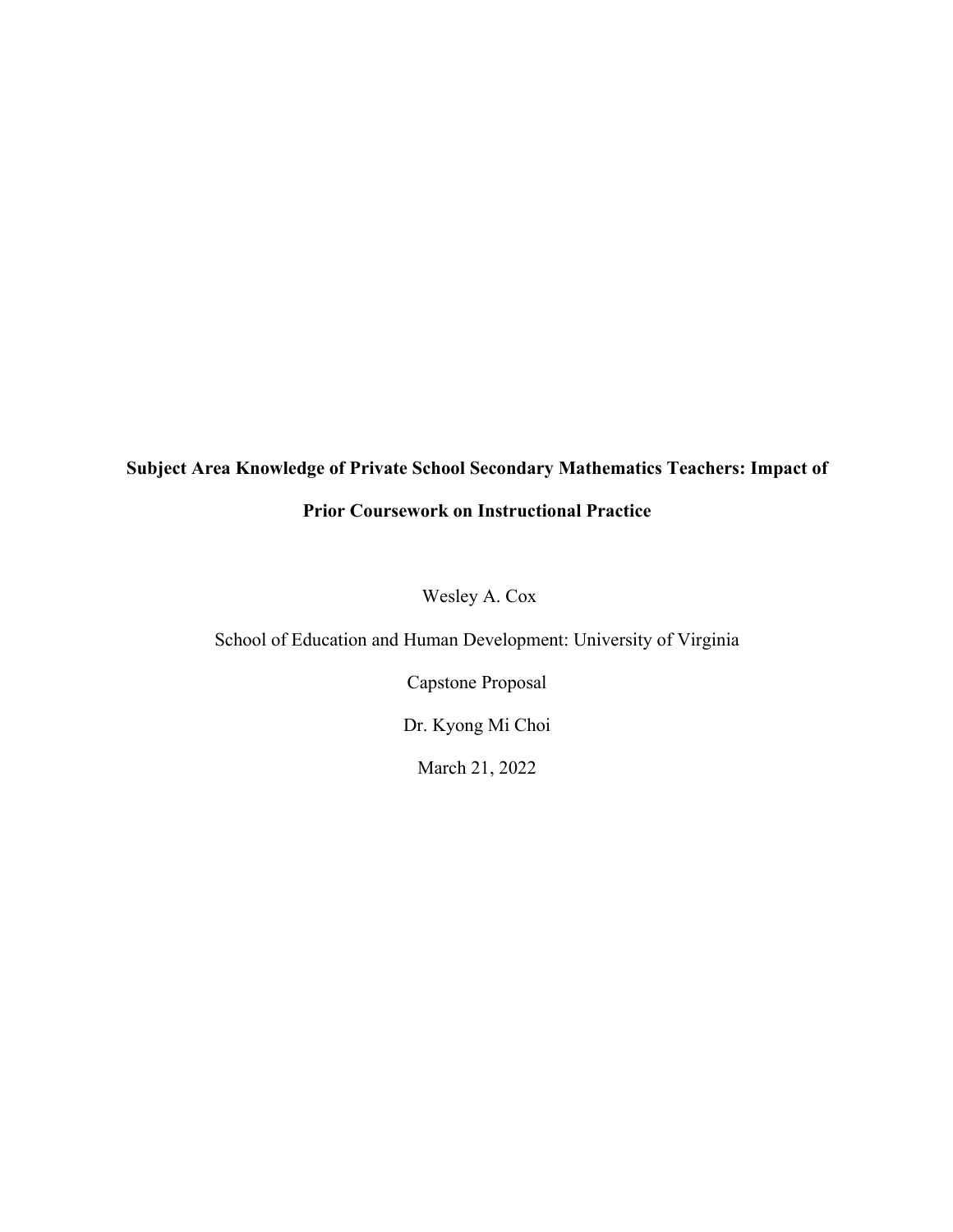#### **Abstract**

Hiring secondary mathematics teachers has become a difficult task for schools across the country. Both public and private schools alike face the task of hiring a knowledgeable and qualified teacher. One small independent, private school in the Southeastern United States has confronted the issue of hiring and retaining mathematics teachers who possess the knowledge to positively impact their students' development and acquisition of algebraic reasoning skills for several years. The problem they face is understanding which courses listed on applicants' transcripts should they focus on when determining which teacher qualifies for their open teaching positions. This case study takes a look into the courses a secondary mathematics teacher at a private independent school reflects upon from their undergraduate career in order to teach their current classes. With a better understanding of their classes comes a better understanding of what coursework should be emphasized to ensure that a teacher has the background and expertise the school is looking. The purpose of this study is to better understand what courses mathematics teachers utilize while planning and teaching the lessons they covered in their high school mathematics classrooms. The findings from this study will help independent schools hire and retain qualified mathematics teachers who have the content knowledge needed to influence student learning.

*Keywords:* Calculus, teacher training, mathematical knowledge for teaching, specialized content knowledge

ii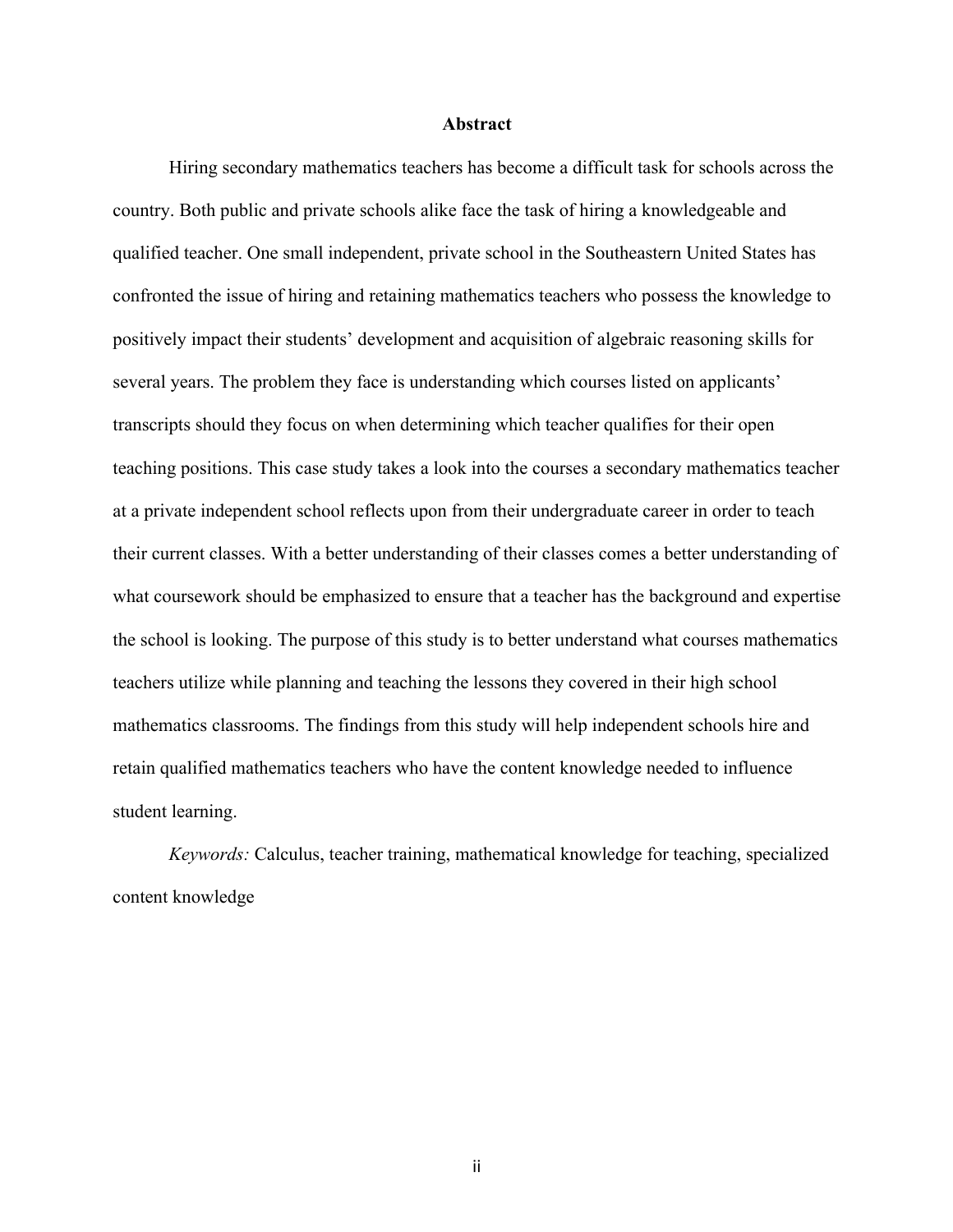## **TABLE OF CONTENTS**

|                                                            | $\mathbf{1}$   |
|------------------------------------------------------------|----------------|
|                                                            | $\overline{2}$ |
|                                                            | 3              |
|                                                            | 6              |
|                                                            | 9              |
|                                                            | 11             |
|                                                            | 14             |
|                                                            | 14             |
| Teacher Subject Matter Preparation and Student Achievement | 18             |
|                                                            | 21             |
|                                                            | 23             |
|                                                            | 25             |
|                                                            | 28             |
|                                                            | 30             |
|                                                            | 32             |
|                                                            | 32             |
|                                                            | 32             |
|                                                            | 35             |
|                                                            | 37             |
|                                                            | 38             |
|                                                            | 40             |
|                                                            | 41             |
|                                                            | 43             |
|                                                            | 43             |
|                                                            | 47             |
|                                                            | 50             |
|                                                            | 53             |
|                                                            | 55             |
|                                                            | 60             |
|                                                            | 62             |
|                                                            | 62             |
|                                                            | 63             |
|                                                            | 65             |
|                                                            | 66             |
|                                                            | 67             |
|                                                            | 68             |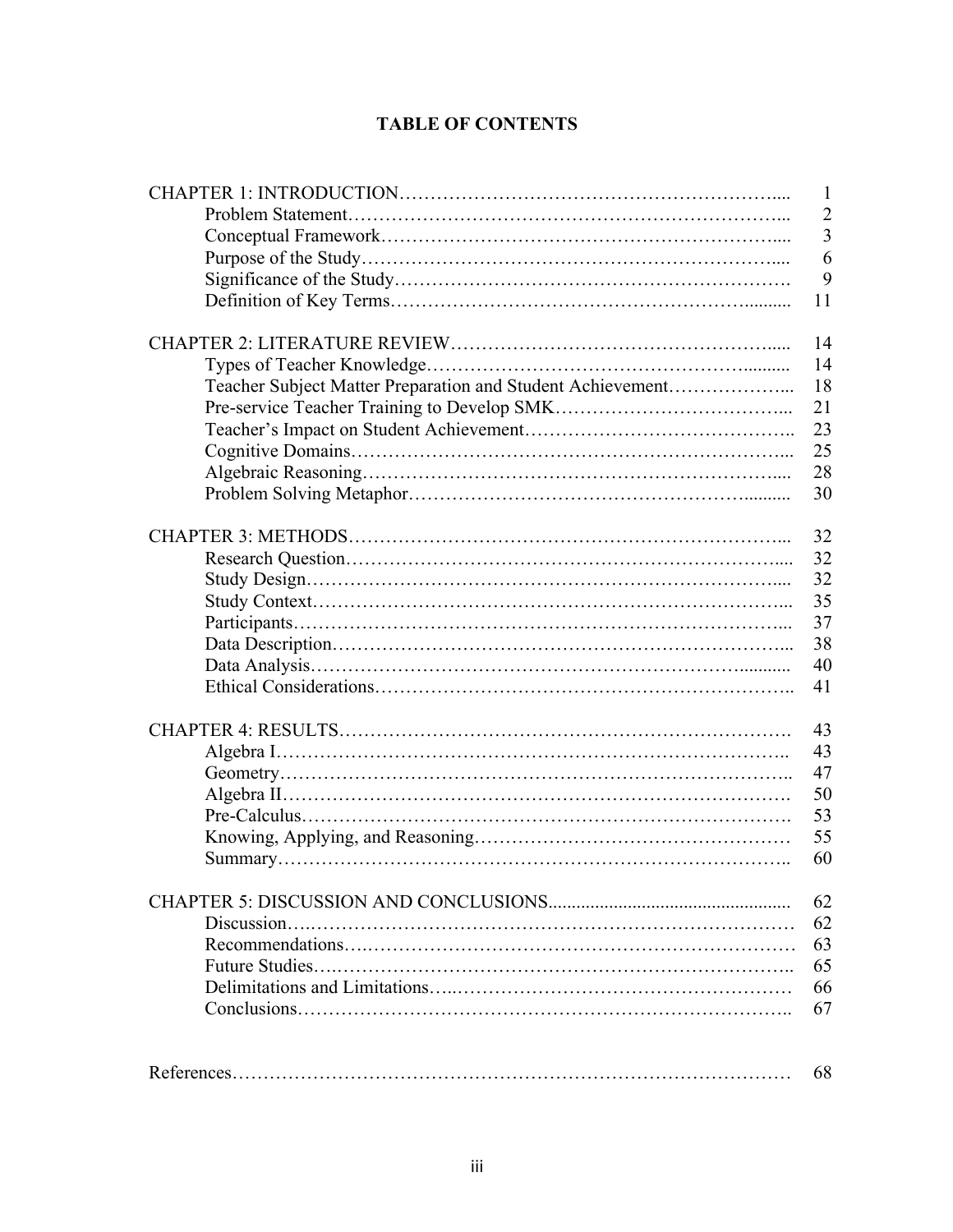## Appendixes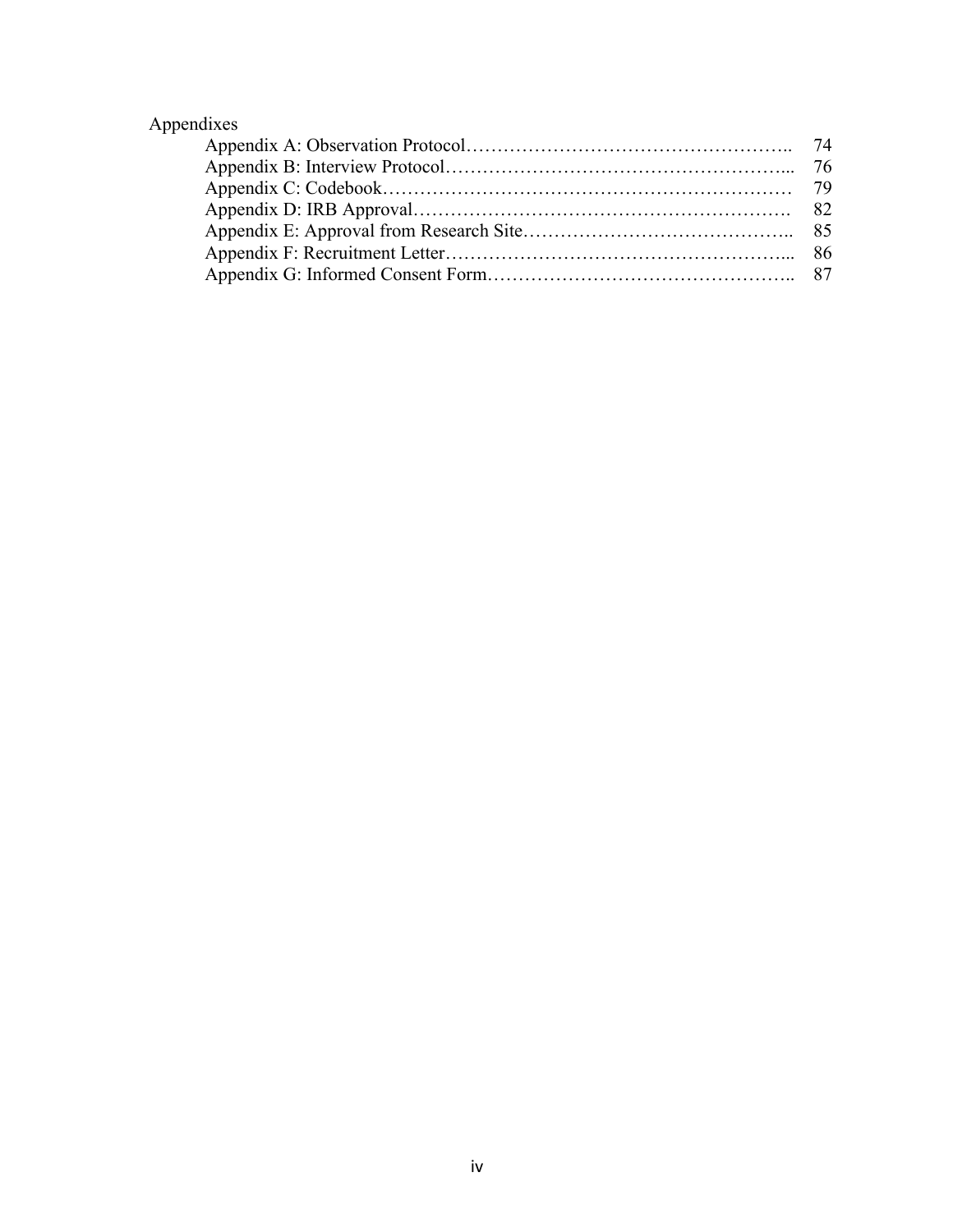#### **CHAPTER 1: INTRODUCTION**

To improve P-12 education, researchers and policymakers alike focus on the teachers and their abilities within their subject area as they are the frontlines of the school (Wayne & Youngs, 2003). As Wayne and Youngs (2003) stated, student achievement "depends substantially on the teachers they are assigned" (p. 89). Therefore, school administrators need to ensure their teachers are effective and highly prepared for the job.

The most influential, school-based factor contributing to student achievement is the teacher (Stronge & Hindman, 2003). Stronge and Hindman (2003) concluded that teachers produce a strong cumulative effect on student achievement. For example, students placed with highly effective teachers, who were knowledgeable and cared for their students, for three years in a row score significantly higher on state mathematics assessments than those who had three lowperforming teachers in a row (Stronge & Hindman, 2003). Stronge and Hindman go on to say, "a student who has a high-performing teacher for just one year will remain ahead of their peers for at least the next few years of school" (p. 48). However, if a student has an ineffective teacher, "the opposite is true, and the negative influence on student achievement may not be fully remediated for up to three years" (Stronge & Hindman, 2003, p. 48). The issue for schools is how to determine if a teacher will be effective in the classroom.

To determine if a teacher can effectively influence student learning in the classroom, a definition of what makes an effective teacher must be established. The question of what defines an effective and well-qualified teacher has appeared before. As Ingersoll (2001) stated, "there is little consensus on how to define a qualified teacher" (p. 42). The lack of consensus suggests that effective teaching is an elusive concept (Stronge & Hindman, 2003). Pulling together several definitions of effective teaching, Stronge and Hindman (2003) described six domains of effective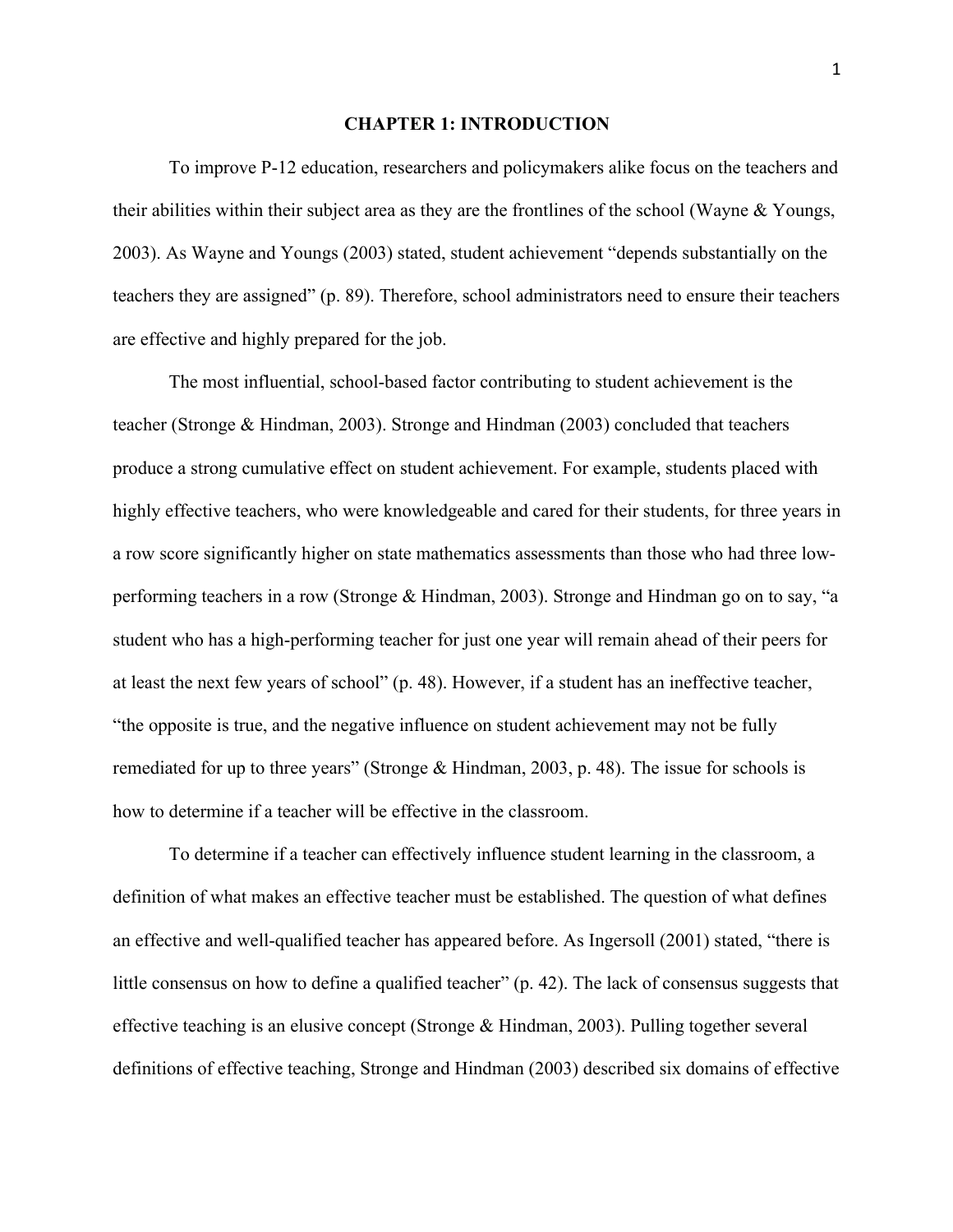teachers: prerequisites of effective teachers, the teacher as a person, classroom management and organization, organizing for instruction, implementing instruction, and monitoring student progress and potential. Stronge and Hindman suggest when interviewing prospective teachers, school administrators and hiring teams focus on these domains to help hire teachers who have the qualities that enhance student achievement. One of the more difficult of these domains to determine for a candidate are the prerequisite skills. The prerequisite skills of effective teachers include verbal ability, certification, knowledge of pedagogy, working with special needs students, and content knowledge within a subject area (Stronge & Hindman, 2003). The concept of content knowledge within a subject area is one of the more challenging aspects to determine for a high school mathematics teacher. One question investigated in this area has centered around how many content area courses are needed to provide this knowledge (Ball et al., 2008; Ferguson & Womack, 1993; Guyton & Farokhi, 1987; Monk, 1994; Telese, 2012).

#### **Problem Statement**

A small private, independent school in North Carolina has faced the issue of hiring and retaining effective mathematics teachers for the last 7 years or more. During that time, they have hired more than 14 different mathematics teachers to fill only five teaching positions. Many of the teachers were replaced due to their inability to effectively teach their respective classes. The school often relies upon a third party, placement agency to aid in searching for potential teachers. Many of the applicants they receive have little to no teaching experience. Moreover, most applicants are new graduates with a various degrees and mathematical backgrounds, often with no education background.

When the school receives an applicant's resume and educational background, such as transcripts, it is the job of the division head, namely the Upper School Headmaster, to determine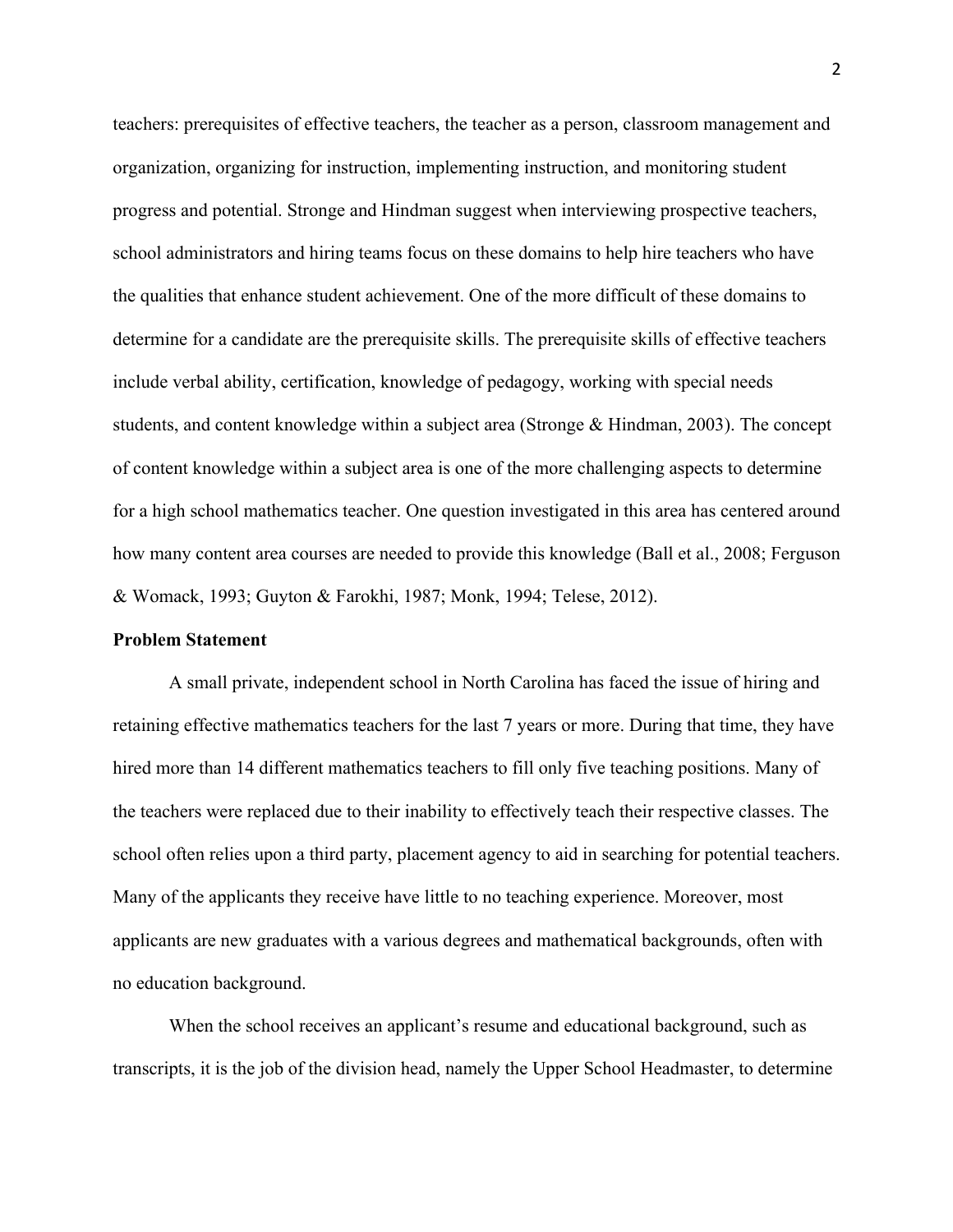which teachers meet the qualifications and standards set by the school to be a teacher. The headmaster often reaches out to the various department chairs to better understand the coursework they see when looking at applicants' transcripts. The Head of School asked, "which mathematics courses should we look for when reading through math teachers' transcripts?" (R. Teague, personal communication, October 25, 2021). The mathematics department chair noted the importance of pedagogy and methods courses within the transcript but also mentioned that many applicants do not have these courses (J. Hall, personal communication, October 25, 2021). During a video conference on October 25, 2021, both the department chair and Head of School mentioned that the school is willing to work with teachers to build and grow their pedagogical knowledge once they begin working at the school. The school offers payment assistance for continuing education courses and professional development opportunities (R. Teague, personal communication, October 25, 2021). For this reason, the school wishes to focus on the content area coursework taken by the teacher and how that coursework affects the learning within the secondary mathematics classroom.

#### **Conceptual Framework**

The conceptual framework for this study begins with the skills teachers need to positively affect students' learning. I intend to focus on their content knowledge, specifically the knowledge gained while taking mathematical content courses during their collegiate careers. The following concept map (see Figure 1) is intended to illustrate the framework used to guide this study.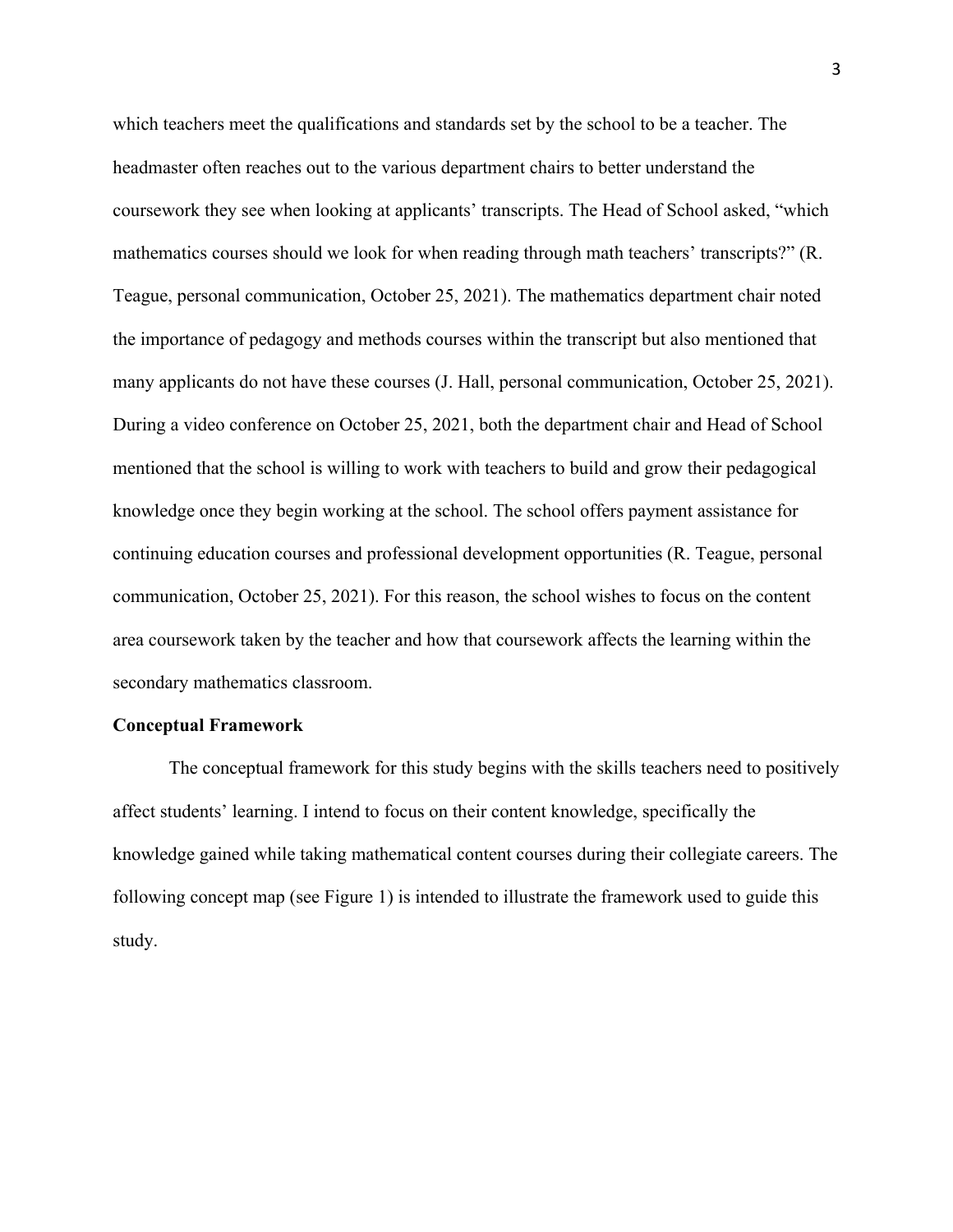### **Figure 1**



*Skills Necessary to Teaching and Where They are Developed*

The framework begins by defining the skills needed to be an effective teacher. These skills include the teacher's verbal ability to communicate the material, knowledge of pedagogy, and ability to work with students' needs, and the presence of content knowledge (Stronge & Hindman, 2003). Of these skills, content knowledge and pedagogical training are evident within the applicant's transcripts. The teacher candidate's verbal ability and ability to meet student needs appear during other times within the interview process.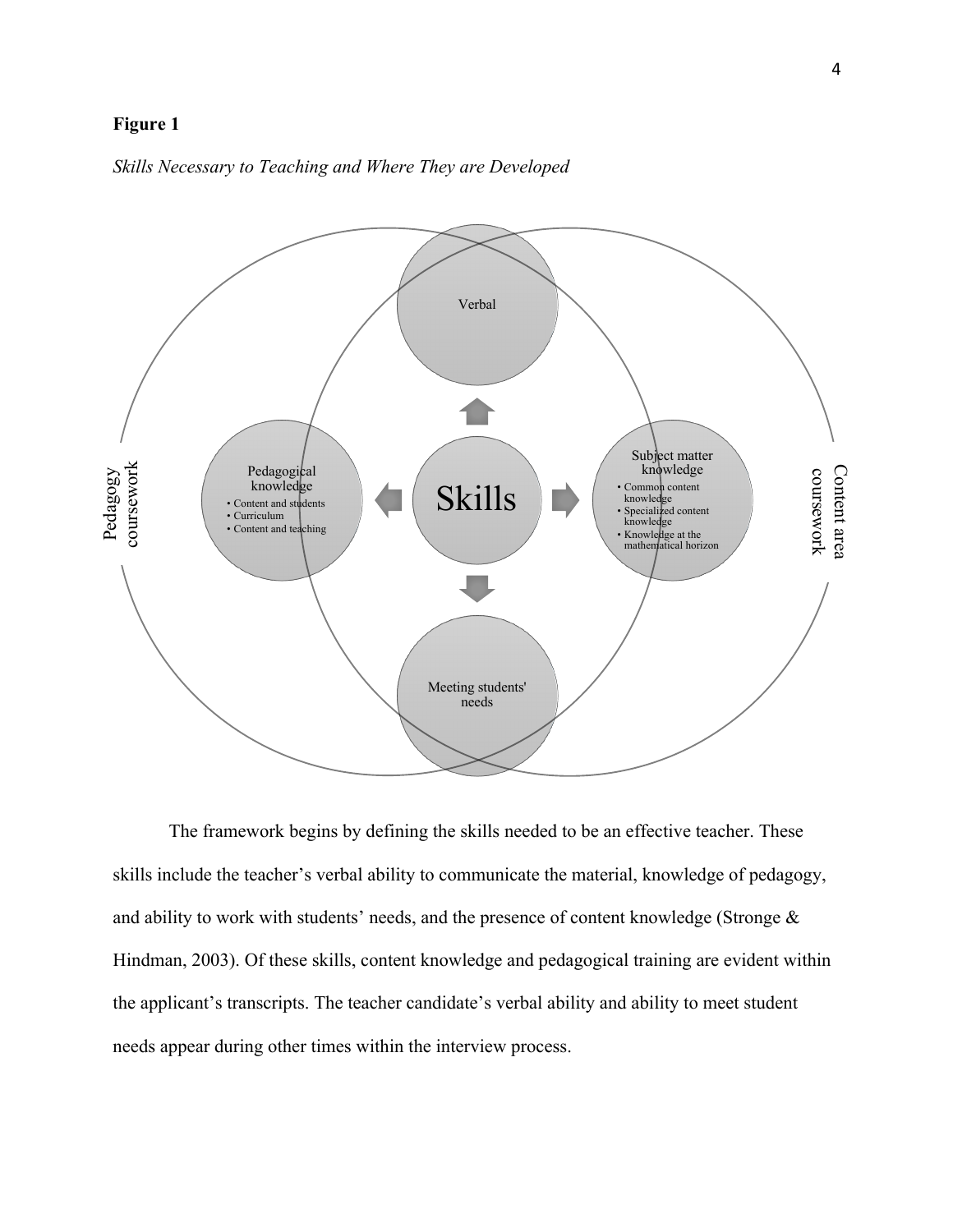Ball et al. (2008) described mathematical content knowledge as the combination of pedagogical content knowledge (i.e., knowledge of content and students, knowledge of curriculum and knowledge of content and teaching) and subject matter knowledge (i.e., common content knowledge, specialized content knowledge, and knowledge at the mathematical horizon). The candidate's pedagogical content knowledge, as mentioned before, is something the school's administration team feels they can work with and improve over time (R. Teague, personal communication, October 25, 2021). The focus then shifts to the candidate's content knowledge.

The skills that students need in in high school consist of generalizing mathematical ideas and expressing those generalizations in formal yet age-appropriate ways (Blanton & Kaput, 2005). Many students take Algebra I during their  $9<sup>th</sup>$ -grade year. The skills developed during this course extend beyond the Algebra I class. Skills, such as algebra, analytical geometry, functional reasoning and trigonometry, are deemed essential to completing college-level mathematics courses such as Calculus (Stewart, 2012). The question becomes which courses built the teachers' knowledge and skills. Therefore, I look to determine which content area coursework the teacher reflects upon while planning and teaching their classes. The courses deemed essential to the teachers may then shed light on the content areas that provide the teachers with the appropriate knowledge to plan and teach their lessons. With this concept map, I also acknowledge that teachers may acquire skills other than subject matter knowledge from their content area coursework, such as verbal skills and how to meet students' needs. Moreover, teachers may feel they learned pedagogical content knowledge from their content area instructors, (e.g., content and teaching).

It is reasonable to suggest that if a teacher expects the students to learn a particular set of skills, they must also possess the same set of skills (Darling-Hammond et al., 2005). Therefore, it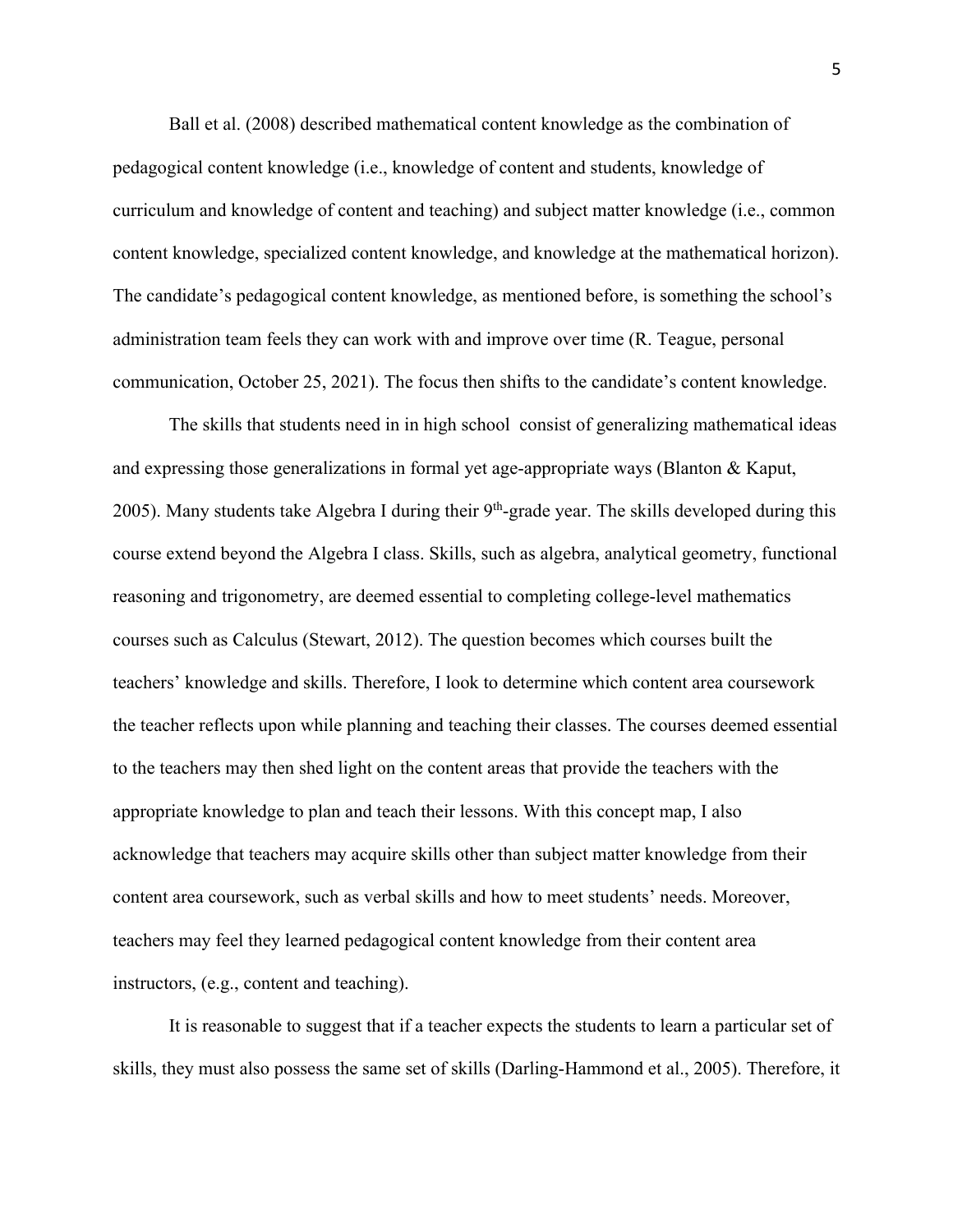would not be a stretch to suggest that teachers know how to do the mathematics, understand how to apply the mathematics, and understand the reasoning governing the mathematics (Blanton  $\&$ Kaput, 2005, 2005; Darling-Hammond et al., 2005; Grossman et al., 2005). These skills are essential for effective teaching (Conley, 2003).

Using the problem-solving metaphor to examine teacher metacognition concerning instructional practice, the problem to be solved is how a teacher uses knowledge from previous coursework to plan and teach their lesson (Artzt & Armour-Thomas, 1998). Applying the problem-solving metaphor calls for collecting lesson plans, observing the teaching of those lessons, and conducting debriefing interviews following the lesson (Artzt & Armour-Thomas, 1998). By analyzing the interviews and observations, I look to understand the knowledge the teachers rely on from previous experiences to teach their high school mathematics classes.

#### **Purpose of the Study**

In a typical public school district, the personnel department screens the teacher applicants based upon resumes and qualifications while school-level administrators interview applicants for specific positions (Stronge & Hindman, 2003). The personnel department often uses criteria such as degree type, student teaching experience, certifications held, and experience within the classroom to screen applicants. The degree type is often the first piece of information judged, followed by certificates held (Stronge & Hindman, 2003). These two measures, albeit indirectly, imply the level of content and pedagogical knowledge possessed by the applicant. For this process, many administrators and hiring team members, often comprised of department chairs and senior teachers, rely on their impressions and professional judgment to select the best candidates for each position.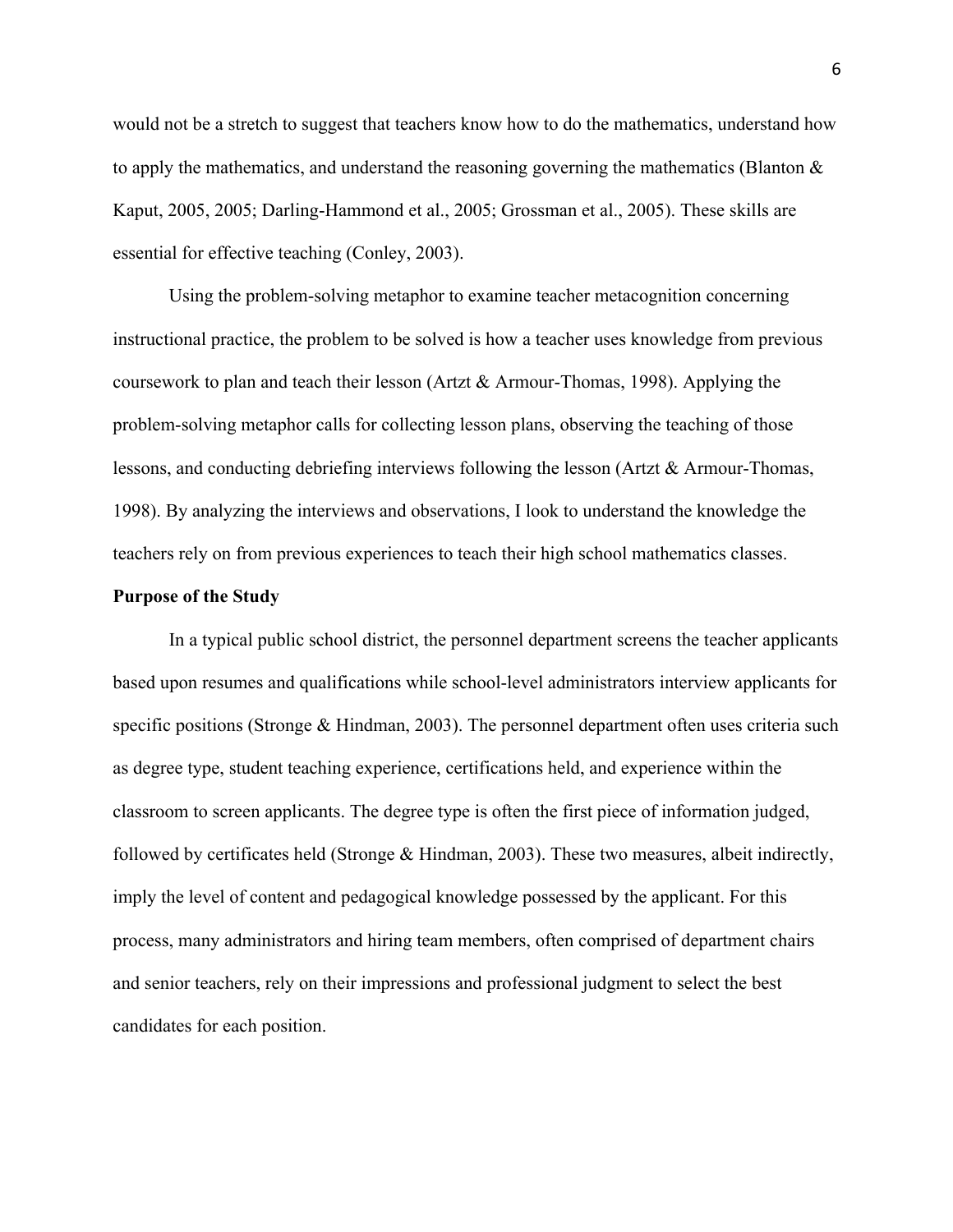However, for some independent, private schools, the lack of a personnel department to screen applicants calls for a different approach to hiring teachers. One such school in the Southeastern United States relies on school administrators and department chairs to handle the screening process. As a teacher at two independent schools for 16 years, I served on several hiring teams for the schools, hiring teachers for all subjects and heads of school. For the final five years of my teaching career, I served as the mathematics department chair for my school. Shortly after becoming the department chair, I found myself assisting in the search for a new mathematics teacher for my department. Over my five years as department chair, I assisted in hiring ten new mathematics teachers for only five teaching positions.

My Upper School Headmaster, the equivalent of a high school principal, often relied on an external teacher placement agency to act as the gatekeepers. The agency sorted through applicants to find those who potentially fit the mission and philosophy of our school. After narrowing the selection, the agency sent the potential applicants' paperwork to the school for further consideration. Many of the teacher applicants did not have educational backgrounds but did possess strong mathematical experiences. These backgrounds ranged, however, from science (e.g., Physics) to business degrees. After looking through the applicants provided by the placement agency, the question asked by my administrators was which mathematical content courses do teacher applicants need and how many should they have. The school, attempting to stabilize the mathematics department and retain quality teachers, is looking to understand which of the mathematics courses taken by teachers positively impacts students' learning.

The school first acknowledges that many of their teacher applicants are considered novice teachers with less than years of teaching experience, many of those with no classroom experience (R. Teague, personal communication, October 25, 2021). Moreover, the school feels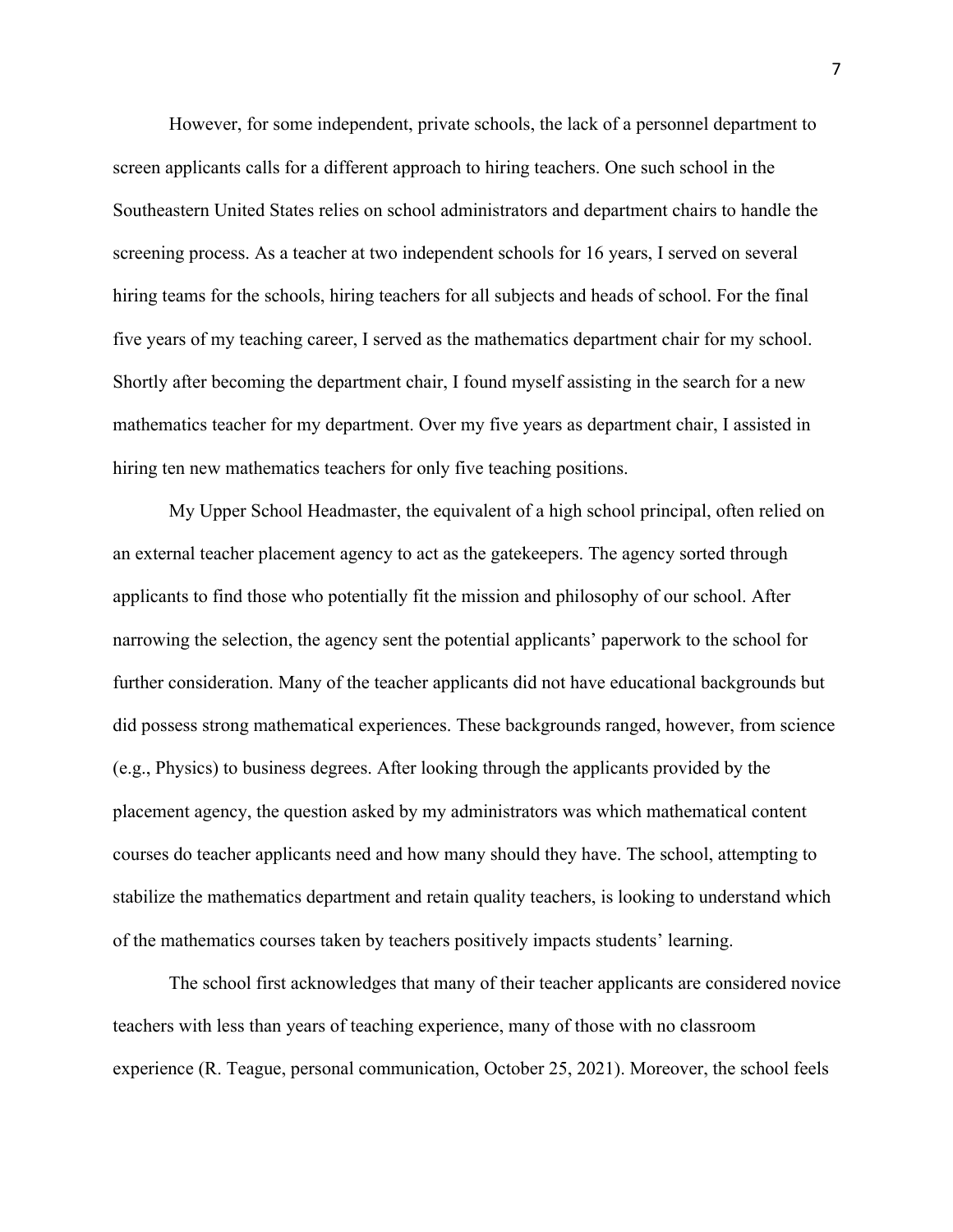the amount of content knowledge is the critical aspect of the applicants' resumes. This notion is due to a belief that pedagogical knowledge can be developed, supported, and grown through support such as mentoring within the department and professional development opportunities (J. Hall, personal communication, October 25, 2021). The question posed by the administration of the school is: "What should we look for in the applicants' transcripts when hiring a new mathematics teacher?" (R. Teague, personal communication, October 25, 2021).

A recent study proposed that  $9<sup>th</sup>$ -grade mathematics teachers who took calculus and foundations of mathematics courses during college positively influenced their 9<sup>th</sup>-grade students' scores on a test of algebraic reasoning (Choi & Cox, 2020). Choi and Cox (2020) also suggested the presence of a leveling-off point to the number of mathematics courses that positively affect student achievement. Choi and Cox also implied the possible presence of a third mathematics course to look for in applicants' transcripts, other than calculus and foundations of mathematics, but were unable to determine the specific course.

This study aims to identify the college-level content area coursework that teachers reflect upon when planning and teaching their high school mathematics courses. This study attempts to determine how those teachers' college mathematics experiences impact their teaching of mathematics. By gaining a deeper understanding of how high school mathematics teachers at a small independent, private school use their content knowledge, I look to contribute knowledge that will aid administrators in determining which candidates possess the potential to teach mathematics based upon their prior coursework.

A significant amount of research in this area appears focused on what coursework the teachers had before teaching and how that coursework affected student achievement scores in the classrooms (Ferguson & Womack, 1993; Guyton & Farokhi, 1987; Monk, 1994; Telese, 2012).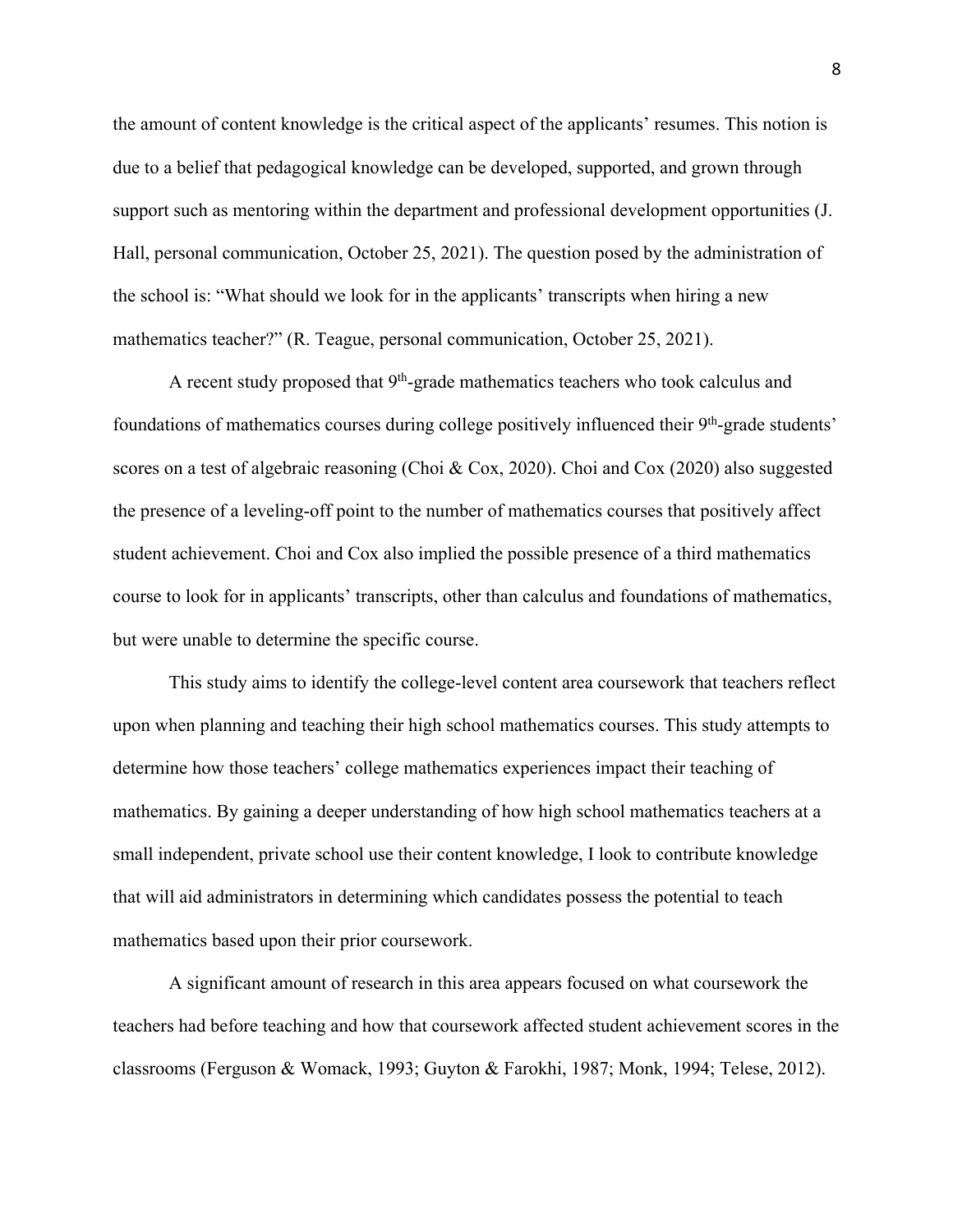The results are mixed and contradictory, leading to more questions than answers (Hiebert et al., 2019). One question posed by Hiebert et al. (2019): "What kind of knowledge acquired in these courses did teachers actually use in their teaching?" (p. 24). Few studies have looked into what material from previous coursework mathematics teachers find useful in their classrooms versus what information they have never applied to teaching a lesson. The purpose of this study is to examine that gap by understanding what occurs in the high school classroom for those teachers and how they apply the knowledge and understandings gained during their pre-service course work to their new careers. The information learned during this study will aid those administrators as they determine which candidates possess the potential to positively impact their students' algebraic reasoning skills in future mathematics courses. To guide this study, I look to answer the following research question:

**Research Question 1:** How do teachers use their knowledge from previous coursework to plan their lessons?

**Research Question 2:** How do teachers use their knowledge from previous coursework to teach their lessons?

#### **Significance of the Study**

Hiring a high school mathematics teacher who can enhance student achievement requires finding a teacher who possesses the qualities Strong and Hindman (2003) mentioned. The most common 9th-grade mathematics course taken by student is Algebra I (Tyson & Roksa, 2016). In this course, students learn how to think mathematically for formalizing patterns, functions, and generalizations (National Council of Teachers of Mathematics [NCTM], 2000). Researchers often refer to these skills as algebraic reasoning (Blanton & Kaput, 2005; Kaput, 2008; Smith & Thompson, 2008).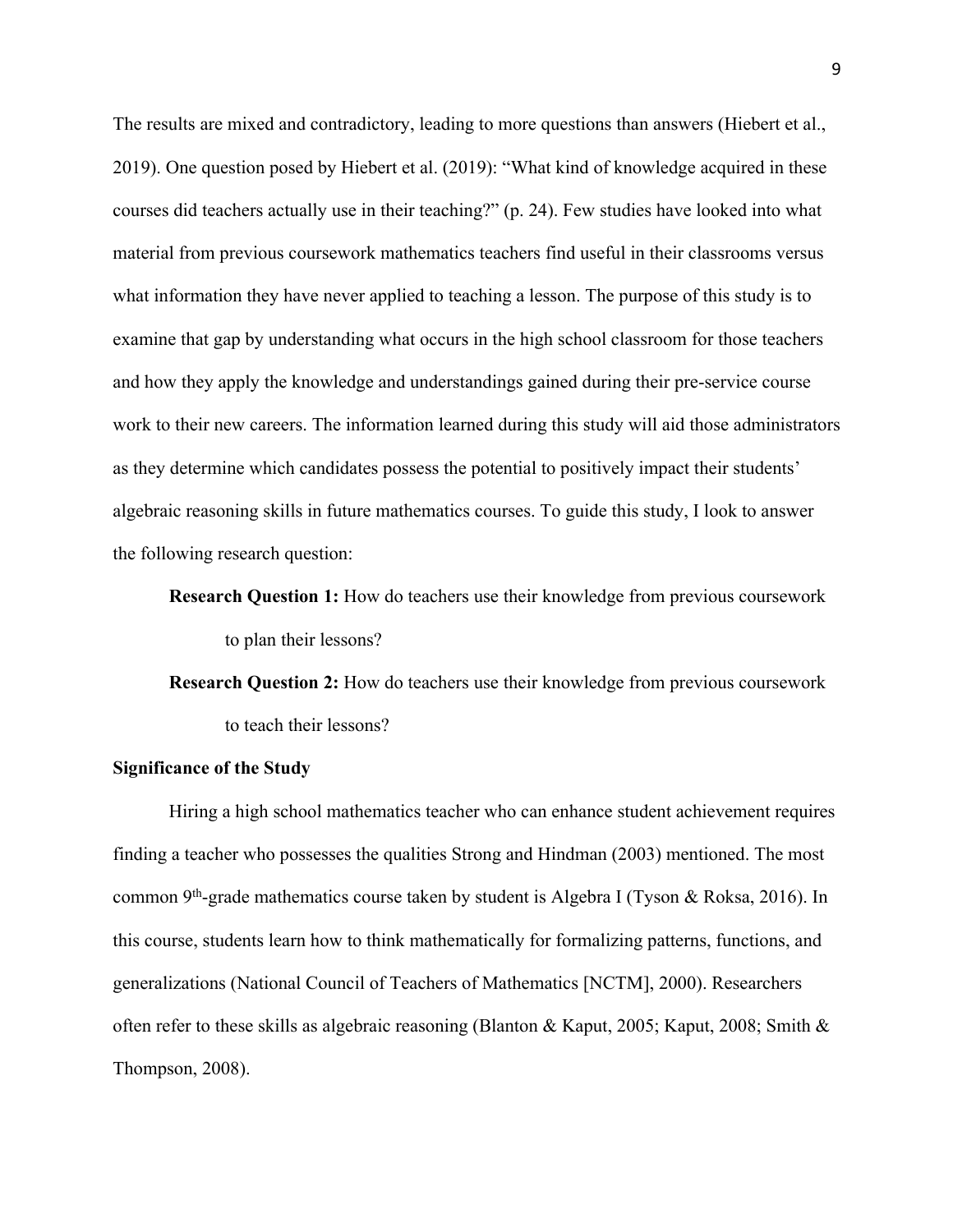The ability to reason and think algebraically extends well beyond the algebra classroom (Blanton & Kaput, 2005; Kaput, 2008; Smith & Thompson, 2008). Students learn how to apply algebraic reasoning skills to solve several different types of problems during the Algebra I class. The skills and techniques learned in algebra classes are spread throughout a student's high school career (e.g., Chemistry, Physics and English) and beyond into their everyday lives (e.g., financial planning) (Conley, 2003; NCTM, 2000). For students to have the opportunity to be successful in higher-level mathematics courses, they must possess a strong algebra background (Kaput, 2008).

Conley (2003) suggests the application of the knowledge and skills learned in the algebra classroom extends well beyond the mathematics classroom. Conley mentions one such theme raised by teaching professionals, the habits of mind, when describing the skills needed by students entering college. Students develop these skills during high school and carry them into their college careers and beyond. These skills include critical and analytical thinking skills, problem-solving skills, and the ability to explain one's reasoning in either a verbal or written form (Conley, 2003). Researchers consider these skills essential components of algebraic reasoning (Blanton & Kaput, 2005; Kaput, 2008; NCTM, 2000; Smith & Thompson, 2008). Conley also suggests that many of these habits are more important than specific content knowledge when predicting success in college.

For students to gain content knowledge, teachers must possess the knowledge themselves. One place that teachers could have acquired this knowledge is in their college-level content area coursework. The problem lies with understanding which content area coursework taken in college supplied this knowledge to the teacher and which of those courses have the most influential association with students' understanding and learning of the algebraic reasoning skills they need to succeed in future classes.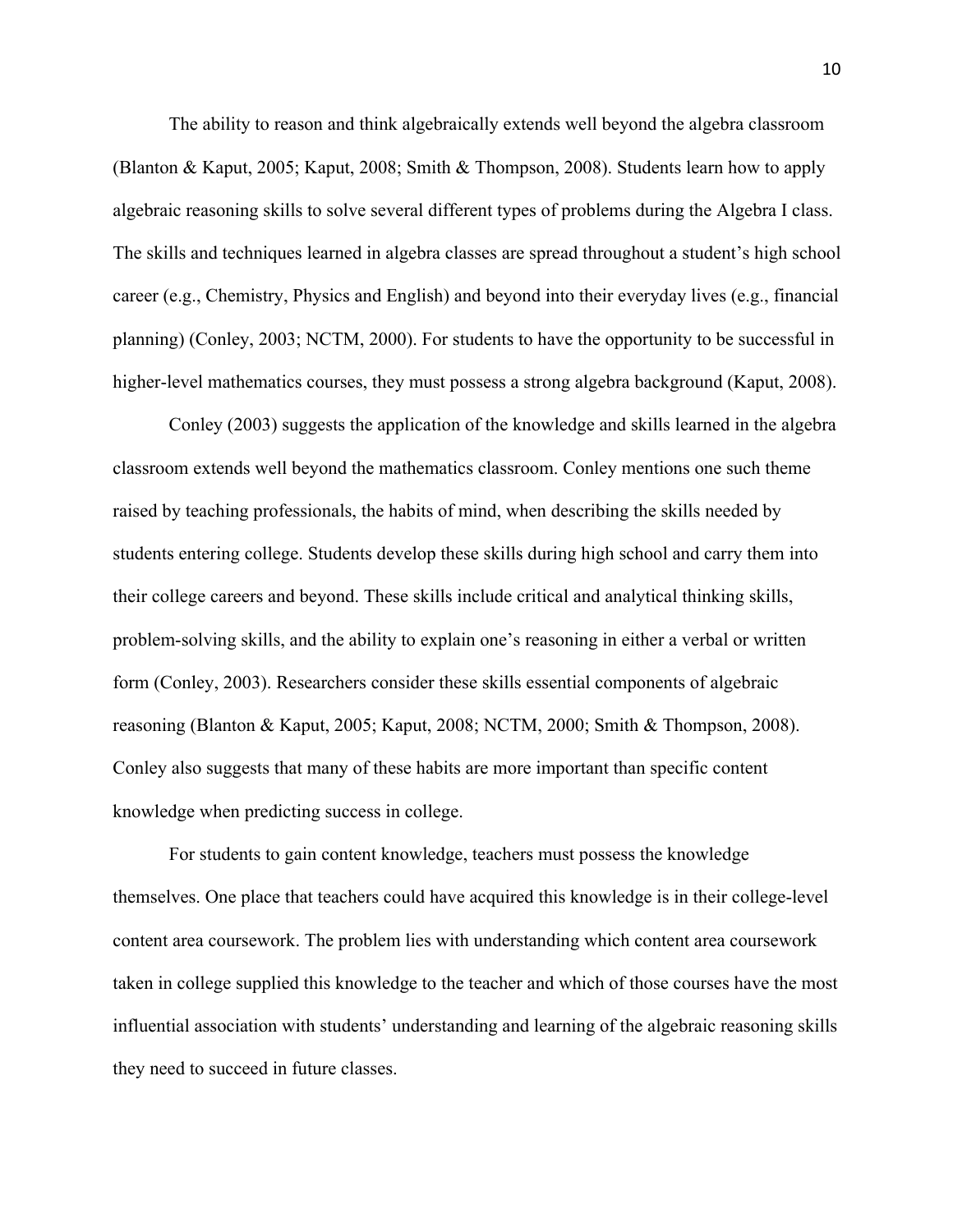The findings of this study have the potential to benefit the school administration of a small independent, private school and the students they serve. For a school that does not require teachers to possess a license in their given areas, the findings of this study may allow the school administrators to better understand the content area coursework taken by applicants and determine the applicants' potential to effectively teach students. Given a better understanding of a teacher's mathematical background, administrators will have the ability to make more informed decisions about who receives an invitation to visit the school. With the school observing more knowledgeable teachers, they will have the opportunity to hire strong, more prepared teachers who can improve the algebraic reasoning skills of their students. By hiring teachers who are better prepared to influence their students, the school may bring stability to a department that has experienced a high turnover rate over the last several years. The benefits of this stability will affect the overall morale of the department, the school, and the students.

The impact of this study potentially reaches beyond this specific private school. Other schools (e.g., public schools, charter schools, and other private schools) could use the results from this study to aid in the hiring of mathematics teachers who can potentially positively impact their students' learning. Ultimately, this could lead schools of education to reevaluate the mathematics education programs and determine or standardize which mathematics courses they should require of future mathematics educators.

#### **Definition of Key Terms**

For this study, I will use Blanton and Kaput's (2005) definition of algebraic reasoning as a process in which students generalize mathematical ideas, establish those generalizations through discussion and argumentation, and express the generalizations in a formal yet ageappropriate manner.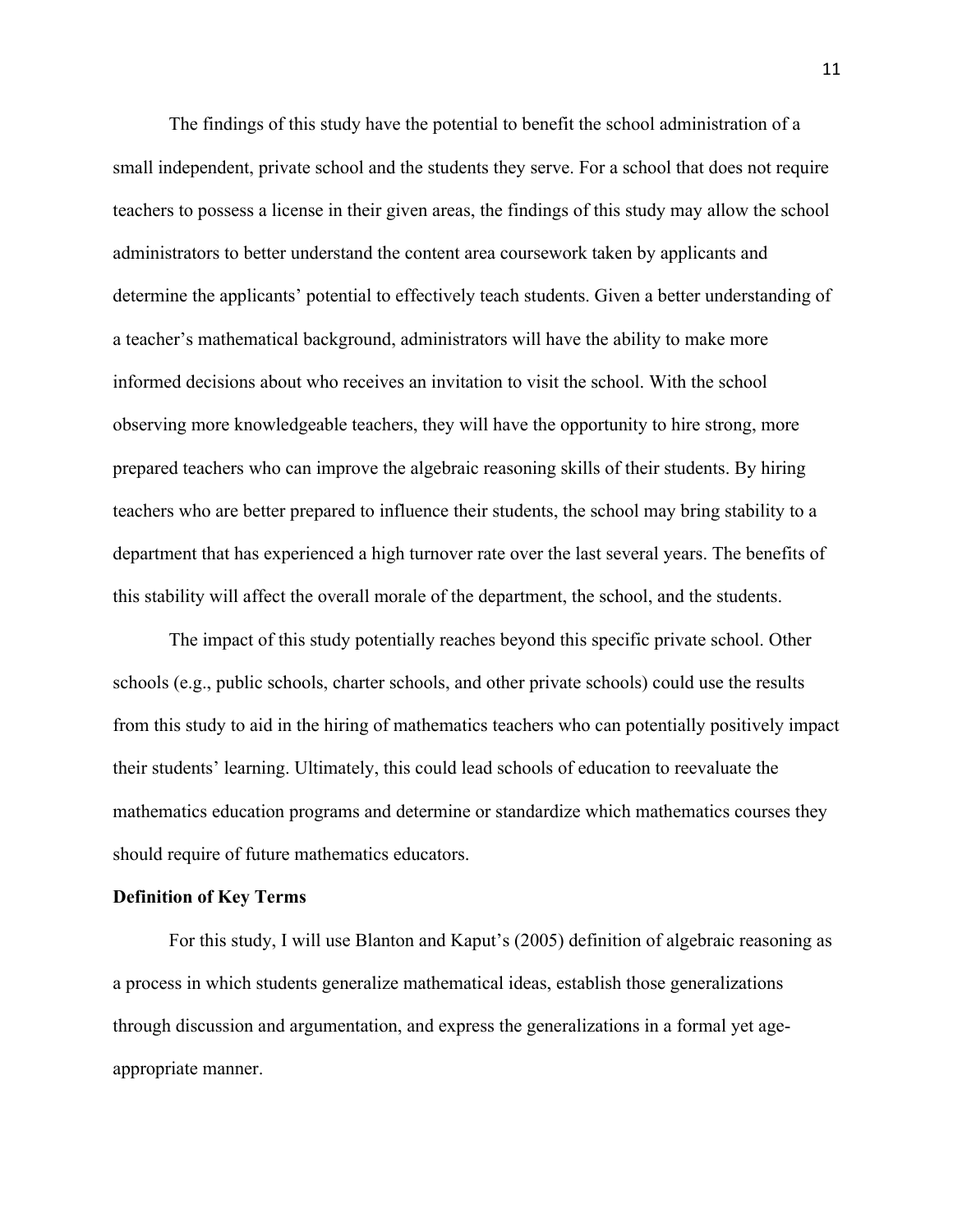Also, for this study, I will define an independent school using the following characteristics: financial integrity, administrative integrity, and academic integrity (Virginia Association of Independent Schools [VAIS], 2020). The financial integrity of independent schools is characterized by funding that is separate from any other parent institution, and the school operates as a non-profit institution (VAIS, 2020). Independent schools are also governed by a separate Board of Trustees distinct from any parent board, a separate board responsible for setting school policy, and a Head of School who has the authority to administer free of interference (VAIS, 2020). Lastly, independent schools are characterized by academic freedom, freedom to promote diversity in teaching and curriculum approaches, and freedom from restricting teachers to a single doctrine or philosophy (VAIS, 2020).

Another aspect of independent schools that I must note is that although many schools recommend teaching certifications, teachers are not required to possess a license in North Carolina (North Carolina Association of Independent Schools, 2021; U.S. Department of Education, 2009). Some schools offer partial compensation to teachers who wish to continue their education and pursue an endorsement or license in their content area (Fork Union Military Academy, 2020; Gaston Day School, 2021).

Two essential terms needing clarification relate to the administration team of the school. The first is the Head of School. The Head of School, also called the President, is in charge of the entire school. They oversee the academic and business operations of the school. The Head of School often has the final say in the hiring process and oversees all contract negotiations. The school itself is made up of three separately functioning divisions; the Lower (i.e., elementary) School, the Middle School, and the Upper (i.e., high) School. Each division has a separate headmaster. Each headmaster oversees all academics within their division. The Upper School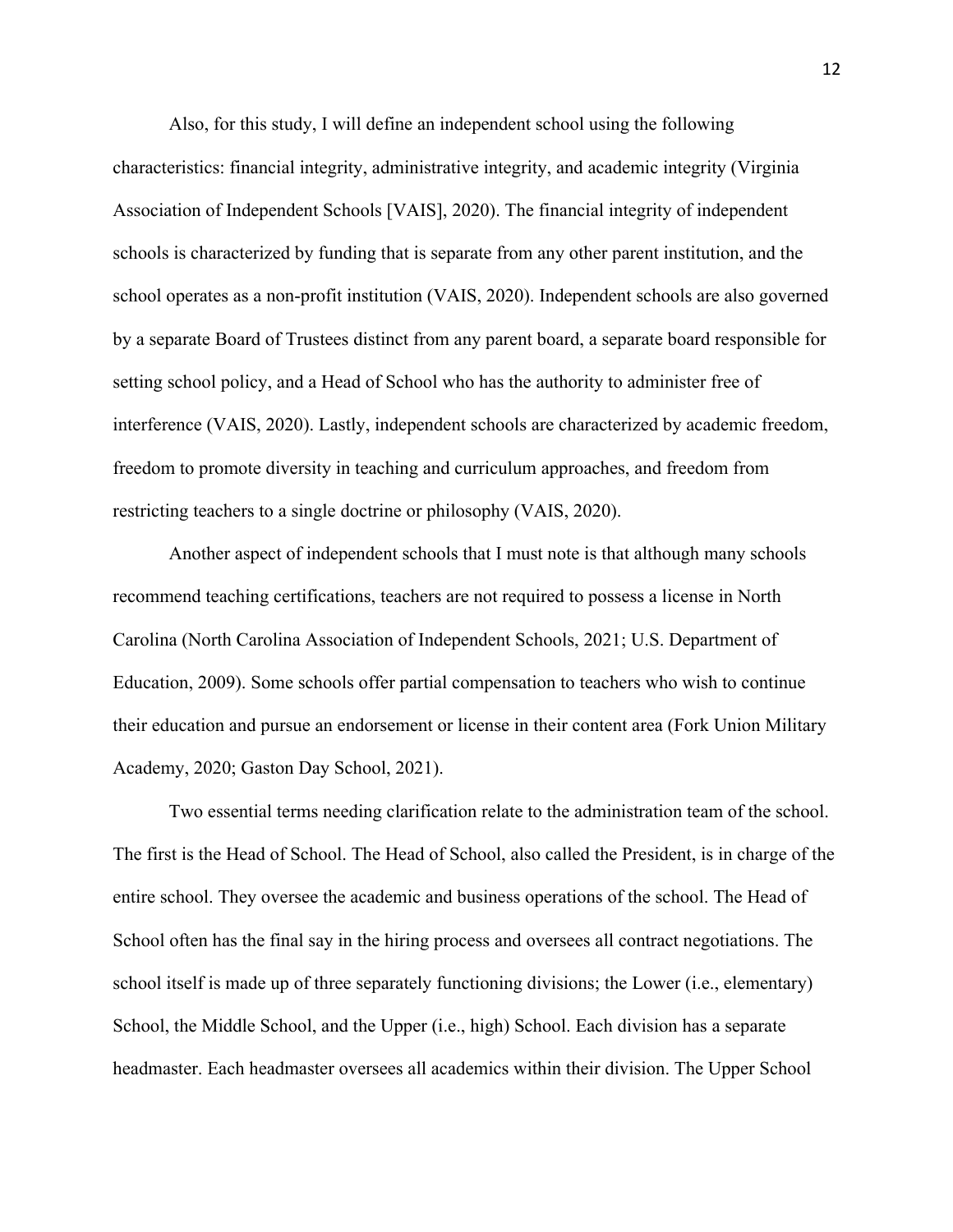Headmaster, for example, acts in a manner similar to a high school principal. When the school begins to search for teachers to fill vacancies, the headmasters are in charge of leading that search.

I also need to define the key term long-term effect. By this term, I mean the knowledge gains made by students extend beyond the one year where they learned the knowledge. This is essential for many skills within Algebra I as they are often applied in other courses.

I will define the term effective teacher as a teacher who can effectively pass on the knowledge that students need to be successful in their mathematics class and future mathematics classes.

By the term content area coursework, I look to describe the mathematics courses that the teachers took during their collegiate careers, either undergraduate or graduate.

For the terms subject matter knowledge (SMK), pedagogical content knowledge (PCK), and specialized content knowledge (SCK), I will use the definitions provided by Shulman (1986) and Ball et al. (2008). Shulman described SMK as the understanding of the structures of the subject matter. SCK is a subdomain of SMK (Ball et al., 2008). This subdomain of pure content knowledge is knowledge unique to the work of teaching (Ball et al., 2008). PCK, as described by Shulman, goes beyond subject matter knowledge to encompass the knowledge necessary for teaching.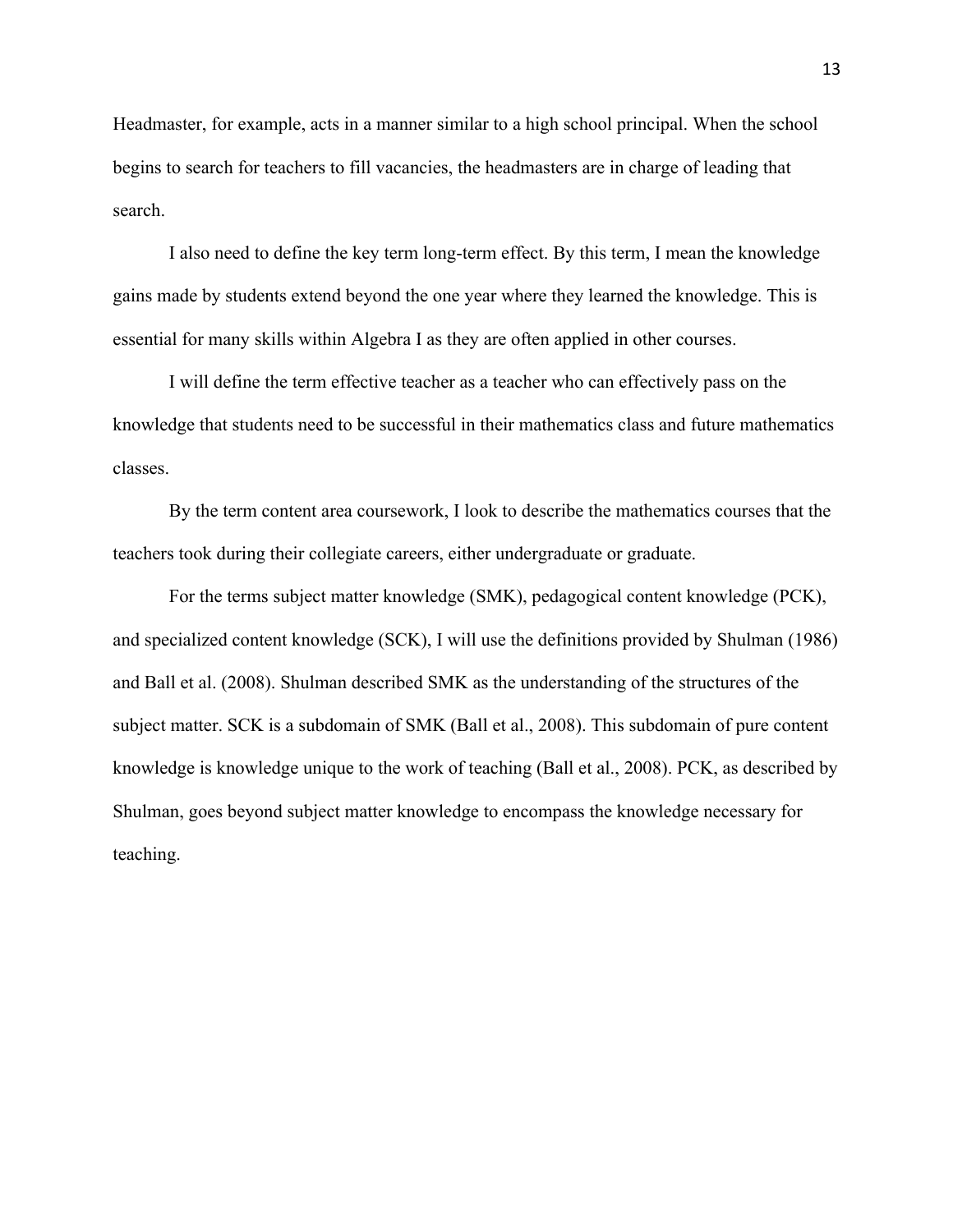#### **CHAPTER 2: LITERATURE REVIEW**

This literature review aims to develop a broader understanding of teacher knowledge, how teacher knowledge grows, and the impact teacher knowledge has on students' learning, all within the context of hiring a mathematics teacher. The goal of this literature review is to prepare school administrators and hiring team members to select candidates with the proper skills to teach high school mathematics, which includes teacher knowledge and skills deemed essential to high school students. This review begins with understanding the types of teachers' knowledge. I look to connect a teacher's knowledge of their subject with their students' ability to succeed in the mathematics classroom. This connection of knowledge focuses primarily on the teachers' subject matter and content knowledge. Teachers obtain most of this knowledge through content area coursework during their collegiate careers. Using content area coursework, I look to establish a connection between the amount of coursework taken by the teacher and student achievement. This connection adds to our understanding of how much content knowledge high school teachers need to affect their students' learning of mathematics. Finally, I look at the skills that students need proficiency in before they graduate high school and move forward into college. These skills include knowing how to do mathematics, applying mathematics, and mathematical reasoning.

#### **Types of Teachers' Knowledge**

Shulman (1986) defined the major categories of teacher knowledge, which include: subject matter content knowledge (SMK), general pedagogical knowledge, curriculum knowledge, pedagogical content knowledge (PCK), knowledge of learners and their characteristics, knowledge of educational contexts, and knowledge of educational ends. Among these categories, subject matter content knowledge and pedagogical content knowledge are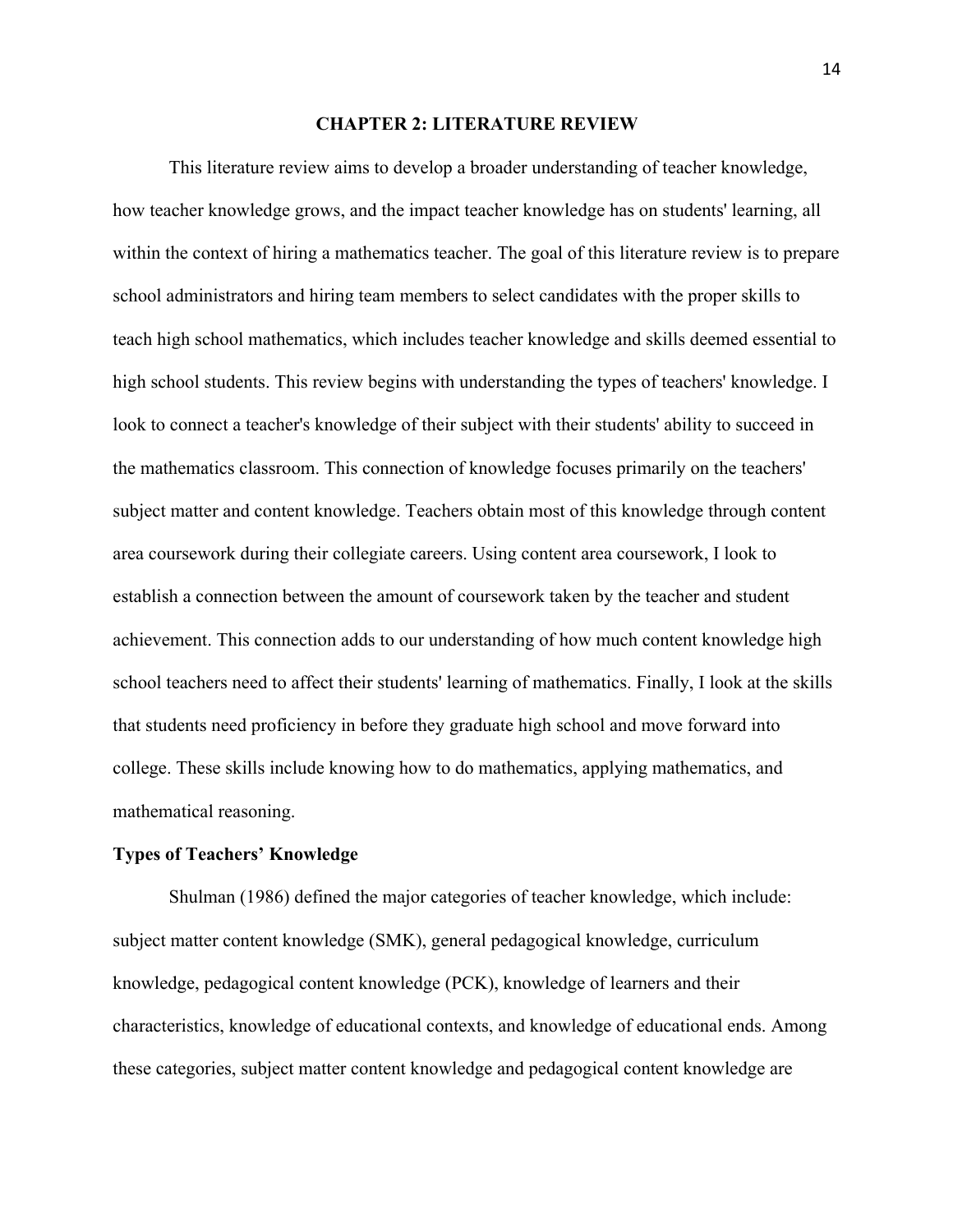deemed two of the most important aspects of teacher knowledge to assess during the interview process (Harris et al., 2010; Stronge & Hindman, 2003).

#### *Subject Matter Knowledge*

Shulman (1986) described SMK as the amount and organization of knowledge in the teacher's mind. Shulman suggested teachers not only be capable of defining the accepted truths within their subject but possess the knowledge and understanding to explain why the truths are considered necessary, worth knowing, and how they relate to other concepts and ideas learned both in and outside that a particular discipline. Shulman noted that "we expect that the subject matter content understanding of the teacher be at least equal to that of his or her lay colleague, the mere subject matter major" (p. 9). The teachers must know more than just something is so; they must also understand why it is so and what ideas and concepts govern its existence (Shulman, 1986). This statement suggests mathematics teachers need to know that a given principle works and understand how and why it works. Moreover, the teacher must possess the ability to break down the mathematical theory governing that principle and illustrate it so that students can follow along.

Shulman (1986) also suggested that teachers understand the grounds on which a belief is asserted and under what circumstances that belief can be weakened or even denied. Again, mathematics teachers should possess a deeper understanding of the principles and guidelines that govern how ideas such as theorems and postulates are applied. Teachers are expected to not only understand when and how to use a concept but also "to understand why a given topic is particularly central to a discipline whereas another may be somewhat peripheral" (Shulman, 1986, p. 9).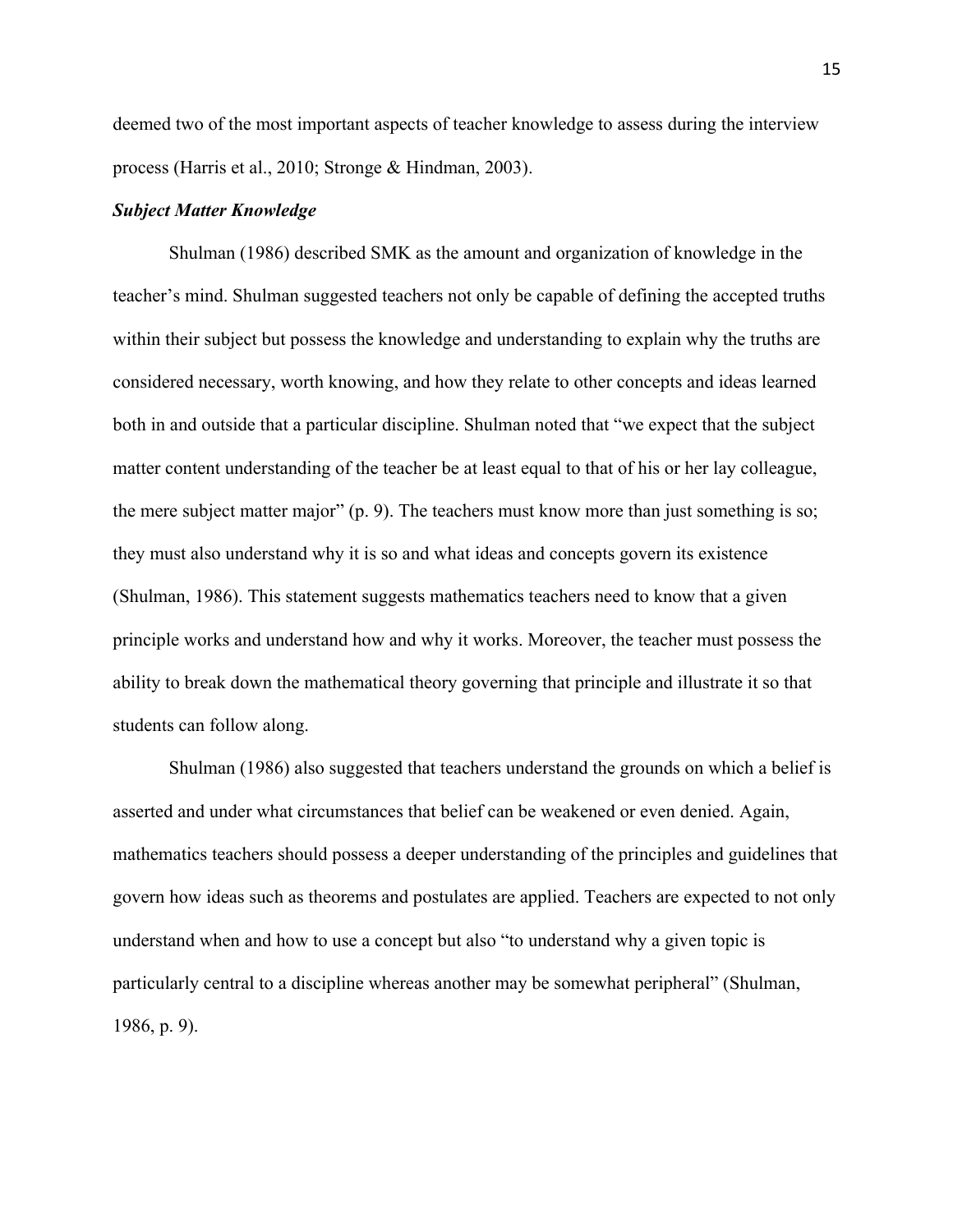Focusing on subject matter knowledge specifically in mathematics, Ball et al. (2008) split Shulman's idea of SMK into three subdomains: common content knowledge (CCK), specialized content knowledge (SCK), and knowledge at the mathematical horizon. CCK refers to the common mathematical knowledge needed by teachers and nonteachers alike (Ball et al., 2008). This knowledge consists of facts such as addition facts and multiplication tables. Students often memorize these facts without necessarily understanding the more profound guiding principles that determine those facts. Knowledge at the mathematical horizon referred to how topics relate throughout mathematics included in the curriculum (Ball et al., 2008). This knowledge is part of the horizontal and vertical curriculum alignment knowledge Shulman (1986) suggested teachers possess. Horizon knowledge also plays a role in understanding why an idea is considered essential or not. This type of knowledge is useful when answering the most common question in my high school mathematics class: "When are we ever going to use this?"

Specialized content knowledge (SCK) is distinct from CCK in that SCK is mathematical knowledge typically used solely for teaching. SCK includes, but is not limited to, the ability to look for patterns in student errors and determining whether a nonstandard approach will work in a more general application (Ball et al., 2008). Again, as Shulman (1986) suggested, teachers must possess a deeper understanding of the governing principles behind the mathematical facts and principles taught during class.

#### *Pedagogical Content Knowledge*

Pedagogical content knowledge (PCK) goes beyond simply knowing the subject towards possessing the knowledge necessary for teaching (Shulman, 1986). Ball et al. (2008) combined Shulman's notions of SMK and PCK to develop measures of mathematical knowledge for teaching (MKT). The new measure of MKT consists of the SMK subdomains of CCK, SCK, and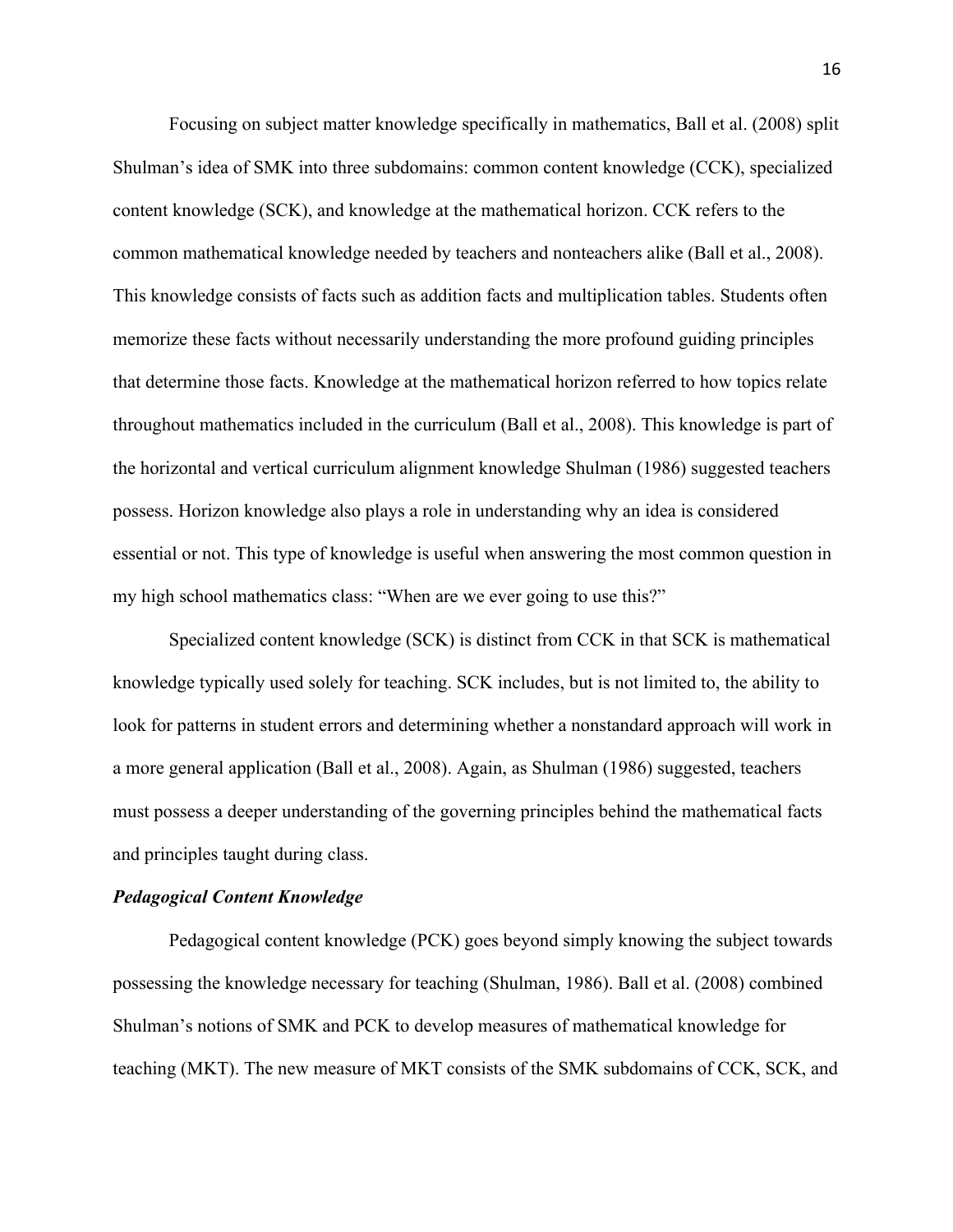mathematical horizon, as mentioned earlier, combined with the PCK subdomains that Ball et al. developed. Ball et al. broke down PCK into three new subdomains: knowledge of content and students, knowledge of content and teaching, and knowledge of the curriculum.

Shulman (1986) suggested that PCK contains knowledge of useful forms of representations of ideas, analogies, illustrations, examples, explanations, and demonstrations used to represent and formulate the subject in a manner understandable to others. PCK also includes an understanding of what makes the learning process of a specific topic easy or difficult, along with the preconceptions and misconceptions students carry with them when they enter the classroom (Shulman, 1986). Ball et al. (2008) referred to this subsection of PCK as knowledge of content and students. Teachers do not obtain this knowledge by completing content area courses alone. Instead, teachers learn this knowledge in methods courses designed to instruct students in these particular areas of thinking and application (Ball et al., 2008; Ferguson & Womack, 1993; Guyton & Farokhi, 1987; Monk, 1994).

The domain, knowledge of content and teaching, consists of knowing about mathematics and education (Ball et al., 2008). Mathematics teachers must design their lessons beginning with broad examples that start the students thinking about a concept followed by specific examples designed to deepen the students' understanding of the content (Ball et al., 2008). To choose the appropriate examples to use in class, "teachers evaluate the instructional advantages and disadvantages of representations used to teach a specific idea" (Ball et al., 2008, p. 401).

Knowledge of curriculum consists of knowing how the curriculum aligns laterally throughout the course from unit to unit as well as vertically from one course to another (Ball et al., 2008; Shulman, 1986). This knowledge allows the teacher to build upon the topics that students have already experienced in some form in previous units and courses. Knowledge of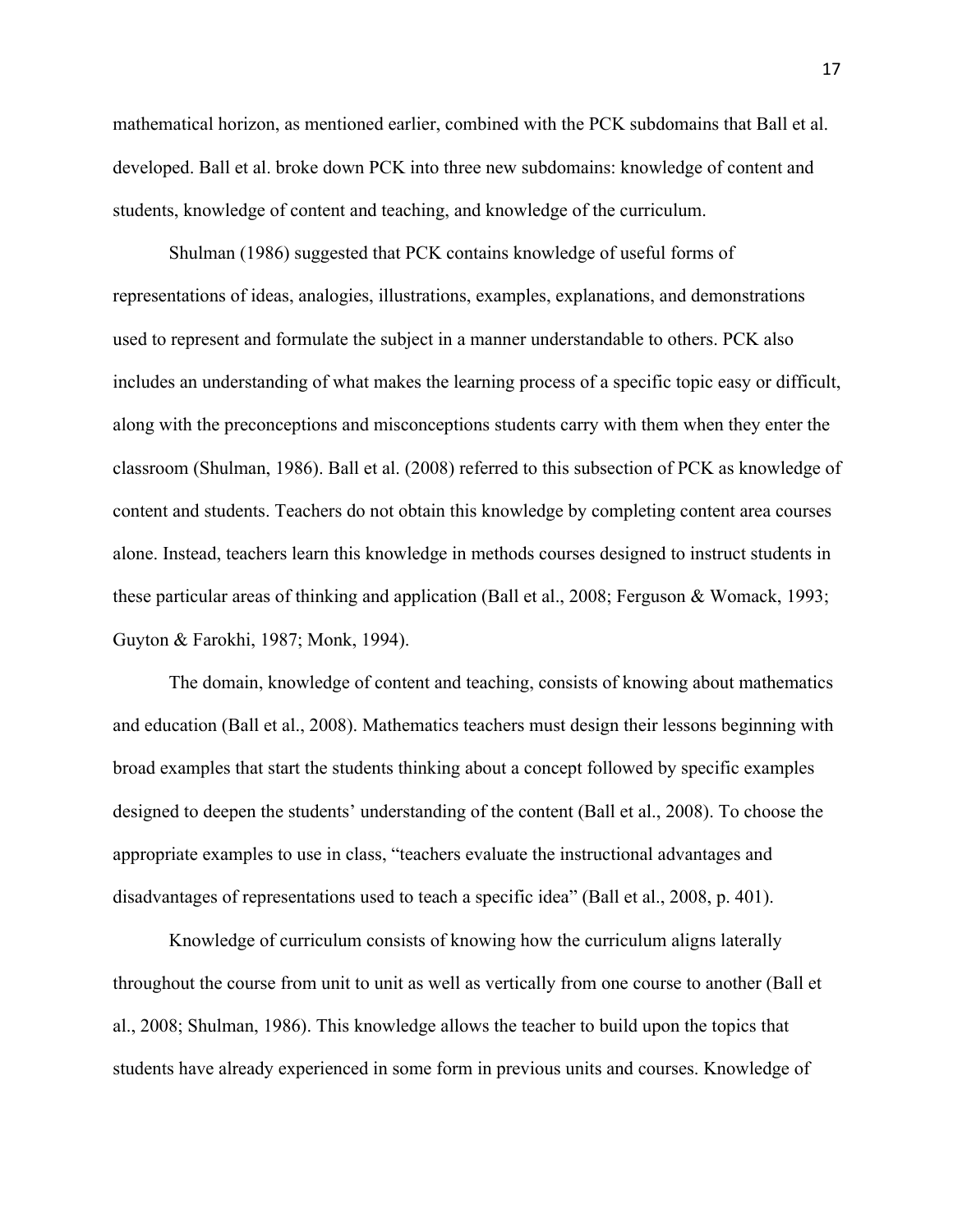curriculum combined with knowledge of the mathematical horizon allows the teachers to design a curriculum that flows continually and builds upon previously learned mathematical concepts.

#### **Teacher Subject Matter Preparation and Student Achievement**

Ball et al. (2008) described content knowledge as knowledge of the subject and its organizing structures. Teachers must possess more than a superficial understanding of facts and concepts that are repeated at will. They must also understand the organizing principles, systems, and rules that allow those facts to be applied under certain conditions (Ball et al., 2008; Shulman, 1986). For mathematics teachers, this idea means they need to not only know that a given procedure works but also understand why it works and under what circumstances a property or procedure cannot be used.

Wilson et al. (2002), commissioned by the U.S. Department of Education to summarize existing research concerning teacher preparation, attempted to answer the question: "What kind of subject matter preparation, and how much of it, do prospective teachers need?" (p, 191). At the time, several studies conducted relied on proxy measures to describe subject matter knowledge such as majors or amount of content area coursework (Wilson et al., 2002).

Monk (1994) conducted an analysis using the Longitudinal Study of American Youth (LSAY) data collected from 1987 to 1990. This study collected student achievement scores and teacher data, including undergraduate and graduate coursework as well as fields of study, to determine which factors influenced student achievement. Students at both sophomore and junior levels showed a positive relationship between their increased performance on achievement tests and the number of undergraduate mathematics courses their teachers took (Monk, 1994). For the 11<sup>th</sup>-grade students, an increase of one mathematics course for a teacher with five or fewer courses was associated with a significant 1.2% increase in the student's math test scores (Monk,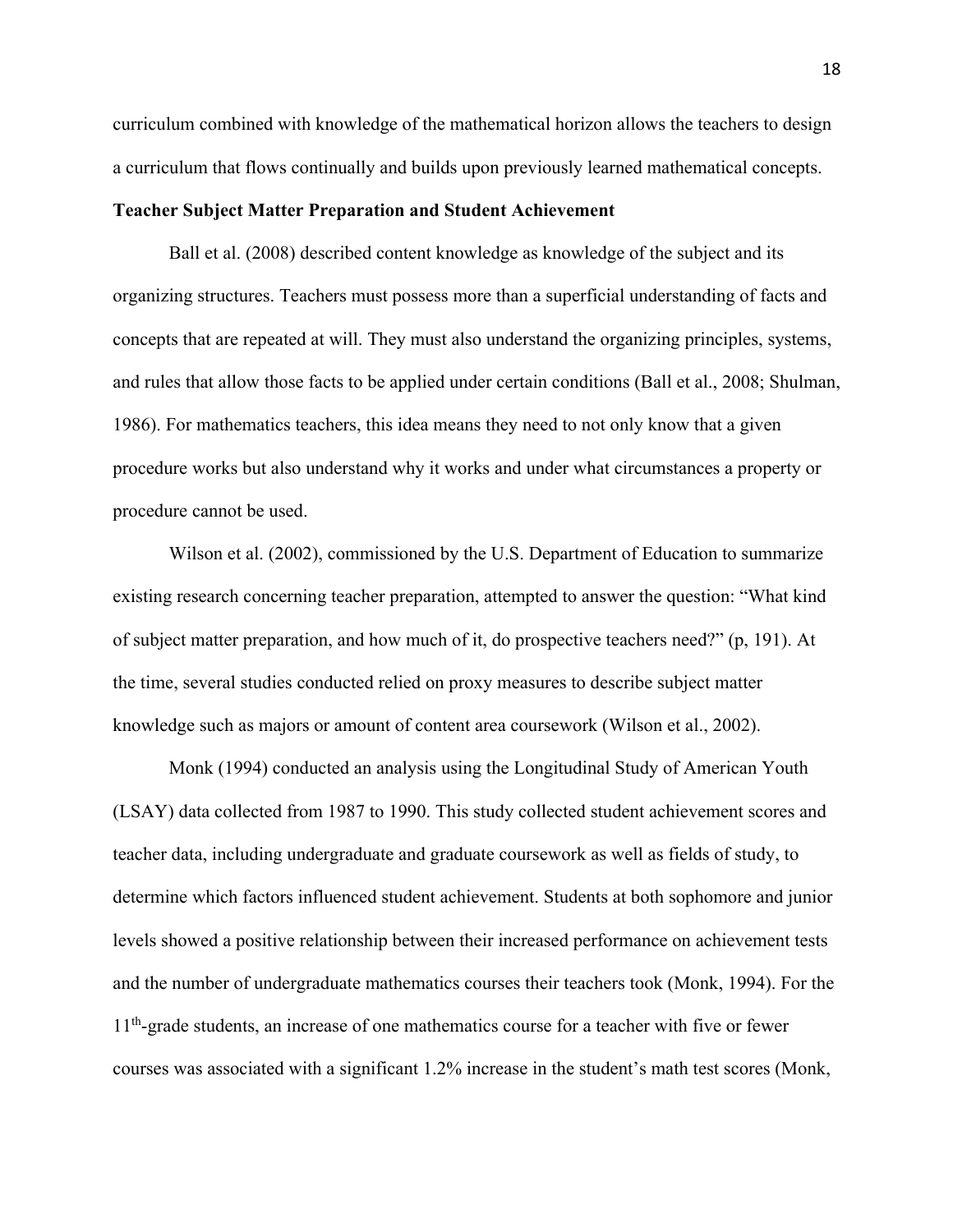1994). However, the addition of coursework beyond the fifth course had little to no effect on student performance. This finding led Monk to suggest the notion of a leveling-off point to the number of content courses that positively impact student achievement. The idea of a leveling-off point implies that additional training not directly related to the subject taught does not necessarily have positive collateral effects (Monk, 1994).

In a similar study, Guyton and Farokli (1987) found that teachers' grades in content area courses did not predict student achievement. Their study indicated no evidence to suggest that an instructor with a strong background in their academic discipline teaches effectively with little to no pedagogical education. In other words, they suggest that an instructor with a high grade-point average in their field of study, such as mathematics, with little to no courses in pedagogy, does not necessarily possess the skills needed to teach effectively.

In another study, Telese (2012) pulled student and teacher data from the 2005 National Association of Education Progress (NAEP) database. The data consisted of 8<sup>th</sup>-grade student achievement scores and teacher background information (Telese, 2012). This background information included the number of advanced mathematics courses the teacher took during their entire college career, both undergraduate and graduate-level (Telese, 2012). The option for responses included "none," "one or two," "three or four," and "five or more" (Telese, 2012, p. 105). The study indicated that the number of mathematics content courses taken by the  $8<sup>th</sup>$ -grade mathematics teacher was a better predictor of student achievement than the number of mathematics education courses (Telese, 2012). The association between the number of content courses taken by the teacher and student achievement was found to be statistically significant and suggests that taking more mathematics courses leads to higher student achievement levels (Telese, 2012).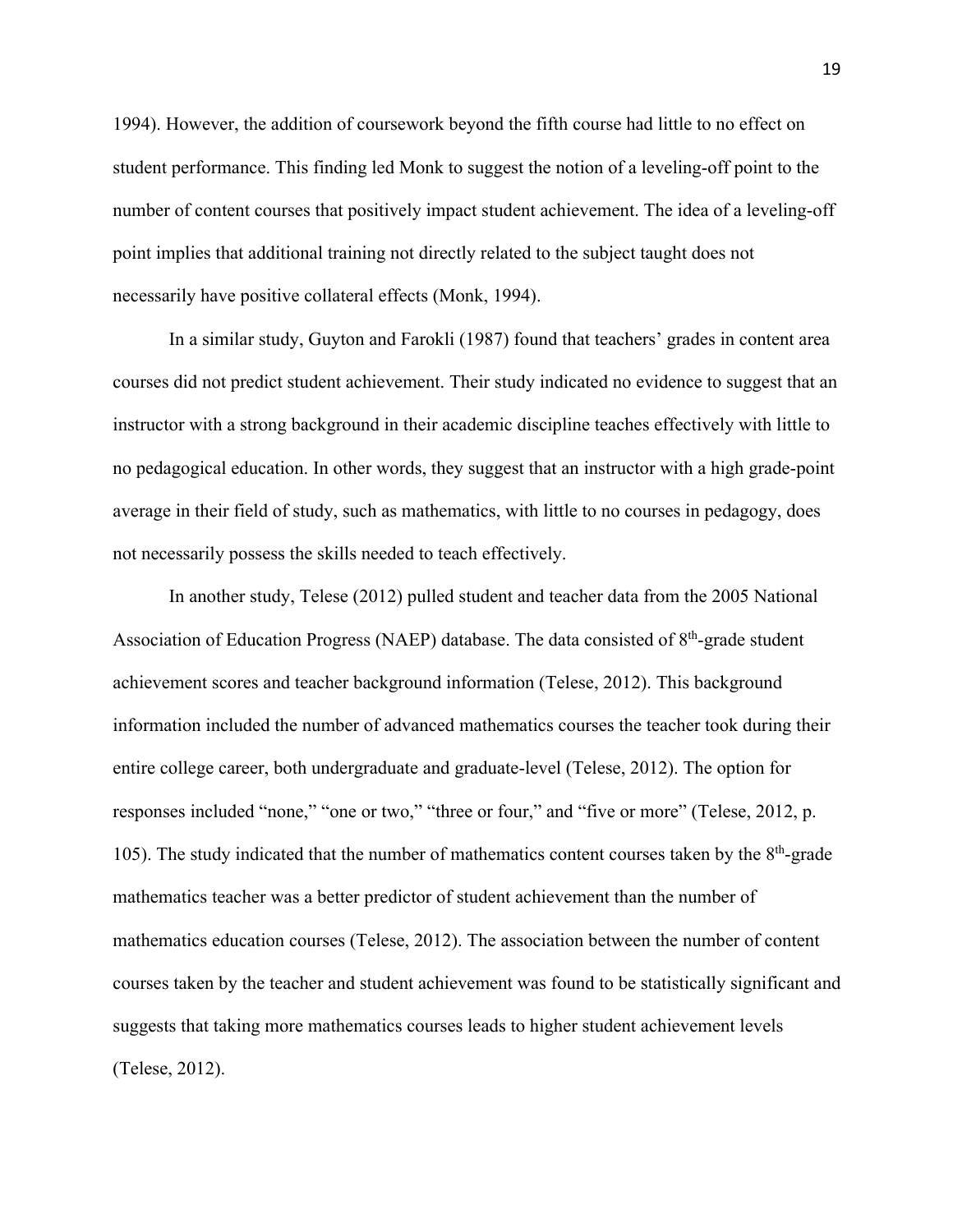At first glance, his finding appears to contradict Monk's (1994) findings and his notion of a plateau effect occurring after the fifth content course taken. However, Telese (2012) did not truly measure the number of mathematics courses beyond the fifth course. The highest measure used by Telese was "five or more" courses (p. 105). Monk's findings suggested that the number of content courses taken by the teacher significantly influenced student performance up and to the fifth mathematics course. The plateau effect presented by Monk did not come into play until after taking the fifth course. How Telese measured the number of content courses may have affected the results and disguised the existence of the leveling-off point.

To examine the effects of teachers' mathematical knowledge on student achievement Rowan et al. (1997) pulled data from the National Education Longitudinal Study of 1988 (NELS: 88). During the NELS:88, teacher knowledge was measured using a math knowledge quiz, whether the teacher majored in mathematics at either the undergraduate or graduate level, and how the teacher emphasizes higher-order thinking while teaching (Rowan et al., 1997). Both student achievement in mathematics and teacher knowledge scores were included with the NELS: 88 data (Rowan et al., 1997). After conducting a correlation analysis, the researchers concluded that the findings suggested that student achievement increased with the teacher's score on the NELS knowledge quiz (Rowan et al., 1997). Rowan et al. tested whether a teacher holding a degree in mathematics significantly affected student achievement. They found that student achievement increased based on teachers holding a degree in mathematics. However, this association was deemed statistically insignificant due to an alpha greater than .05 and an effect size of .015.

In a separate study, Ferguson and Womack (1993) attempted to connect the teachers' GPA in their major and scores on the National Teachers Exam (NTE) specialty scores to teacher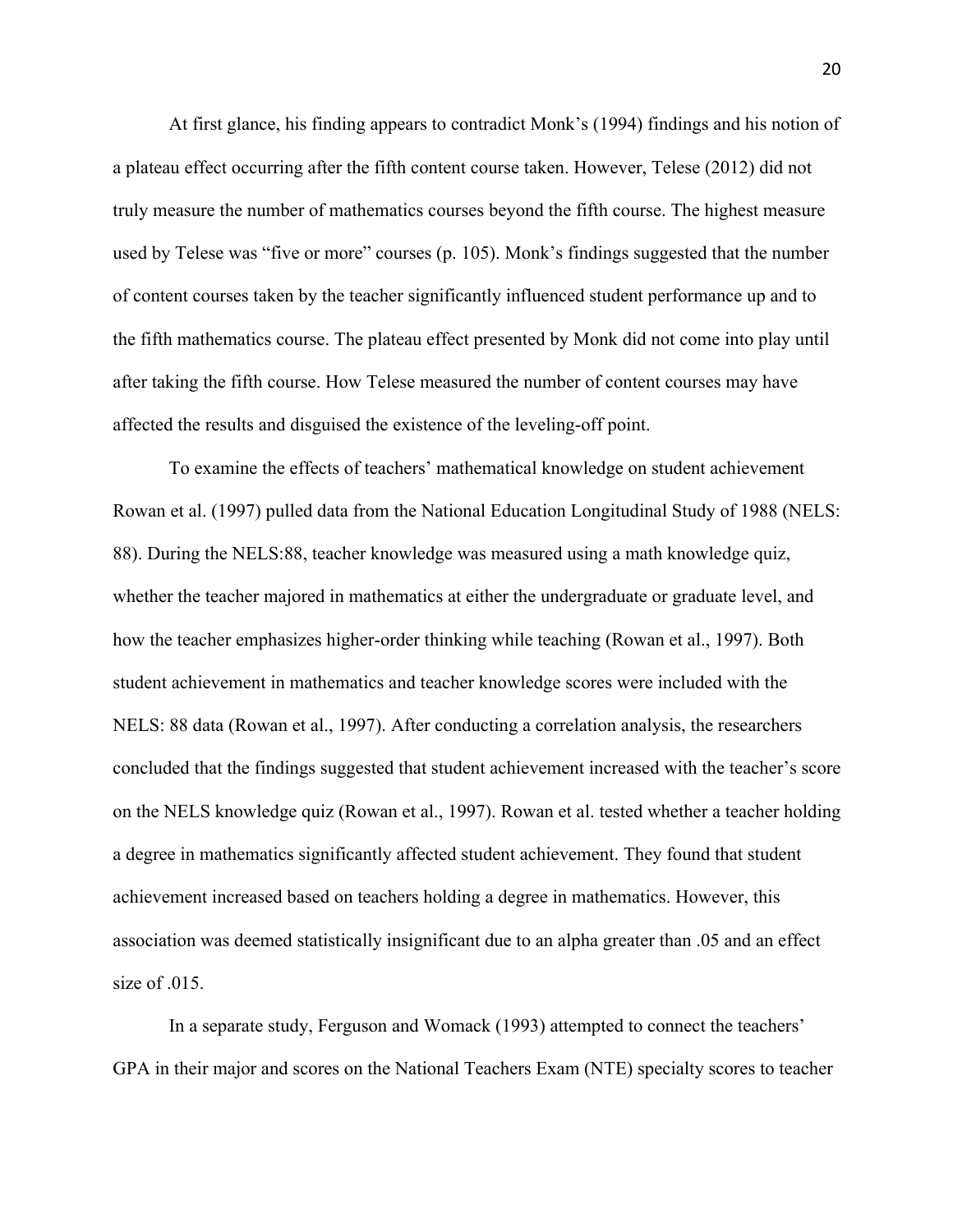performance. Teacher performance was judged using an instrument consisting of 107 Likertresponse items (Ferguson & Womack, 1993). Using an ANOVA test and a stepwise regression analysis, Ferguson and Womack determined that teachers' GPA and NTE scores had a minimal effect on teaching performance.

In a recent study using data from the High School Longitudinal Study (HSLS: 09), Choi and Cox (2020) suggested that the coursework taken by  $9<sup>th</sup>$ -grade teachers had a significant positive effect on their students' algebraic reasoning achievement scores measured during their 9<sup>th</sup>-grade year. Of the nine collections of courses (e.g., Calculus/Differential Equations/Analysis or Foundations/Logic/History/Philosophy) taken by teachers while in college, only two showed significant associations with improving students' scores on a test of algebraic reason, namely Calculus/Diff. Equations/Analysis and Foundations/Logic/History/Philosophy (Choi & Cox, 2020). These collections of courses fall into the strands of algebraic reasoning described by Kaput (2008). Success in these courses depends upon a strong sense of algebraic reasoning when entering the course. In turn, these courses develop a stronger sense of that reasoning that can be applied while teaching 9th-grade mathematics.

#### **Pre-service Teacher Training to Develop SMK**

#### *Mathematics Majors or Mathematics Education Majors*

Several studies examined the association between degree type, major in mathematics or mathematics education, and student achievement (Ferguson & Womack, 1993; Guyton & Farokhi, 1987; Monk, 1994; Rowan et al., 1997). These studies noted that the simple accumulation of credits by the teacher within a subject area did not increase student achievement scores. Both Monk (1994) and Telese (2012) indicate a significant association between student achievement and the number of mathematics courses taken by the teacher. However, Monk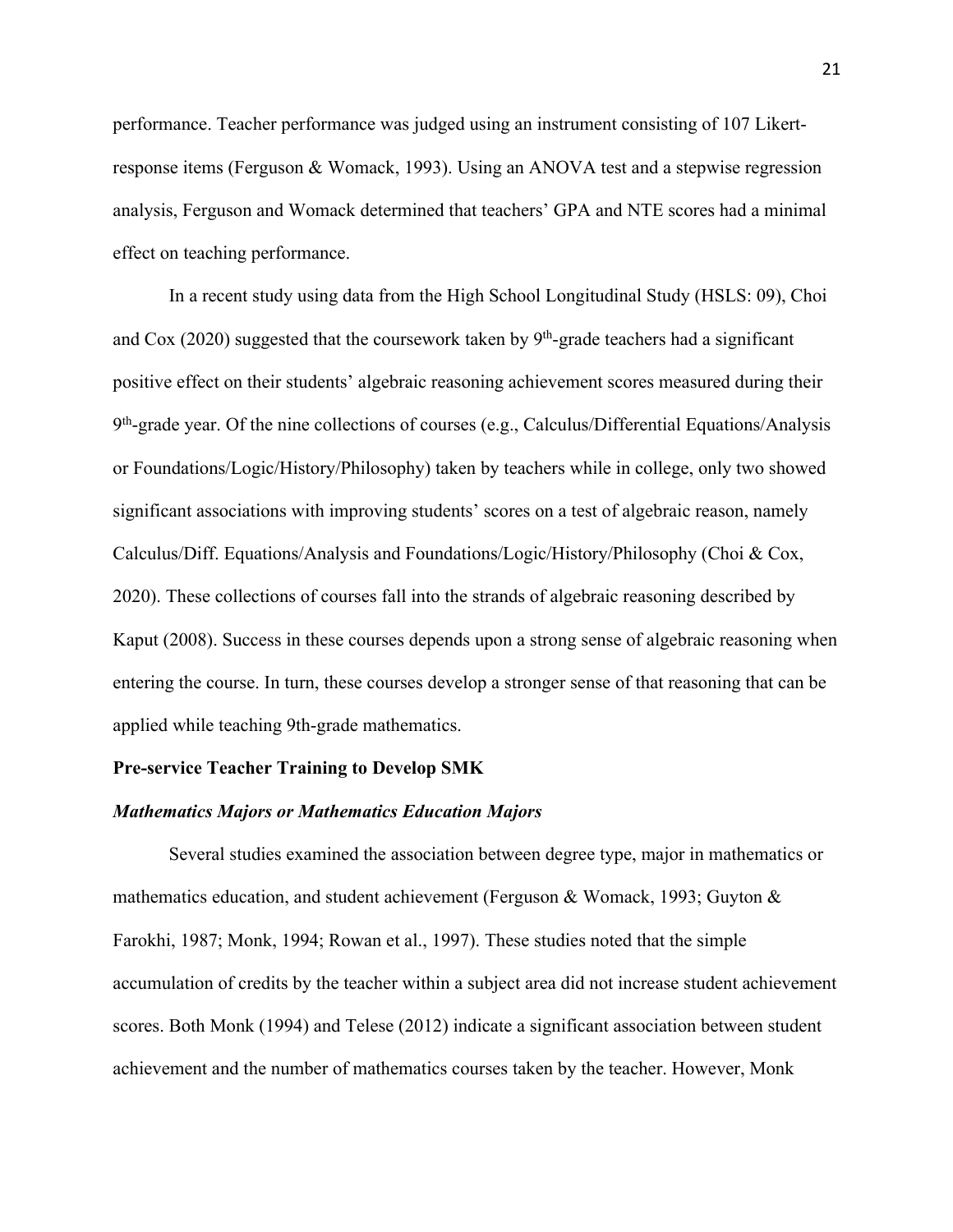proposed a plateau effect on the number of courses taken after the fifth course. Several studies have suggested that coursework in education has a more substantial impact on student achievement than content area coursework (Ferguson & Womack, 1993; Guyton & Farokhi, 1987; Monk, 1994).

Along with his notion of a leveling-off point to the number of courses that affect student achievement, Monk (1994) also suggested that having a major in mathematics had no apparent bearing on pupil performance. This finding, combined with the idea that more than five courses have minimal effect on student performance, may suggest that the amount of coursework that a high school mathematics teacher takes during college is less significant than the actual courses taken.

Guyton and Farokli (1987) suggested that grades in education courses were better predictors of teaching success than grades in content courses. Ferguson and Womack (1993) supported the notion of coursework in education as a stronger predictor of teaching performance in comparison to GPA in major and scores achieved on the national teacher exam. Monk (1994) took this a step further, suggesting that additional coursework in pedagogy had more powerful effects on student achievement than additional content preparation. Monk also indicated that degree and teaching experience measures tended to be either negatively or unrelated to student achievement. Rowan et al. (1997) were also unable to find significant evidence that a teacher possessing a degree in mathematics increased student achievement scores. These findings may suggest that an undergraduate degree in mathematics may not be as important as the particular courses taken during a teacher's undergraduate career.

#### *Building SCK*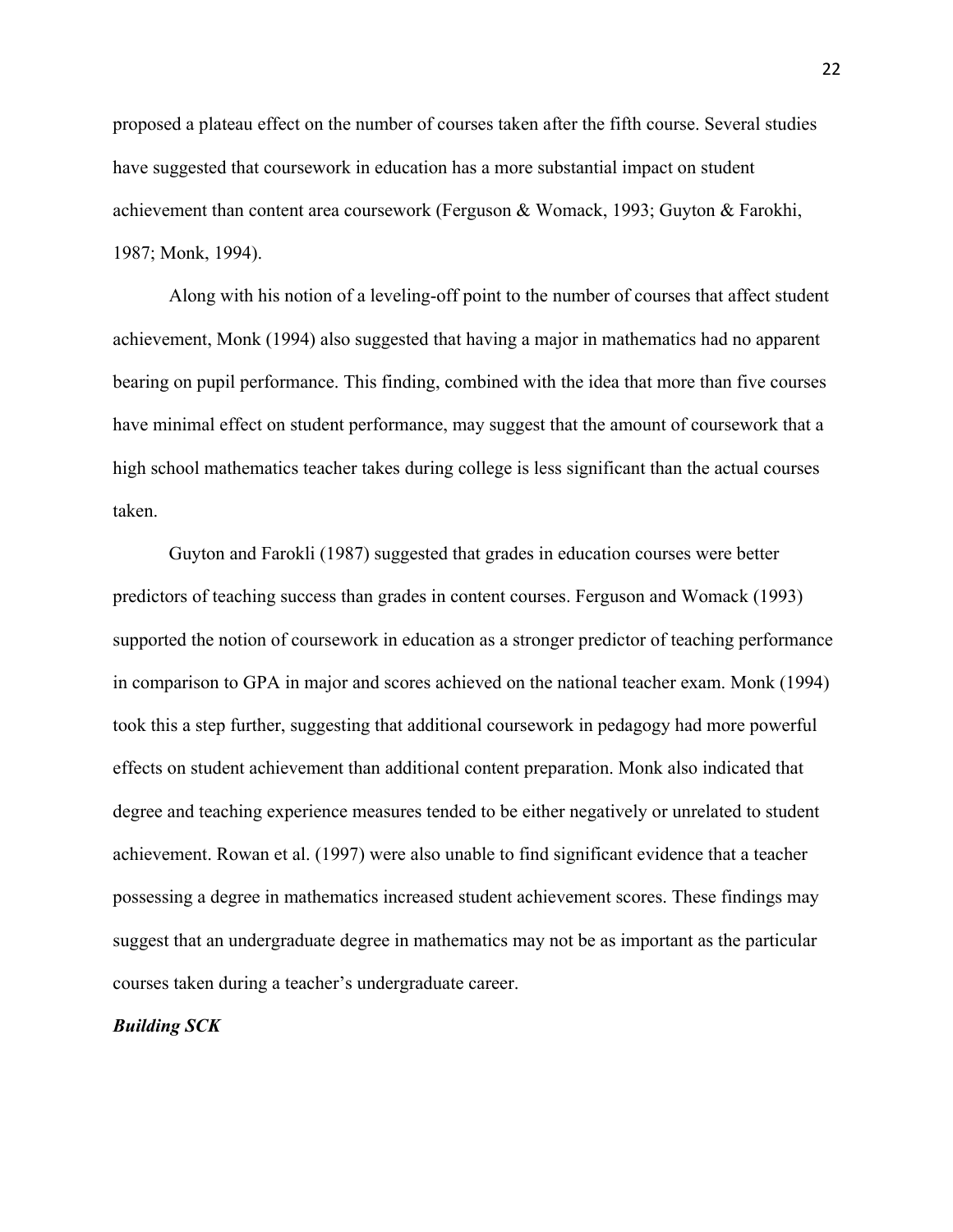Several studies have provided evidence that a teacher, well-grounded in their content area, possess the skills necessary to teach effectively (Ferguson & Womack, 1993; Guyton & Farokhi, 1987; Monk, 1994). None of these studies considered the specific content courses taken by teachers and how they may affect student achievement.

Hiebert et al. (2019) focused on the particular knowledge that teachers use while teaching their classes. Hiebert et al. (2019) looked to determine the type of knowledge acquired in content courses teachers use in their teaching. To accomplish this, they focused on Ball et al.'s (2008) idea of specialized content knowledge (SCK) (Hiebert et al., 2019). SCK is strictly mathematical, and though not mixed with knowledge of students or teaching, it is essential for dealing effectively with mathematical issues that arise when teaching (Ball et al., 2008; Hiebert et al., 2019).

In this study, pre-service teaching students took courses specifically designed to explain the math content they would ultimately teach their classes (Hiebert et al., 2019). Hiebert et al. (2019) determined a relationship between the content knowledge developed during their students' teacher preparation program and the content knowledge they demonstrated zero to four years after graduation. This finding suggested that specific mathematics content studied during a teacher preparation program, even as a freshman, can be retained and applied to complete SCK for teacher tasks several years after graduation. Therefore, classes designed to build SCK may benefit teachers long after they take the course and, in turn, benefit their students.

#### **Teachers' Impact on Student Achievement**

Some previous studies have suggested that teachers lack the essential knowledge for teaching mathematics as well as the notion that teachers' intellectual resources affect student understanding (Coleman et al., 1966, Hill et al., 2005; Stigler & Hiebert, 1999, as cited in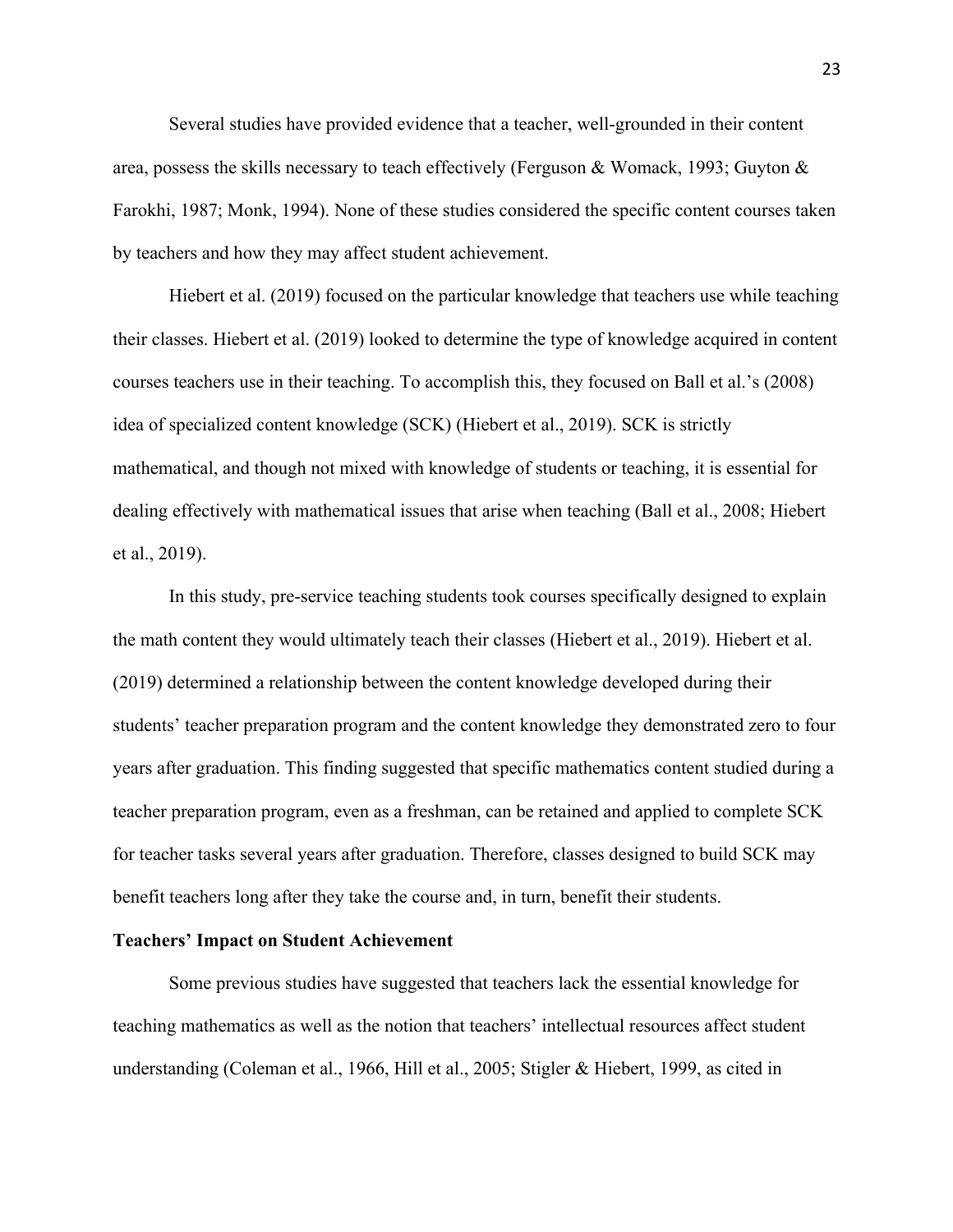Tchoshanov et al., 2008). Tchoshanov et al. (2008) supports these notions and showed that teacher knowledge and student achievement paralleled each other. After surveying teachers to determine their knowledge of given mathematical topics Tchoshanov et al. concluded that "student performance patterned by objective mirrors teacher performance on a teacher knowledge survey…this means if teachers have difficulty mastering a particular objective, then it impacts student achievement in the same objective" (p. 41). This finding implies that low teacher knowledge in topics such as patterns, relationships, algebraic reasoning, and measurement correlates with low student achievement in the same areas (Tchoshanov et al., 2008).

Several studies have suggested that teacher knowledge impacts student achievement (Ferguson & Womack, 1993; Guyton & Farokhi, 1987; Hiebert et al., 2019; Monk, 1994; Rowan et al., 1997; Telese, 2012). The amount of impact attributed to teachers' subject matter knowledge is still not completely understood. Many researchers used proxy measures of teacher knowledge, such as GPA in major, number of courses, and NTE scores, and found conflicting results (Ferguson & Womack, 1993; Guyton & Farokhi, 1987; Monk, 1994; Telese, 2012). Monk (1994) suggested a plateau effect on the number of content courses taken by a mathematics teacher. However, in a similar study, Telese (2012) found no evidence suggesting the presence of a leveling-off point. Meanwhile, Hiebert et al. (2019) indicated that courses specifically designed to teach the specialized content knowledge needed by the teachers had a lasting effect on their teaching. Moving forward, I intend to look at how specific college-level mathematics courses taken by high school mathematics teachers affect their students' algebraic reasoning skills. I aim to determine which courses build the algebraic reasoning skills teachers intend to pass on to their students. As Tchoshanov et al. (2008) suggested, student and teacher achievement parallel each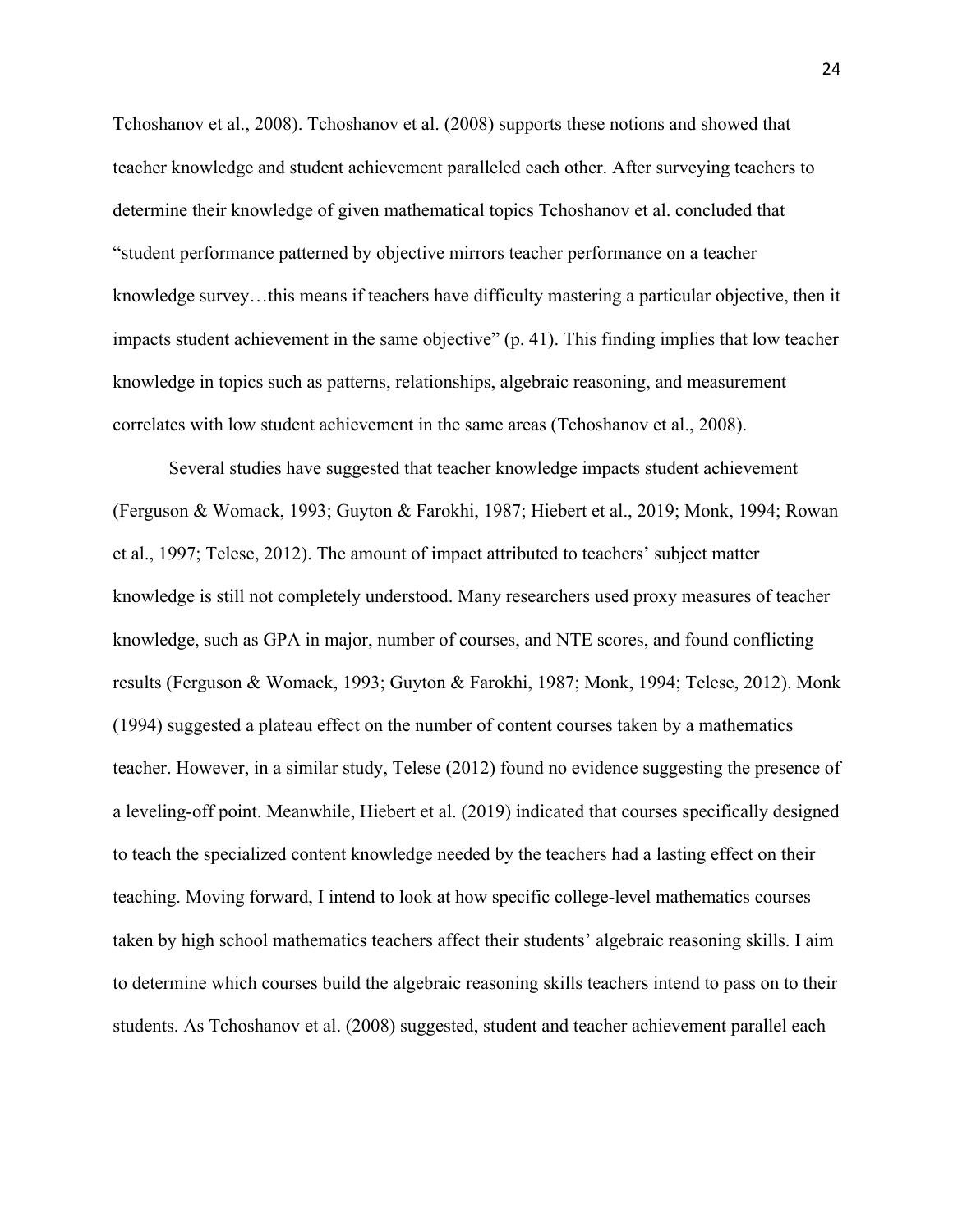other, and the teachers' mastery of a particular objective affects student achievement same objective.

There is a connection between teacher knowledge and student achievement in general with revealing patterns regarding specific mathematical domains, processes, and levels of cognitive demand, in particular. Tchoshanov et al.'s (2008) study showed that the areas in which teachers performed the lowest coincided with the areas in which students struggled the most. Understandably, no one person will be an expert in every field of mathematics, nor should they be. The question then becomes, how do we prepare our beginning mathematics teachers to enter a high school mathematics classroom with the feeling of preparedness needed to perform the job satisfactorily? Instead of focusing on degrees in mathematics, should we design a mathematics teacher education program that consists of specific courses that provide the pre-service teachers with the mathematical knowledge necessary to teach the skills students need? If so, what courses should we include in such a program? What skills are we looking for teachers to have when they leave these courses?

#### **Cognitive Domains**

The International Association for the Evaluation of Educational Achievement (IEA) created a project is assess achievement in mathematics and science at the fourth and eighth-grade levels called Trends in International Mathematics and Science Study (TIMSS). This study measures progress in educational achievement every four years (Mullis et al., 2005). A vital piece of the foundation of the TIMSS assessment are three cognitive domains: 1) knowing, 2) applying, and 3) reasoning. These cognitive domains describe the range of skills and sets of behaviors expected of students as they engage with the mathematics content (Mullis et al., 2005). These skills and behaviors translate to the teacher level in a straightforward manner.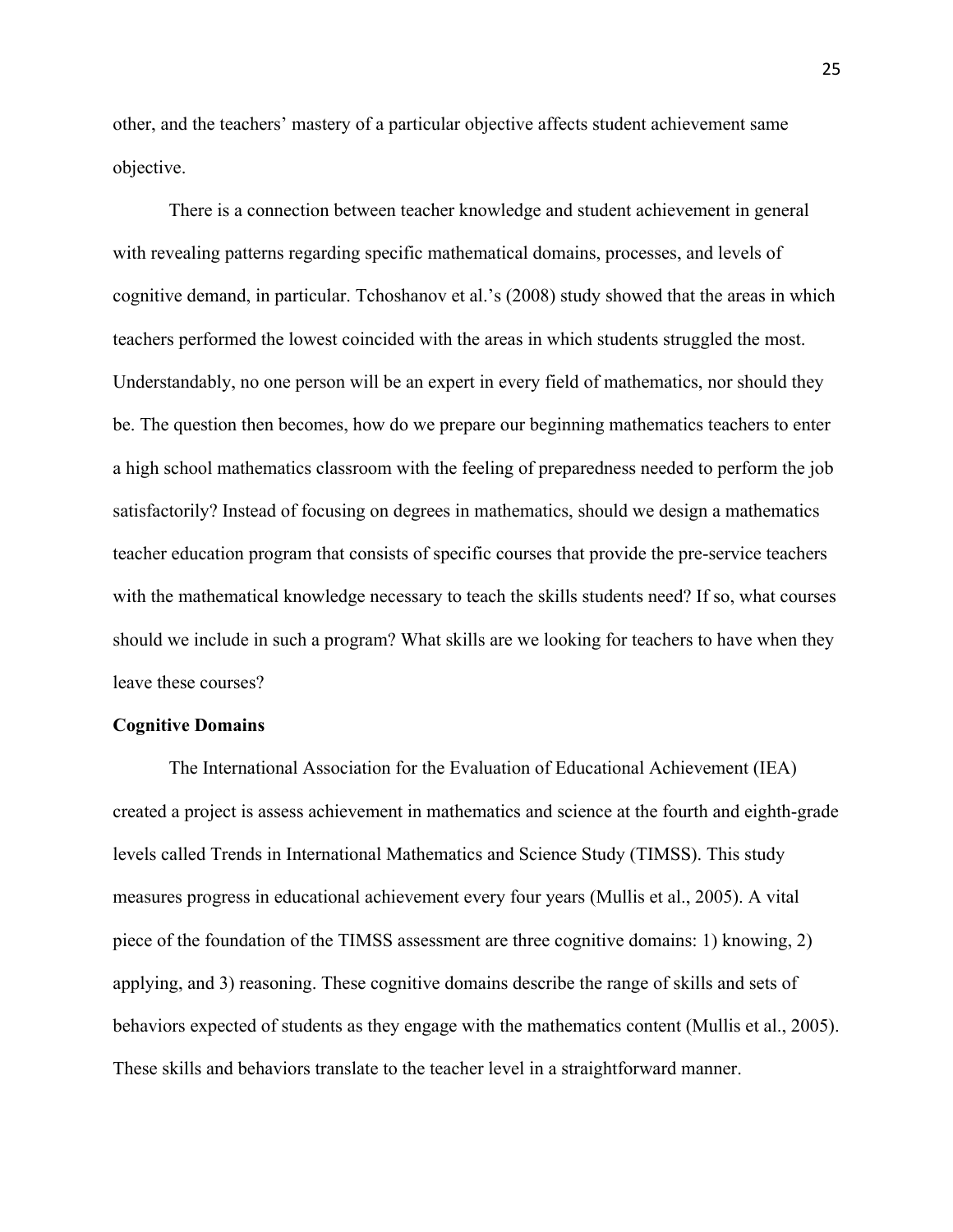#### *Knowing Domain*

The first cognitive domain, knowing, covers facts, procedures, and concepts (Mullis et al., 2005). The knowing domain is equivalent to remembering and classifying under Bloom's taxonomy (D. Lee & Huh, 2014). This domain covers behaviors such as recalling, recognizing, computing, retrieval, measuring, and classifying (D. Lee & Huh, 2014; Mullis et al., 2005). These behaviors allow individuals to make extensions beyond their existing knowledge, judge the validity of statements, and create representations for problem-solving (Mullis et al., 2005).

Under the knowing domain, Mullis et al. (2005) suggest that a person's ability to use mathematics depends upon mathematical knowledge and familiarity with concepts. This notion implies that the more relevant knowledge someone can recall and the more comprehensive the range of concepts they understand, the greater their potential to engage in a broader range of problem-solving situations and develop mathematical understandings (Mullis et al., 2005). The procedures designed within a course form a bridge between more basic knowledge and the use of mathematics for solving routine problems, including those experienced in everyday life (D. Lee & Huh, 2014; Mullis et al., 2005). An important aspect of this domain is how knowledge of concepts enables connection-making between elements that would be otherwise retained as isolated facts (Mullis et al., 2005). The ability to connect concepts is important to teachers as they prepare and teach their lessons (Darling-Hammond et al., 2005).

#### *Applying Domain*

The second cognitive domain, applying, corresponds to understanding and applying under Bloom's taxonomy (D. Lee & Huh, 2014). The domain focuses on the ability to "apply knowledge and conceptual understanding to solve problems" (Mullis et al., 2005, p. 33). This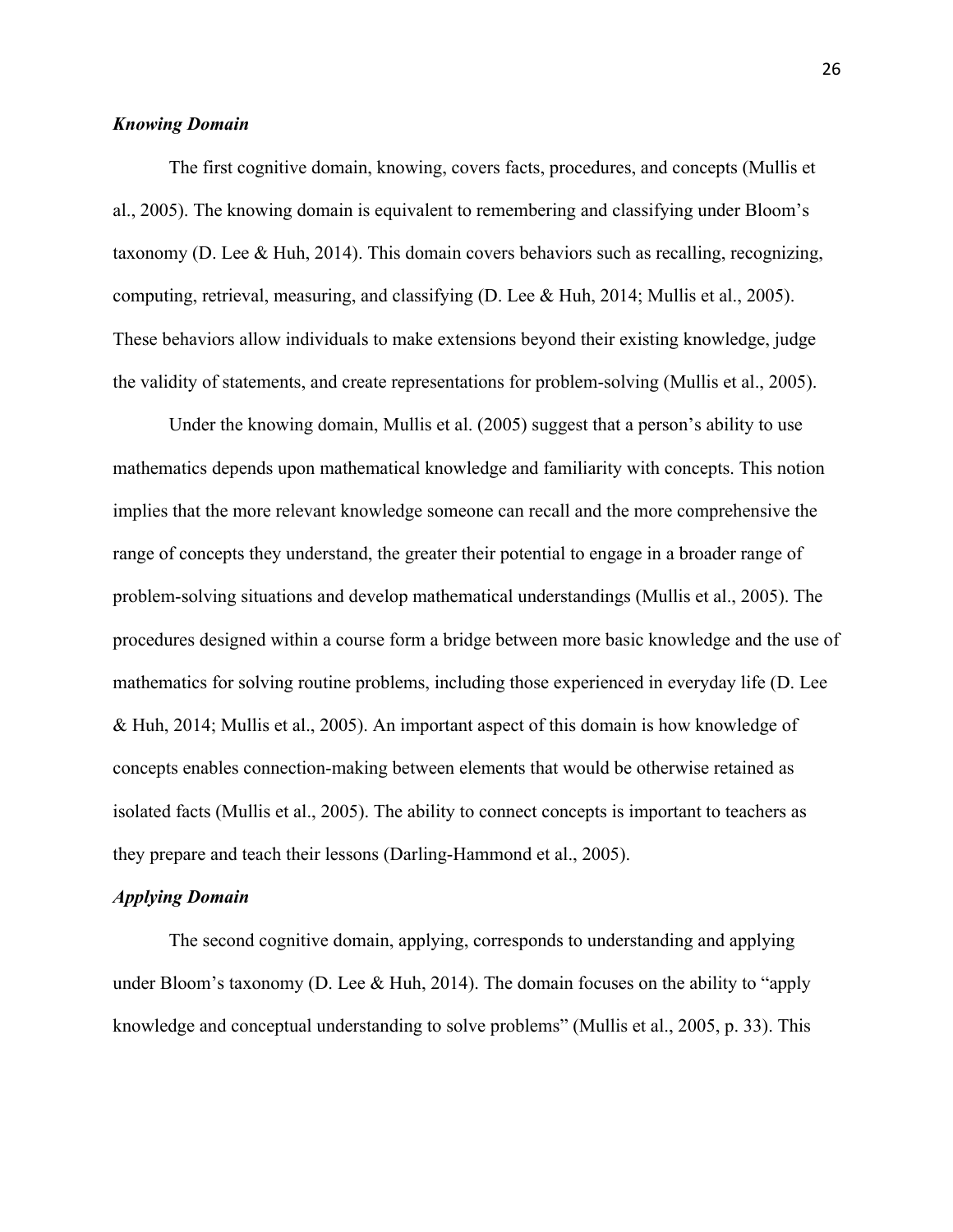domain covers behaviors such as selecting, representing, modeling, implementing, and solving routine problems (D. Lee & Huh, 2014; Mullis et al., 2005).

Under the applying domain, individuals apply mathematical knowledge of facts, skills, procedures, or understanding of concepts to create representations and solve problems (Mullis et al., 2005). Problems may be set in real-life or quasi-real-life situations or concerned purely with mathematical questions involving numeric or algebraic expressions (Mullis et al., 2005). The problems solved in this domain, more routine in nature, provide practice in particular mathematical methods or techniques (Mullis et al., 2005). Such problems are considered the standard in mathematics classrooms. To use such examples, it stands to reason that teachers must possess knowledge of those examples beforehand. As Darling-Hammond et al. (2005) mentioned, "teachers need to do more than implement particular techniques" (p. 392) while teaching. They must also apply their knowledge and understanding to solve the problem of teaching class.

#### *Reasoning Domain*

The final domain involves the capacity for logical, systematic thinking, including "intuitive and inductive reasoning based on patterns and regularities that can be used to arrive at solutions to solve non-routine problems" (Mullis et al., 2005, p. 37). These non-routine problems may be purely mathematical in nature or based in real-life settings. However, both situations involve applying knowledge and skills to new situations (Mullis et al., 2005). This domain corresponds to implementing an unfamiliar task under apply and analyze and evaluating in Bloom's taxonomy (D. Lee & Huh, 2014). The reasoning domain covers behaviors such as analyzing, generalizing, synthesizing, justifying, and solving non-routine problems in real-life contexts (D. Lee & Huh, 2014; Mullis et al., 2005).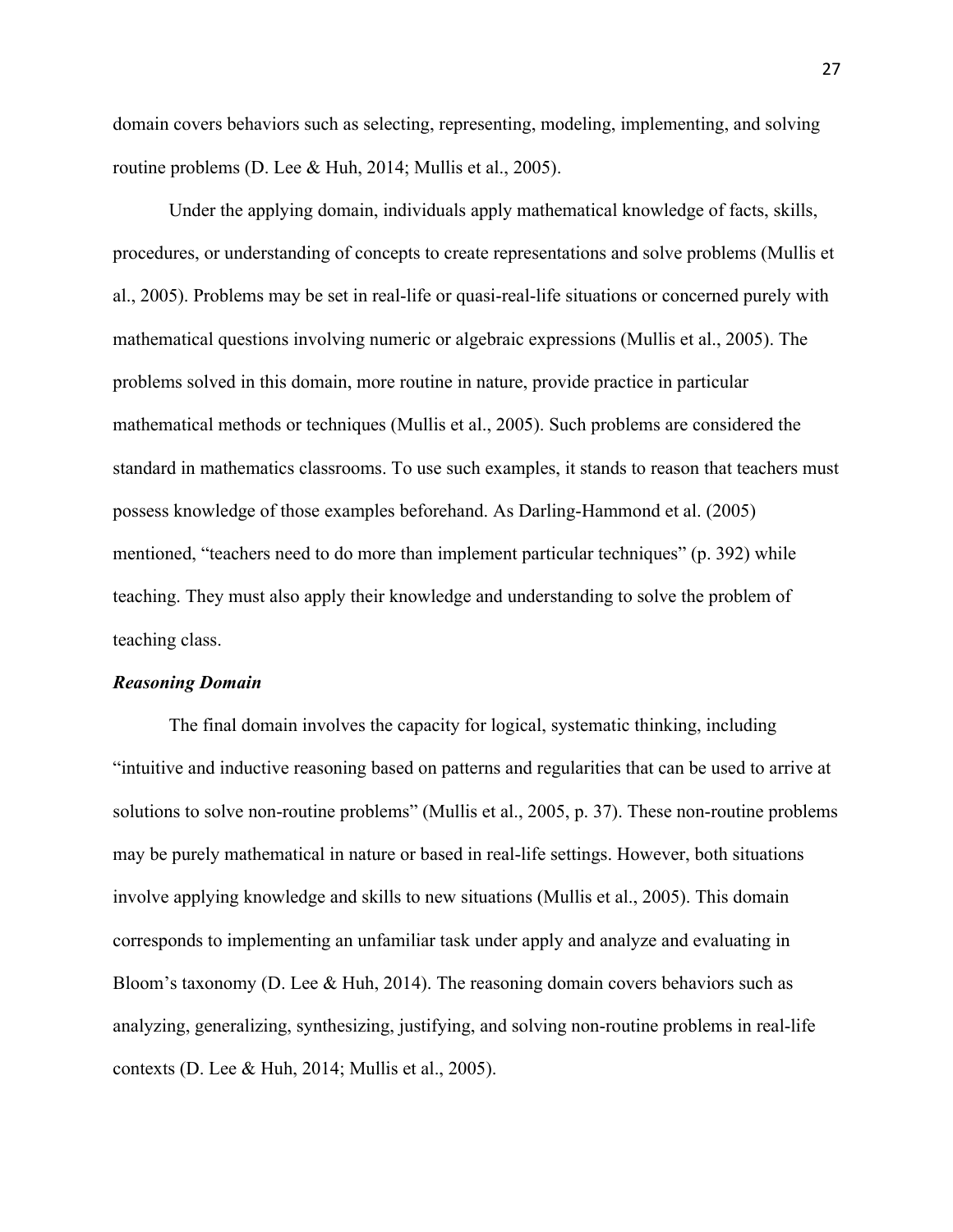One behavior associated with the reasoning domain is working on complex problems with no immediately obvious method of solution, and the individual must decide on their procedures for solving such a problem (D. Lee & Huh, 2014). The skills of analyzing, synthesizing, and generalizing allow individuals to recognize how ideas and theories fit together and relate to one another (Darling-Hammond et al., 2005).

#### **Algebraic Reasoning**

#### *What is Algebraic Reasoning?*

A concept falling within the reasoning domain is the notion of algebraic reasoning. Kaput (2008) suggested that "algebraic reasoning is comprised of complex symbolization processes that serve purposeful generalization and reasoning with generalizations" (p. 9). Blanton and Kaput (2005) defined algebraic reasoning as "a process in which students generalize mathematical ideas from a set of particular instances, establish generalizations through the discourse of argumentation, and express them in increasingly formal and age-appropriate ways" (p. 413). The implied skill of purposeful generalization is seen within the reasoning domain mentioned by Mullis et al. (2005).

In 1991, NCTM developed the *Professional Standards for Teaching Mathematics*. In these standards, NCTM proposed five significant shifts that needed to occur in mathematics classrooms. One notion presented by NCTM suggested shifting towards the connection of mathematics, its ideas, and applications while moving away from treating mathematics as an isolated body of concepts.

Algebraic reasoning takes various forms (Blanton & Kaput, 2005; Kaput, 2008). These forms include using arithmetic as a domain for expressing and formalizing generalizations and generalizing patterns to describe functional relationships (Blanton & Kaput, 2005). These two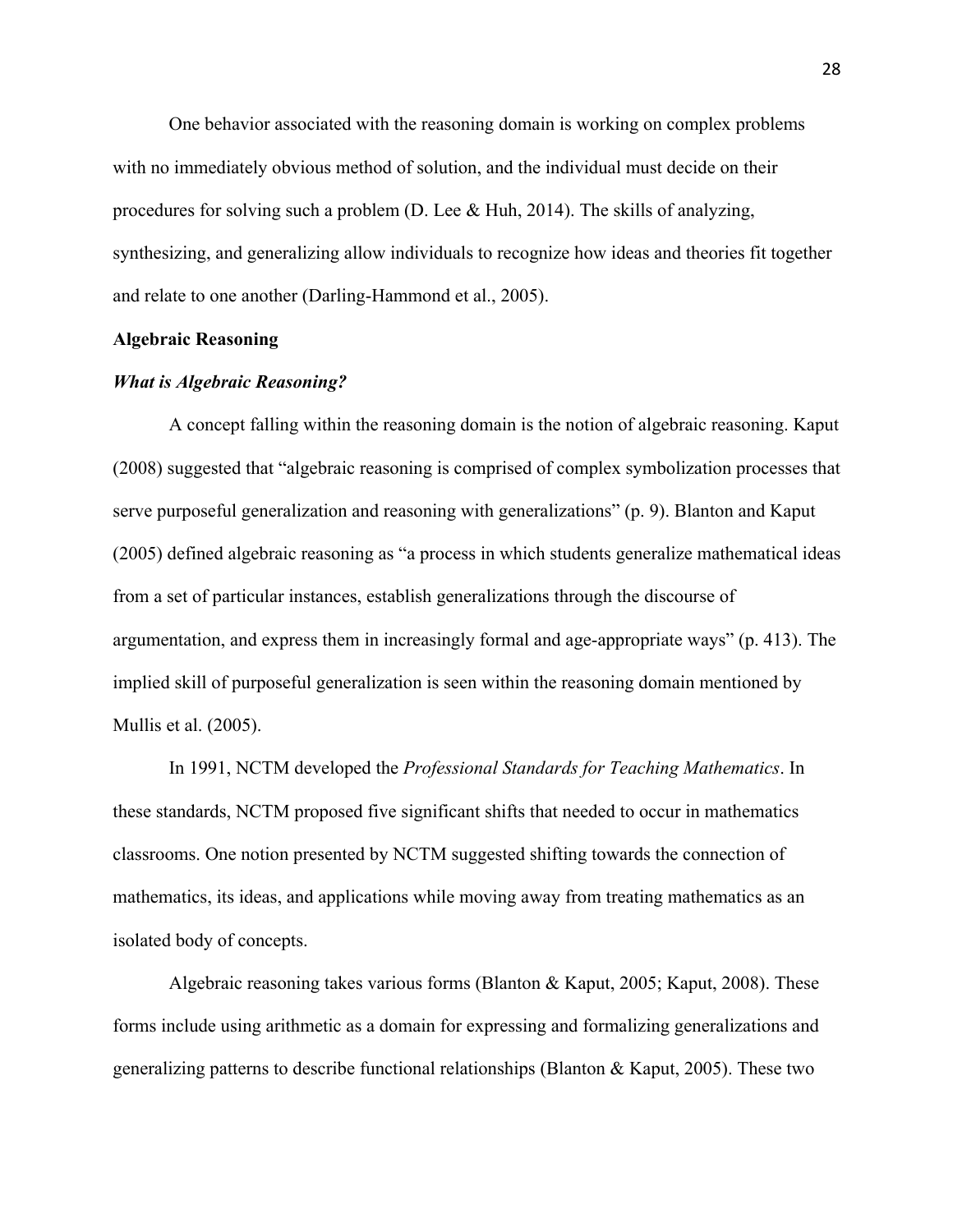forms lead to skills needed in higher-level mathematics such as logic and calculus (Blanton & Kaput, 2005). Blanton and Kaput (2005) also suggested that algebraic reasoning uses modeling to express and formalize generalizations and to generalize about mathematical systems abstracted from relations and computations. These two forms lead to skills utilized in higherlevel mathematics, such as calculus and analysis (Blanton & Kaput, 2005).

#### *Effects of Algebraic Reasoning*

Algebraic reasoning skills are needed for the increasingly quantitative workplace, preparation for literate citizenship, the ability to make life decisions that depend on quantitative understanding such as mortgage payments and investments, and preparation for higher education and without these understandings, "citizens are handicapped" (Grossman et al., 2005, p. 213). Students must learn algebraic reasoning skills in an increasingly quantitative world and apply them in multiple situations during their school careers. It is essential for the students to retain these algebraic reasoning skills well beyond the mathematics classroom and apply them to realworld situations (Blanton & Kaput, 2005; Conley, 2003; Kaput, 2008; NCTM, 1991).

The utility of algebraic reasoning extends beyond secondary education. For example, Brown et al. (2015) noted that one out of every two students who entered a STEM field bachelor's degree program between 2003 and 2009 switched majors to a non-STEM field or dropped out of postsecondary school. Brown et al. noted that the decision to continue in STEMfield majors was usually "based on the successful completion of a gateway course, often calculus" (p. 2). For students to succeed in these so-called gateway courses, they need strong algebraic reasoning skills such as problem-solving, real-world applications, critical thinking, and creating generalizations (Brown et al., 2015; Kaput, 2008).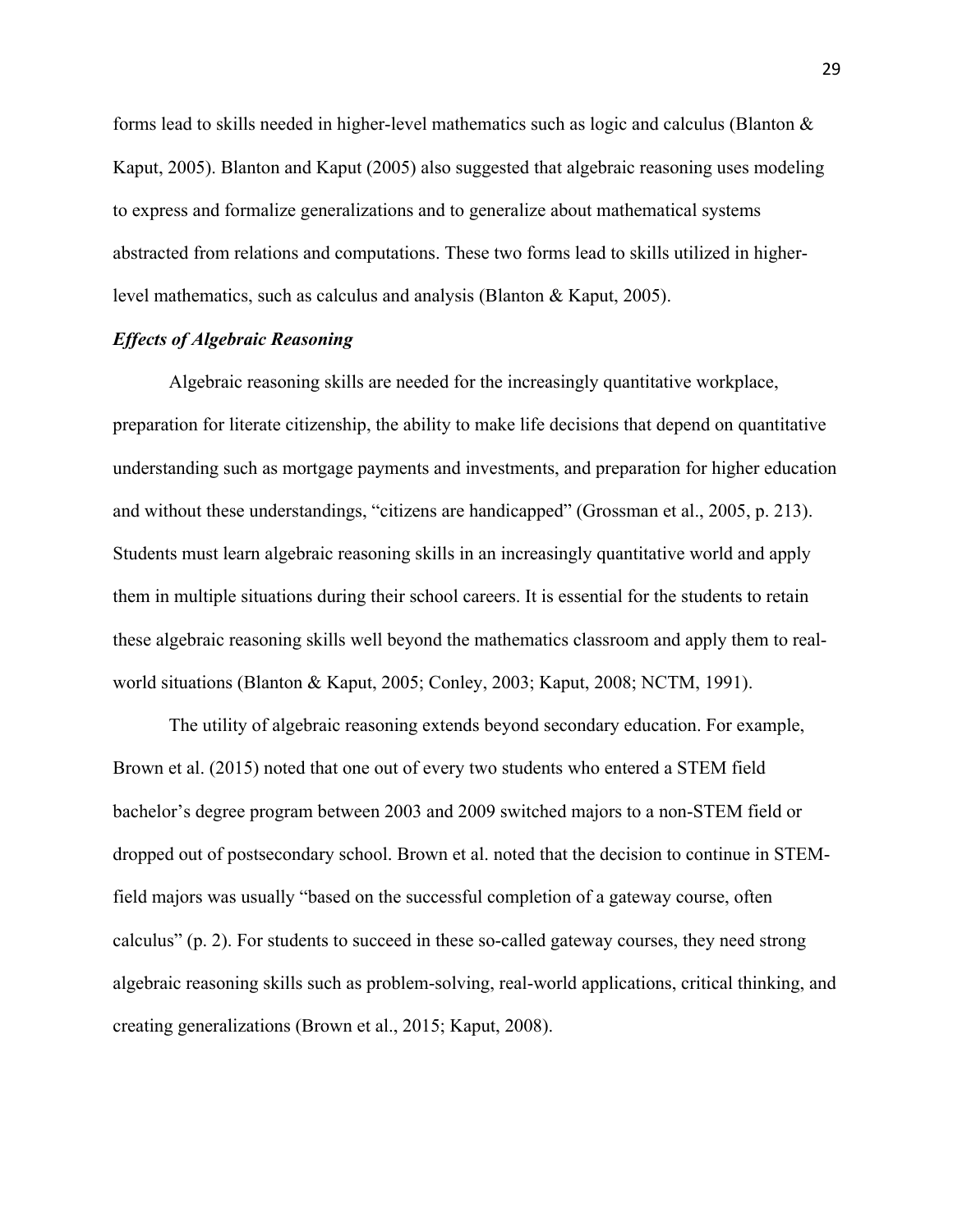By learning and honing algebraic reasoning skills, students develop the confidence to continue through more rigorous mathematics education throughout high school (Kowski, 2013). Many researchers have observed that skills and abilities, such as algebraic reasoning, can be strong predictors for postsecondary educational success (Adelman, 1999, 2006; Brown et al., 2015; S. W. Lee & Mao, 2021; Perkins et al., 2004; Schneider et al., 2003). Studies have shown a link between high school mathematics courses and postsecondary academic success (Adelman, 1999; Perkins et al., 2004). Students who take advanced mathematics courses are more likely to be college-ready, receive higher scores on college admissions tests, and are more likely to complete a bachelor's degree (Adelman, 1999; Kowski, 2013; S. W. Lee & Mao, 2021; Schneider et al., 2003). Thus, having a teacher who can help students develop these skills is an important piece of the hiring puzzle for schools. It stands to reason that for students to gain these skills, their teachers must also possess the skills involved in algebraic reasoning (Grossman et al., 2005; Wayne & Youngs, 2003).

#### **Problem Solving Metaphor**

To investigate the specific mathematics courses that teachers reflect upon while planning and teaching the classes, I used Artzt and Armour-Thomas's (1998) "Problem Solving Metaphor" developed during a study to investigate teacher cognition. Using a "teaching as problem-solving" strategy to examine the metacognition, Artzt and Armour-Thomas developed a metacognitive framework allowing them to examine the range of thoughts used by a teacher during three stages of teaching: planning, interactive, and post-active (Artzt & Armour-Thomas, 1998). Using seven beginning (student) teachers and seven experienced (between seven to twenty-five years of experience) teachers, they observed the teaching of a class and conducted pre- and post-observation interviews with each participant to better understand the components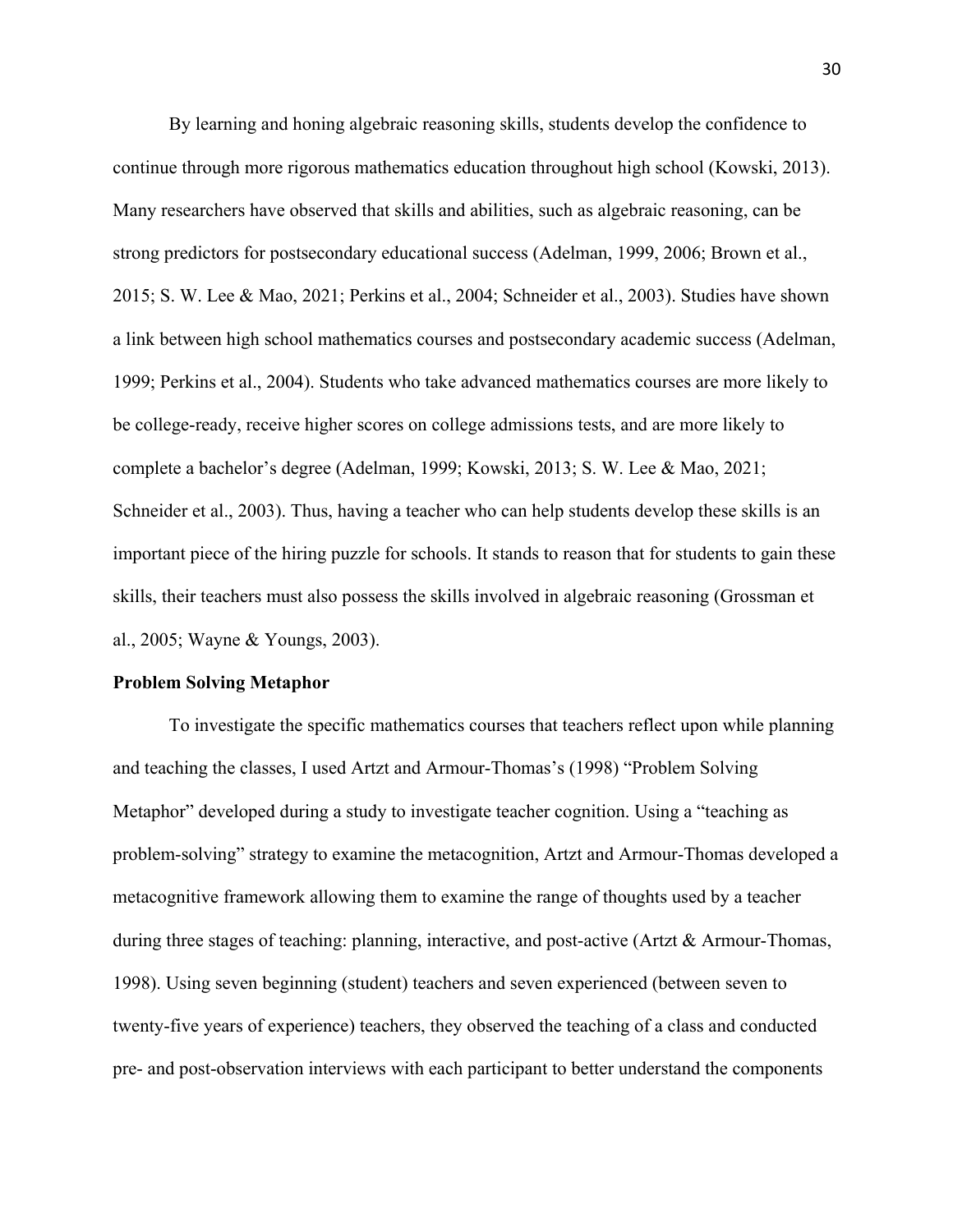of metacognition used during the various stages of teaching (Artzt & Armour-Thomas, 1998). The study was designed to indicate where teachers focused while teaching, namely, whether their knowledge, beliefs, and goals centered on their students or their own practices (Artzt & Armour-Thomas, 1998).

Over the last twenty-five years, these multiple studies demonstrate some relationships between mathematics teachers' pre-service coursework and their abilities as effective teachers. However, a gap still remains in understanding teachers' choices when using prior coursework and which coursework proves most useful while teaching. This study aims to take a modern, metacognitive approach to understand what undergraduate mathematics courses novice teachers reflect upon while teaching their classes to gain a better understanding of which courses are essential to a successful and productive teacher. To accomplish this, one must move away from the quantitative studies that have been run in the past with mixed results. To better understand the thought processes during the planning, execution, and reflection stages of teaching, I suggest using a qualitative approach focused on the teachers' application of their knowledge.

This study will attempt to assess how private school teachers use the knowledge learned during their collegiate career to plan and teach their lessons. This study will employ the problemsolving metaphor in examining teacher metacognition to understand how teachers use their skills and knowledge learned in their content area coursework to teach a mathematics lesson to their students. The study will focus on the cognitive and metacognitive behaviors of the teachers as they attempt to teach the lesson by looking at the three stages of problem-solving: (a) preparation, (b) actual problem-solving, (c) verification of the solution (Artzt & Armour-Thomas, 1998; Garofalo & Lester, 1985).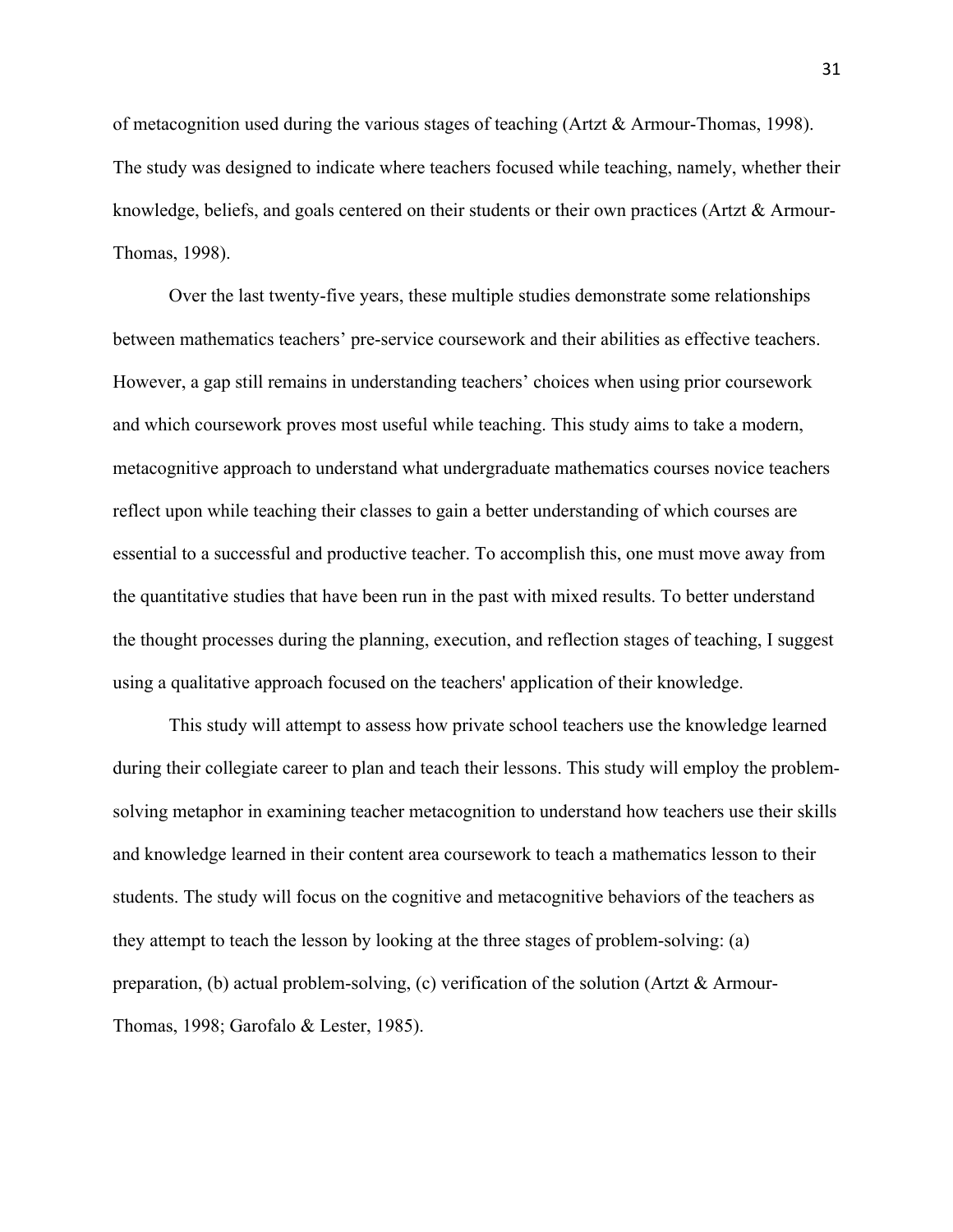#### **CHAPTER 3: METHODS**

This study aims to provide insight as to which content area coursework in mathematics teachers use during the planning and teaching of mathematics classes. This insight will help private school administrators determine which teacher candidates can positively impact students' algebraic reasoning skills in future mathematics courses. This chapter explains the study's design, restates the research questions, and describes the setting. I will describe the participants, data collection methods, and data analysis plans. Finally, strategies to ensure trustworthiness are listed.

#### **Research Question**

The research question developed for this study came about as a result of carefully researching literature in relation to my problem of practice.

#### *Central Question*

How do teachers at a small private, independent school use their knowledge from previous coursework to plan and teach their lessons?

#### **Study Design**

I conducted a case study using an emergent approach to apply the problem-solving metaphor to examine how teachers apply their mathematical knowledge to planning and teaching their lessons (Creswell & Guetterman, 2019). This study focused on secondary mathematics courses ranging from  $9<sup>th</sup>$ -grade to  $12<sup>th</sup>$ -grade. I excluded college-level courses such as AP Calculus AB and BC. These courses require knowledge directly gained from specific collegiate coursework.

I used all four members of the mathematics department at the school who teach various courses ranging from Algebra I to Pre-Calculus. Each teacher took part in an 'interview-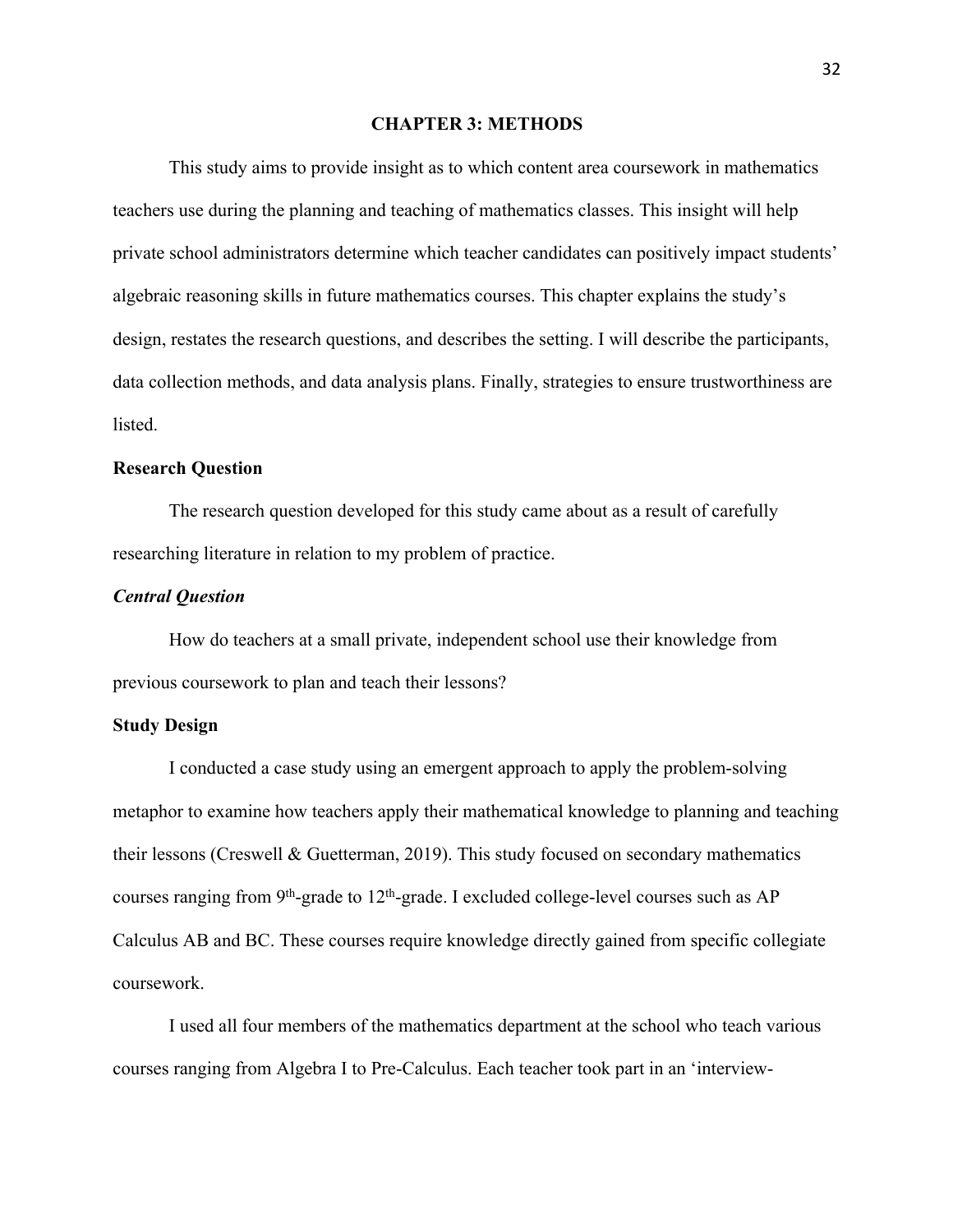observation-interview' process. The first pre-observation interview provided context for the lesson observed, while the second, post-observation interview allowed for debriefing and discussion the observation. The observation consisted of taking notes on how the mathematics was taught, including but not limited to the vocabulary, notations, and procedures used during the lesson. The observation of the teacher allowed me to see how the teacher used their knowledge of mathematics while teaching their class.

#### *Observations*

This study consisted of classroom observations intended to better understand how high school mathematics teachers apply the knowledge gained during their collegiate mathematics career to instruction. The observations provided insight into how the teacher uses the information to articulate mathematical concepts in a meaningful manner. I compared the observation note to how they planned the lesson as discussed during the pre-observational interview. Using the observation protocol in Appendix A, I kept written notes on the usage of vocabulary, topics covered, level of engagement among the students, questions asked by the students and the teacher, the teacher's reaction to those questions, and the thoroughness of the answers provided.

The information collected during the observation provided insight into how well a teacher used their mathematical knowledge for teaching (MKT) by looking at how they used proper vocabulary and notations throughout the teaching of the lesson, as well as providing meaningful examples of complex ideas and methods (Ball et al., 2008). The observation also provided insight into how the teacher broke down the complex concepts learned in higher schools of mathematical thought and present them so that a young high school math student can understand and apply them. Again, this comes from reviewing how they use vocabulary and examples to explain the concepts.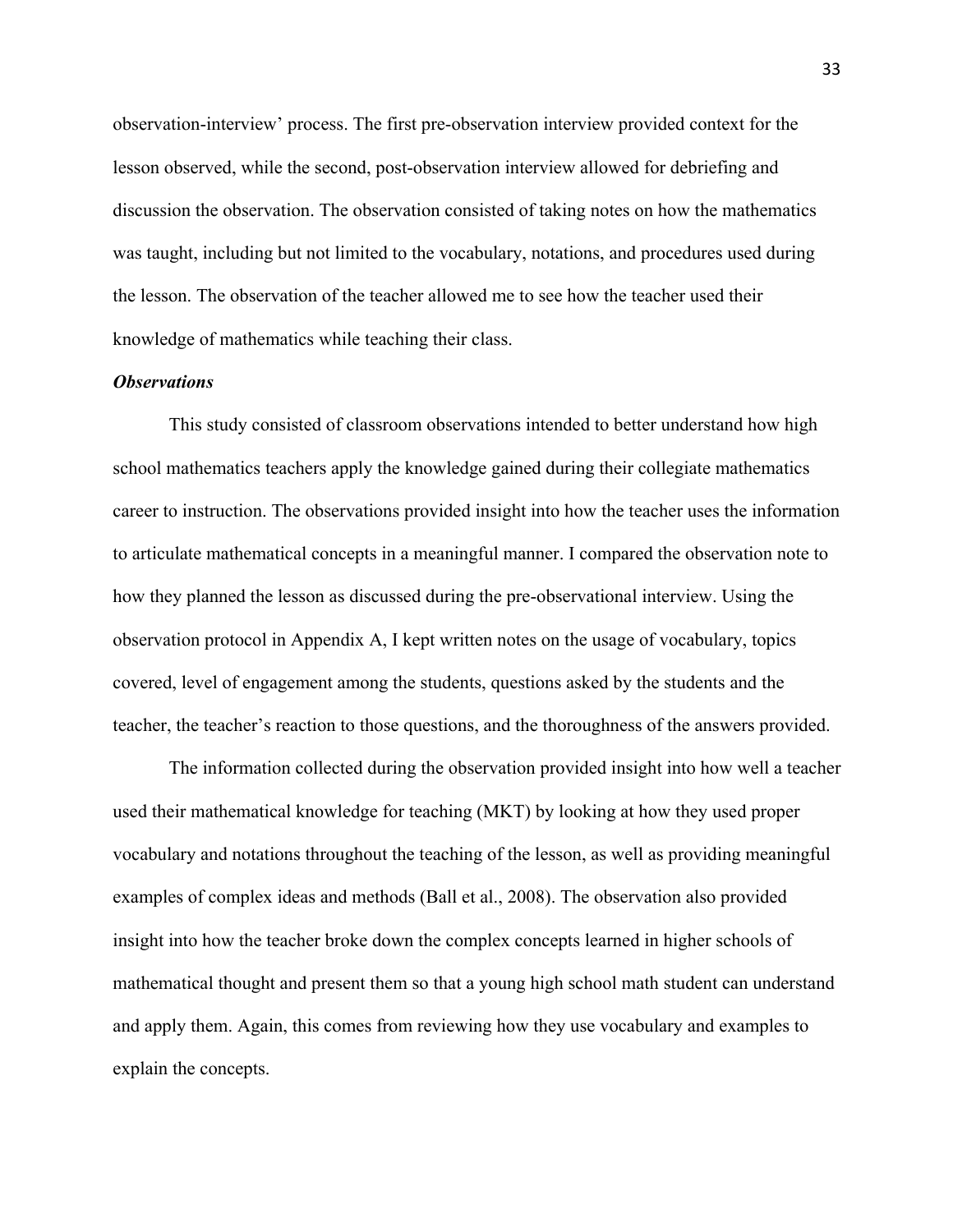Lastly, the notes gathered during the observation served as a guide for the post-

observation interview. Reflecting upon the lesson covered, teachers were asked to describe why they chose to use a particular example or use specific vocabulary at given instances by answering questions such as: "What course from college did you think about while you were presenting this piece of information?" The information gathered during the observation provides an understanding of how the mathematics teacher applies their MKT during a lesson.

## *Interviews*

**Pre-observational Interviews.** I interviewed the teachers twice, one before the observation and one following the observation, each lasting approximately thirty minutes. The pre-observation interview was conducted to gather information about the teacher (e.g., degree major, oral transcript of mathematics courses taken, and degrees held) and determine the learning objectives of the class ultimately observed. The information gathered during the interview will provided direction for the observation as to what to expect during the observation. This information included the specific vocabulary and examples that the teacher planned to use during the lesson.

**Post-observation Interview.** Using the notes taken during the observation, I revisited specific moments from the lesson during the post-observation interviews as points of discussion. By revisiting these moments, the teacher was able to reflect on their teaching and determine where they felt they learned the material, albeit definitions, notations, or procedures. The postobservation interview will occur as soon as possible upon completion of the class to ensure the best recollection of the events.

Both interviews were semi-formal in format. I used an interview protocol (see Appendix B) to ask guiding questions and build follow-up questions based on the teacher's responses.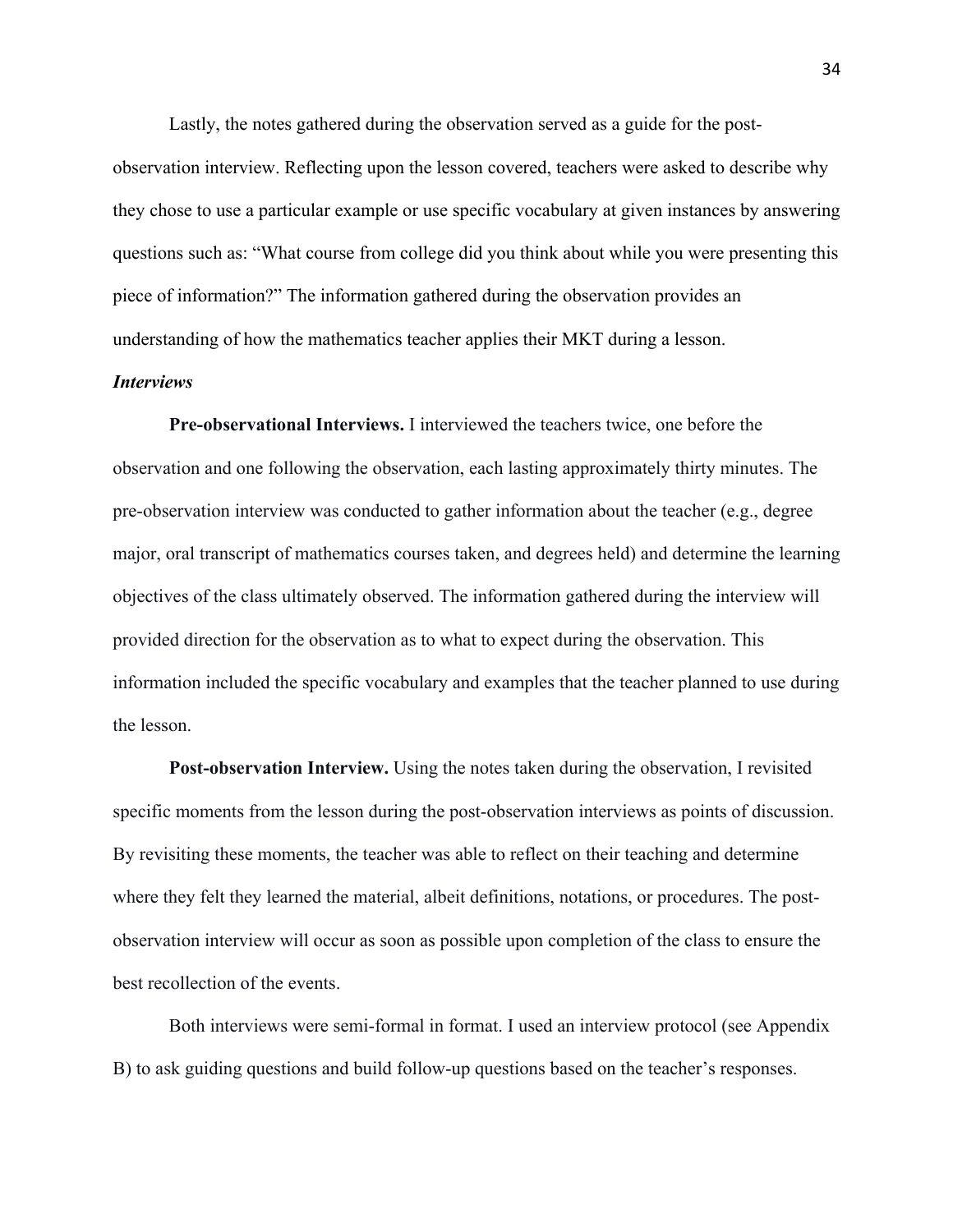These questions allowed the teachers to describe their mathematical understanding of the concepts.

#### *Role of the Researcher*

I hold a bachelor's degree in Pure/Theoretical Mathematics and a Master of Education in Mathematics Curriculum and Instruction. I believe this strong background in mathematical theory allows me to teach mathematics so that students understand how to do the mathematics and understand why they are doing the mathematics.

 My mathematics background and teaching experience combine to give me a deeper understanding of the knowledge required to teach a vast array of mathematics courses. With a strong knowledge of the vocabulary and methods used to introduce a variety of math courses, I can evaluate the data gathered during observations and interviews. To maintain the validity of my data, however, I must keep myself as a mathematician out of the interview process. I do not want to influence the teachers to say what they think I want them to say. Therefore, I did not provide feedback on their mathematical processes. However, I did ask them to explain why they chose a particular method. I attempted to maintain the researcher aspect throughout the study. My mathematics skills and knowledge only arose during the interpretation of the data.

## **Study Context**

The problem of practice involved in this study begins at a small, independent school in the Southeastern United States. The school itself is a PK through 12th-grade private school in the suburbs of a major city. As an independent school, they do not receive funding or support from any state agencies. The school consists of three main divisions: the lower school (i.e., pre-K to  $4<sup>th</sup>$ -grade), the middle school (i.e.,  $5<sup>th</sup>$ - to  $8<sup>th</sup>$ -grade), and the upper school (i.e.,  $9<sup>th</sup>$ - to  $12<sup>th</sup>$ -grade). The head of each division leads the hiring of teachers for the school. However, the middle school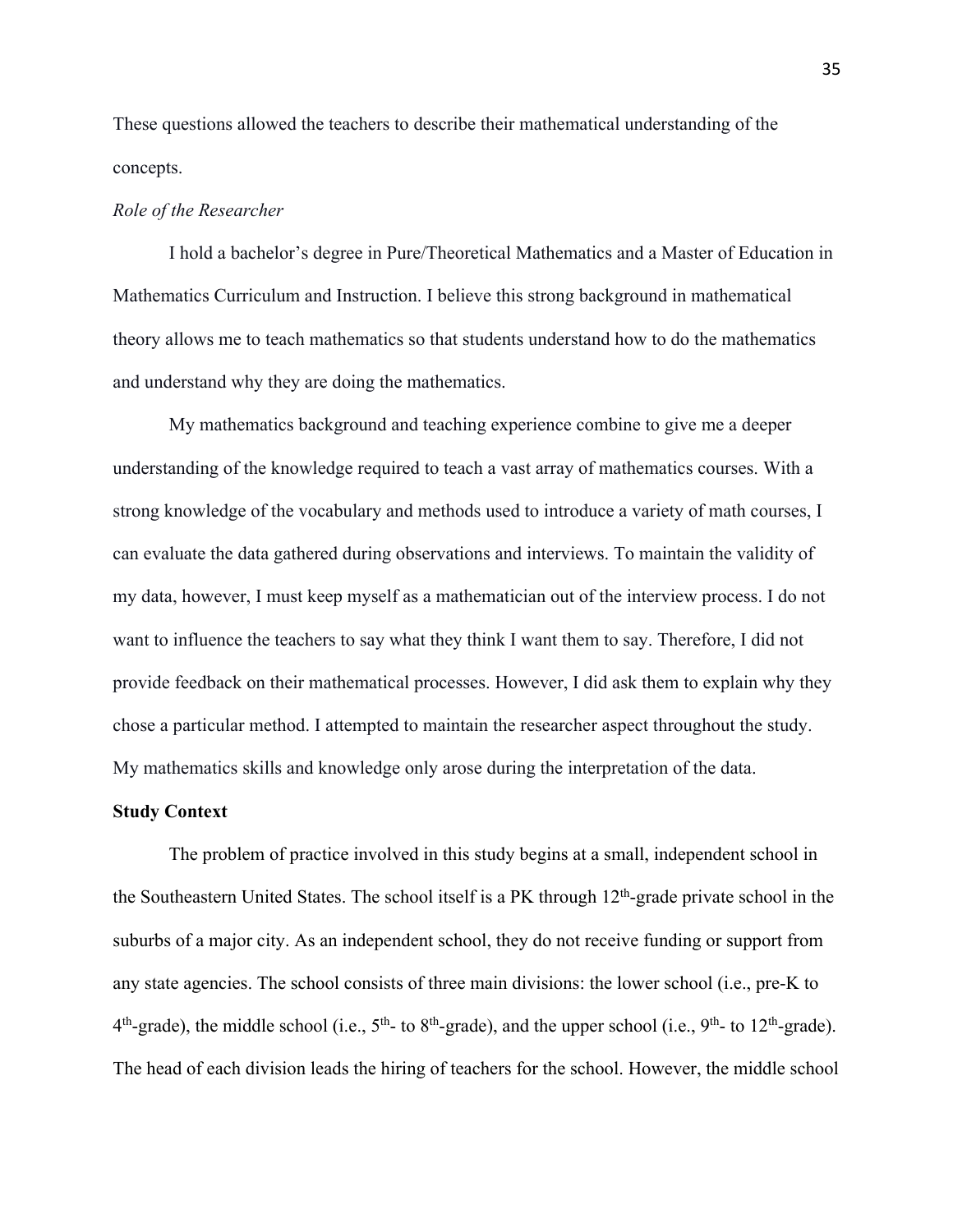headmaster does not decide alone as they work in conjunction with the upper school head to determine who is hired for each position.

Over the previous nine years, the mathematics department has experienced the most turnover among its teachers. The department consists of six teachers for 15 mathematics courses for grades five through 12. In that amount of time and for various reasons, close to 20 new teachers were hired to teach multiple levels of mathematics. The school posted all academic job offerings with a teacher placement agency that placed teachers in private schools across the Southeastern United States. The agency would send candidates' resumes, cover letters, and transcripts to the school to work through. If we hired one of their candidates, we would pay them a small fee for their service. Of all of the teachers employed, more than 70% came via a placement agency.

As a hiring team member and later as the mathematics department chair, I was often asked, "When looking at their transcripts, which classes are more important?" When looking for AP Calculus or Statistics teachers, my answer to this question was pretty straightforward; the teacher must have a strong background in Calculus or Statistics. When looking for high school mathematics teachers, answering this question was a little more complicated. This study provides more insight into which courses the administrators and hiring team members should emphasize while scrutinizing transcripts of mathematics teacher applicants for non-AP level courses.

This study examined how teachers apply the knowledge and understandings gained during their pre-service coursework to their new careers. Algebra I is the first mathematics course many students take when entering high school (Tyson & Roksa, 2016). The skills and techniques learned during this course set the foundation for all future mathematics courses. Stewart (2012) suggested that "success in calculus depends to a large extent on knowledge of the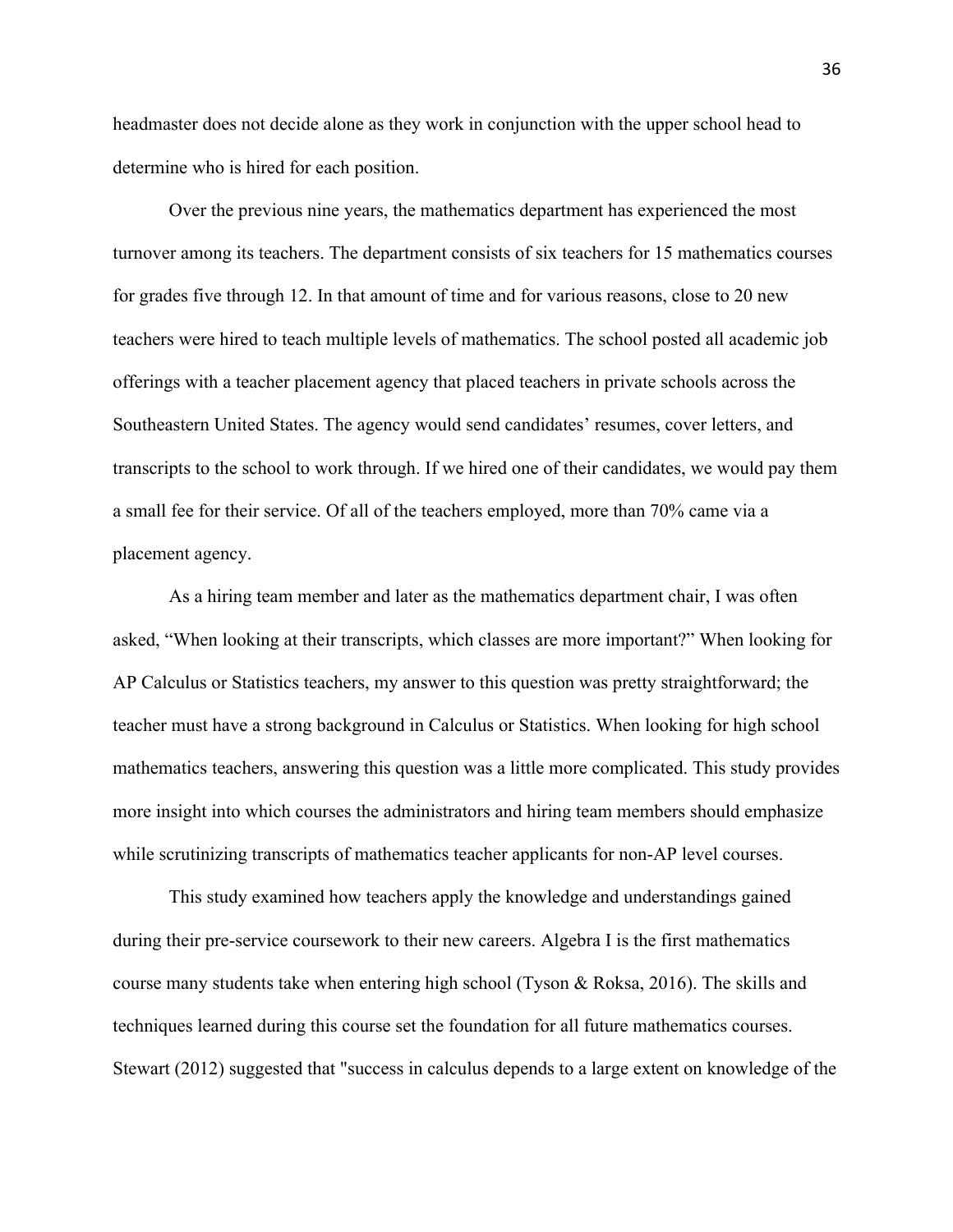mathematics that precedes calculus: algebra, analytic geometry, functions and trigonometry" (p.xxiv). For many schools of higher education, calculus acts as a gateway course to many different majors within the STEM field (Brown et al., 2015). Learning and mastering the skills taught in high school mathematics courses that cover the material mentioned by Stewart is essential for success in college-level courses such as calculus. Therefore, it is necessary to understand which classes allowed the teachers to hone and master the skills they intend to instill in their students.

### **Participants**

The participants in this study consist of all four teachers in the mathematics department at a small private, independent school in the Southeastern United States. After speaking to the Head of School, I received verbal permission to observe and interview all teachers within the department. Before proceeding, I sought out written consent to conduct the study from the Head of School (see Appendix E). These teachers combine to teach all high school mathematics courses. Each teacher is responsible for all sections of a particular core mathematics course (e.g., Algebra 1). The teachers have various undergraduate and graduate degrees, which may influence how they apply their knowledge.

Each of the participants has a minimum of eight years of teaching experience. Two of the participants hold degrees in applied mathematics, one with applications to statistics and the other with applications in science. Of the other two teachers, one has a degree in physics and astronomy while the other has an engineering degree. Two of the teachers have master's degrees, with one having a master's degree in finance and another with masters' degrees in engineering and mathematics education. Even though these teachers have various backgrounds, they each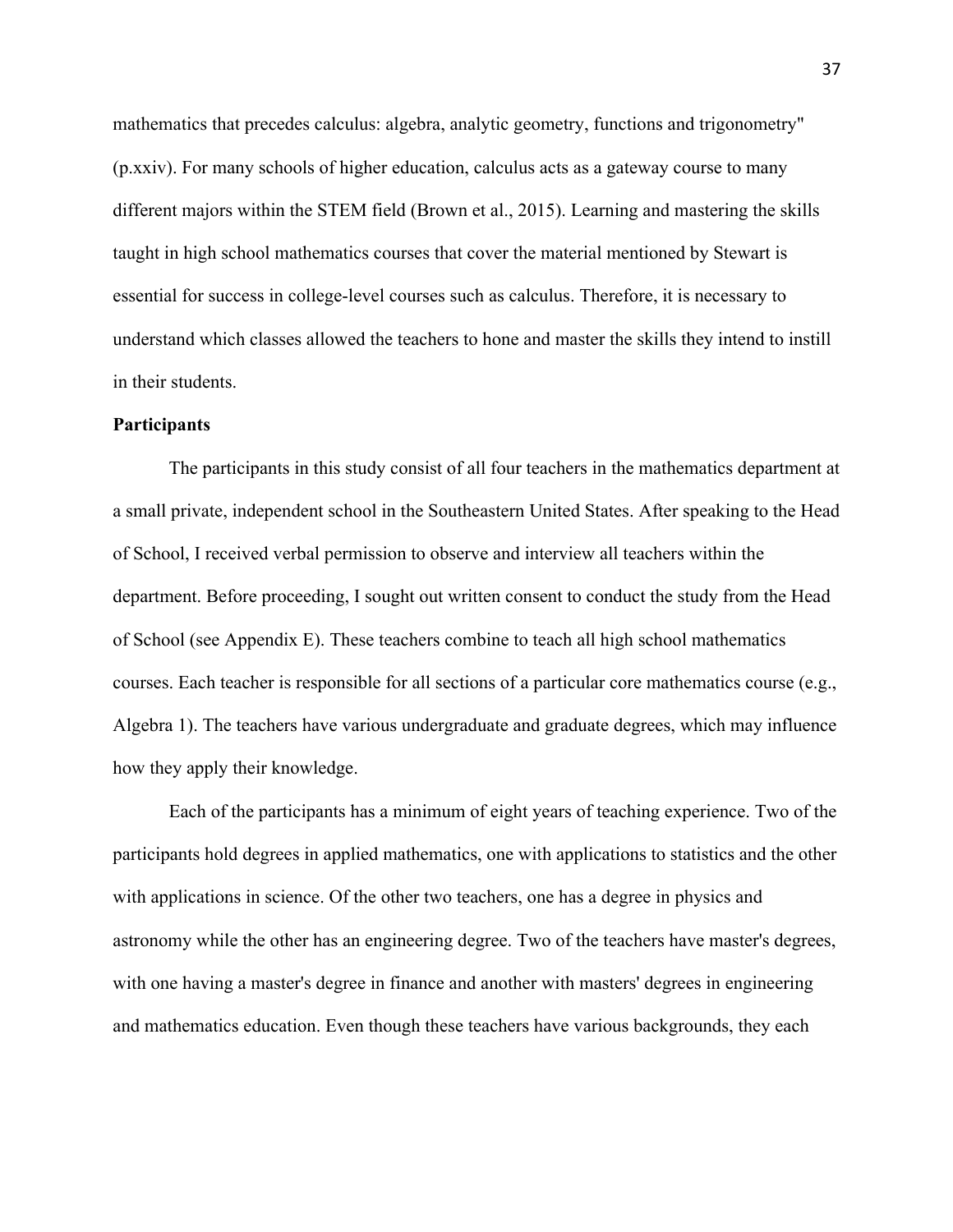took the same core mathematics courses during college (i.e., Calculus I, Calculus II, Calculus III, and Differential Equations).

#### **Data Description**

The data consists of teacher demographics (i.e., highest degree level, area of the degree(s), years teaching, and courses taught), interview and observation notes, and oral transcripts that was transcribed into an Excel file. The pre-observation interview occurred before the observation to discuss the upcoming lesson, how they created the lesson, and the past experiences they pulled their knowledge from for teaching the lesson. This information guided the data collected during the observation of the class. The observation noted how the teacher followed the content described in their lesson plan, how the students appear to understand the lesson, what questions the students ask, how the teacher responds, and what vocabulary the teacher uses. The information gathered during the pre-observation interview and observation guided the direction of the post-observation interview. This interview focused on how the teacher used their knowledge to teach and adapt their lesson as they moved throughout the period. I asked questions about how well they felt the class held to the lesson they had planned and questions relating the information and examples used to previous knowledge such as content area coursework.

#### *Demographics*

Each teacher described their educational background, including where they went to college, their undergraduate and graduate degrees, what mathematics courses they took, and how many years they taught. The specific mathematics courses that each teacher taught were also collected. I also asked each teacher which of their classes they felt were the most difficult to teach. This question allowed me to compare their college-level coursework and knowledge with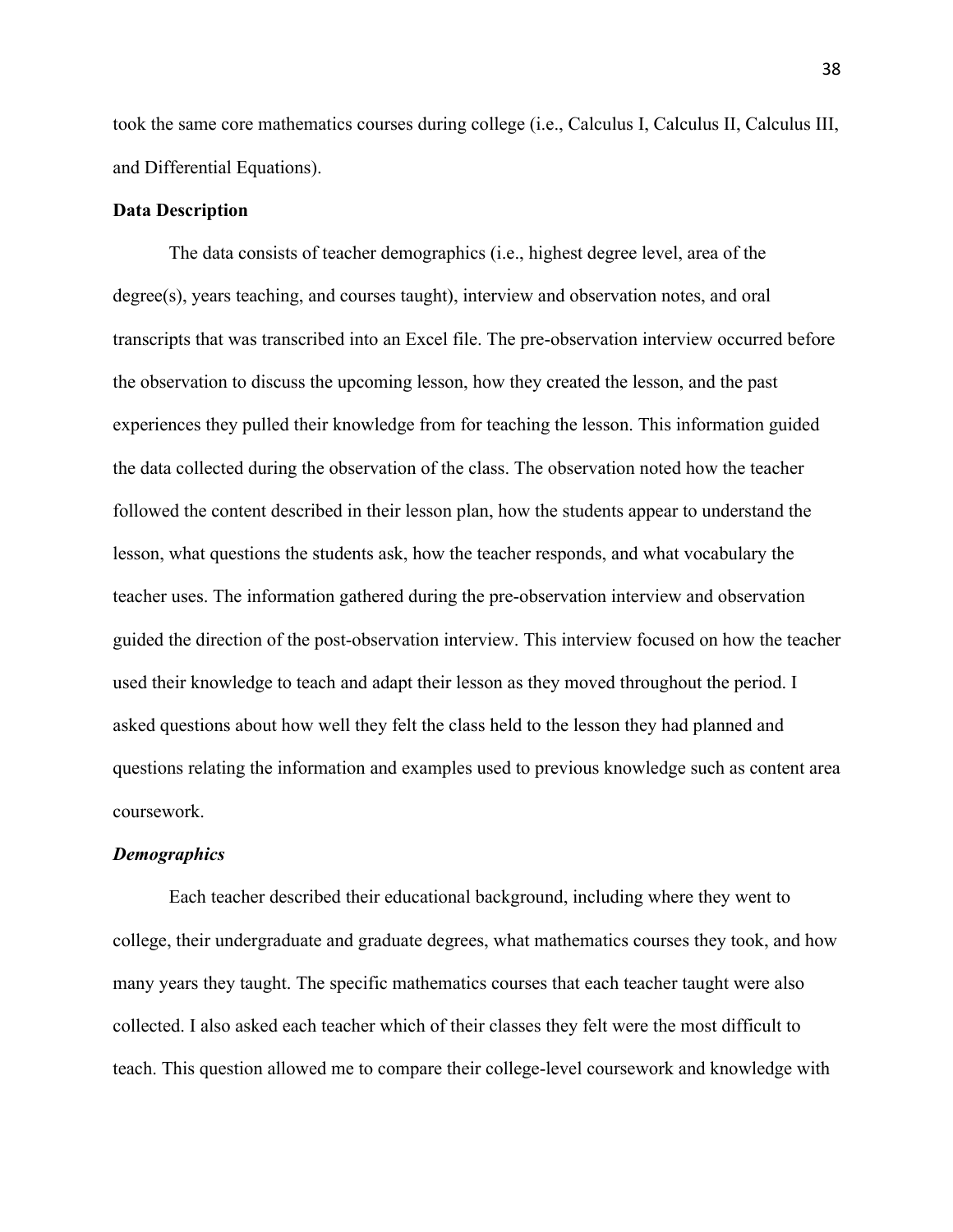the courses they teach. I asked them the final question, "if you could return to college and take a class, what would it be and why?" This question was intended to help me understand what course they felt would help improve the skills and knowledge they deemed necessary for teaching their subjects.

#### *Pre-observation Interview*

I conducted a preliminary interview before the observation to gather information on the teacher's planning process and the content to be taught. I recorded the interview to allow for a more straightforward transcription of the data into Excel. Using the interview protocol (Appendix B), the teacher provided answers to questions such as "what is your background in mathematics?" and "what was the focus of your degree?". Following these questions, I asked about the particular lesson the teacher planned for the observed class. The most important of these questions dealt with where they derived specific knowledge of the topic, namely "which course or courses do [they] reflect upon while planning for that lesson?" Other questions centered around the examples the teacher used when teaching, what terminology they intended to use to explain concepts, and what were their plans for judging student understanding.

## *Observation*

The purpose of the observation was to see how the teacher applied the concepts learned during their coursework in mathematics. Using the information gathered during the preliminary interview, I listened for specific vocabulary and how it is used. I also noted the examples used during the lesson, the students' questions, and the teachers' responses to those questions. Using the observation protocol (Appendix A), I kept written notes of moments that matched what the teacher planned and where things differed from the lesson plan. Specific questions that seemed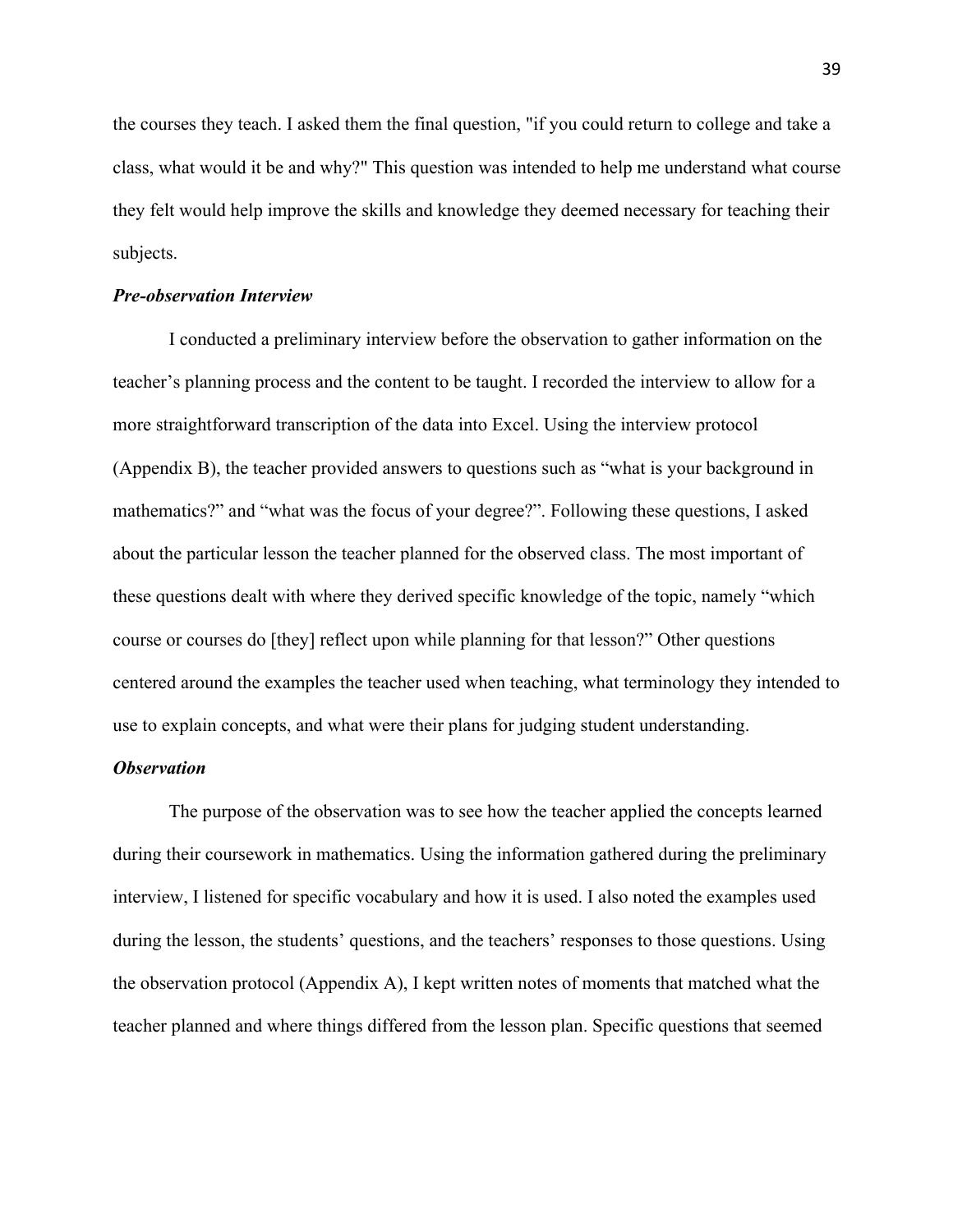to challenge either the students or the teacher were also noted in the observation protocol and marked to revisit during the post-observation interview.

#### *Post-Observation Interview*

The post-observation interview took place during the teachers planning period or after the school day. Meeting as soon as possible following the observation allows for clarity of thoughts and the ability to recall specific events that took place during the observation for both the observer and the teacher.

The interview consisted of questions based upon the observation and including how they used their content knowledge to answer questions posed by students during class. The interview protocol (see Appendix B) will guide the interview along with insights gained during the observation of the class lesson. After reflecting upon the observed class, I also asked if they felt the same content area courses mentioned during the pre-observation interview were influential to teaching their lesson and to explain why they made that decision.

#### **Data Analysis**

I imported interview transcripts and observation notes into a spreadsheet to allow more accessible coding and analysis. The analysis included two rounds of line-by-line coding to identify patterns and trends in the data (Bazeley, 2013). During the first coding round, a priori codes provided a general sense of trends present in the data. These codes included: the language used (e.g., appropriate vocabulary), the coursework specifically mentioned (e.g., Calculus), the appropriate notation used, and the reason for choosing a particular course. Appendix C contains the codebook used through this process. The codes (see Appendix C) were derived from the main research question: What courses do novice teachers reflect upon while planning and teaching?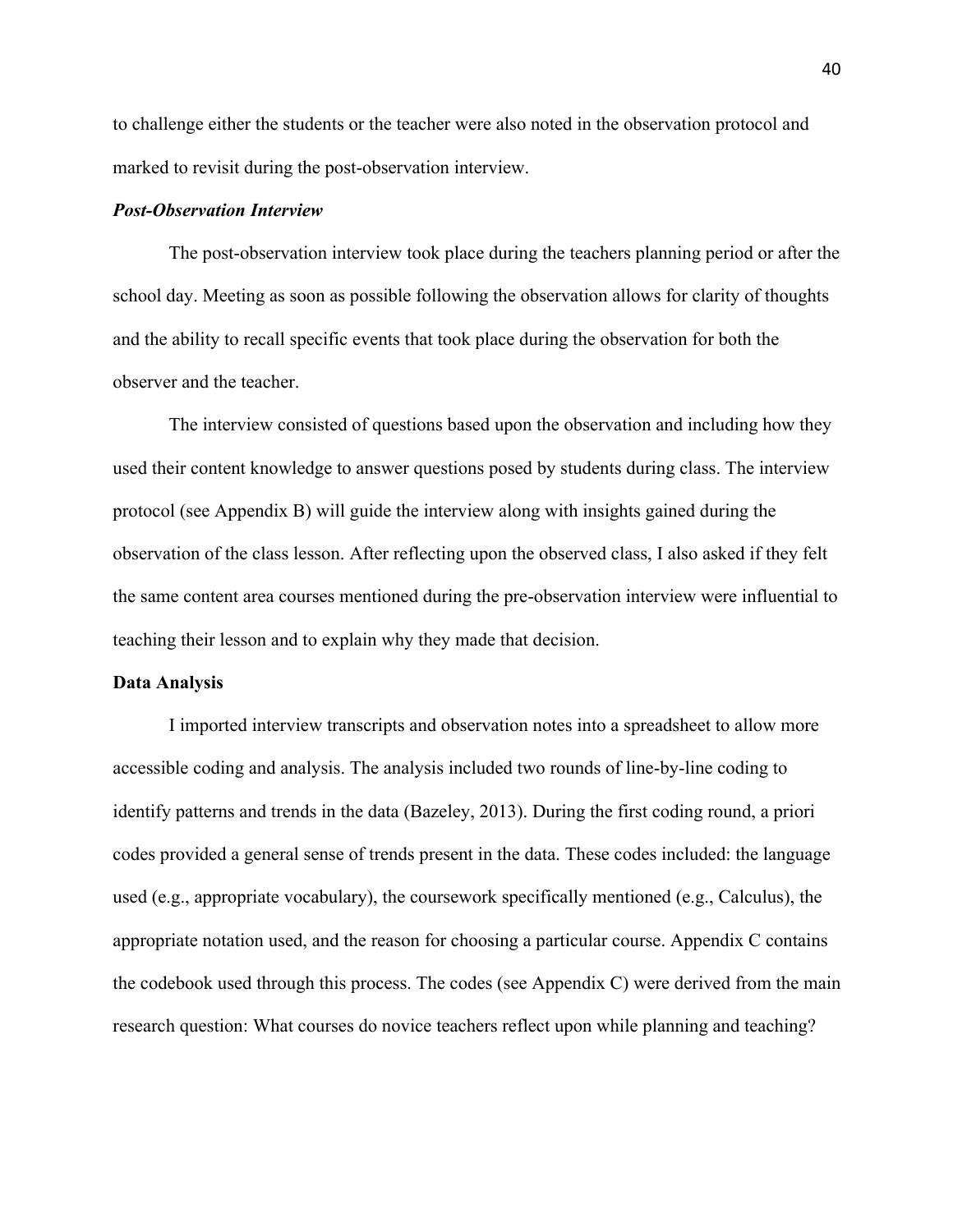These codes attempt to answer this question while focusing on the teachers' reflections while teaching.

Using these codes during the first round showed a trend of using calculus, foundations, and differential equations to provide the knowledge necessary to perform and understand various calculations. In contrast, courses in physics and finance provided the understanding of how to apply those skills. After concluding the first coding round, new codes emerged that focused on why the teachers felt each particular course was helpful during the planning and teaching of their lessons (i.e., knowledge of steps, applications, and understanding and focusing on steps or application). The emergent codes highlighted trends and patterns in the math teacher's usage of previous coursework to plan and teach.

#### **Ethical Considerations**

Ethical considerations are an essential part of any research study (Garzon, 2014). In all research process steps, one must engage in ethical practices (Creswell & Guetterman, 2019). Institutional review boards (IRBs) ensure ethical considerations in the research process are clearly defined and treated adequately. IRBs protect human subjects during research and ensure that no harm is done to those subjects (Creswell & Guetterman, 2019). Therefore, I received IRB approval (see Appendix D) before collecting data.

The data gathered in this study came from the teachers themselves. To protect their anonymity, I issued each teacher an alias so that only I know the identity belonging to each pseudonym. I stored the data in my UVA Box account to ensure no one has access to the data other than myself.

I also have a personal connection with each of these teachers. Before leaving the school to pursue my doctorate, I was their department chair. I played a role in the hiring process of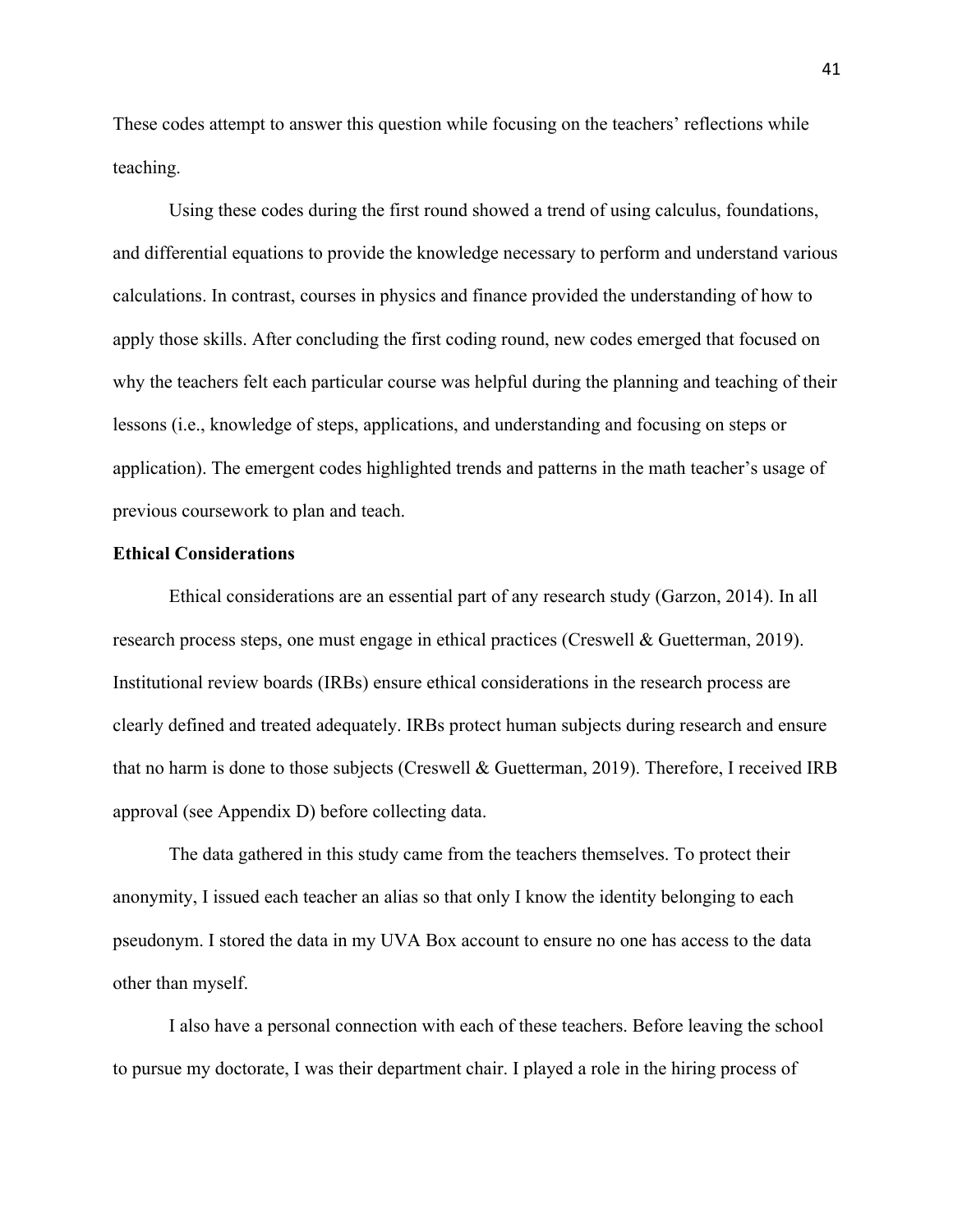many of the teachers involved in this study. I ensured that I did not allow the history between us to influence how they teach their lesson or answer the questions during the interviews. To do this, I clearly stated that this process and results will not affect their careers.

I implemented ethical assurances before data collection. The Institutional Review Board provided approval for the study (see Appendix D), and I also obtained permission to conduct the study at the selected school. Participants in this study received invitational recruitment letters prior to their participation (see Appendix F). Each participant signed informed consent letters accepting their participation in individual interviews and observations (see Appendix G). The complied data were coded, and the names were removed for the participants and the participating school. These limitations and delimitations need addressing to make these findings more relevant and transferable.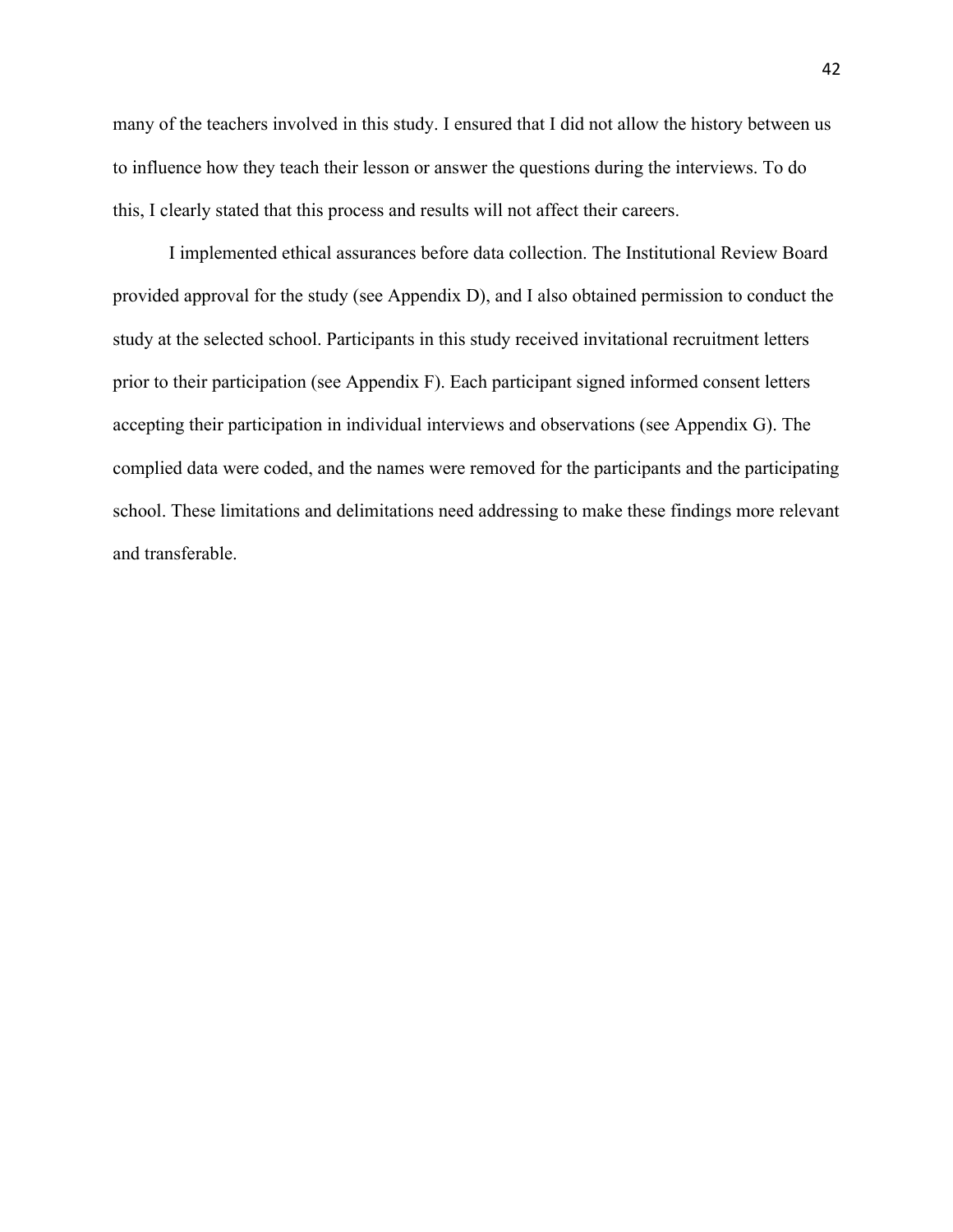#### **CHAPTER 4: RESULTS**

This study aimed to explore how high school mathematics teachers' college mathematics experiences impact their teaching. The findings of the study will provide the administrators of a small private, independent school in the Southeastern United States points to consider when in deciding which candidates possess potential in teaching mathematics based upon their prior coursework. The research questions answered in this study were:

- **Research Question 1:** How do teachers use their knowledge from previous coursework to plan their lessons?
- **Research Question 2:** How do teachers use their knowledge from previous coursework to teach their lessons?

To better understand which courses are essential to a successful and productive mathematics teacher in the classroom, I collected data from the Algebra 1, Geometry, Algebra 2, and Pre-Calculus teachers. Due to the small nature of the school, one teacher is responsible for all sections of a particular course. The data gathered from the four teachers consisted of demographic data and interview and observational transcripts gathered during two semistructured interviews and one observation of each teacher. The data were analyzed using a lineby-line coding technique using a prior codes and emergent codes (see Appendix C) to determine trends and themes within the data.

### **Algebra I**

## *Effects on Planning*

The interview with the Algebra I teacher, Jordan, began with inquiring about the lesson to be covered:

Me: What lesson do you have planned for class today?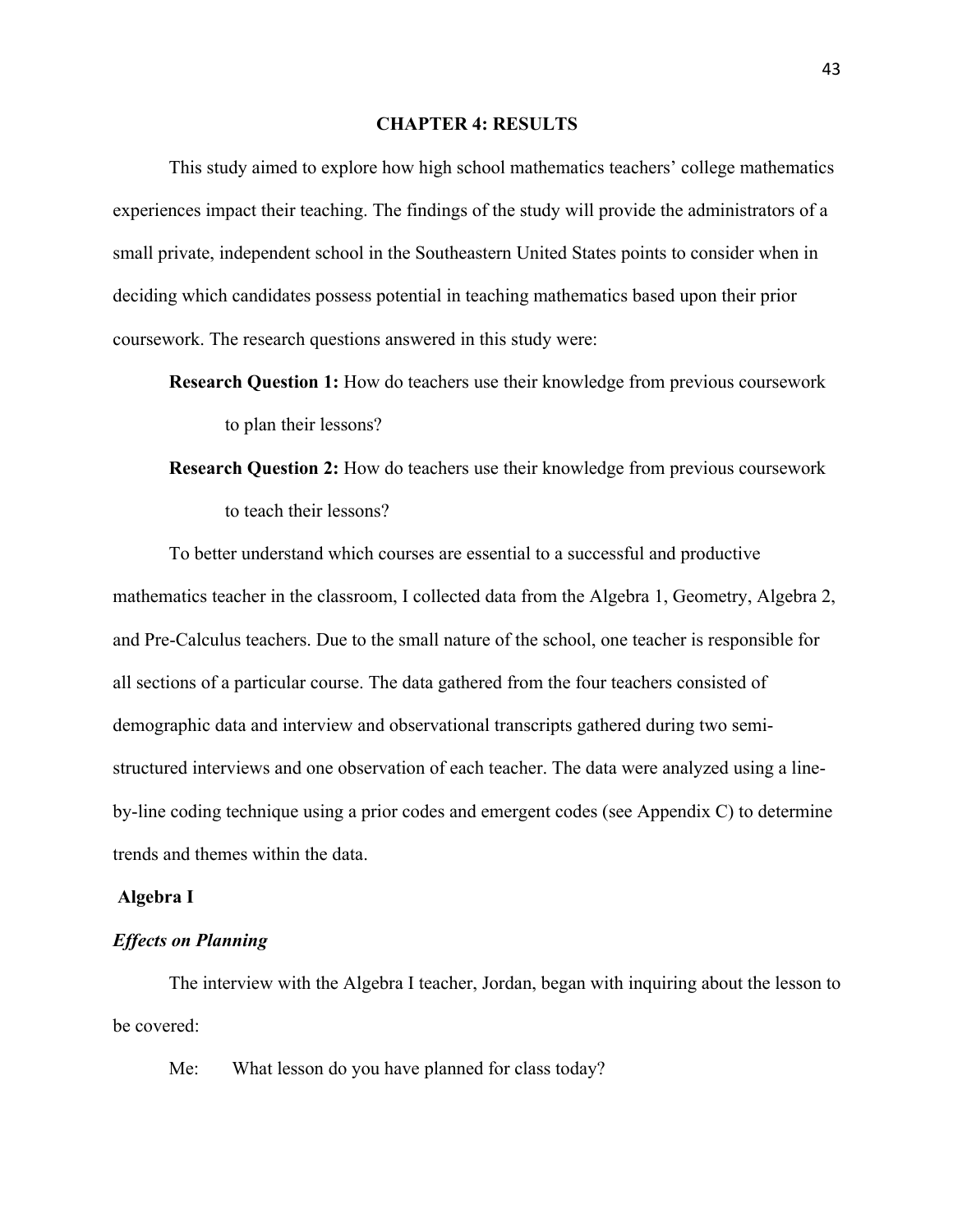Jordan: We are starting a new unit on exponents and exponential functions. For most of these students, this will be completely new information for them. I don't think a lot of them have worked with this material before, so we are going to start with the basics.

Jordan's plan for the class began with the necessary definitions of terms before working their way to the main idea and use of exponents. The questions that followed revolved around where Jordan felt most of their knowledge and understanding of the content was developed.

- Me: What college-level coursework do you feel you reflected upon to plan your lesson?
- Jordan: I feel like I am pulling mostly from my calculus classes and my foundations classes.
- Me: What is your reasoning behind these choices?
- Jordan: Calculus provided the experience to work with exponents and master the rules and definitions that guide the application of exponents. It also provided the opportunity to work with exponents and develop a sense of understanding how they work and how to manipulate them according to the rules of operations with exponents.

In Jordan's explanation, the calculus courses provided them with the knowledge and skills necessary to perform the tasks that accompany working with exponents.

The second course Jordan mentioned was coursework in foundations. Jordan noted that they took not one class in foundations but two. The first was Foundations of Logic, which focused on logical reasoning and the basics of proof writing. The second was the Foundations of Mathematics, which concentrated on proving many of the theorems taught, as they put it,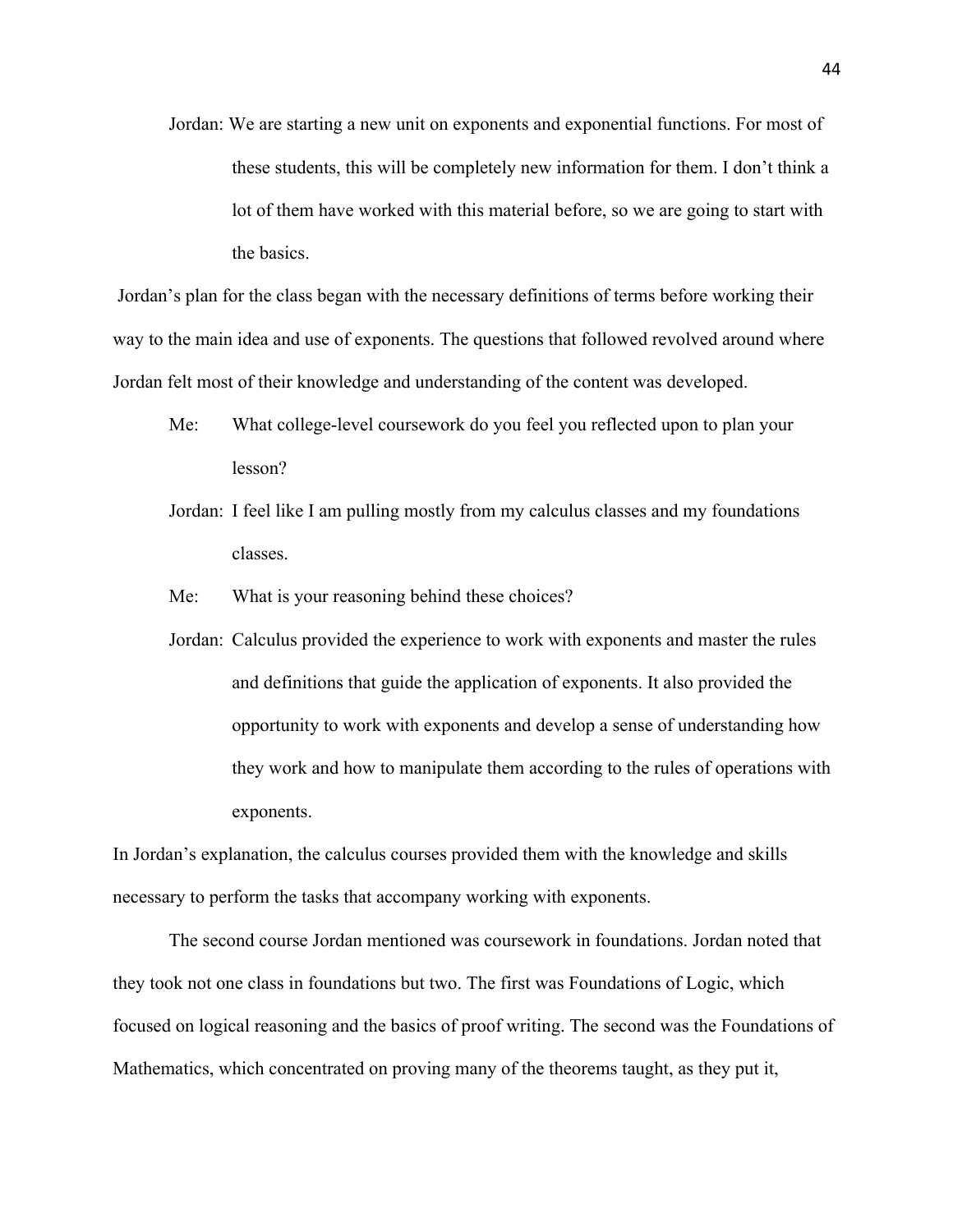"accepted as true" in other lower-level mathematics courses. An example of this was the quadratic formula used to solve second-degree polynomials. Jordan mentioned that:

"The quadratic formula is a formula that many students learn to use early in their high school careers, but rarely do they see where it comes from. In my foundations of mathematics course, we learned where the formula comes from and how to derive it, not just use it."

Next, I asked Jordan how they felt these two courses aided in planning their lesson on exponents. Jordan responded that "the foundations courses provided the knowledge and way of thinking necessary for understanding how and why the concepts are used in several different types of situations. This is important both in and outside of the classroom." In Jordan's opinion, the foundations courses provided the skills needed to reason through the problems and topics covered within the unit and those needed to break down the material so that the students will understand.

#### *Effects on Teaching*

When Jordan began the next unit on exponents, they started with the definitions of new terms used throughout the unit. The vocabulary consisted of terms such as constant, variable, exponent, monomial, and polynomial. After the observation, I looked to determine where they developed their knowledge and understanding of such terms and found the definitions used during class for the given terms.

Me: Where did you find the definitions that you covered in class today?

- Jordan: I actually pulled them from another algebra textbook that another teacher left for me when they decided to move on to a new school.
- Me: Why did you use that book instead of your class text?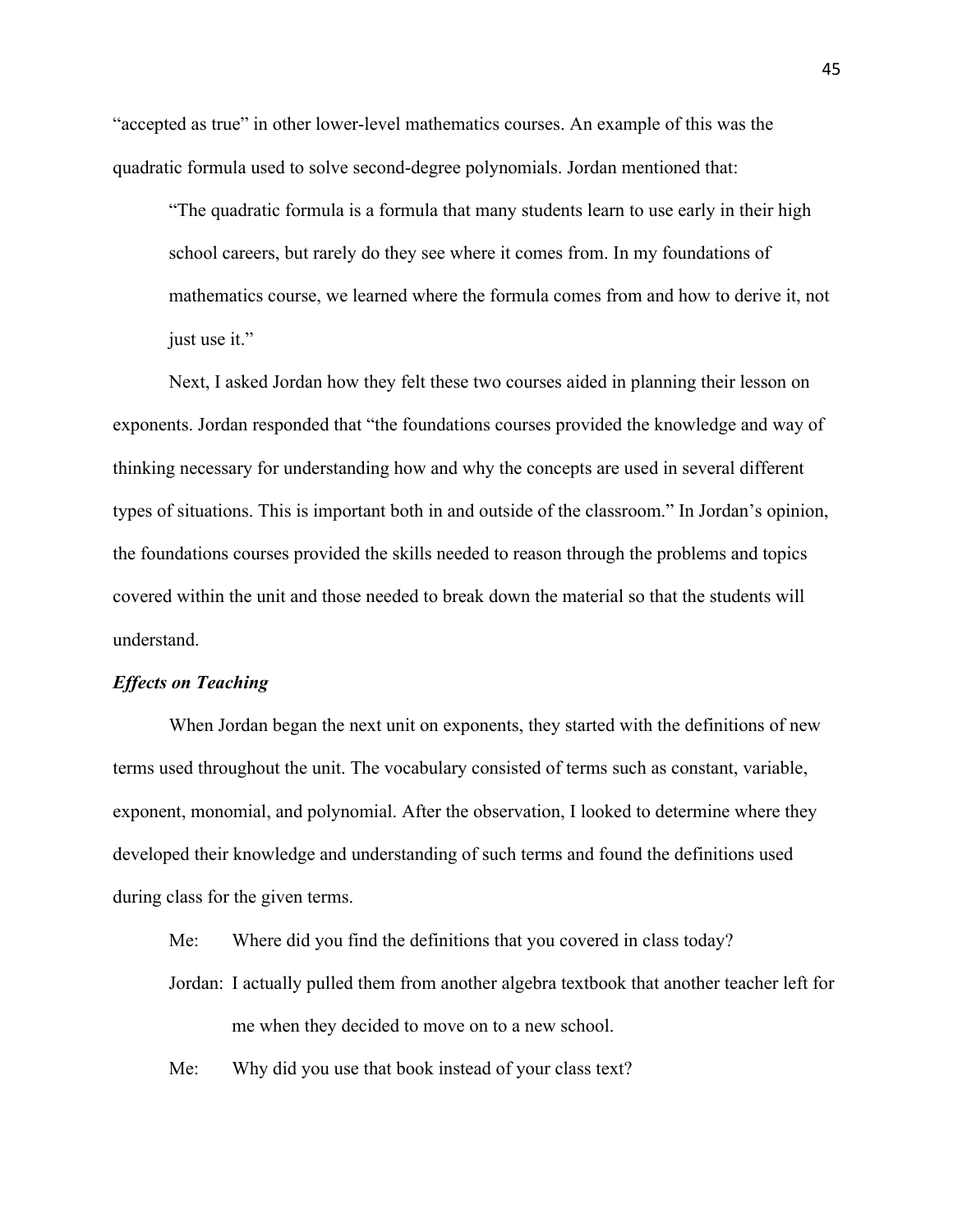- Jordan: That particular text had more comprehensive definitions of the terms. Like the definition that I used for monomial where they specifically describe the exponent as being a non-negative integer versus saying it's a positive whole number. I want them to see and hear the definitions in the actual mathematical terms.
- Me: What about the knowledge of the topic and skills used? Where do you feel you acquired those?
- Jordan: I still feel like the foundations courses that I took played a big role. They really provided the logic skills that I needed to understand the concepts and definitions that I discussed.

For this particular lesson in Algebra I, it appears that Jordan relied upon the procedural knowledge of the topic gained from calculus courses. In contrast, foundations of mathematics and logic courses appear to influence and aid their understanding of the topics covered in their lessons. The last question that I asked Jordan centered how possible improvements to their mathematical knowledge.

Me: If you could return to college and take any course to help with your teaching of Algebra I, what would it be?

Jordan: I would go back and retake calculus.

Me: Why is that?

Jordan: I want the opportunity to develop a better understanding of the concepts within calculus instead of feeling like I learned how to repeat what the professor was doing on the board. I know how to do the work in calculus, but I want to understand more of the "why do we do it this way' and 'where did it come from."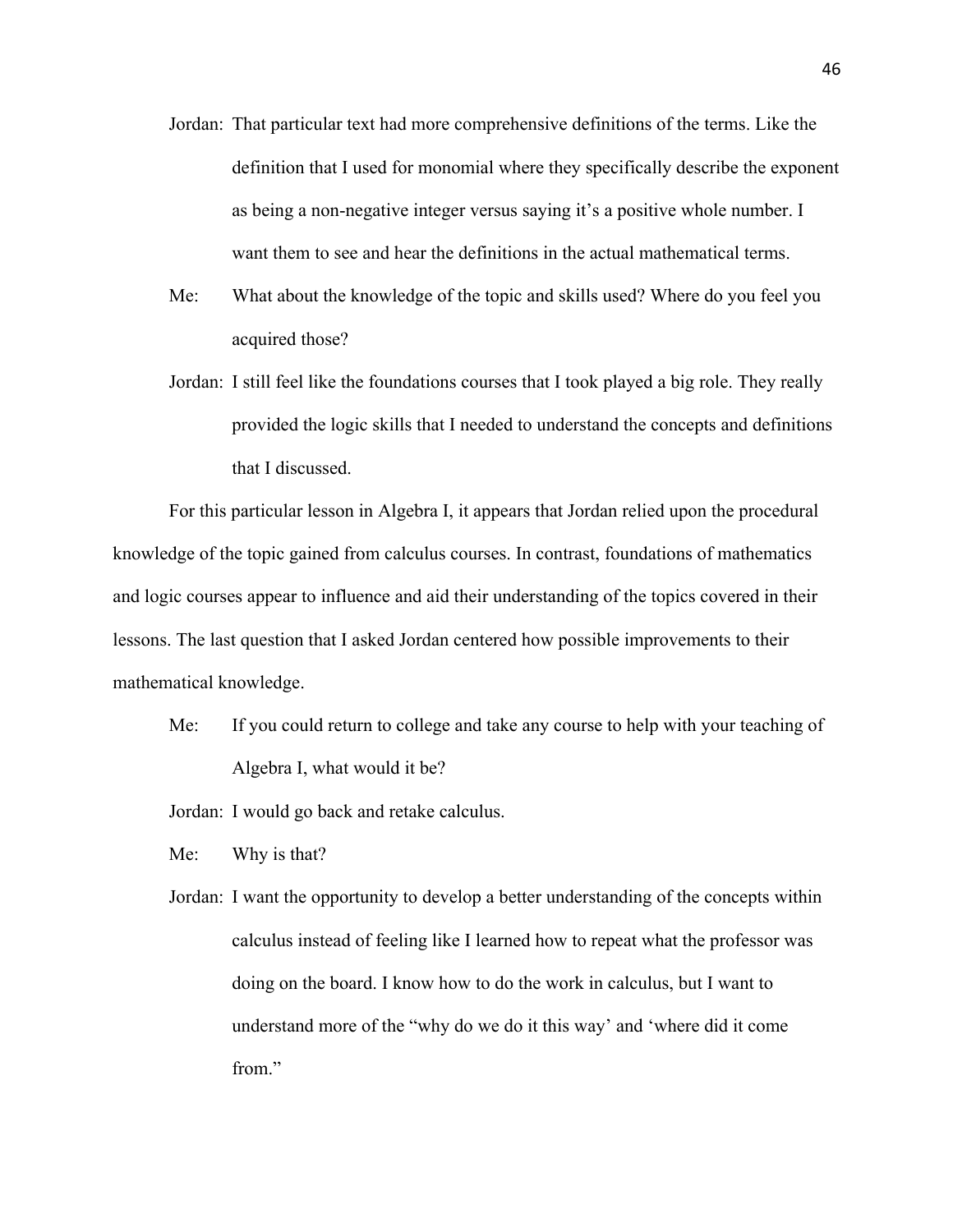Jordan desires to understand how to do the math and show the students how to do the math. However, there is also a desire to understand math on a deeper level.

#### **Geometry**

## *Effects on Planning*

The geometry teacher, Peyton, in the middle of a unit on the Pythagorean theorem, was focusing on the notion of Pythagorean triples. When asked what college-level coursework they reflected upon to plan their lesson, Peyton responded with two separate classes.

- Me: What lesson do you have planned for your class today?
- Peyton: Today, we are going to discuss Pythagorean triples, namely what they are, how they are used, and why do we use them.
- Me: Which of the previous courses you took do you feel you reflect upon developing your plan for this lesson?
- Peyton: I have to say there are two that I go back to when I think about how I am going to teach this. The first is calculus. I feel like those classes provided the opportunity to build the procedural knowledge necessary to perform the required calculations for the class.
- Me: What do you mean by that?
- Peyton: Calculus allowed me the time to become comfortable with the methods of solving that type of problem and the notations that are used. Through the sheer number of problems that we did for that course, I had the time and opportunity to practice and become accustomed to the different methods of approaching different types of problems and using the many different types of notations.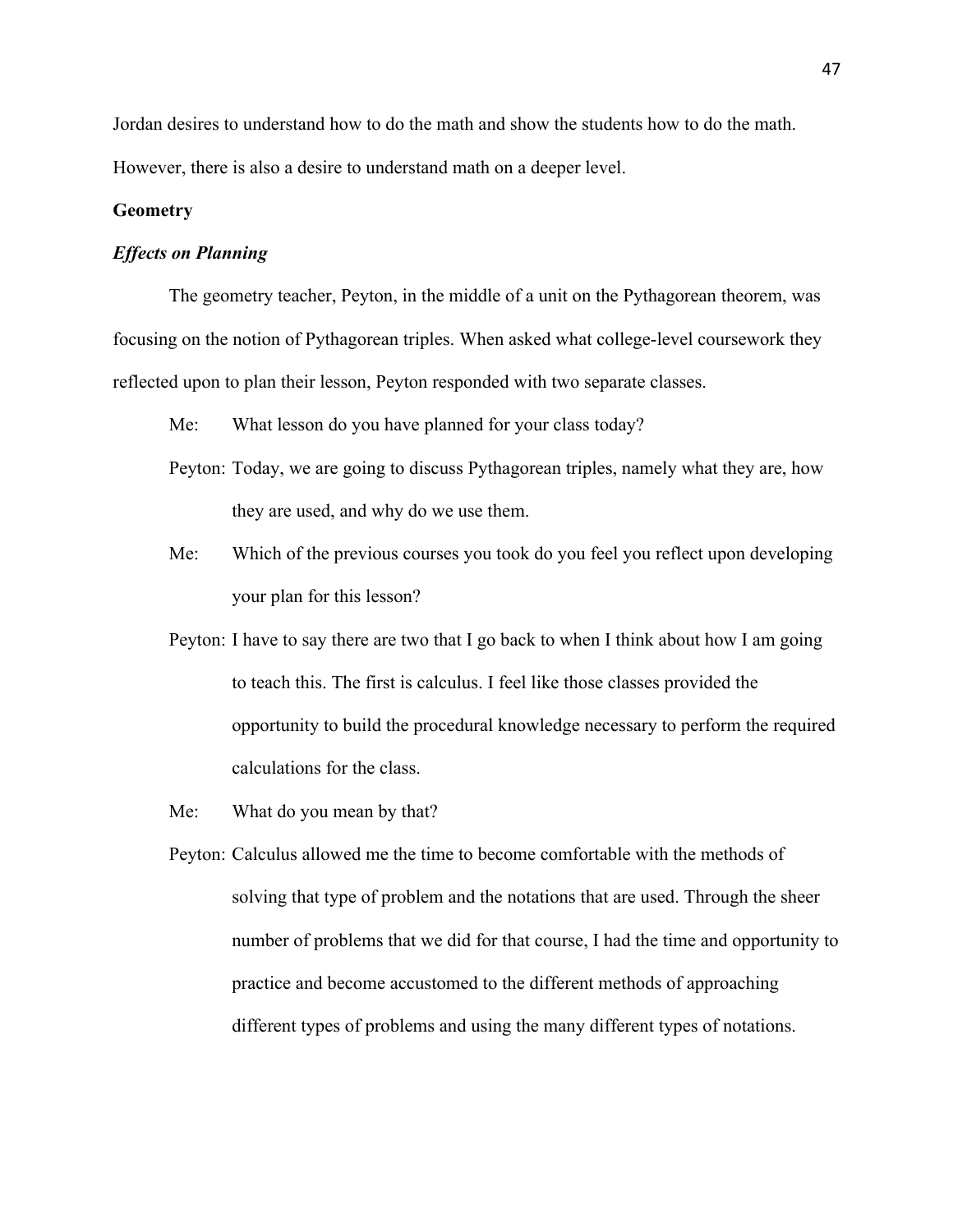Peyton also commented that they reflected on how their Calculus III professor taught the course. They felt that their calculus professor was different from other professors because every concept covered in class used a real-world application as an example. The purpose of learning the method did not center on the simple repetition of steps to work through the problem but instead on how to use those steps to solve a specific problem. Peyton said that this professor believed that "teaching everyone how to use the method to find a usable answer was more important than being able to crunch their way through the problem." Peyton's goal was to teach similarly to their Calculus III professor by showing the students "how to do the problem while also showing them why they may have to do the problem."

The second content area that Peyton mentioned was their college-level physics courses.

Me: Why do you feel that Physics was influential to teaching Geometry?

Peyton: Physics reinforced the [math] skills and allowed me to put meaning to the work as to why are we doing this or what is the point of this. Calculus has a fair amount of geometry concepts built into it. Physics allowed me to put that to use in a practical way, for me at least.

Peyton felt that physics provided the opportunity to see the methods learned in calculus put to use in what they referred to as "practical situations." In their opinion, physics allowed them to develop a better understanding of the mathematical concepts beyond the simple repetition of steps in an algorithm.

# *Effects on Teaching*

Peyton began class by walking through a few examples from the previous night's homework. While illustrating the problems, Peyton focused on using the correct vocabulary related to the right triangles and the proper notation associated with the Pythagorean theorem.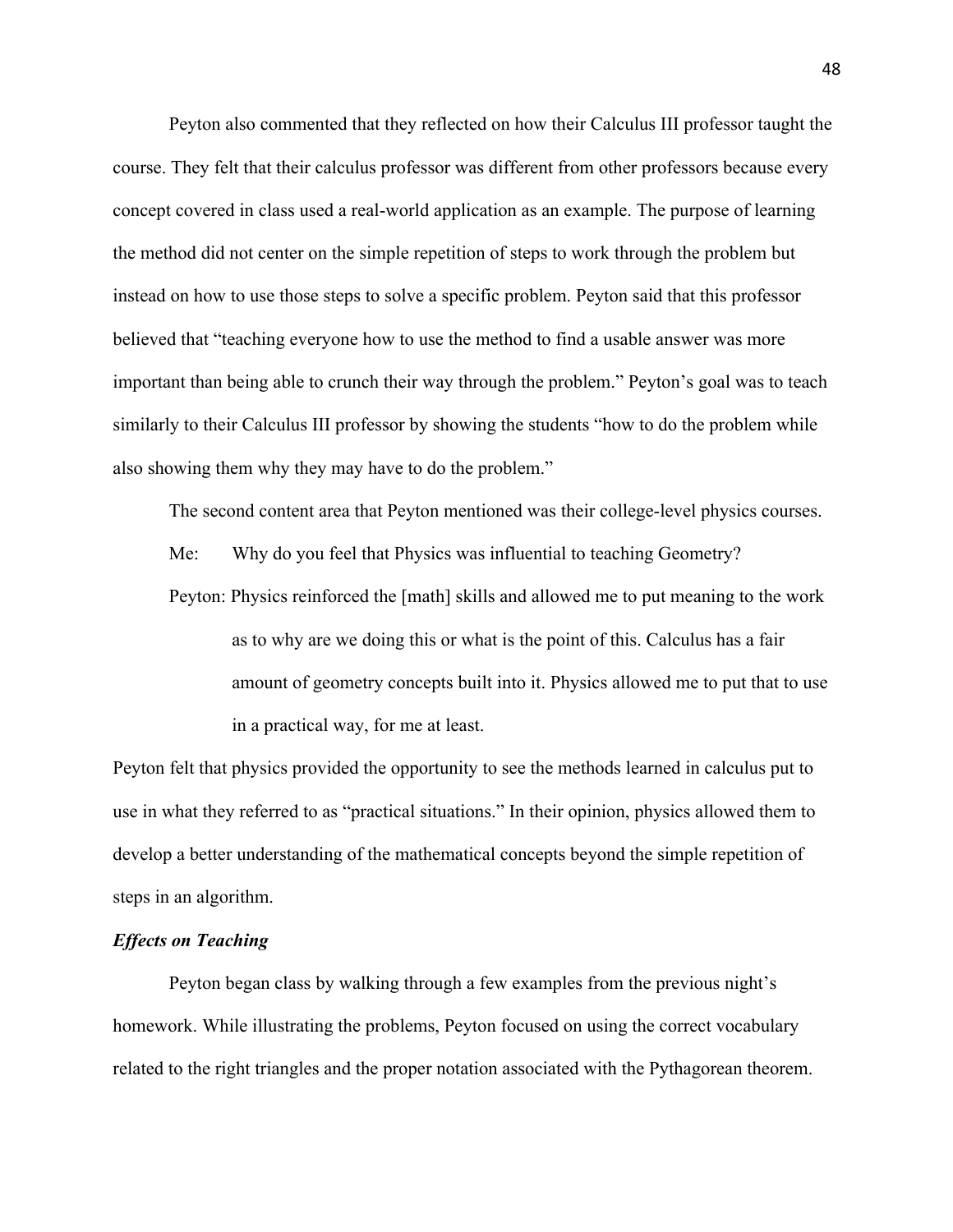After observing the class, I asked Peyton what course they felt they reflected upon while teaching their lesson. Again, the response was calculus and physics. Peyton felt that calculus provided them with the opportunity to work with and develop the procedural knowledge necessary to perform the calculations. Peyton also mentioned that their experience in the calculus course allowed them to "become comfortable with the methods and notations used during the calculations."

- Me: How do you think calculus made you comfortable working with the notations and methods?
- Peyton: It is like doing anything else. The first time you work with something completely new, you are anxious and nervous about it. But the more you do it and see it, the easier it gets. After doing about a thousand or so problems in calculus, you just get used to it.

Peyton also credited physics with the development of their notation skills by saying that "it forces you to use proper notation to keep track of what you are doing" and "[both classes] make you show all of your work and maintain that notation throughout the work in order to keep from making simple mistakes."

As for the development of vocabulary skills, Peyton admitted that they had not taken a geometry course since high school. Peyton commented that they developed their vocabulary throughout their school career, and "it comes from my high school Geometry course and years of teaching the topic." Peyton has taught Geometry for more than 15 years. When I asked where they pulled the definitions used during the lesson, Peyton admitted they came directly from the textbook.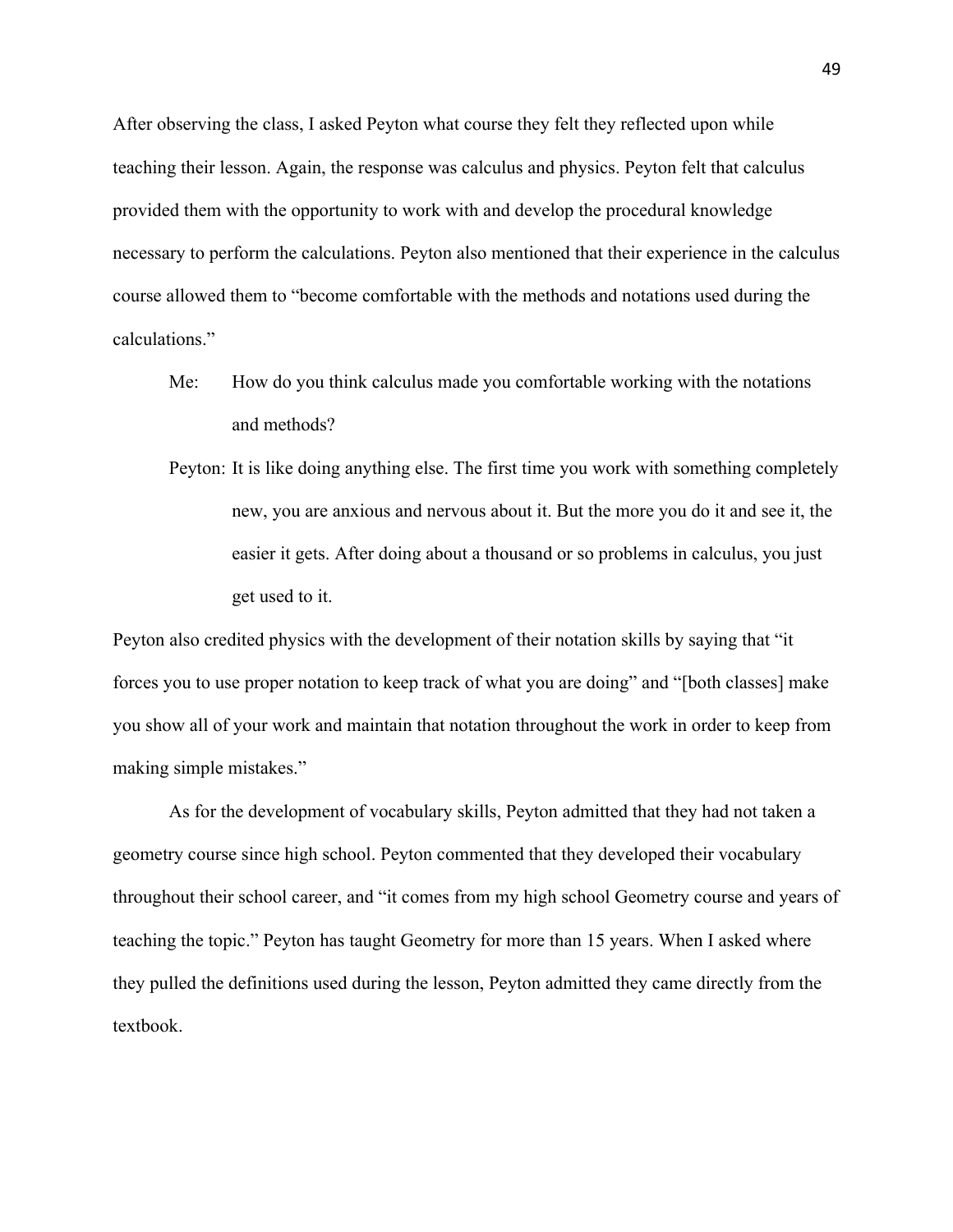Peyton had a limited background in mathematics, having taken only four mathematics courses while in college (i.e., Calculus II, Calculus III, Differential Equations, and Partial Differential Equations). They felt calculus provided them the opportunity to build the skills necessary to do the math while obtaining the understanding of how, when, and why to apply that skill from their physics courses. When asked, if given the opportunity, what mathematics course they would return to college to take, Peyton responded with Statistics. The reasoning for this was that Peyton had very little knowledge of the subject and felt "to be a better, all-around teacher," they needed statistics. Peyton went on to say:

"The last department chair understood a little bit of everything. He would sit and talk calculus with a student and be able to explain everything to them. Then another student would walk in with a statistics question, usually from the AP Biology class, and he could explain that to them as well. I have never taken a statistics course and have very limited knowledge of what is going on in that class. I want to be able to understand that information and, in turn, better help the students when they need help in that area."

## **Algebra II**

## *Effects on Planning*

Alex's lesson focused on solving equations using logarithms and applying that process to answer questions involving compounding interest.

- Me: What lesson are you discussing in class today?
- Alex: Today, we are looking at how to use and solve logarithmic and exponential functions.
- Me: What courses do you feel you are reflecting on to plan your lesson for today?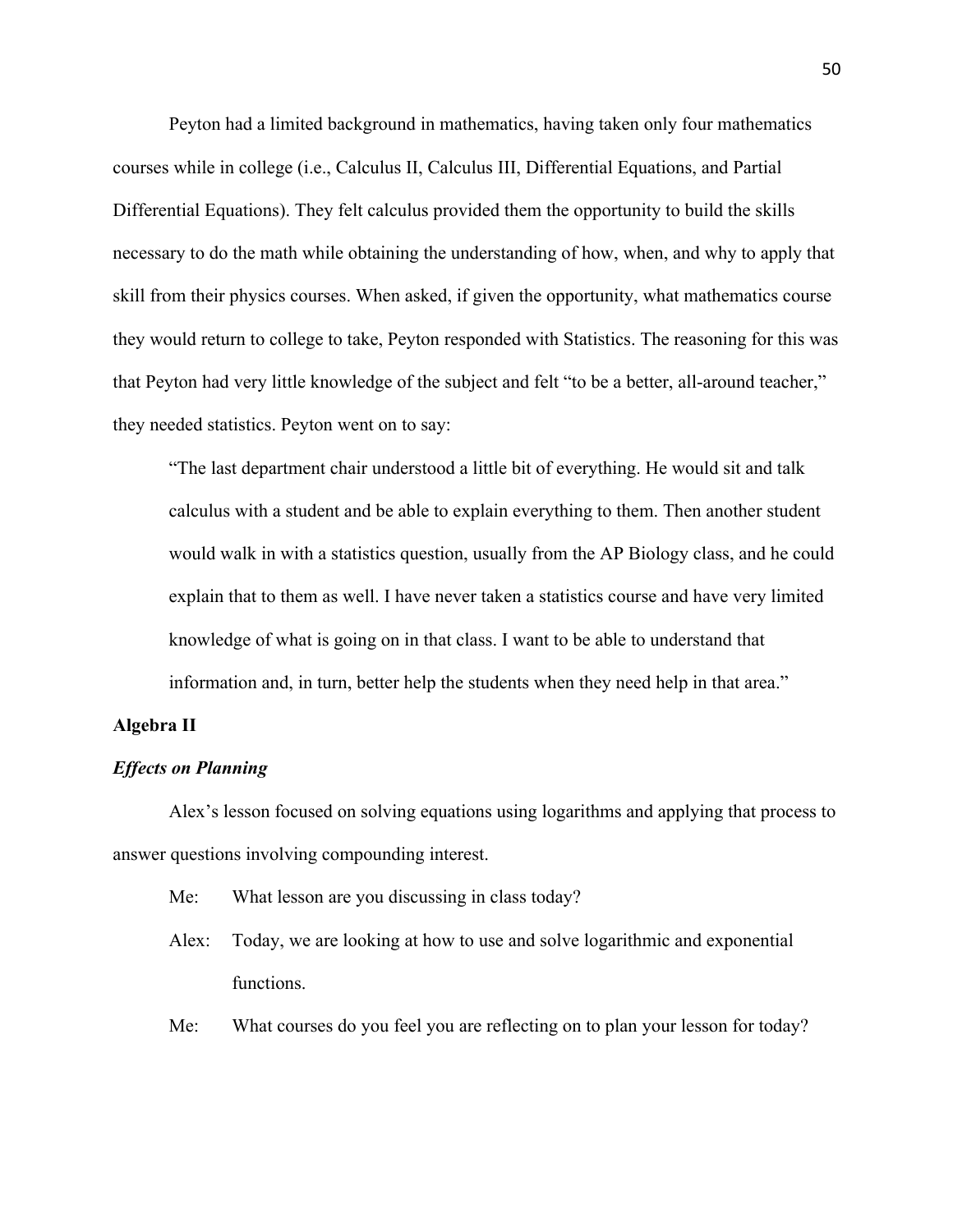- Alex: I feel like a lot of it comes from my calculus classes. Calculus provided not only the time to practice working with logarithms but also helped develop a deeper understanding of the rules that govern the application of those functions.
- Me: How do you feel calculus helped with that development?
- Alex: I would have to say through the repetition of working through vast amounts of problems. The skills of working with these functions just developed over time. Calculus class was the first time that I really worked with logs and exponential functions. I don't think we ever really used or understood *e* when I was in high school. I really learned how to work *e* and *ln* in my calculus classes.
- Me: How are you planning on teaching the class how to work with these functions?
- Alex: I want to start with the steps of how to work with them, but then I want to shift into how we apply this knowledge of working with these functions. I want them to see that these functions are used in more ways than just SAT questions. They have a purpose and a usage.

Alex wanted to show the students that working with these functions was more than just an exercise in repeating particular steps multiple times. Alex wanted the students to see the application of these functions in real-world situations and understand the properties and rules that govern their use in those applications.

### *Effects on Teaching*

Alex began with a review of applying the change of base formula to allow calculator usage to find the log of a number with a base other than 10. This process involved turning all logarithms, other than base *e*, into base-ten, allowing the students to use the *log* function built into the calculator. The lesson then moved to solving exponential equations with bases other than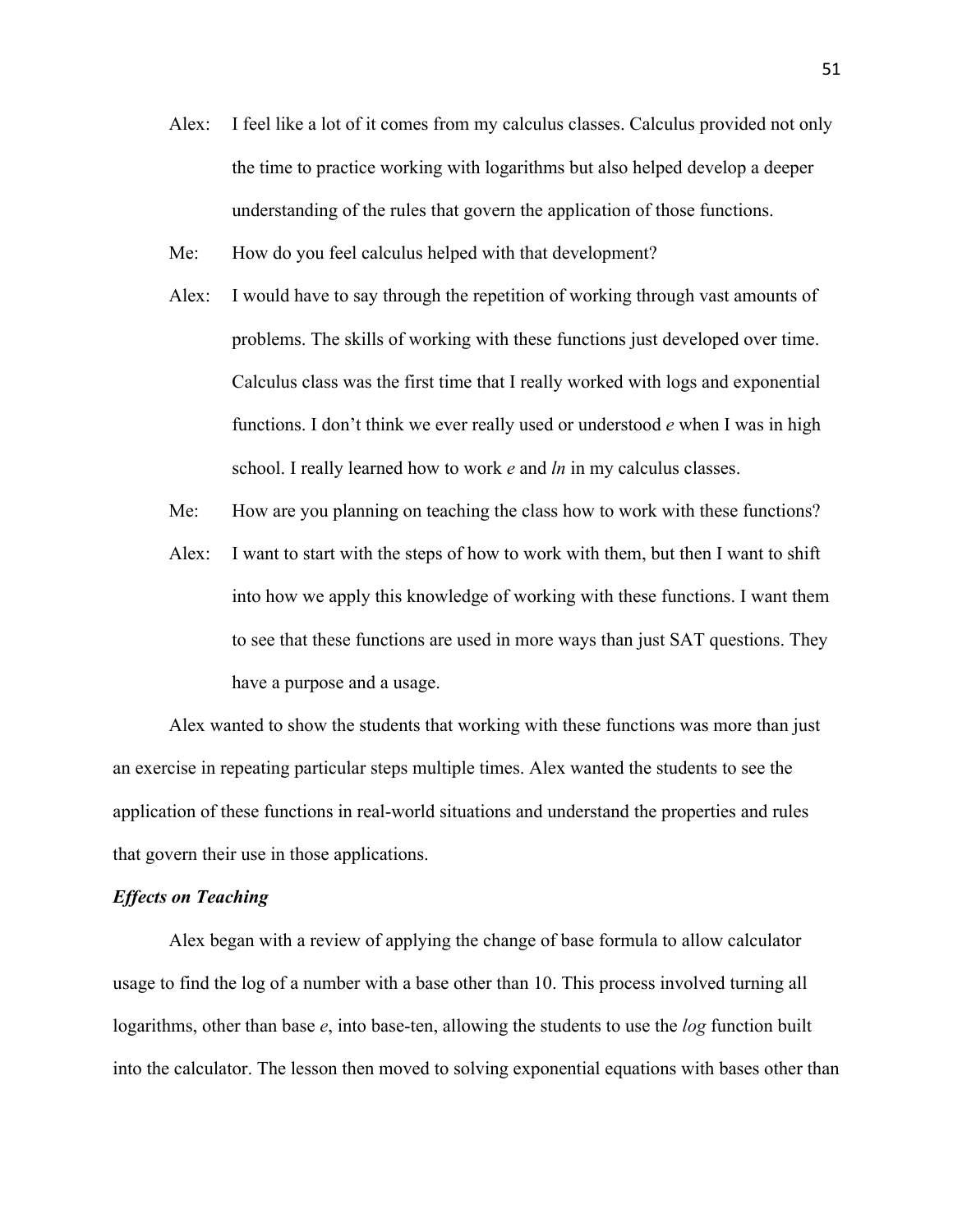ten and solving logarithmic equations by applying rules for adding and subtracting logarithms. Finally, the lesson ended with using natural logs to solve problems involving compound interest. This application included comparing the differences between continuously compounded interest and interest compounded every quarter.

When asked to reflect on the lesson taught during class, Alex reiterated the usefulness of their college calculus class to provide them with the procedural knowledge necessary to perform the calculations covered in class. However, they also noted the benefit of their finance courses taken during graduate school.

Me: What courses do you feel you reflected upon while teaching?

Alex: Well, I still feel that calculus built the knowledge for understanding how to manipulate these types of functions. But, as I sit and think about it now, I think that the courses I took in finance really came into play while I was creating those examples dealing with interest. Those examples were two-fold, I wanted them to solve it, yes, but I also want them to understand what is going on when they talk about interest, interest rate, and which type of interest is best for what they are trying to do. I want them to walk out of class with some useful knowledge.

Alex had a master's degree in finance and suggested that finance courses allowed for a deeper understanding of the concept of interest. This understanding was used to create meaningful examples and explain the use of logarithms, natural logs, and exponential functions during the teaching of the lesson.

For Alex, calculus provided the background knowledge necessary for understanding the overall procedure required for the mathematics taught. In contrast, finance courses provided the understanding of when and how to apply those skills. Alex also mentioned the desire to return to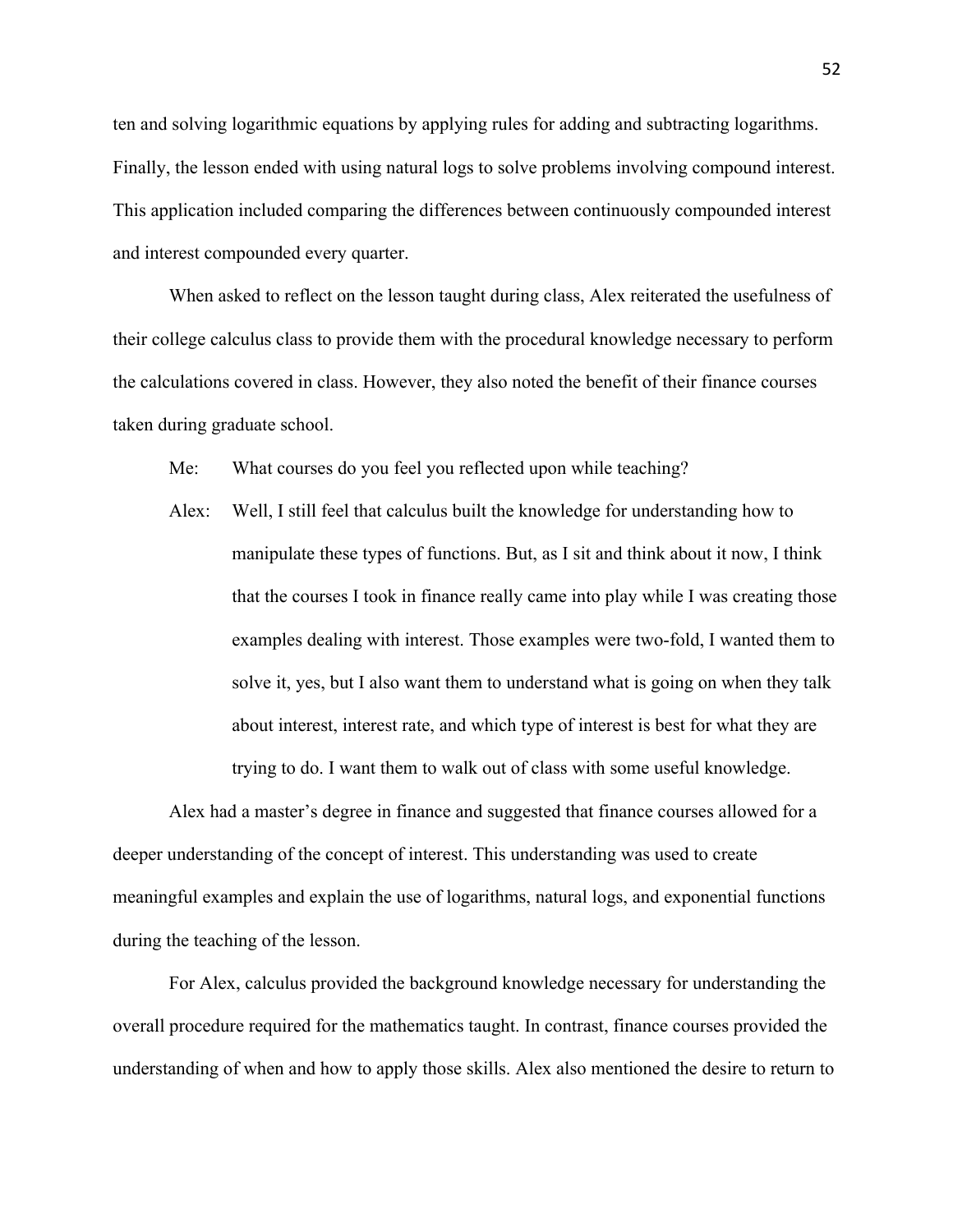college and take a teaching methods course for secondary mathematics. They feel they would benefit from this type of class because it would offer more teaching techniques to apply in their classroom.

## **Pre-calculus**

#### *Effects on Planning*

The pre-calculus teacher, Sean, planned for a lesson on factoring polynomials and finding zeros of the polynomials. The lesson focused on finding the zeros of the polynomial by applying the Rational Root Theorem. However, instead of just defining the Rational Root Theorem, Sean planned to have the students derive the concept of the theorem on their own.

- Me: Tell me a little about your lesson today
- Sean: I'm planning on working with them to find the factors and roots of polynomials using the Rational Root Theorem, but I'm not giving them the theorem until the next class. I want them to work through the process and try to figure out the notion of the theorem on their own first.
- Me: What courses do you feel you reflect upon to do this lesson in this manner?
- Sean: I have to say that my linear algebra class played the largest role.
- Me: Why is that?
- Sean: I feel I learned more about how to teach from the professor. Not necessarily the mathematics used in the class but the method for teaching.
- Me: How is that?
- Sean: I had the same professor for both Linear Algebra I and II, and that professor demanded rigor and justification of the work. We learned the processes, but we also had to justify all of the answers that we came up with.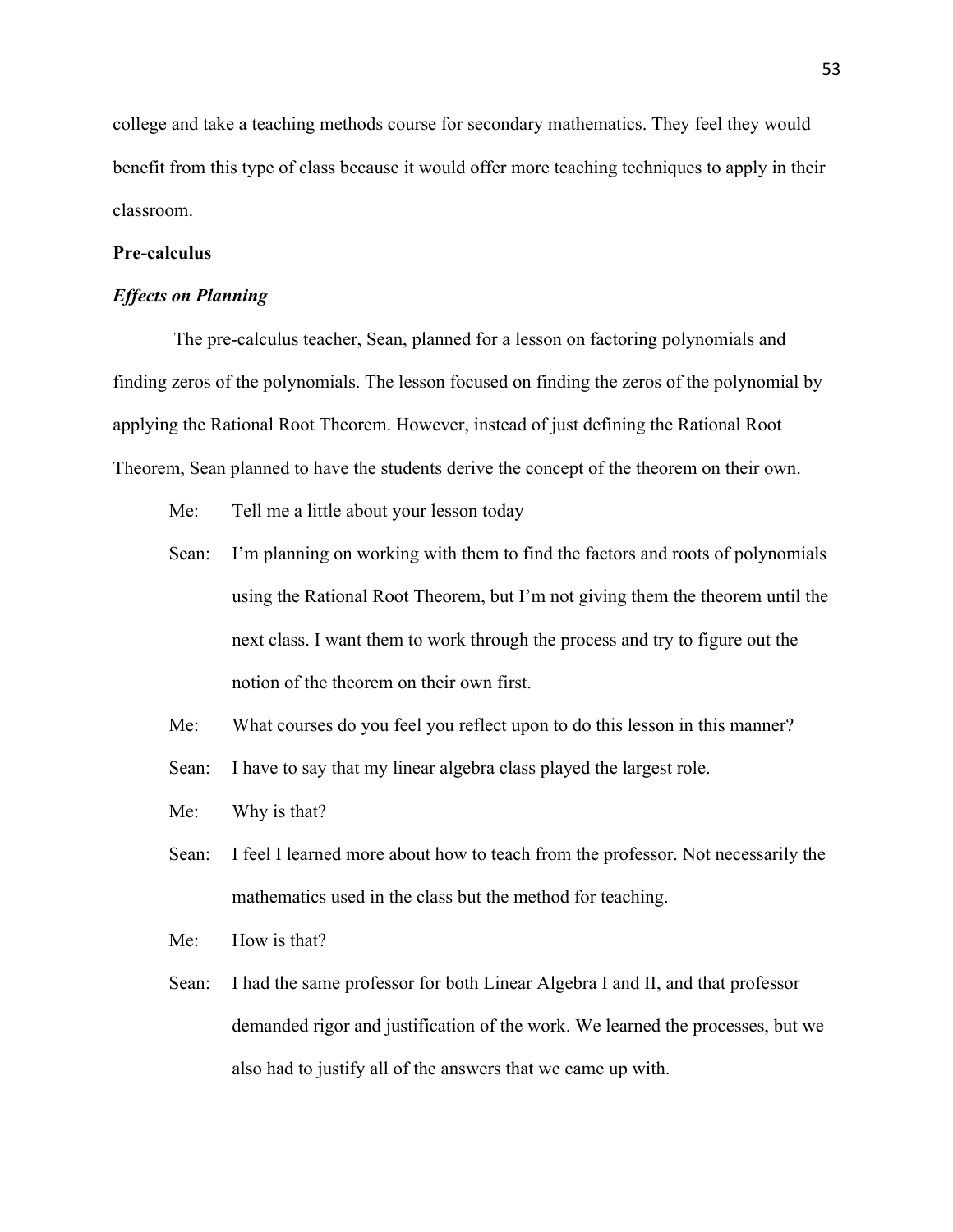Sean wanted the students to do the same thing with the roots and factors of the polynomials. They went on to say that "I want them to justify their steps…it's not about the repetition of the steps but building the deeper understanding of the material." The lesson's goal was to allow the students to build upon their knowledge of roots and factors to justify the processes they were using and have a deeper understanding of the theorem they would discuss formally in a future class.

## *Effects on Teaching*

The class observed illustrated the notion of a "productive struggle" (Lynch et al., 2018). Sean allowed the students to struggle with finding an initial root to the polynomial based upon what they knew about the polynomial factors and how those factors translated into the roots of the polynomial. With time and a small amount of direction, the students began to understand that the possible rational roots of the polynomial came from the factors of the constant divided by the factors of the leading coefficient, which is the basis of the Rational Root Theorem. The lesson was more focused on the derivation of this theorem than the steps used to test the possible roots. Students were allowed to use any method to test the possible roots other than using a calculator to graph the polynomial.

After teaching the lesson, I asked Sean where they felt they pulled the knowledge for teaching the lesson.

- Me: So, thinking about the lesson today, what courses do you feel you reflected upon while teaching the class?
- Sean: I feel like I thought about calculus or differential equations more than I did linear algebra.
- Me: Really? Why do you think you made that change?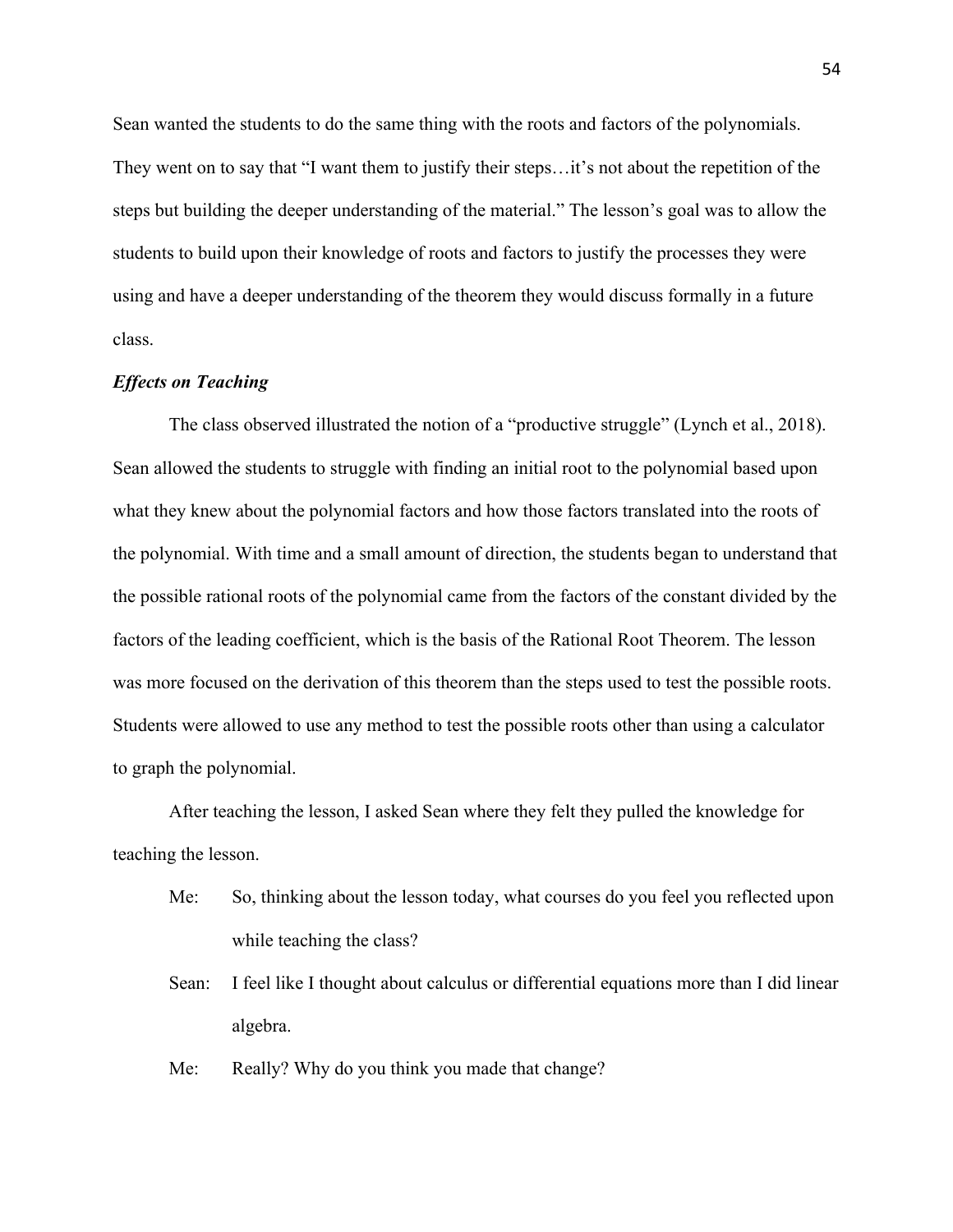- Sean: I feel like in those classes, we learned trial-and-error methods like u-substitution and integration by parts. You know how you try to integrate, but the direct method fails, so you try u-substitution, and if that fails, you go to by parts and so on. We keep working until we find a method that works. This process really builds a sense of tenacity in the kids. They see they may fail multiple times, but if they keep working, they can find the answer. I want them to have that tenacity to keep working.
- Me: Why do you feel this tenacity is important?
- Sean: It is important to understand that you may not always find the answer on the first try. Sometimes you make mistakes, and that is ok.

Sean felt that working through multiple methods beginning with an obvious method and working to the more complex processes (e.g., u-substitution, integration by parts, and trigonometric substitutions), allowed them to build the "tenacity." Building this tenacity enables the students to work through complex problems using the trial-and-error method without getting discouraged after the first non-successful method. Sean wanted their students to have the opportunity to "make connections between the types of problems and the methods used to solve them so that next time they are faced with a similar problem, they don't have to work as hard."

While teaching, I also noticed that Sean used various notations for the functions used as examples (e.g., y and  $f(x)$ ).

Me: So, while you were teaching, I noticed that you were using different notations for your functions. First, it was  $y =$ , and next, it was  $f(x) =$ . Where did you develop this practice?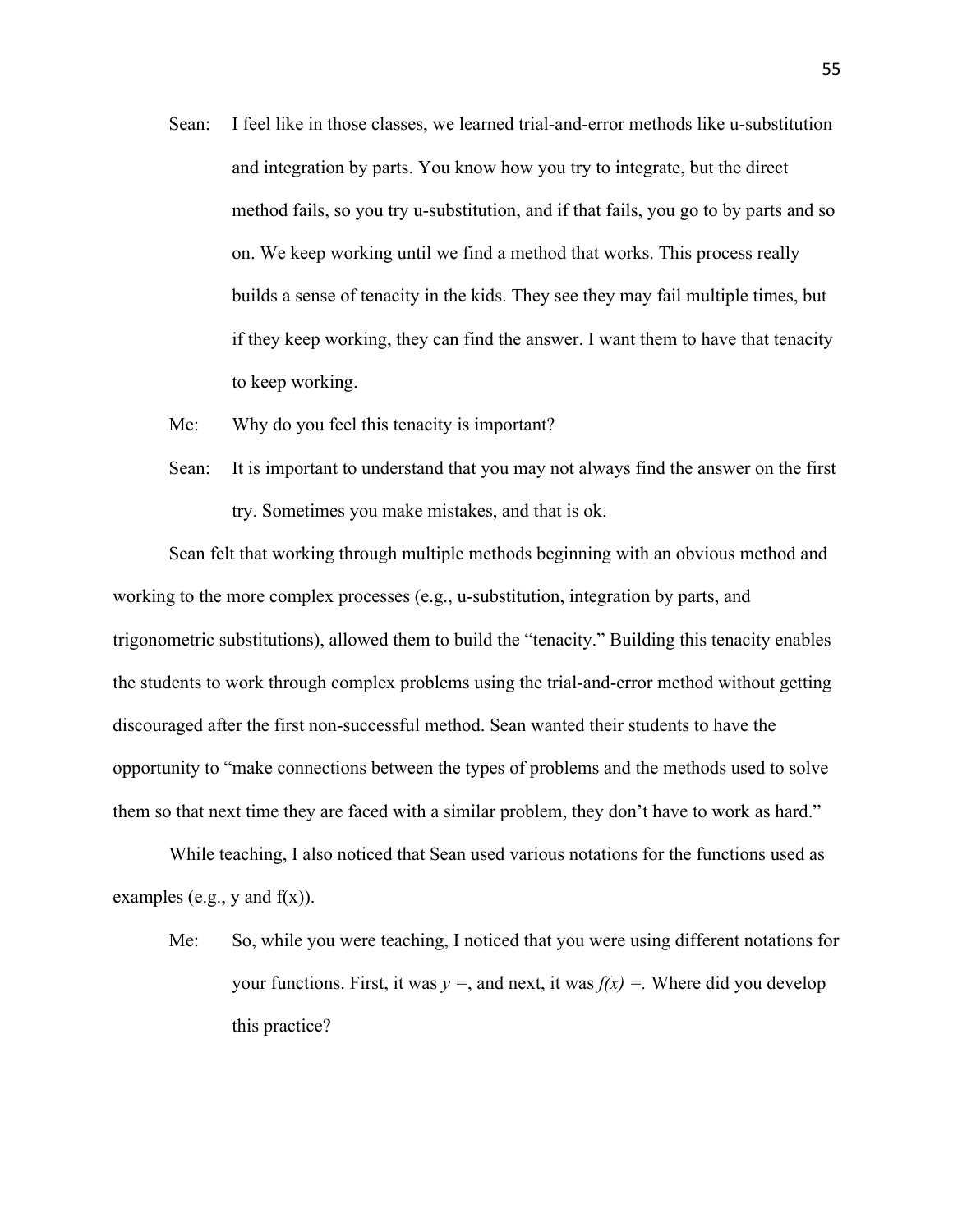Sean: Well, I have to admit, when I was in high school, all my teacher ever used was *y =* to represent functions. But when I got to college, all of a sudden, there were all of these other notations, and I was like…wait a sec. It really threw me for a loop. So, I want my students to see that functions can be named in multiple ways. You know, whatever I need to fit my problem.

Sean then explained using parametric equations in calculus and how mathematicians often rewrite a single function as multiple functions of a single variable, making differentiation and integration easier.

Sean felt that they pulled knowledge from calculus and differential equations to teach their lessons and reflected on the teaching strategies learned from the linear algebra professor to share that knowledge with their students. The final question that I asked Sean was what course they would take if given the opportunity.

- Me: If you were given a chance to return to school and take any class you wanted to aid in your teaching, what would that course be?
- Sean: I would have to say I would take a course in game theory.
- Me: Why is that?
- Sean: It just kind of overlaps knowledge and skills found in discrete math, linear algebra, and probability and statistics.

Sean felt that this course would allow them to create better connections between the mathematics taught and the students' interests, making the math "more enjoyable."

## **Knowing, Applying, and Reasoning**

Three themes emerged from the synthesis of the findings. The first theme was that calculus courses provided the teachers with the necessary knowledge to understand the content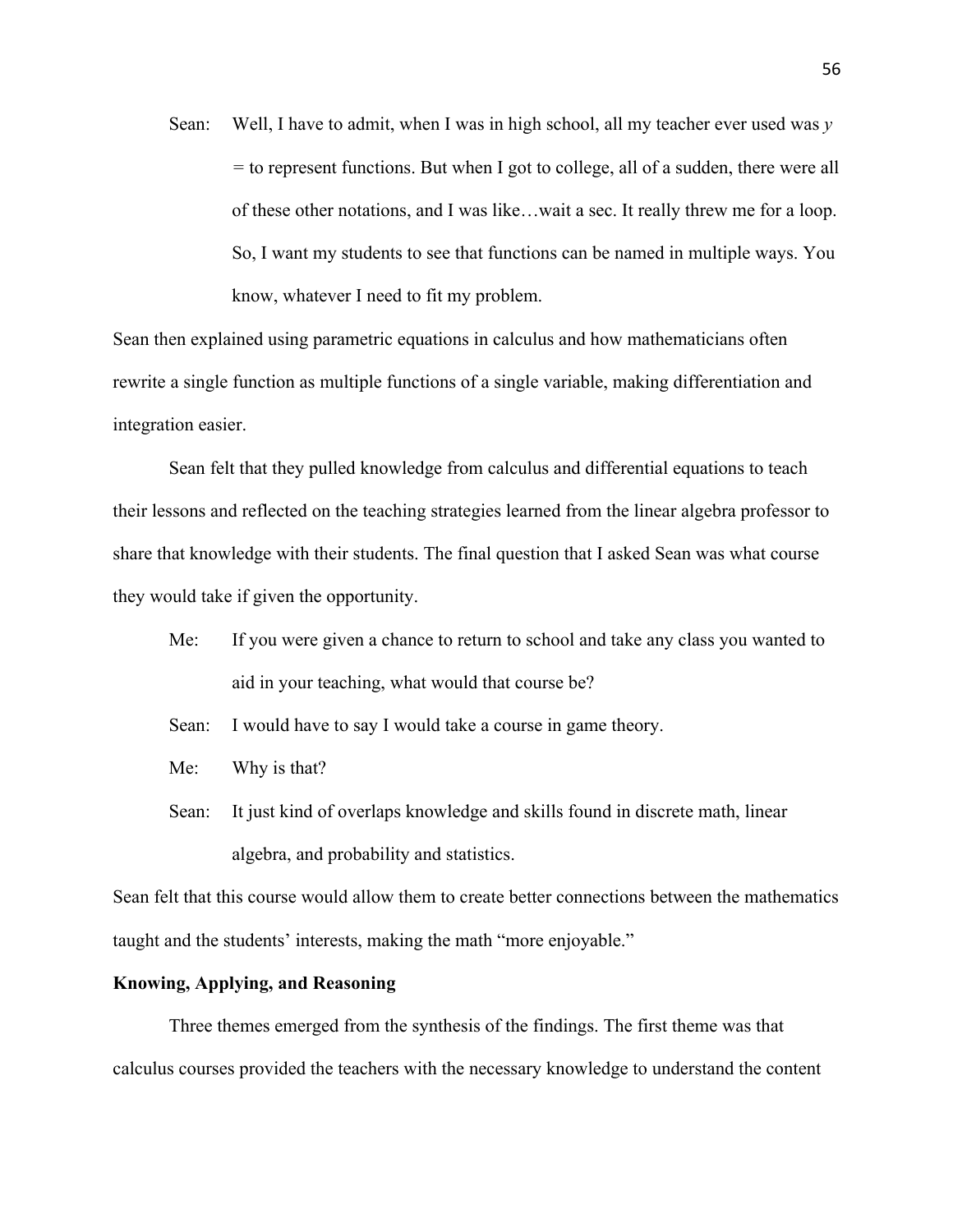they planned and covered during their lesson. Table 1 illustrates the emergence of this theme.

The emergence of this theme suggests that calculus provides the teachers with the needed

experience in the topic area, allowing them to build the skills and abilities necessary to

understand and demonstrate the methods taught during class.

# **Table 1**

| Theme                        | Questions                                                                                               | Themes and emergent discoveries                                                                                                                                                      |
|------------------------------|---------------------------------------------------------------------------------------------------------|--------------------------------------------------------------------------------------------------------------------------------------------------------------------------------------|
| Calculus leads<br>to knowing | Which of your college-level<br>courses do you feel you are                                              | Calculus aids with knowing                                                                                                                                                           |
|                              | reflecting upon to plan for this<br>lesson?                                                             | Teachers felt that experience in<br>calculus allowed them to know<br>material better and become<br>accustomed to the methods used.                                                   |
|                              | Which of your college-level<br>courses do you feel you<br>reflected upon while teaching<br>this lesson? | "Calculus provided the experience to<br>work with exponents and master the<br>rules and definitions that guide the<br>application of exponents."                                     |
|                              |                                                                                                         | "Calculus provided not only the time"<br>to practice the work, but also helped<br>develop a deeper understanding of<br>the rules that govern the application<br>of those functions." |
|                              |                                                                                                         | "Calculus allowed me to become<br>comfortable with doing the work<br>quickly and efficiently. We<br>practiced doing a lot of problems in<br>Calculus."                               |

*Calculus Leads to Knowing*

This theme corresponds with the knowing cognitive domain outlined by the TIMSS framework (D. Lee & Huh, 2014; Mullis et al., 2005). Calculus provides teachers with the skills necessary for knowing how to do the mathematics involved in their classrooms. These skills include recalling, recognizing, computing, retrieving, measuring, and classifying. In both the planning and teaching stages of their classes, the teachers commented that they gained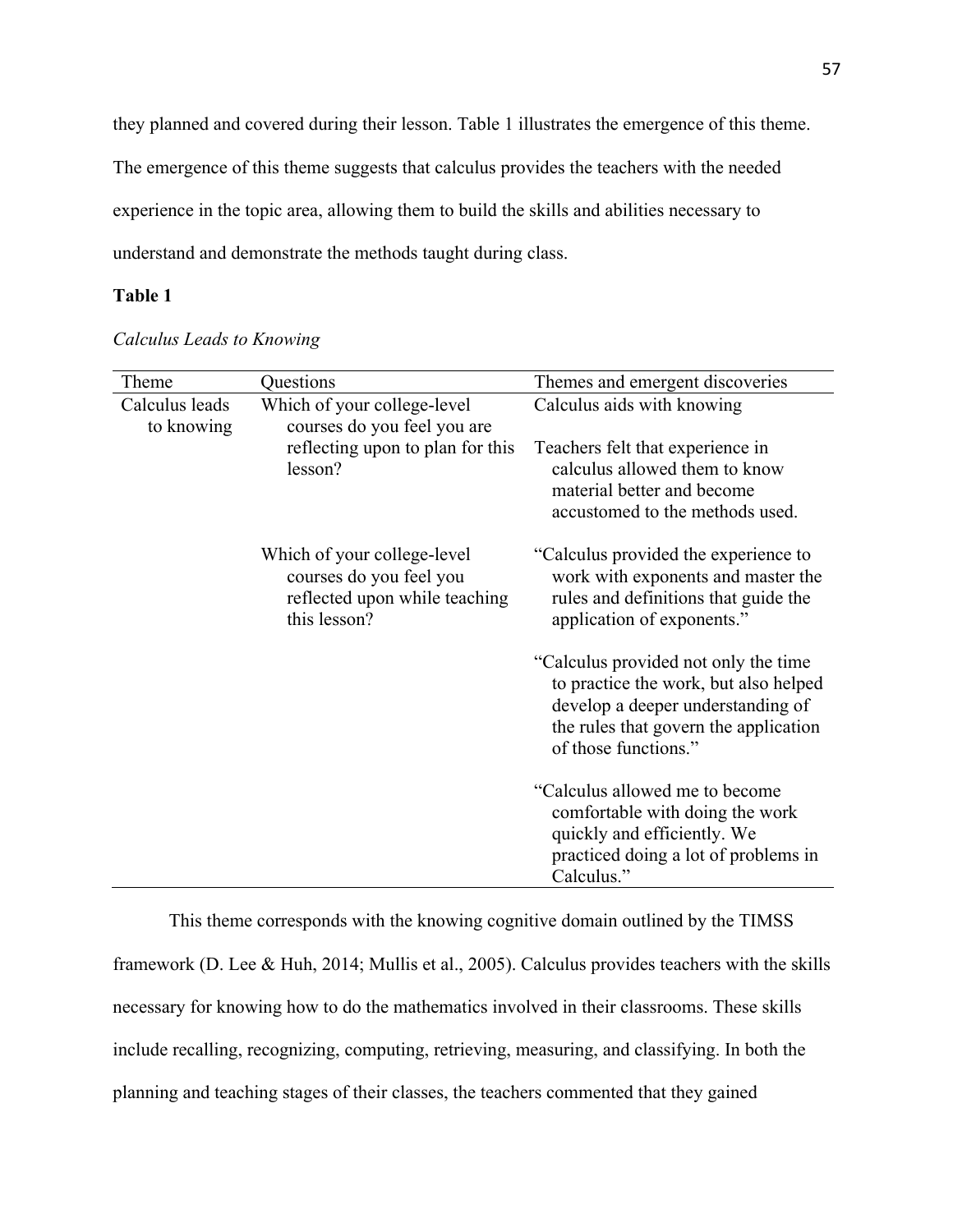experience in the computing component of this domain. These skills also fall within Blanton and Kaput's (2005) explanation of algebraic reasoning. As Blanton and Kaput described, algebraic reasoning uses arithmetic to express and formalize generalizations to explain functional relationships, another skill developed within calculus.

The second emerging theme was that calculus, physics, and finance coursework provided knowledge of how to apply the information to solve routine problems (see Table 2). These courses provided the real-world application necessary for the teachers to put meaning to the mathematical concepts and then show that meaning to the students.

# **Table 2**

| Calculus, Physics, and Finance Leads to Applying |  |  |  |
|--------------------------------------------------|--|--|--|
|--------------------------------------------------|--|--|--|

| Theme                                                          | Question                                                                                                | Themes and emergent discoveries                                                                                                                    |
|----------------------------------------------------------------|---------------------------------------------------------------------------------------------------------|----------------------------------------------------------------------------------------------------------------------------------------------------|
| Calculus,<br>Physics, and<br>Finance lead<br>to<br>application | Which of your college-level<br>courses do you feel you<br>reflected upon while teaching<br>this lesson? | Calculus, finance, and physics<br>courses help with understanding<br>how to apply the mathematics to<br>solve problems                             |
|                                                                |                                                                                                         | Teachers felt that experience in<br>these classes allowed them to<br>understand how to apply the<br>mathematics they taught.                       |
|                                                                |                                                                                                         | "In those [calculus] classes, we<br>definitely learned trial and error<br>methodsworking until we find<br>a method that works."                    |
|                                                                |                                                                                                         | "Finance built the understanding of<br>how these functions are used in<br>real world situations."                                                  |
|                                                                |                                                                                                         | "Physics allowed me to put"<br>meaning to the work as to 'why'<br>are we doing this problem or<br>what is the point of knowing<br>how to do this." |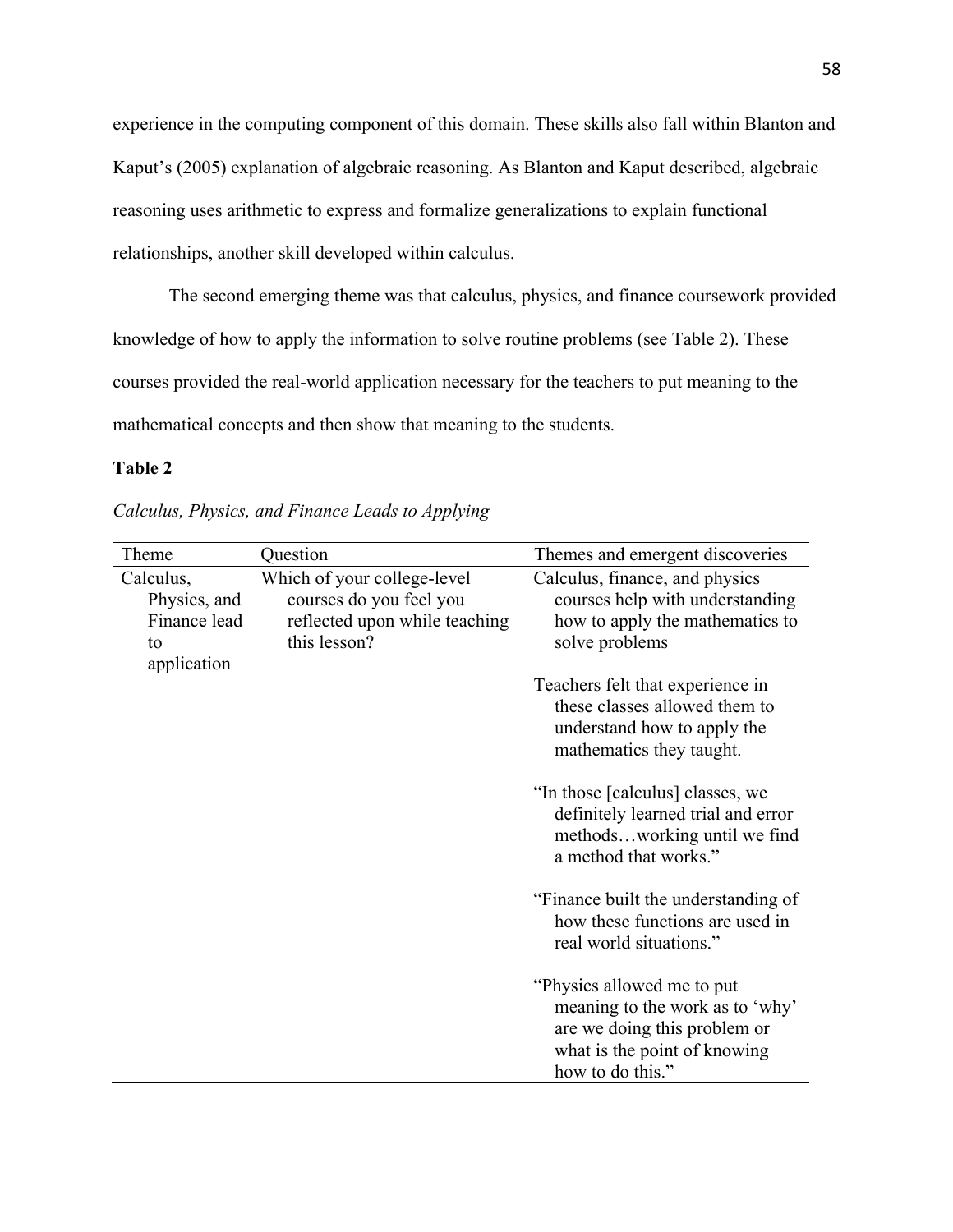This theme corresponds with the applying domain within the TIMSS framework (Lee  $\&$ Huh, 2014; Mullis et al., 2005). The teachers felt that courses in calculus, physics, and finance aided in developing the skills necessary for the representation of relationships, selecting appropriate methods, creating appropriate models (e.g., equations or diagrams), and solving routine problems (Lee & Huh, 2014; Mullis et al., 2005). These courses reflected their fields of study as they learned how to apply the skills learned in their mathematics courses. These courses appear to provide context for the teachers' knowledge of mathematics and how to use that knowledge in meaningful ways.

The final theme suggested that coursework in foundations allows the teachers to develop logical, systematic thinking capacity. This logical thinking allows the teachers to analyze and generalize the concepts within mathematics and apply their knowledge to new, novel situations. Table 3 illustrates this theme.

## **Table 3**

| Theme                                  | Questions                                                                                               | Themes and emergent discoveries                                                                                                                    |
|----------------------------------------|---------------------------------------------------------------------------------------------------------|----------------------------------------------------------------------------------------------------------------------------------------------------|
| Foundations<br>and calculus<br>lead to | Which of your college-level<br>courses do you feel you are<br>reflecting upon to plan for               | Foundations helped with the skills to<br>reason through the mathematics                                                                            |
| reasoning                              | this lesson?                                                                                            | Calculus helped with the skills to solve<br>non-routine problems                                                                                   |
|                                        |                                                                                                         | Courses provided the skills to analyze<br>and generalize the processes                                                                             |
|                                        | Which of your college-level<br>courses do you feel you<br>reflected upon while teaching<br>this lesson? | "The foundations courses provided the<br>knowledge for understanding how and<br>why the concepts are used in<br>situations other than math class." |
|                                        |                                                                                                         | "Foundations provided the skills to<br>reason through the problem and break<br>down the lesson in a manner that                                    |

## *Foundations and Calculus Lead to Reasoning*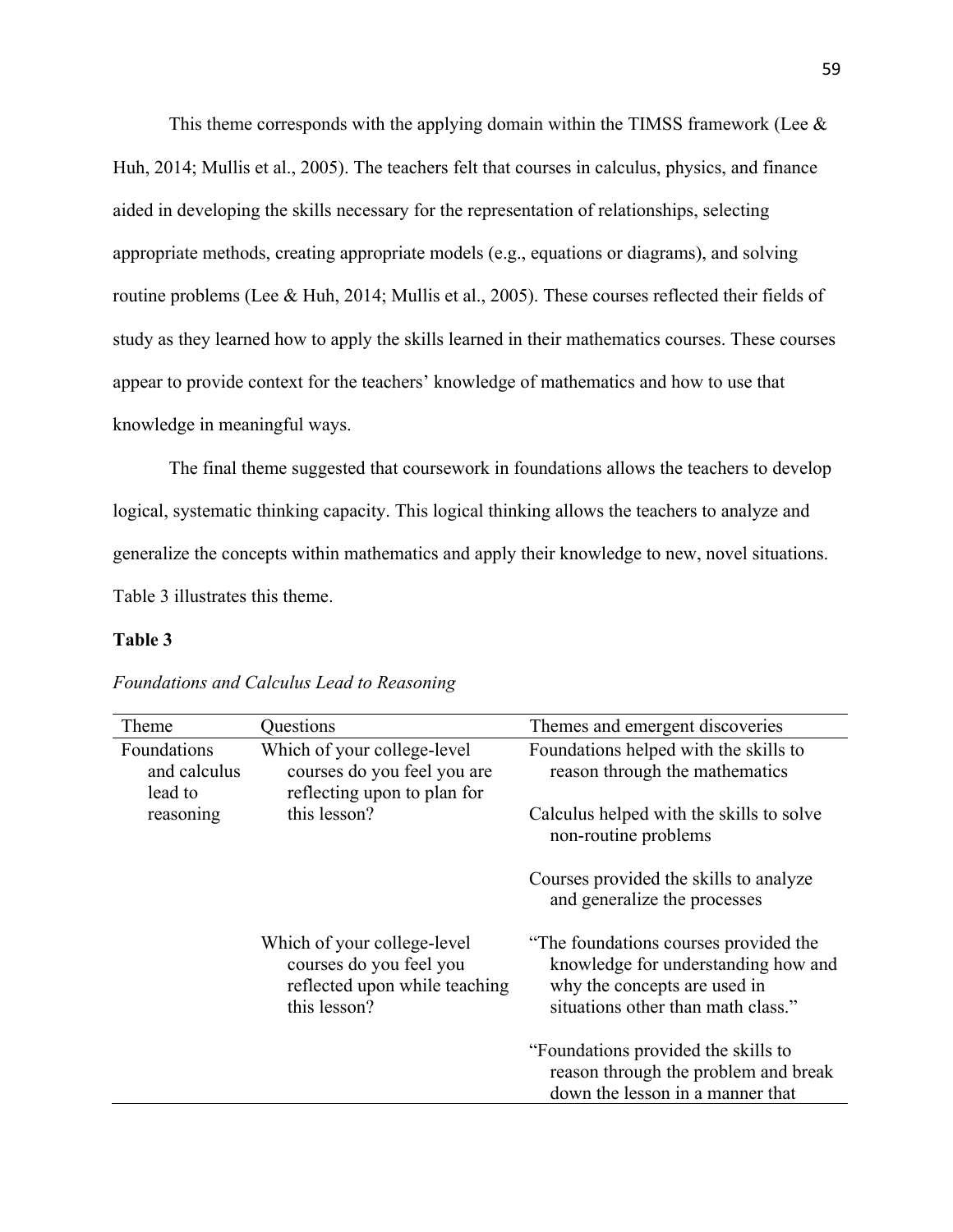| allows the class to better understand<br>the concepts covered."                                                                                                      |
|----------------------------------------------------------------------------------------------------------------------------------------------------------------------|
| "It [foundations] helps me understand<br>the underlying 'whys' of the lesson."                                                                                       |
| "[Calculus] builds tenacitythey see<br>that even though a particular method<br>fails in a specific situation does not<br>mean that the problem cannot be<br>solved." |

The final theme corresponds with the reasoning domain of the TIMSS framework (D. Lee & Huh, 2014; Mullis et al., 2005). Teachers mentioned that they developed the skills necessary to analyze, generalize, and solve non-routine problems while taking courses in calculus and foundations. These skills also carry over into the realm of algebraic reasoning, where the ability to analyze different situations and form generalizations based upon those situations are critical (Blanton & Kaput, 2005).

Three out of the four teachers also mentioned a desire to return to school and take coursework to increase their mathematical knowledge, application, and reasoning skills. This notion suggests that the teachers are mindful of the abilities and understandings that may lead to success in their classrooms. With this in mind, they look to improve their skills in areas they feel they are weakest.

## **Summary**

This chapter presented the results of this case study that assessed the content area coursework high school mathematics teachers reflect upon while planning and teaching their lessons at a small private, independent school in the Southeastern United States. I collected data from the four upper school mathematics department members via two semi-structured interviews and one observation of each class. As a result, the three following themes emerged: 1) Calculus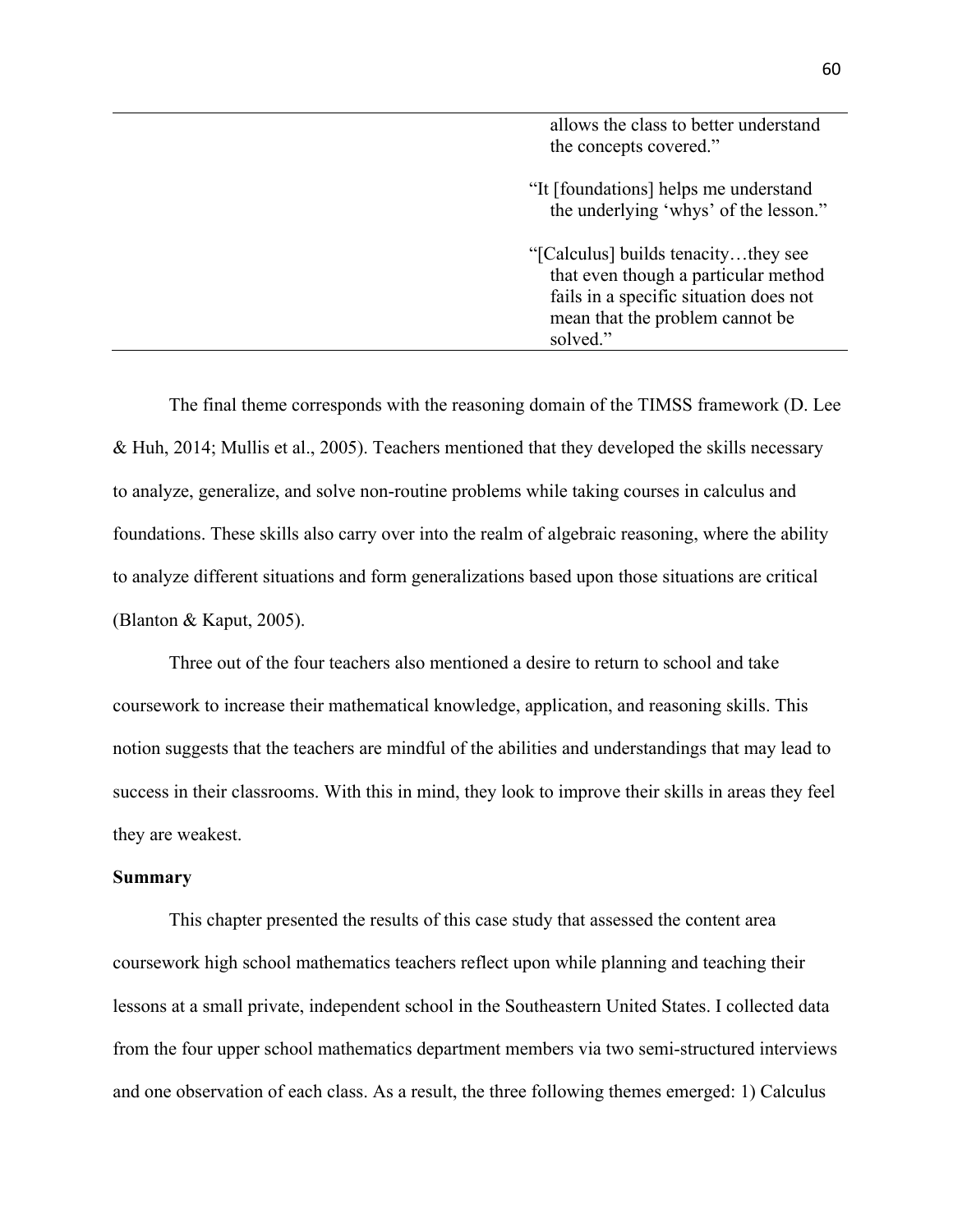courses played a role in the teachers' knowing how to do the mathematics involved in their classes; 2) Coursework in calculus, physics, and finance provided knowledge of how to apply the material; 3) Coursework in calculus and foundations provided the teachers with the mathematical knowledge to relate what they are teaching in mathematics to unfamiliar situations and complex contexts.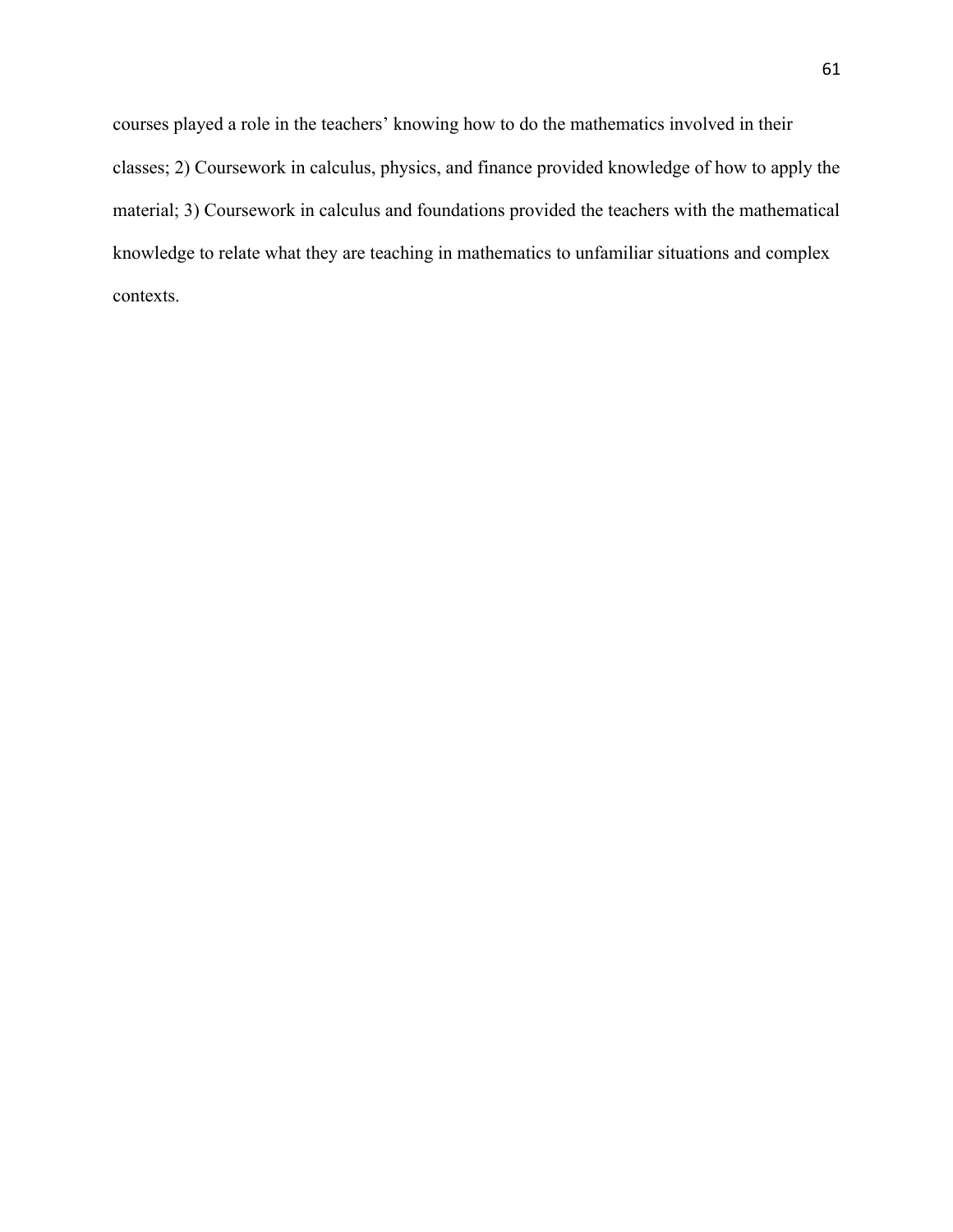#### **CHAPTER 5: DISCUSSION and CONCLUSIONS**

The purpose of this case study was to inform the administration team of a small private, independent school what content area coursework their upper school mathematics teachers reflect upon while planning and teaching their lessons. This information derived from this study will inform the decisions made by the administration team as they work through the process of hiring a new mathematics teacher. The problem addressed in this study was the small private, independent school's attempts to hire teachers with appropriate mathematical backgrounds based upon their college transcripts. The school's administration team has a limited understanding of the mathematics backgrounds necessary to teach high school mathematics courses. This study is to provide them with more insight into what college-level mathematics courses are important to see on applicants' transcripts during the search process.

## **Discussion**

Three themes emerged from the data analysis in response to the research questions of this study. These themes corresponded with the three cognitive domains outlined in the 2007 TIMSS framework (D. Lee & Huh, 2014; Mullis et al., 2005). From these themes emerge three implications. The first implication was the overall usefulness of calculus courses as teachers planned and taught their lessons. Every teacher mentioned how they reflected upon knowledge and skills gained in their college calculus courses. Each emergent theme contained calculus as a contributing course. Based on the teachers' reporting, I found that calculus courses influenced the knowing, applying, and reasoning aspects of content knowledge that teachers used during the planning and teaching of their respective classes.

The second implication that emerged from the themes suggests that teachers may benefit from coursework in foundations of mathematics and logic. These courses allowed for developing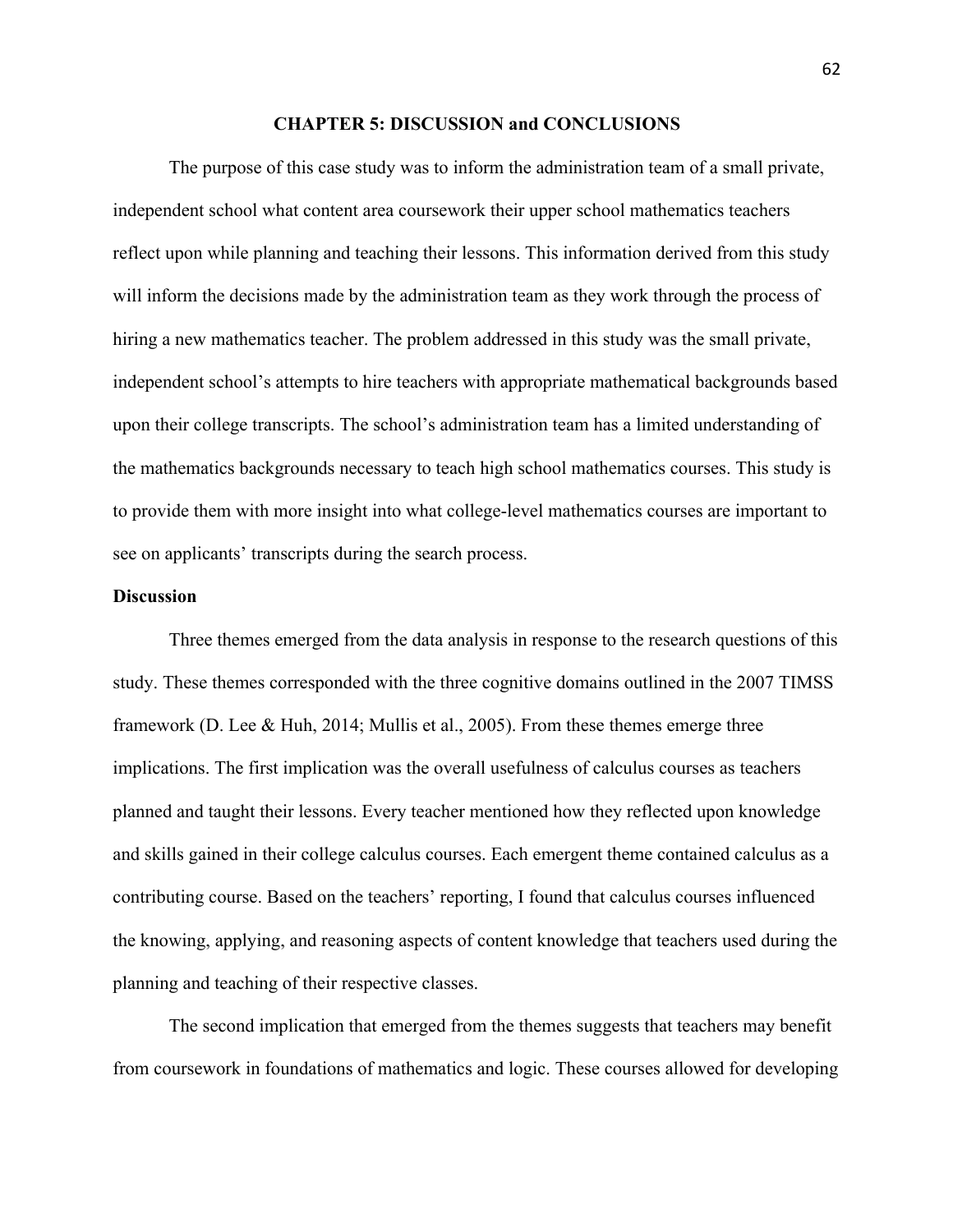the reasoning skills used to analyze, generalize, and solve non-routine problems. These skills, namely analyzing and generalizing, are critical components of algebraic reasoning (Blanton & Kaput, 2005; Kaput, 2008). Reasoning allows the teachers to use their knowledge of mathematics to create generalizations towards specific ideas, such as expressions and functions (Kaput, 2008). For teachers to effectively build their students' algebraic reasoning skills, they must also possess the skills (Grossman et al., 2005; Wayne & Youngs, 2003).

The third implication suggested that the teachers benefit from a course that allows them the opportunity to apply their mathematical knowledge. This course may be outside of the area of mathematics (e.g., Physics or Finance). These courses are not courses in Applied Mathematics but courses in other fields of study where mathematics is applied. These courses allowed the teacher to see how they can apply the mathematics in an actual real-life situation similar to the non-routine problems observed within the reasoning domain. These courses may not benefit the reasoning skills needed for understanding the deeper workings of mathematics. However, they appear to affect the teachers' abilities to explain how the mathematics was used in specific situations.

The three themes that emerged aligned with the cognitive domains measured by the TIMSS framework (D. Lee & Huh, 2014; Mullis et al., 2005). The teachers appeared to have no knowledge of this framework during the data collection process. However, they did show knowledge of what skills the students need to develop within their courses. It stands to reason, if we expect the students to become proficient in these skills, the teachers must also possess the same skills.

### **Recommendations**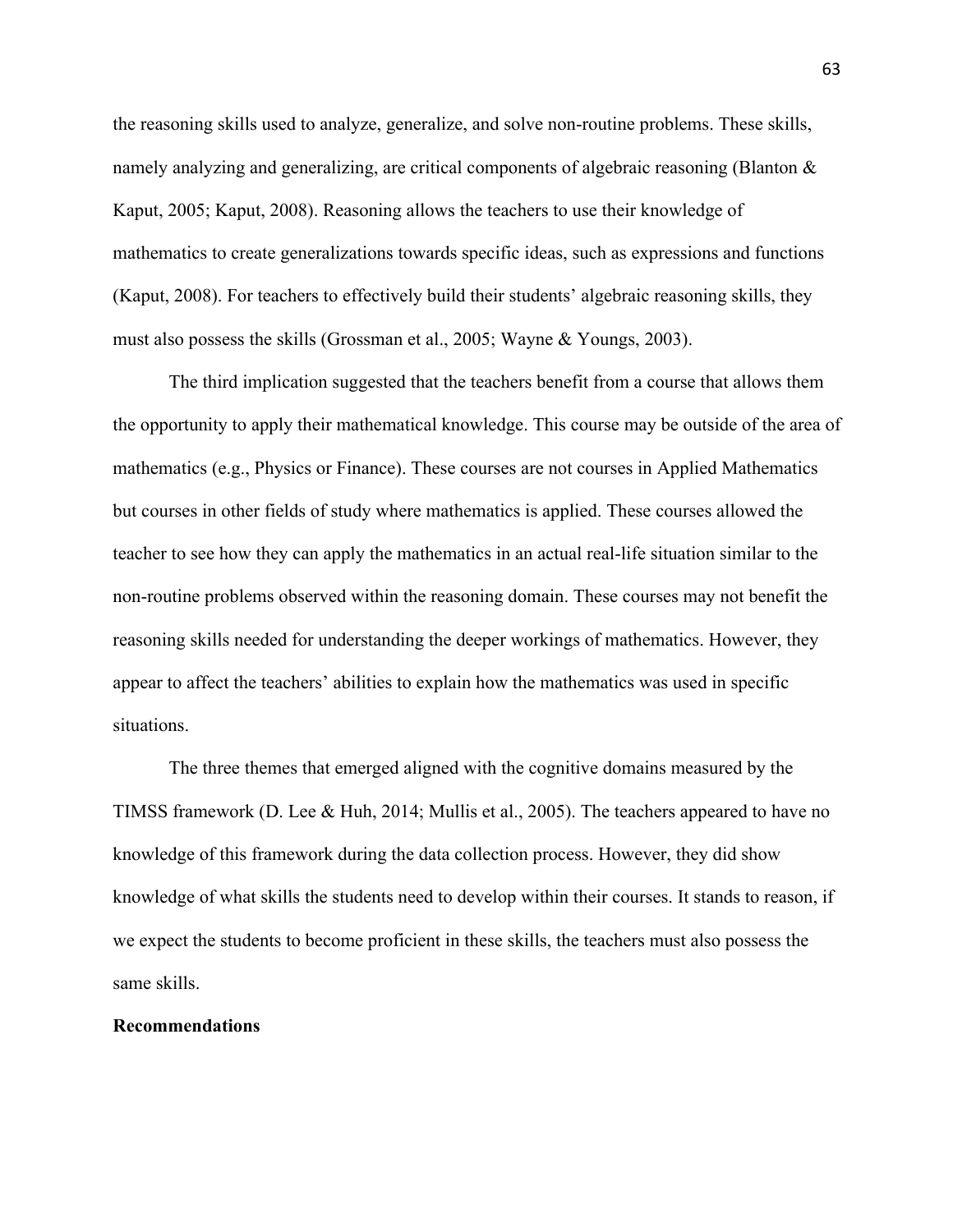The following recommendations were based upon the implications and findings of this study. Private school leaders expect their teachers to possess all the skills needed to enter a classroom, teach a meaningful lesson, and provide the students with the opportunity to develop a deep understanding of the content. A teacher must first possess a deep understanding of the concepts discussed within the course to do so. To measure the extent to which applicants have this knowledge, some school administrators turn to college transcripts when evaluating a resume.

#### *Practical Recommendation*

This study indicated that high school mathematics teachers reflect upon a range of college-level courses to plan and teach their lessons. The combination of these courses that provides the teacher with the knowledge, application, and reasoning skills needed to provide a rich explanation of the material covered in a high school classroom. Thus, when a small private, independent school in the Southeastern United States looks to hire a new mathematics teacher, the recommendation to the hiring committee is to look for mathematics coursework in calculus and foundations. The second recommendation is to look for coursework in an area that allows the teacher to apply the knowledge they gained in their mathematics courses in real-world situations. However, these recommendations were based on a small sample of teachers pulled from a single private, independent school. It is reasonable that teachers may reflect upon other courses from their collegiate career or other courses they have taught. More research must be conducted using a larger sample of teachers from multiple schools to better understand the courses reflected upon and their effects on students' learning.

# *Further Recommendation*

Many schools of education have different mathematics requirements for students pursuing a degree in mathematics education (Appalachian State University, 2021; James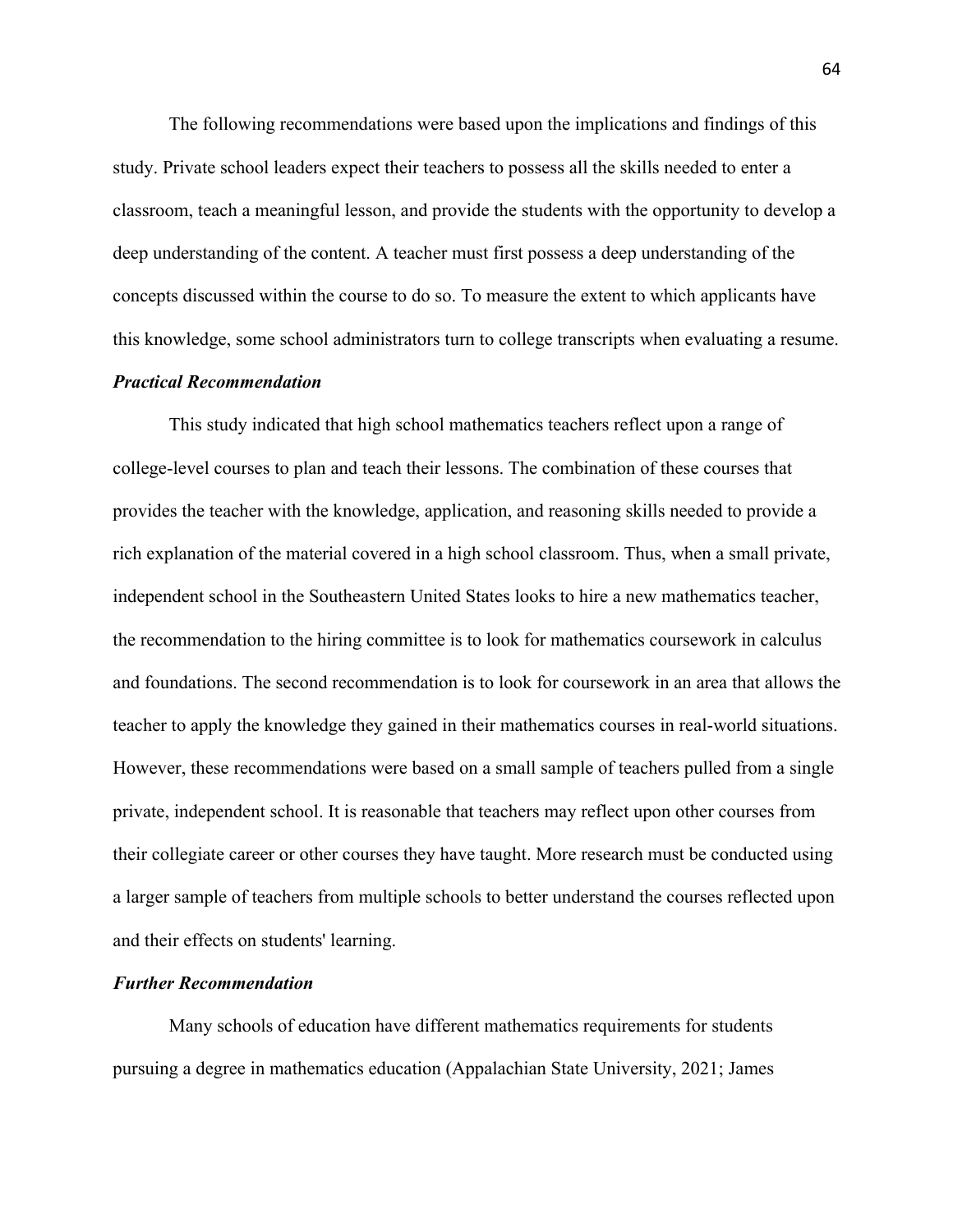Madison University, 2021; UNC School of Education, 2021; UNC-Asheville, 2019; University of Virginia, 2021). Most schools require their students to take at least two courses in calculus; however, not all schools require coursework in foundations (Appalachian State University, 2021; James Madison University, 2021; UNC School of Education, 2021; UNC-Asheville, 2019; University of Virginia, 2021). Few schools required a science course or application course, such as finance, higher than entry-level. The findings of this, and future research in this area, may lead schools of education to rethink their mathematics education majors curriculum to include coursework in foundations and one, if not two, courses in an application setting outside of mathematics. These courses could consist of courses in the science or economics departments. More work needs to be done in this area for this recommendation to be effective. More studies need to be conducted using more teachers and schools from across the country.

## **Future Studies**

Moving forward, more work needs to be done in this area using a larger sample size from multiple schools, both public and private, to ensure the results are generalizable. There is also a need to determine whether the mathematics courses taken by the teacher have an effect on students' mathematical abilities. I purpose a large mixed-methods study involving students and novice teachers with less than five years of teaching experience. For the teachers, I propose using the same interview-observation-interview cycle used in this study. However, I would increase the number of these cycles to ensure that teachers reflect upon various lessons and topics within their given subject. By including more cycles involving various topics, the teachers will have the opportunity to possibly reflect upon a wider variety of content area coursework. By including the students, I could measure their gains in the three cognitive domains by using a pre-test/post-test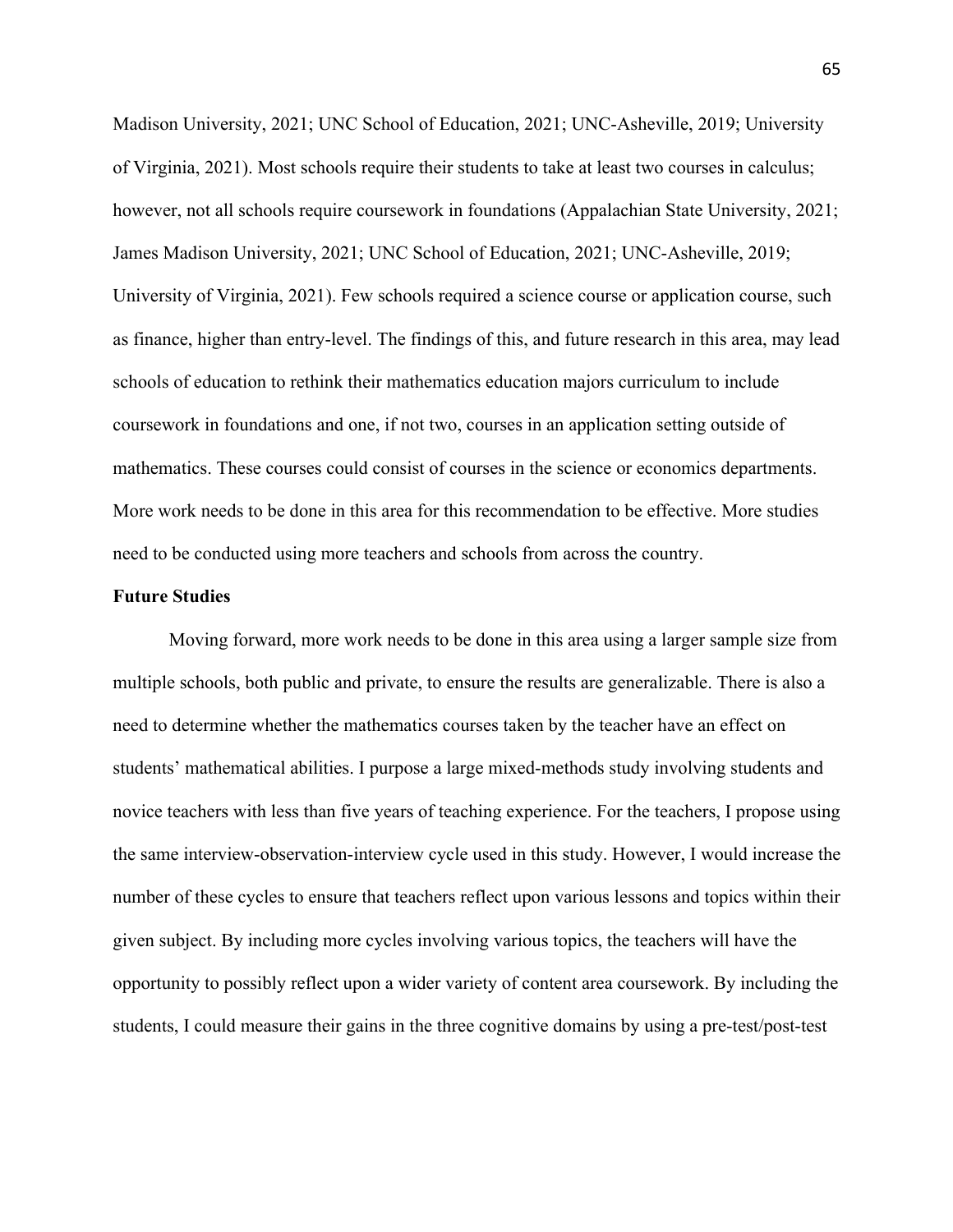format. Using teachers with less than five years of teaching experience would possibly increase the likelihood of reflecting college-level course work instead of previous teaching experience.

## **Delimitations and Limitations**

This study focused on the effects of content area coursework on high school mathematics teachers planning and teaching of their classes. I am aware that other factors may influence and affect these outcomes. Multiple studies suggested the importance of teachers taking courses in pedagogy and methods and the positive effects those have on student achievement (e.g., Ball et al., 2008, Ferguson and Womack, 1993, and Monk, 1994). Moreover, studies suggested that simple accumulation of credits within a subject does not imply that an individual possesses the skills to teach that subject (e.g., Monk, 1994). The purpose of this study was to better understand which content area courses could be considered the most important courses for future mathematics teachers to take during their pre-service, collegiate careers.

The focus of this study was confined to only secondary mathematics teachers. Elementary School mathematics teachers were intentionally omitted from the analysis to focus on secondary mathematics. This study was also limited to looking at private school teachers only. By looking at private school teachers, I could concentrate on the coursework they took for their degrees, which may or may not have come through a school of education.

This study contained a few limitations. The sampling size was small, sampling occurred at only one school, and there were varying amounts of teaching experience within the sample of teachers. There was a possibility of response bias due to a preexisting relationship between the participants and the researcher. This limitation was addressed with in-depth questions from the researcher and explanations from the participants. Triangulation of data allowed for the comparison of answers to questions about planning. Evidence of those answers within the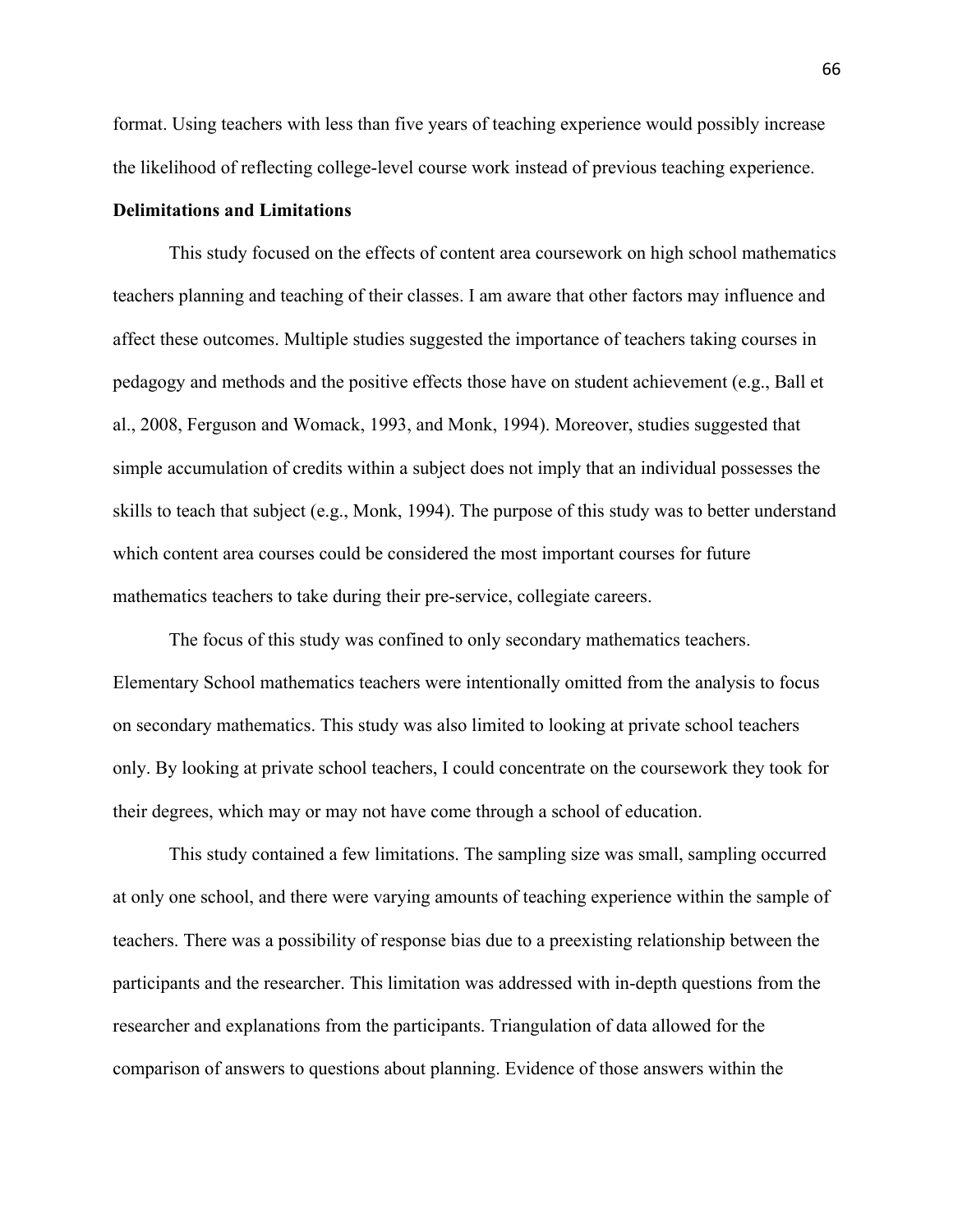teaching of the lessons and evidence of those answers within the teaching of the lessons. The triangulation was further developed during the second interview of the teachers, where they were able to reflect upon their teaching and thinking while teaching.

# **Conclusions**

This study looked to provide the administration of a small private, independent school with the information necessary to aid in the hiring of effective mathematics teachers by understanding which content area coursework they should see in applicants' resumes. A qualitative study was performed to investigate what courses the current upper school mathematics teachers reflect upon while planning and teaching their lessons. Based on the study's findings, I recommended that the administration looks for course work in calculus, foundations, and an area outside the field of mathematics that allowed for the application of mathematics, such as physics or finance. These courses were the areas that the mathematics teachers at this school reflected the most while planning and teaching their lessons.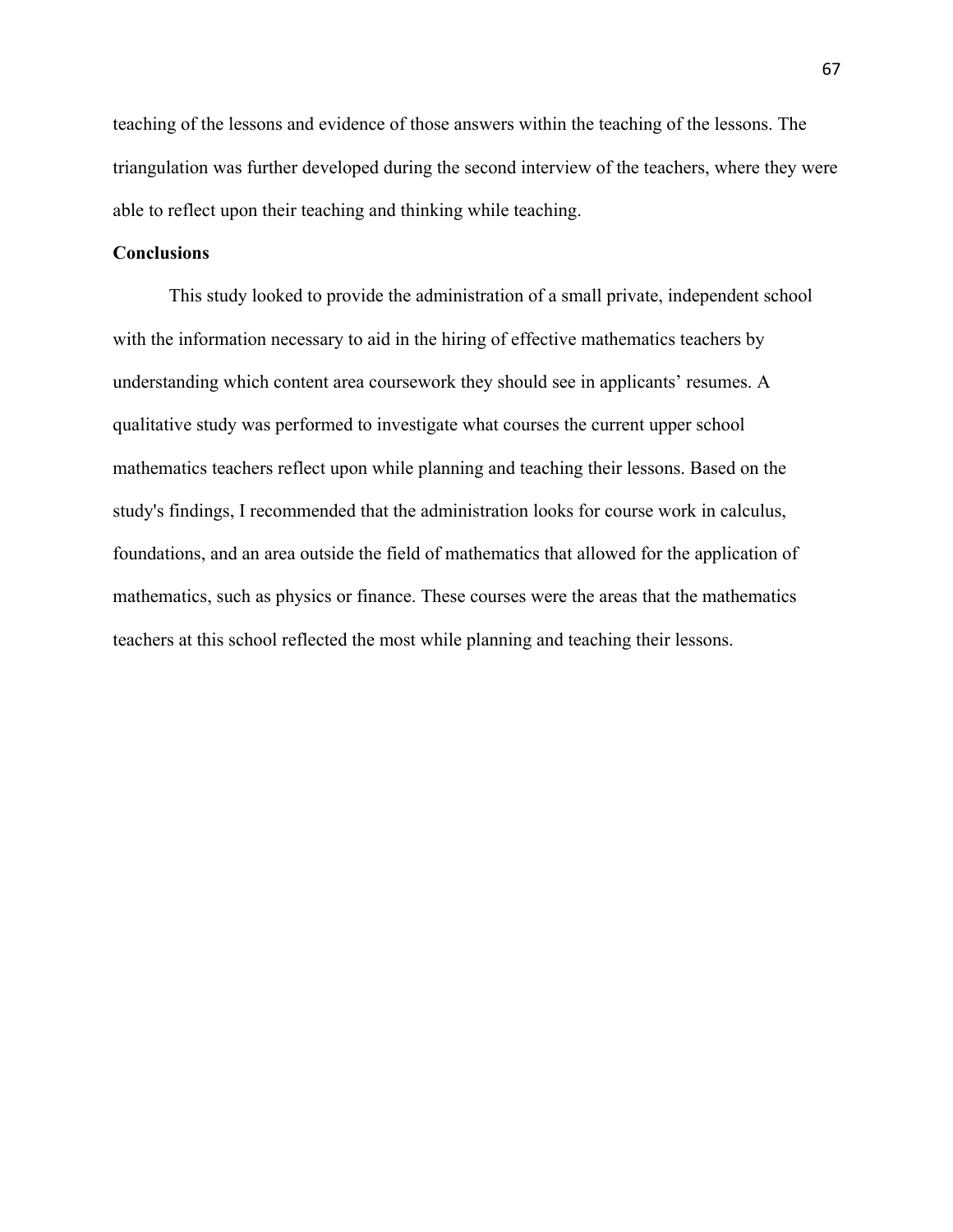#### **References**

- Adelman, C. (1999). *Answers in the tool box: Academic intensity, attendance patterns, and bachelor's degree attainment*. U.S. Department of Education, Office of Educational Research and Improvement.
- Adelman, C. (2006). The toolbox revisited: Paths to degree completion from high school through college. In *US Department of Education*. U.S. Department of Education. https://eric.ed.gov/?ID=ED490195
- Appalachian State University. (2021). *Mathematics (BS)—Secondary education*. https://www.appstate.edu/academics/majors/id/mathematics-secondary-education
- Artzt, A. F., & Armour-Thomas, E. (1998). Mathematics teaching as problem solving: A framework for studying teacher metacognition underlying instructional practice in mathematics. *Instructional Science*, *26*(1/2), 5–25. JSTOR.
- Ball, D. L., Thames, M. H., & Phelps, G. (2008). Content knowledge for teaching: What makes it special? *Journal of Teacher Education*, *59*(5), 389–407.
- Bazeley, P. (2013). *Qualitative data analysis*. SAGE Publications, Inc.
- Blanton, M. L., & Kaput, J. J. (2005). Characterizing a classroom practice that promotes algebraic reasoning. *Journal for Research in Mathematics Education*, *36*(5), 412–446. https://doi.org/10.2307/30034944
- Brown, J. L., Halpin, G., & Halpin, G. (2015). Relationship between high school mathematical achievement and quantitative GPA. *Higher Education Studies*, *5*(6), 1–8.
- Choi, K. M., & Cox, W. (2020). College coursework on high school teacher performance. *Miraesahuereul Junbihanun Suhak [Mathematics to Prepare for Future Society]*, 153– 158.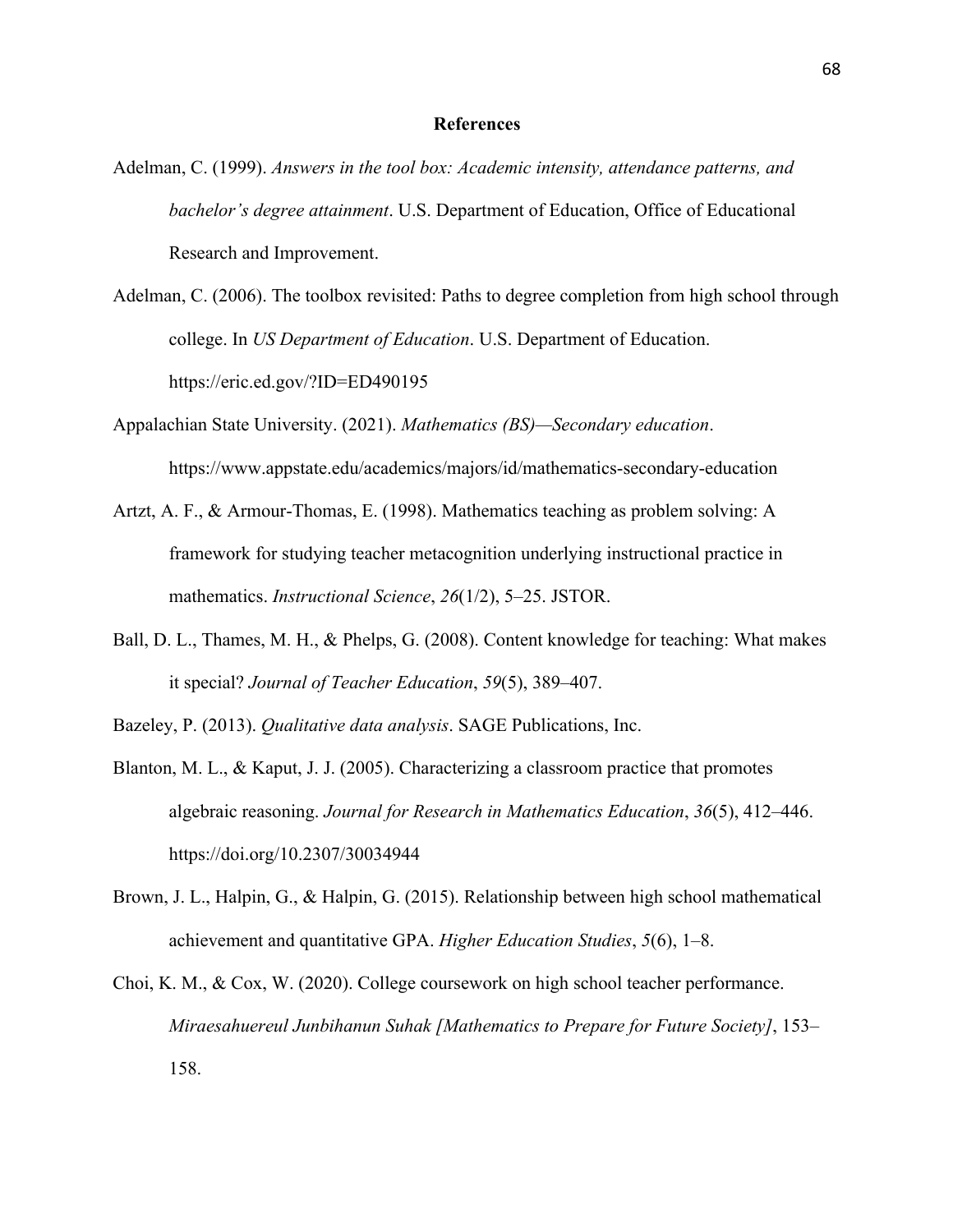Conley, D. T. (2003). *Understanding university success*. Center for Educational Policy.

- Creswell, J. W., & Guetterman, T. C. (2019). *Educational research—Planning, conducting, and evaluating quantitative and qualitative research* (6th ed.). Pearson Education, Inc.
- Darling-Hammond, L., Hammerness, K., Grossman, P. L., Rust, F., & Shulman, L., S. (2005). The design of teacher education programs. In L. Darling-Hammond & J. Bransford, *Preparing teachers for a changing world* (pp. 390–441). Jossey-Bass.
- Ferguson, P., & Womack, S., T. (1993). The impact of subject matter and education coursework on teaching performance. *Journal of Teacher Education*, *44*(1), 55–63.
- Fork Union Military Academy. (2020, September 1). *About Fork Union Military Academy*. Fork Union Military Academy. https://www.forkunion.com/about-fork-union-militaryacademy
- Garofalo, J., & Lester, F. (1985). Metacognition, cognitive monitoring, and mathematical performance. *Journal for Research in Mathematics Education*, *16*(3), 163–176. https://doi.org/10.2307/748391
- Garzon, F. (2014). Ethical considerations in research involving human participants. In A. J. Rockinson-Szapkiw & L. S. Spaulding (Eds.), *Navigating the doctoral journey: A handbook of strategies for success* (pp. 197–206). Rowman & Littlefield.
- Gaston Day School. (2021). *Employment – Gaston Day School*. https://www.gastonday.org/employment/
- Grossman, P. L., Schoenfeld, A. H., & Lee, C. (2005). Teaching subject matter. In L. Darling-Hammond & J. Bransford, *Preparing teachers for a changing world* (pp. 201–231). Jossey-Bass.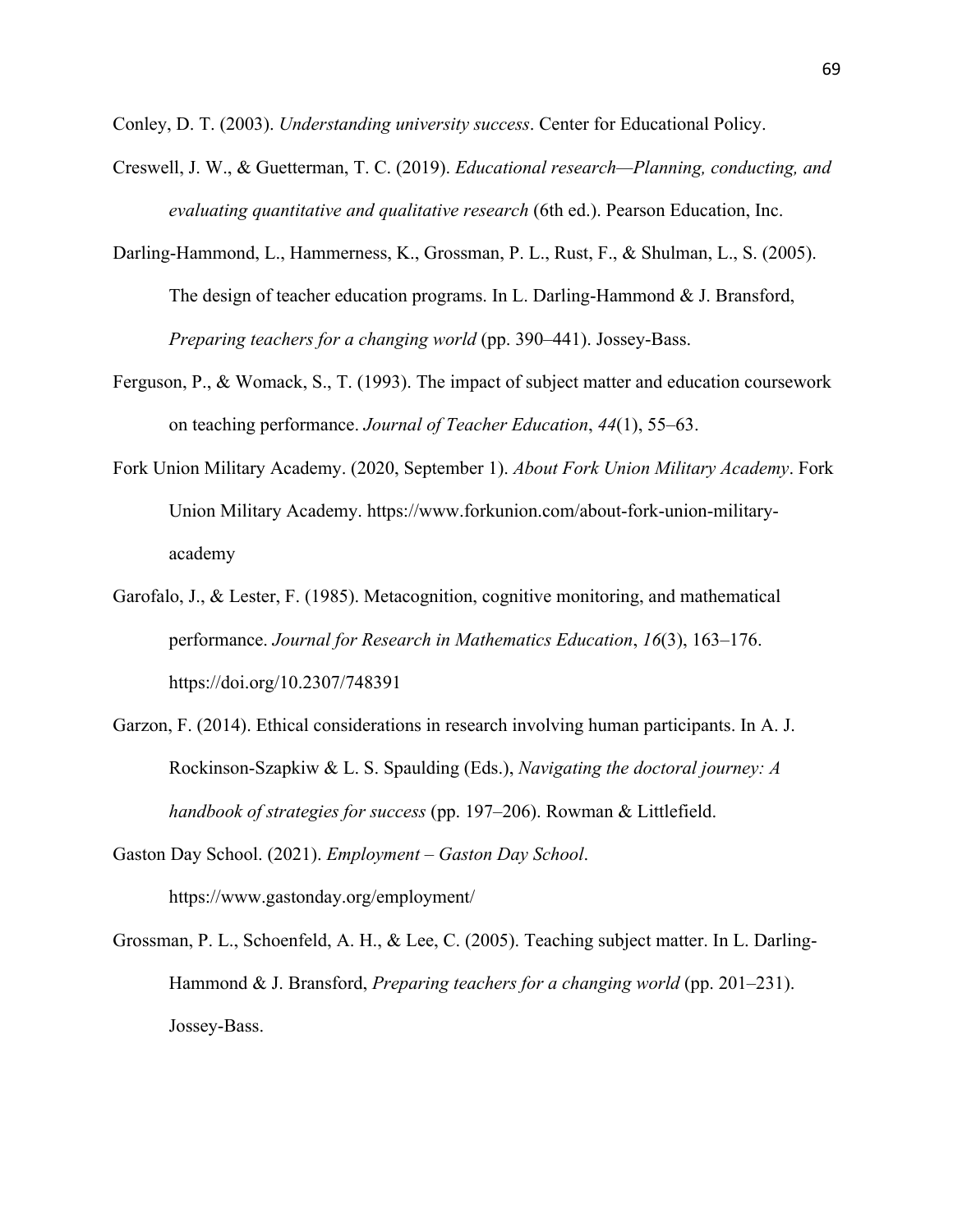- Guyton, E., & Farokhi, E. (1987). Relationships among academic performance, basic skills, subject matter knowledge, and teaching skills of teacher education graduates. *Journal of Teacher Education*, *38*(5), 37–42.
- Harris, D. N., Rutledge, S. A., Ingle, W. K., & Thompson, C. C. (2010). Mix and match: What principals really look for when hiring teachers. *Education Finance and Policy*, *5*(2), 228– 246. https://doi.org/10.1162/edfp.2010.5.2.5205
- Hiebert, J., Berk, D., Miller, E., Gallivan, H., & Meikle, E. (2019). Relationships between opportunity to learn mathematics in teacher preparation and graduates' knowledge for teaching mathematics. *Journal for Research in Mathematics Education*, *50*(1), 23–50. JSTOR.
- Ingersoll, R. M. (2001). The realities of out-of-field teaching. *Educational Leadership*, *58*(8), 42–45.
- James Madison University. (2021). *Middle, Secondary & Mathematics Education*. https://www.jmu.edu/coe/msme/index.shtml
- Kaput, J. J. (2008). What Is Algebra? What Is Algebraic Reasoning? In J. Kaput J., D. W. Carraher, & M. L. Blanton, *Algebra in the early grades* (1st ed., pp. 5–18). Routledge.
- Kowski, L. E. (2013). Does high school performance predict college math placement? *Community College Journal of Research and Practice*, *37*(7), 514–527. https://doi.org/10.1080/10668926.2012.754730
- Lee, D., & Huh, Y. (2014). What TIMSS tells us about instructional practice in K-12 mathematics education. *Contemporary Educational Technology*, *5*(4), 286–301.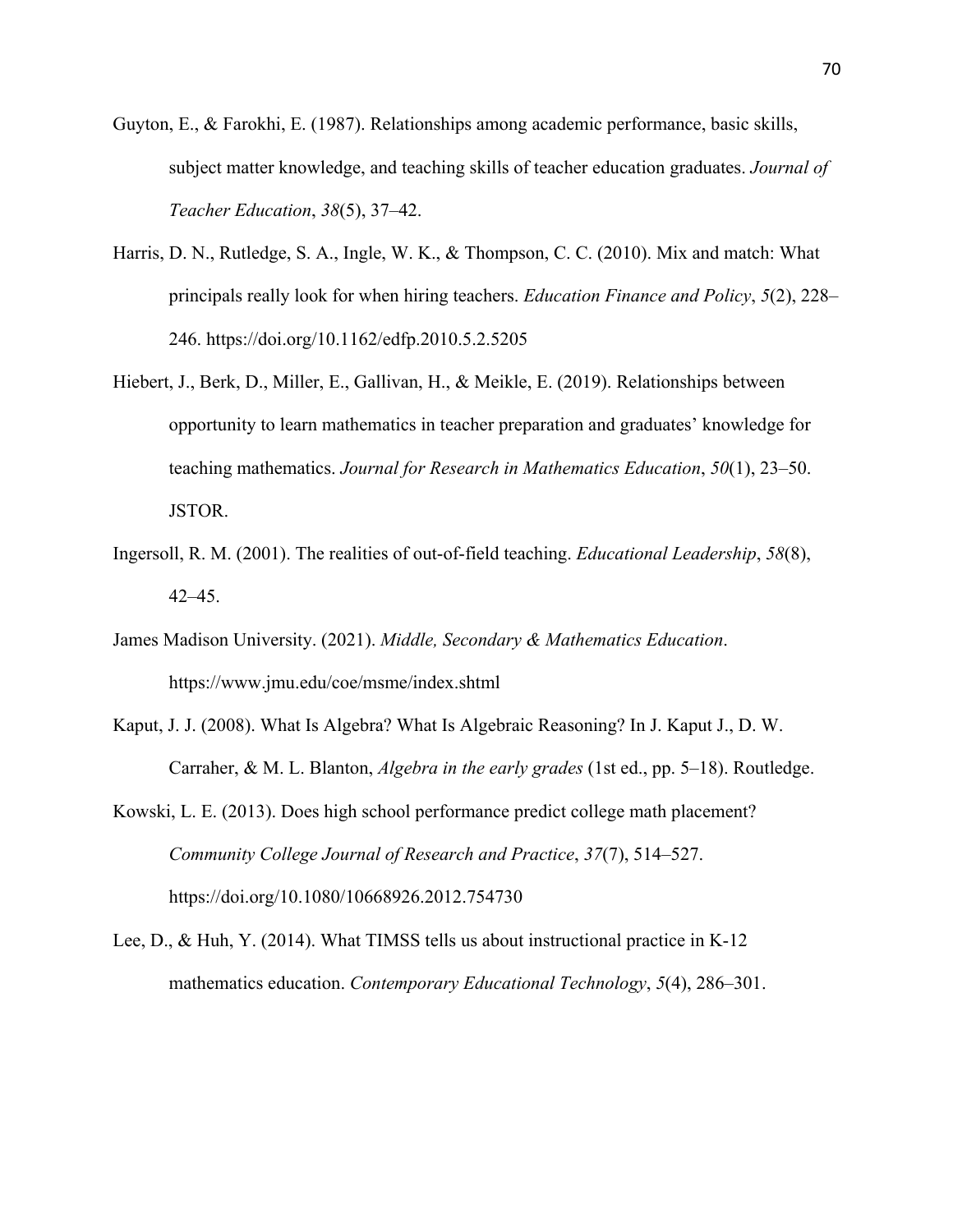- Lee, S. W., & Mao, X. (2021). Algebra by the eighth grade: The association between early study of Algebra I and students' academic success. *International Journal of Science and Mathematics Education*, *19*(6), 1271–1289. https://doi.org/10.1007/s10763-020-10116-3
- Lynch, S. D., Hunt, J. H., & Lewis, K. E. (2018). Productive struggle for all: Differentiated instruction. *Mathematics Teaching in the Middle School*, *23*(4), 194–201. https://doi.org/10.5951/mathteacmiddscho.23.4.0194
- Monk, D. H. (1994). Subject area preparation of secondary mathematics and science teachers and student achievement. *Economics of Education Review*, *13*(2), 125–145.
- Mullis, I. V. S., Martin, M. O., Ruddock, G. J., O'Sullivan, C. Y., Arora, A., & Erberber, E. (2005). TIMSS 2007 assessment frameworks. In *International Association for the Evaluation of Educational Achievement*. International Association for the Evaluation of Educational Achievement. https://eric.ed.gov/?id=ED494654
- National Council of Teachers of Mathematics. (2000). *Principles and standards for school mathematics*. National Council of Teachers of Mathematics.

North Carolina Association of Independent Schools. (2021). *NCAIS*. https://www.ncais.org/

- Perkins, R., Kleiner, B., Roey, S., & Brown, J. (2004). The high school transcript study: A decade of change in curricula and achievement, 1990-2000. In *National Center for Education Statistics*. U.S. Department of Education. https://eric.ed.gov/?id=ED483081
- Rowan, B., Chiang, F.-S., & Miller, R., J. (1997). Using research on employees' performance to study the effects of teachers on students' achievement. *Sociology of Education*, *70*(4), 256–284.
- Schneider, B., Kirst, M., & Hess, F. M. (2003). Strategies for success: High school and beyond. *Brookings Papers on Education Policy*, *6*, 55–93.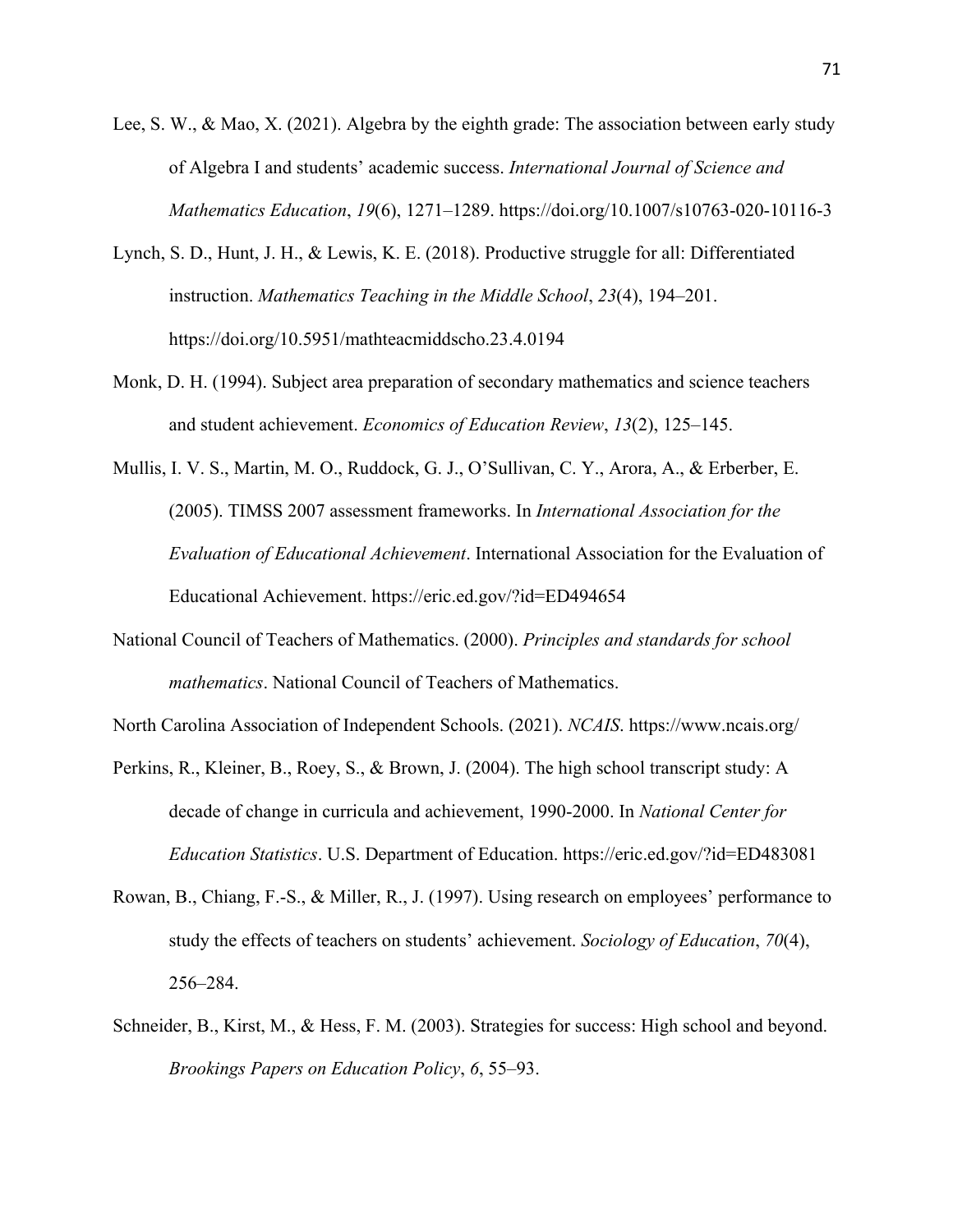- Shulman, L., S. (1986). Those who understand: Knowledge growth in teaching. *Educational Researcher*, *15*(2), 4–14.
- Smith, J., P., & Thompson, P., W. (2008). Quantitative reasoning and the development of algebraic reasoning. In J. J. Kaput, D. W. Carraher, & M. L. Blanton (Eds.), *Algebra in the early grades* (pp. 95–132). Routledge.
- Stewart, J. (2012). *Calculus* (7th ed.). Brooks/Cole, Cengage Learning.
- Stronge, J. H., & Hindman, J., L. (2003). Hiring the best teachers. *Educational Leadership*, *60*(8), 48–52.
- Tchoshanov, M., Lesser, L. M., & Salazar, J. (2008). Teacher knowledge and student achievement: Revealing patterns. *NCSM Journal of Mathematics Education Leadership*, *10*(2), 38–48.
- Telese, J., A. (2012). Middle school mathematics teachers' professional development and student achievement. *Journal of Teacher Education*, *105*(2), 102–111.
- Tyson, W., & Roksa, J. (2016). How schools structure opportunity: The role of curriculum and placement in math attainment. *Research in Social Stratification and Mobility*, *44*, 124– 135. https://doi.org/10.1016/j.rssm.2016.04.003
- UNC School of Education. (2021). Master of Arts in Teaching (MAT). *UNC School of Education*. https://ed.unc.edu/program/master-of-arts-in-teaching/
- UNC-Asheville. (2019). *Program: Mathematics with teacher licensure—University of North Carolina Asheville*.

http://catalog.unca.edu/preview\_program.php?catoid=17&poid=3305&returnto=1012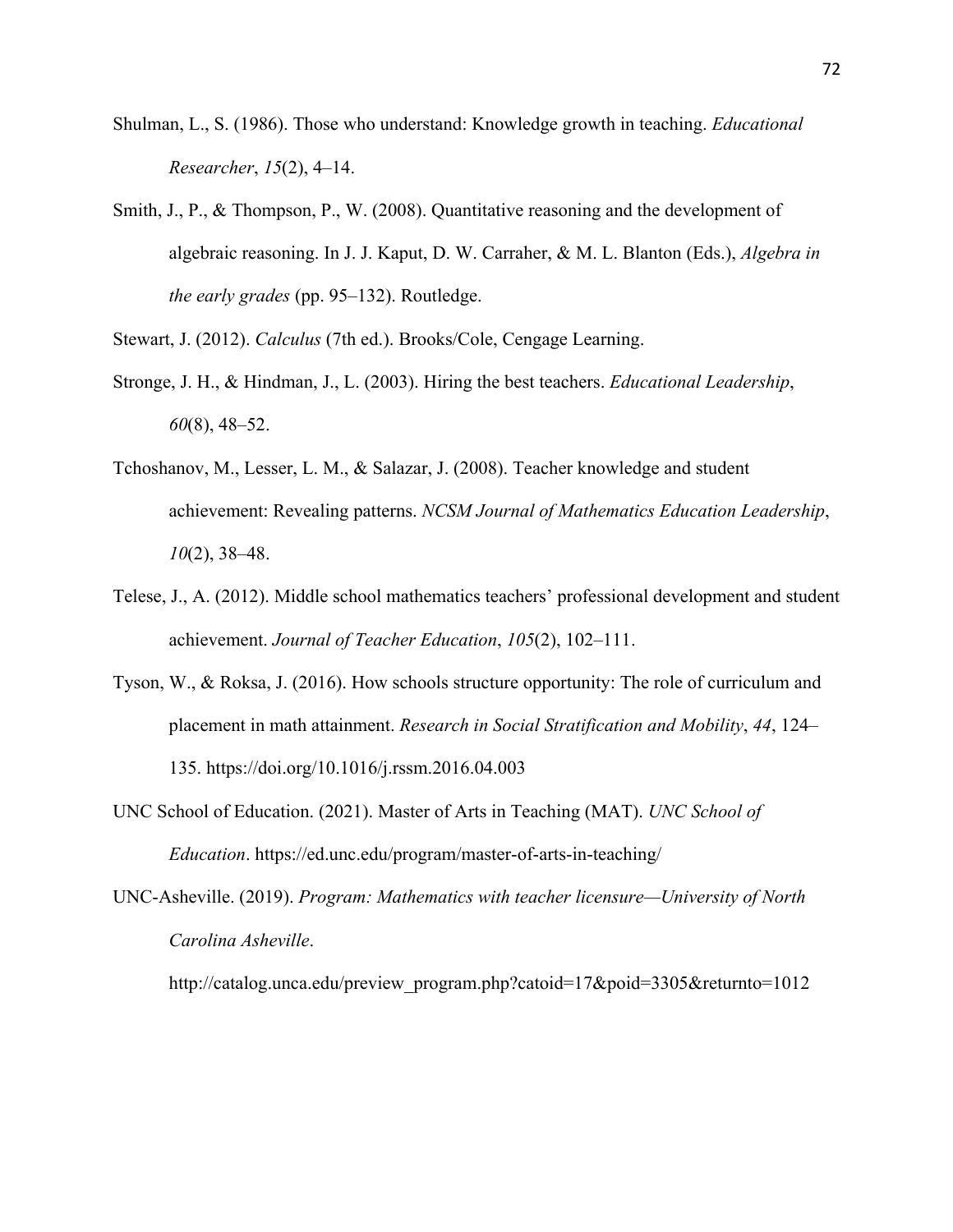University of Virginia. (2021). *Master of Teaching—Mathematics*. School of Education and Human Development | University of Virginia.

https://education.virginia.edu/academics/master-teaching-mathematics

- U.S. Department of Education. (2009). *State regulation of private schools*. U.S. Department of Education. www.ed.gov/admins/comm/choice/regprivschl/index.html
- Virginia Association of Independent Schools. (2020). *Independent schools: Characteristics of independent schools*. https://www.vais.org/independent-schools
- Wayne, A., J., & Youngs, P. (2003). Teacher characteristics and student achievement gains: A review. *Review of Educational Research*, *73*(1), 89–122.
- Wilson, S. M., Floden, R. E., & Ferrini-Mundy, J. (2002). Teacher preparation research: An insider's view from the inside. *Journal of Teacher Education*, *53*(3), 190–204.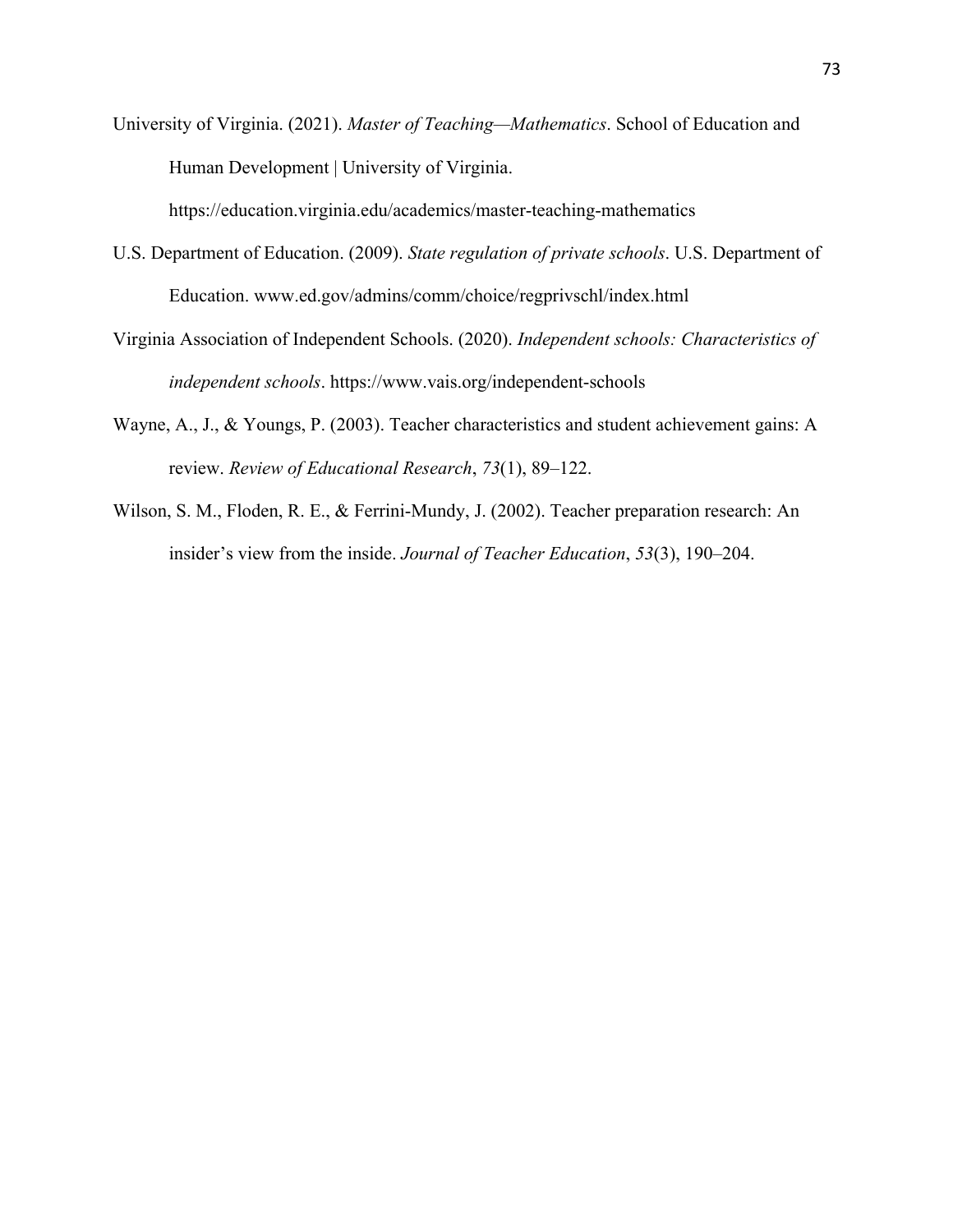#### **Appendix A**

#### **Observation Protocol**

#### *Observation protocol*

#### - **Research question:**

o How do novice teachers use the knowledge from previous mathematics coursework to teach their lesson?

#### - **Environment:**

o Formal, professional environment; classrooms and students will vary; courses observed will also vary

#### - **Prior to observation:**

- o There will be an interview prior to the observation focusing on how the teacher uses their mathematical knowledge to design an appropriate lesson
	- Read through the comments/notes from that interview to gain an idea of what they plan to use.
	- Construct a list of key concepts/ideas they plan to use.
- o Note the presence of artifacts around the classroom or lack thereof; look for posters, student work, illustrations, manipulatives, etc.
	- § Are the artifacts relevant to the class that is in the room, meaning if it is an Algebra 1 class, are the artifacts useful to them or are they for another math class?

#### - **During the observation:**

o Using the list created from the interview notes, what concepts have they used or not used?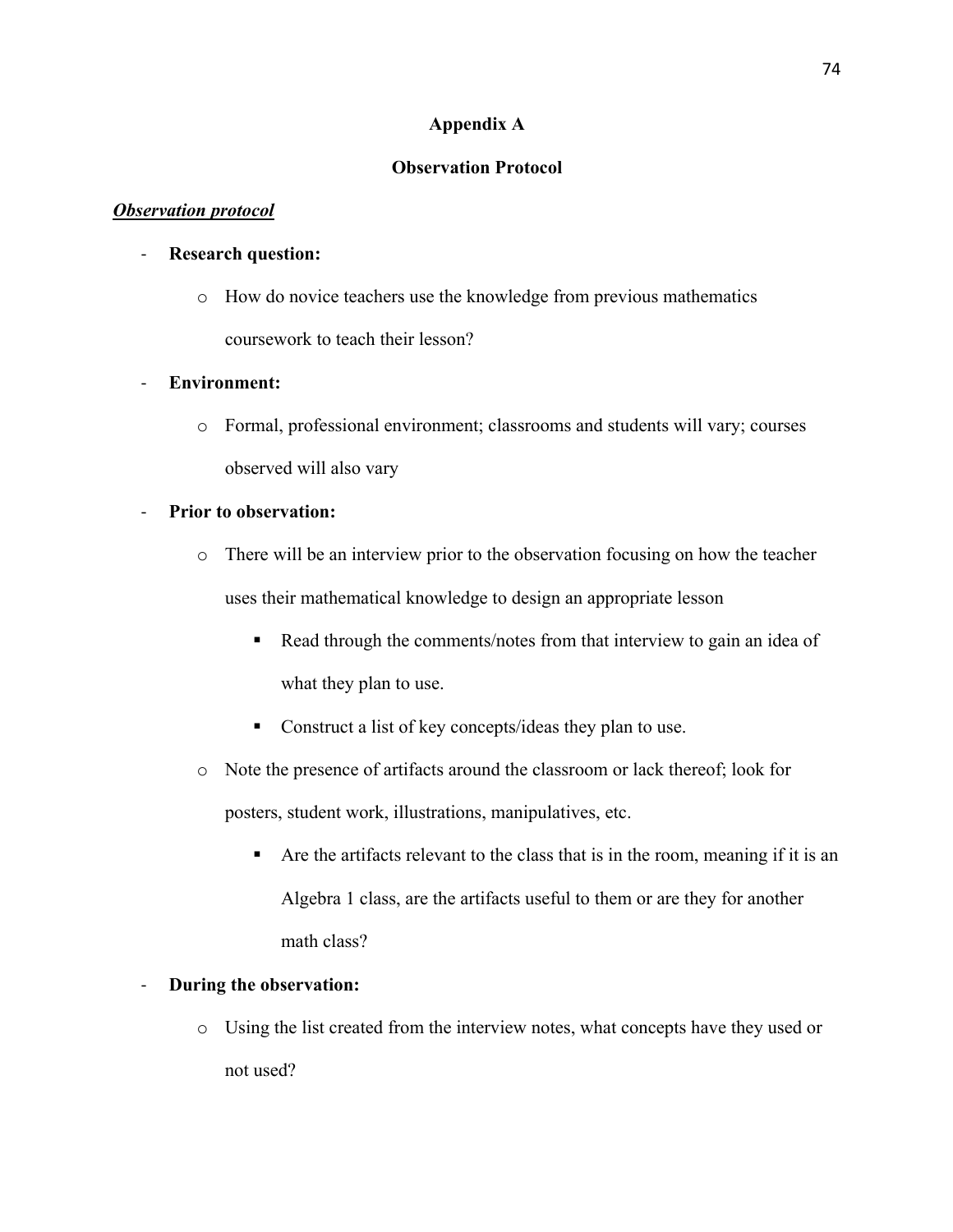- Note how they used the concept.
- Does their usage match the pre-observation/lesson plan they created?
- How are the students receiving the information?
	- Is there confusion or understanding
- o Note the questions the students ask during the lesson?
- o Note the level of class engagement.
- o Note the evidence of student understanding or lack thereof.
- o Note the usage of proper vocabulary

|  |  | <b>Formal write-up format:</b> |  |
|--|--|--------------------------------|--|
|--|--|--------------------------------|--|

| Date:                                          |                                          |  |  |  |
|------------------------------------------------|------------------------------------------|--|--|--|
| Time:                                          |                                          |  |  |  |
| <b>Location:</b>                               |                                          |  |  |  |
| <b>Observed:</b>                               |                                          |  |  |  |
| <b>Subject of class:</b>                       |                                          |  |  |  |
| <b>Period of class:</b>                        |                                          |  |  |  |
| <b>Observation Notes</b>                       | <b>Comments</b>                          |  |  |  |
| Record facts and details based on the criteria | Comments or questions about observations |  |  |  |
| listed in "During Observations"                | made during class                        |  |  |  |
| <b>Reflection and Summary</b>                  |                                          |  |  |  |
|                                                |                                          |  |  |  |
|                                                |                                          |  |  |  |
|                                                |                                          |  |  |  |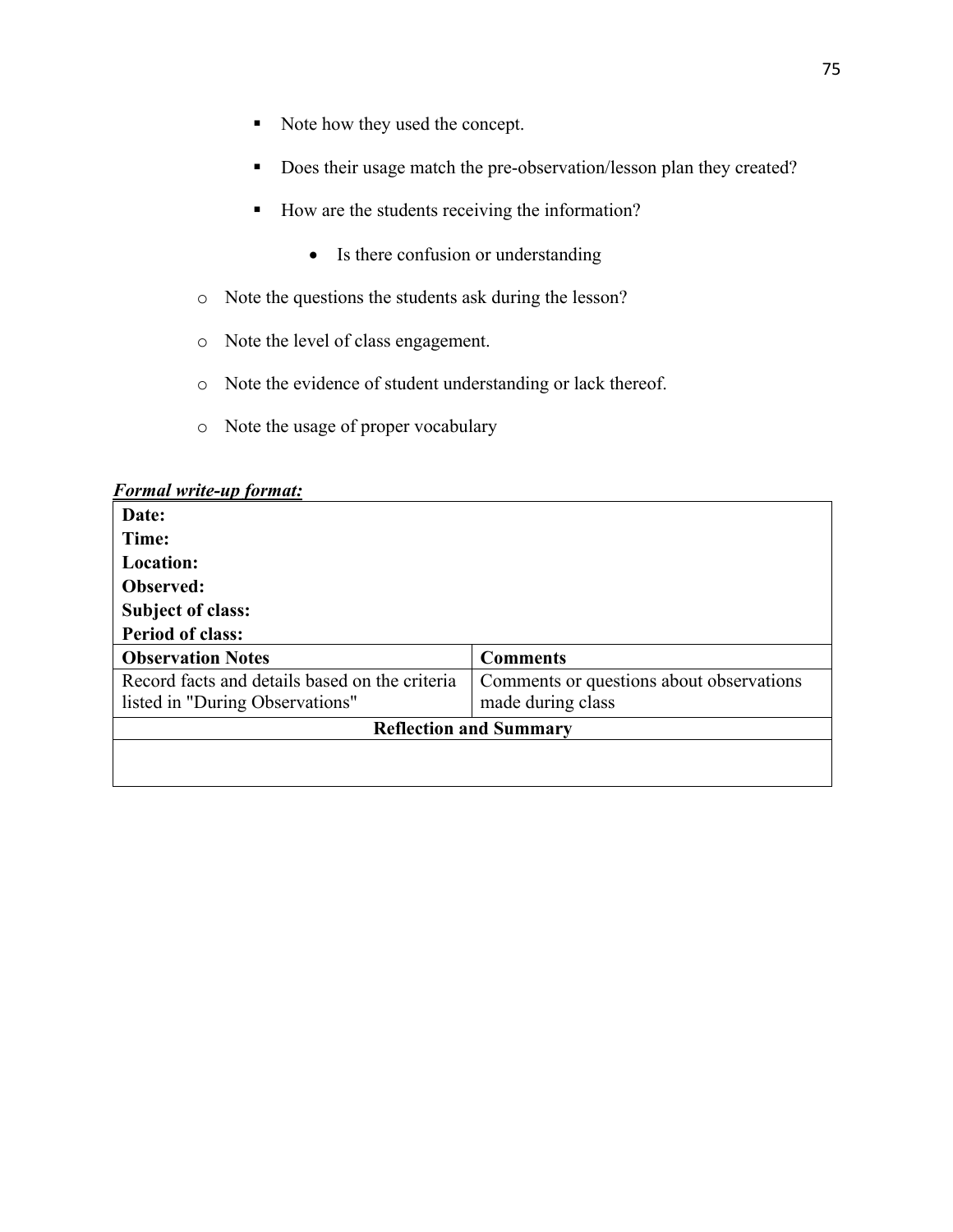#### **Appendix B**

#### **Interview Protocol**

"Hello, my name is Wesley Cox. I am looking to gather data on what course taken during your pre-service, collegiate career you reflect upon the most while you plan for a lesson, teach a lesson, and judge the effectiveness of a lesson. I want to start by saying thank you for your willingness to participate in this study. Please be aware of the confidentiality agreement and know that nothing you say here will make its way back to any administrators or supervisors. Also know that I will be recording the interview just so that I can reflect upon those notes for clarification later. Also know there are no right or wrong answers to any of these questions, please answer them to the best of your ability. "

#### **Guiding Questions:**

#### **Pre-observation**

- 1. First off, tell me a little bit about yourself, your background, where you went to school and what classes do you teach?
	- a. Where did you go to school?
	- b. What mathematics courses do you remember taking?
	- c. What classes do you teach?
	- d. Of those courses, which do you find to be the most challenging, content?
		- i. Why?
	- e. Did you study that much in college?
- 2. Tell me about the lesson that you are going to teach today?
	- a. What resources do you intend to use to guide your lesson?
	- b. What is the most important thing that you want to see that shows they understand?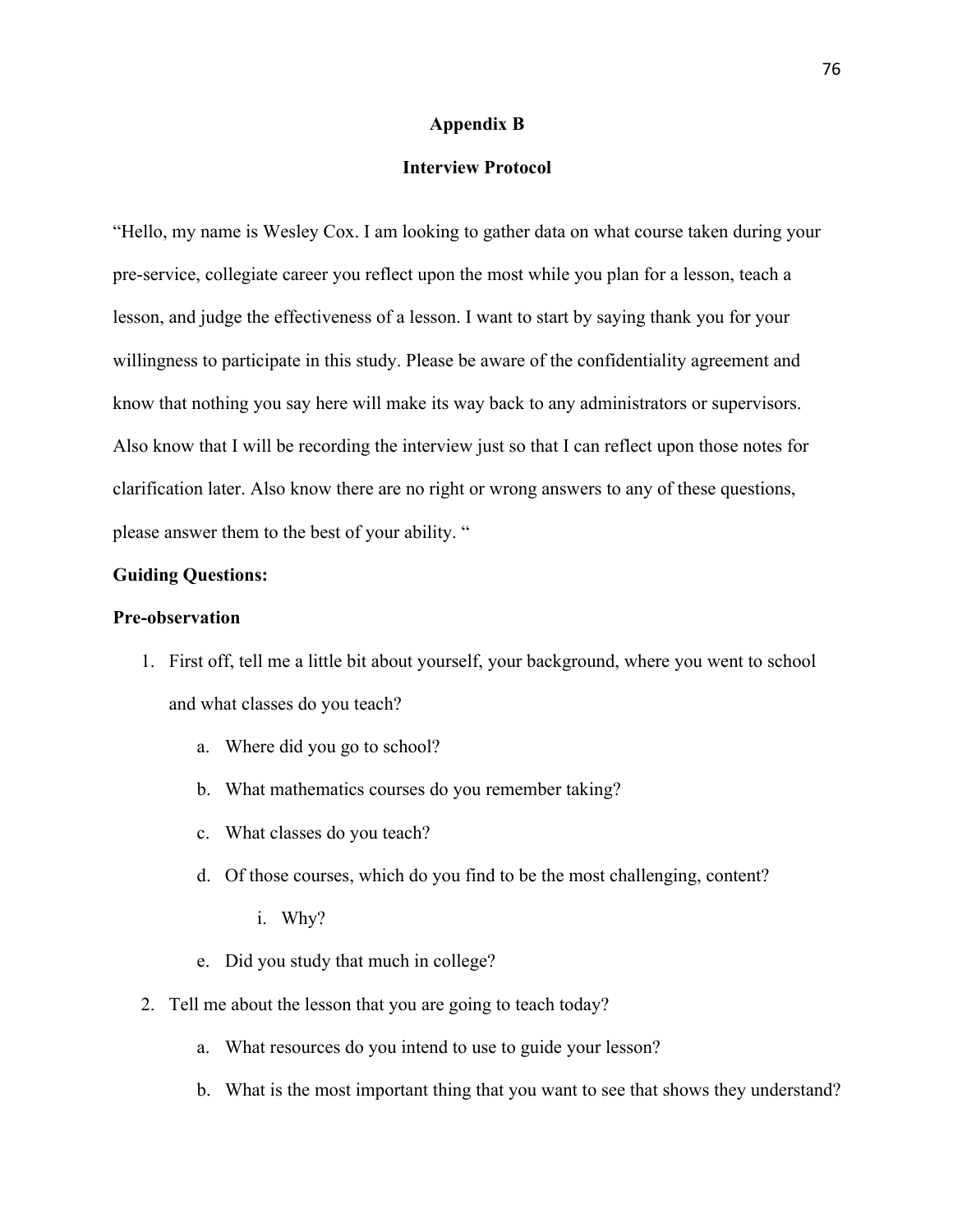i. Why?

- 3. How did you develop the method that you are showing the class to  $\frac{1}{2}$ ?
- 4. What college-level course do you feel you reflect upon while you planned this lesson?
- 5. If you were given the opportunity to return to take more courses to improve your teaching of mathematics, what course(s) would that include?

**Post-observation** (Potential questions. The questions will vary based upon the observation)

- 1. It is good to talk with you again. Last time we met; I was observing your class. How do you think the lesson went?
	- a. There was a question that someone asked that seemed to make you think a bit, do you remember what it was about?
	- b. How did you handle that?
	- c. What came to mind while you were trying to explain how that worked?
- 2. As you were explaining \_\_\_\_\_\_\_\_\_\_ you mentioned \_\_\_\_\_\_\_\_\_\_\_. What made you think of explaining it that way?
	- a. Was there a flash back to a previous math course in your career that made you think of it?
	- b. What was it?
- 3. I noticed while you were writing the example on the board, you used notation. Why did you use that notation instead of something else?
	- a. Where did you learn that notation?
	- b. Is that something that you are going to expect them to know and understand for the next assessment?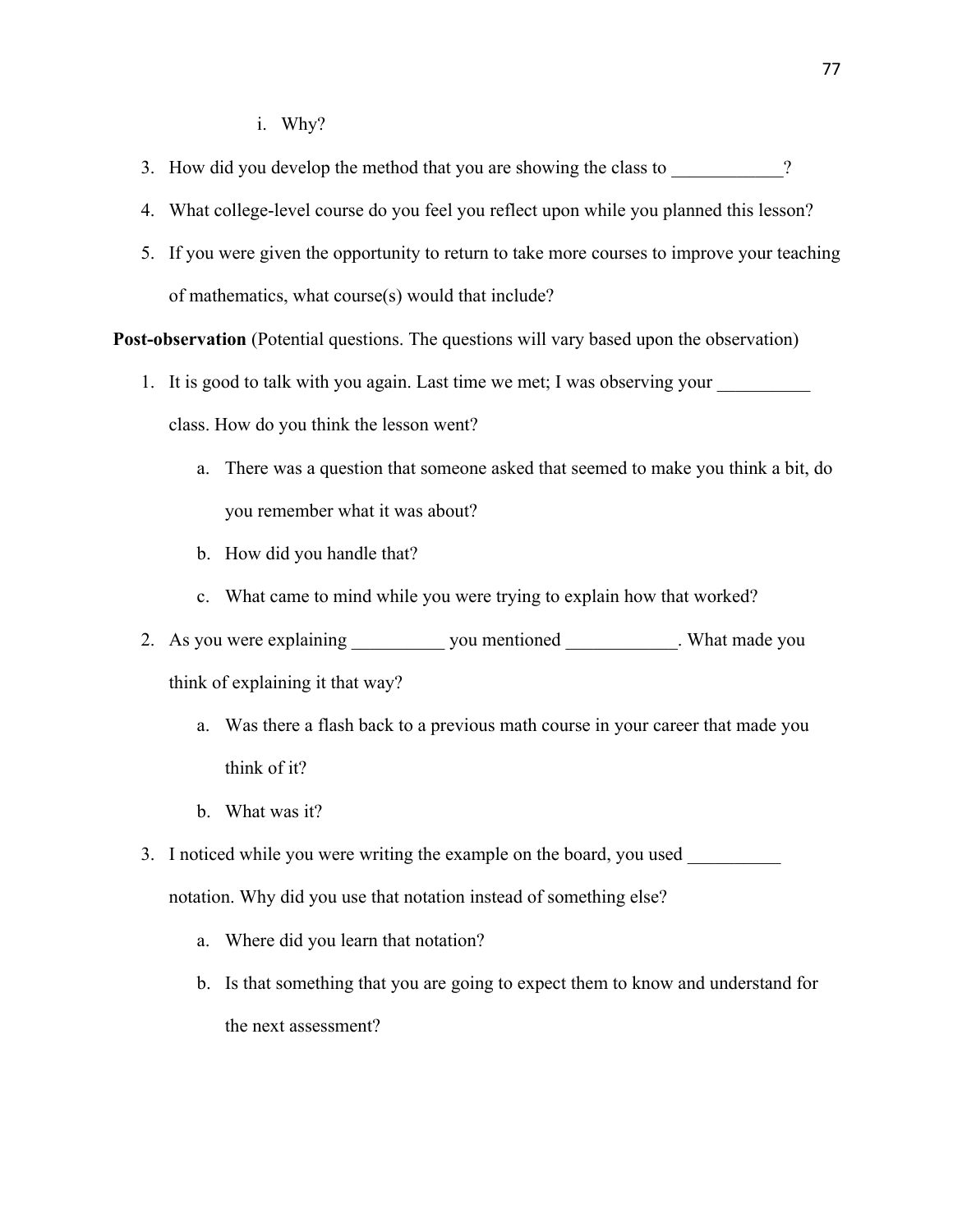- 4. I noticed while some were working that one student did his problem a little bit different than how you were showing it. How would you interpret his work?
	- a. Is this something that you would accept as an answer or not?

i. Why?

5. When we met to discuss your lesson plan you mentioned reflecting back to \_\_\_\_\_\_\_, do you still feel that way, or do you feel that you reflected back to a different course or courses?

"As always, I really appreciate your time and willingness to participate in this study. Thank you so much for all of your input."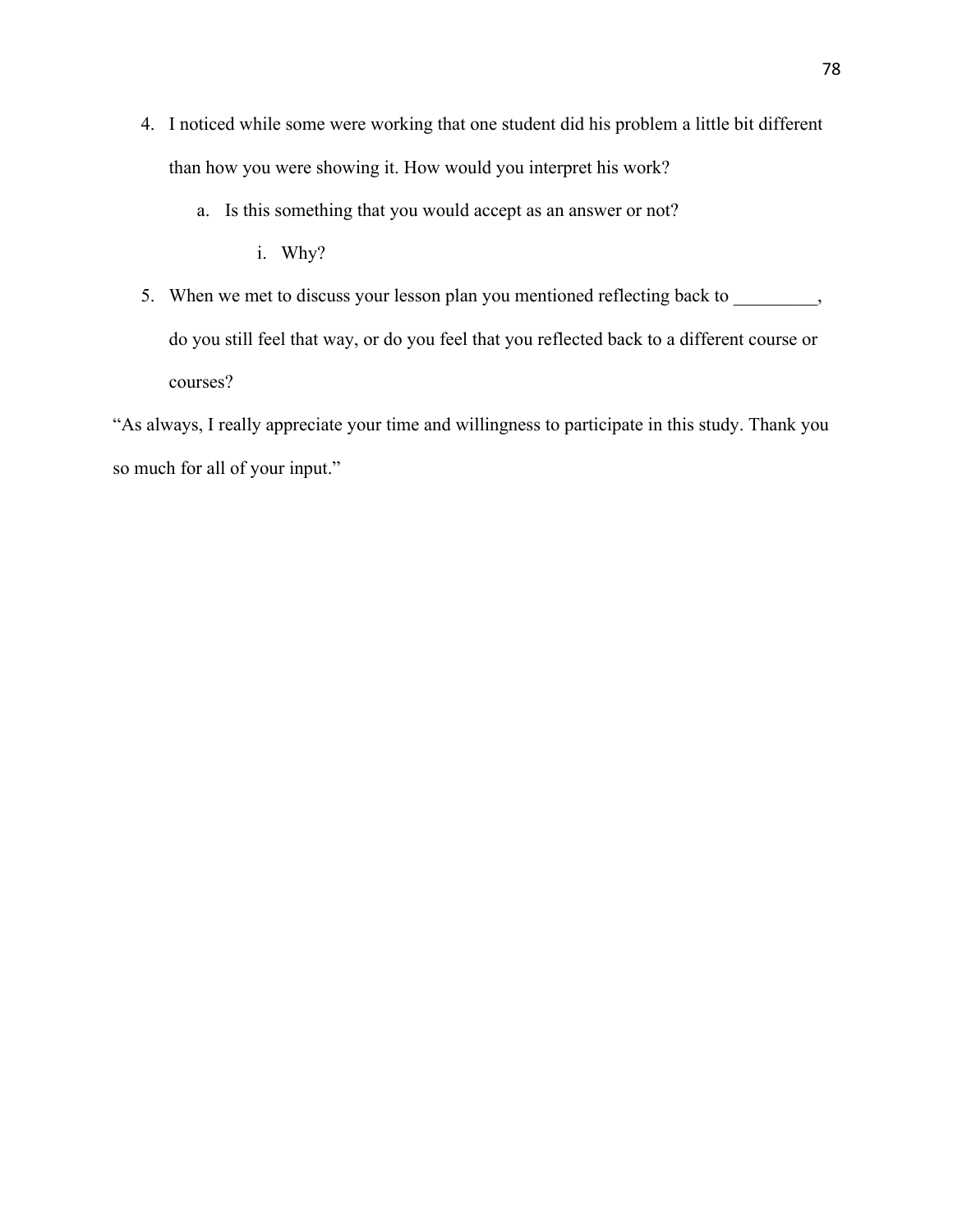# **Appendix C**

# **Codebook**

# **a priori codes**

|                 |                 | Inclusionary       | Exclusionary    |                      |
|-----------------|-----------------|--------------------|-----------------|----------------------|
| Code Name       | Definition      | Criteria           | Criteria        | Example              |
|                 |                 | Includes when      |                 |                      |
|                 |                 | the teacher uses   |                 |                      |
|                 | When the        | the appropriate    | Does not        |                      |
|                 | teacher         | vocabulary to      | include vocab.  | The roots of a       |
| Language        | describes how   | describe or name   | relating to     | polynomial are the   |
|                 | the             | parts. Also, when  | operations      | solutions when we    |
|                 | mathematical    | used to correct    | such as         | set the polynomial   |
|                 | vocabulary      | any                | addition and    | to equal zero and    |
|                 | will be used.   | misconceptions.    | subtraction.    | solve                |
|                 |                 | Includes when      |                 |                      |
|                 |                 | the teacher        |                 |                      |
|                 |                 | specifically       |                 |                      |
|                 |                 | recalls a college  |                 |                      |
|                 |                 | level course they  |                 |                      |
|                 |                 | reflect back upon. |                 |                      |
|                 |                 | (This may also be  |                 |                      |
|                 |                 | a non-             |                 |                      |
| <b>Courses</b>  | When the        | mathematics        | Does not        | The foundations      |
|                 | teacher         | course)            | include         | and logic courses    |
|                 | describes the   |                    | reflecting back | provided the         |
|                 | course(s) they  |                    | to a previous   | knowledge for        |
|                 | reflect upon to | This may also      | chapter or unit | understanding how    |
|                 | understand the  | include an AP      | covered during  | and why the          |
|                 | concepts they   | course taken       | the teaching of | concepts are used    |
|                 | need to teach a | during high        | a current       | in situations other  |
|                 | given topic.    | school.            | course.         | than math class      |
|                 | When the        |                    |                 |                      |
|                 | teacher uses    |                    |                 |                      |
|                 | the appropriate |                    |                 | "When a decimal      |
| <b>Notation</b> | notation or     |                    |                 | repeats, we use a    |
|                 | explains the    | Includes all       |                 | bar or line over top |
|                 | use of that     | mathematical       |                 | of the piece that    |
|                 | notation.       | notations.         |                 | repeats."            |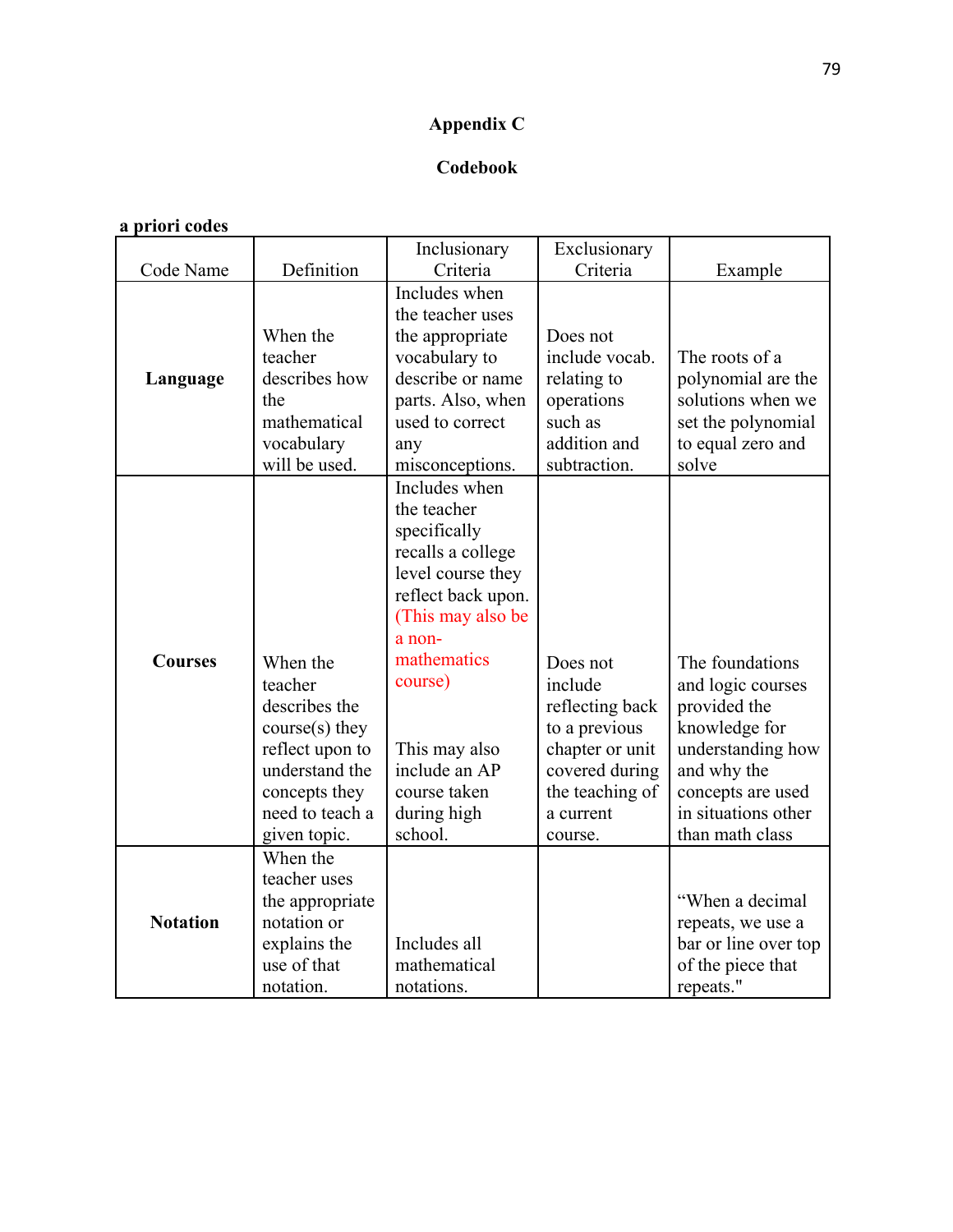|                |                  |                  | Calculus provided |
|----------------|------------------|------------------|-------------------|
|                |                  |                  | the experience to |
|                |                  | Includes ideas   | work with         |
|                |                  | like deeper      | exponents and     |
| <b>Reasons</b> |                  | understanding,   | master the rules  |
|                | Why the          | real world       | and definitions   |
|                | teacher feels a  | application, and | that guide the    |
|                | particular class | experience with  | application of    |
|                | is useful        | the work         | exponents         |

| Code category   | Code            | <b>Code definition</b>                                                                                                                          |
|-----------------|-----------------|-------------------------------------------------------------------------------------------------------------------------------------------------|
| Language        | lang            | teacher uses mathematically correct vocabulary                                                                                                  |
| Courses         | course - calc   | reflects to "Calculus"                                                                                                                          |
| Courses         | course - found  | reflects to "Foundations" or "Logic"                                                                                                            |
| Courses         | course - linear | reflects to "Linear Algebra"                                                                                                                    |
| Courses         | course - phys   | reflects to "Physics"                                                                                                                           |
| Courses         | course - diff   | reflects to "Differential Equations"                                                                                                            |
|                 | course -        |                                                                                                                                                 |
| Courses         | finance         | reflects to "Finance"                                                                                                                           |
| <b>Notation</b> | notation        | teacher uses mathematically correct notations                                                                                                   |
| Reasons         | reason - exp    | the class provided the opportunity to work with the<br>material and build experience and comfort with the idea                                  |
| Reasons         | reason - under  | The class provided the opportunity to develop deeper<br>understandings of the concepts other than just repetition<br>of processes or algorithms |

#### **Emergent**

### **codes**

|           |                                                                                                                                                               | Inclusionary                                                                                                                                            | Exclusionary                                                   |                                                                                                                                         |
|-----------|---------------------------------------------------------------------------------------------------------------------------------------------------------------|---------------------------------------------------------------------------------------------------------------------------------------------------------|----------------------------------------------------------------|-----------------------------------------------------------------------------------------------------------------------------------------|
| Code Name | Definition                                                                                                                                                    | Criteria                                                                                                                                                | Criteria                                                       | Example                                                                                                                                 |
| Knowledge | The teacher<br>used the<br>knowledge<br>gained from<br>content area<br>coursework to<br>explain the<br>method and<br>provide real-<br>world context<br>to the | Taught steps that<br>can be repeated<br>Taught with<br>intent to develop<br>a deeper<br>understanding of<br>how and when to<br>apply the<br>mathematics | The focus of<br>the lesson as it<br>pertains to<br>"how to" or | Step 1: Remove<br>the coefficient<br>Why does<br>continuously<br>compounded<br>interest build<br>faster that<br>quarterly<br>compounded |
|           | mathematics                                                                                                                                                   | concept                                                                                                                                                 | "why".                                                         | interest?                                                                                                                               |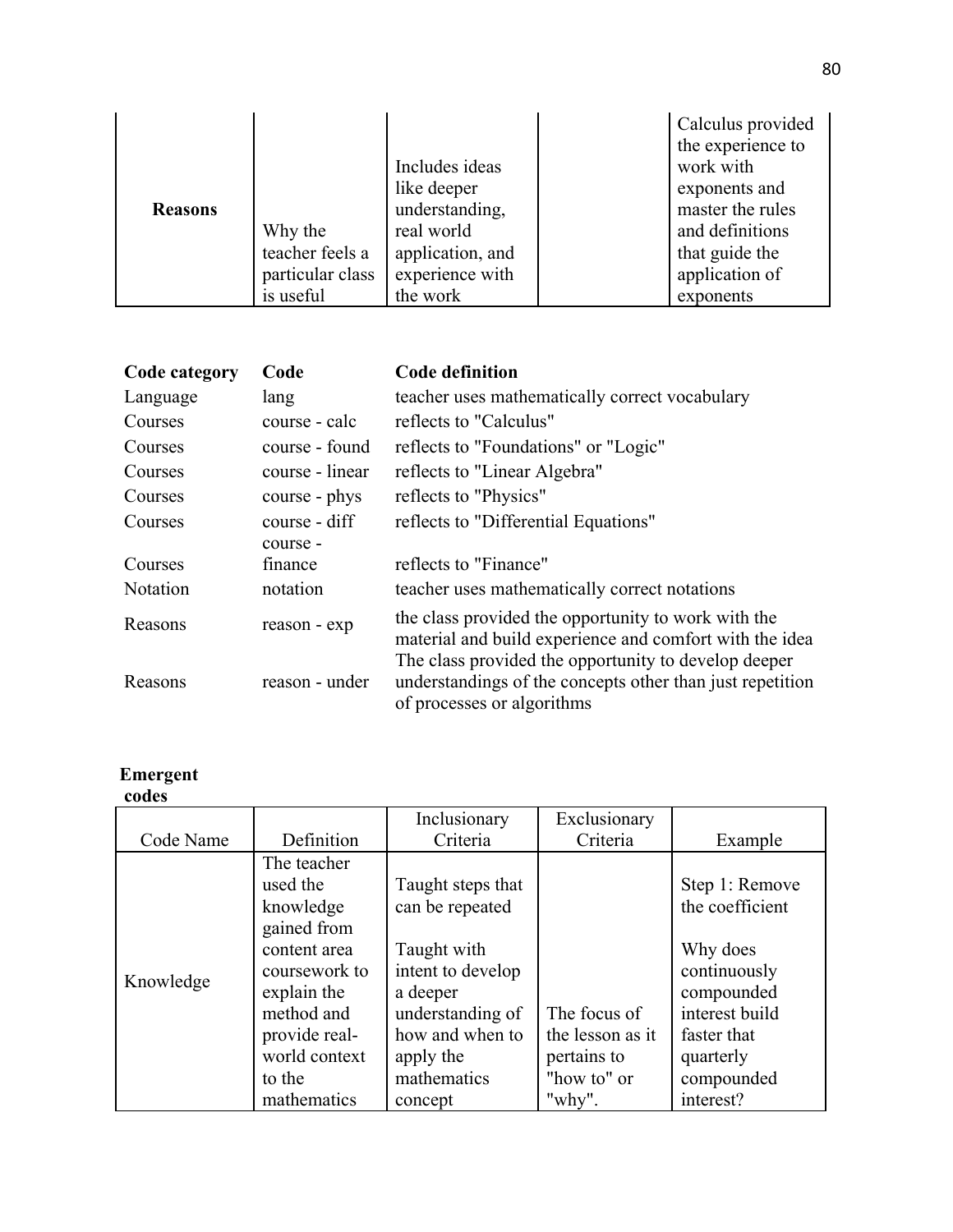|       | taught during<br>the lesson |                                                                                                                                                                                                                                                                                 |                              |                                                                                                                    |
|-------|-----------------------------|---------------------------------------------------------------------------------------------------------------------------------------------------------------------------------------------------------------------------------------------------------------------------------|------------------------------|--------------------------------------------------------------------------------------------------------------------|
| Focus | The main focus              | The teacher is<br>focused on<br>developing<br>students' skills<br>with repetition of<br>an algorithm<br>The teacher is<br>focused on<br>teaching and<br>providing<br>understanding of<br>how and when to<br>apply the use of<br>the algorithm or<br>knowledge<br>thereof in new | An example<br>does not imply | Which investment<br>option is better<br>for doubling your<br>money at a rate of<br>9%: continuous<br>or quarterly? |
|       | of the lesson               | situations                                                                                                                                                                                                                                                                      | focus                        | Why?                                                                                                               |

| Code category | Code          | <b>Code definition</b>                                    |
|---------------|---------------|-----------------------------------------------------------|
| Knowledge     |               | knowledge is used to show steps for completing the        |
|               | know - steps  | math                                                      |
| Knowledge     |               | knowledge is used to show application of the              |
|               | know - app    | mathematics                                               |
| Knowledge     |               | knowledge is used to develop                              |
|               | know - under  | understanding why                                         |
| Focus         |               | focus of the teaching is about repeating steps and "how"  |
|               | focus - steps | to" do the mathematics                                    |
|               |               | focus of the teaching is the application of the material, |
| Focus         | focus - app   | namely, how to use the material to make generalizations   |
|               |               | and apply the knowledge in new situations                 |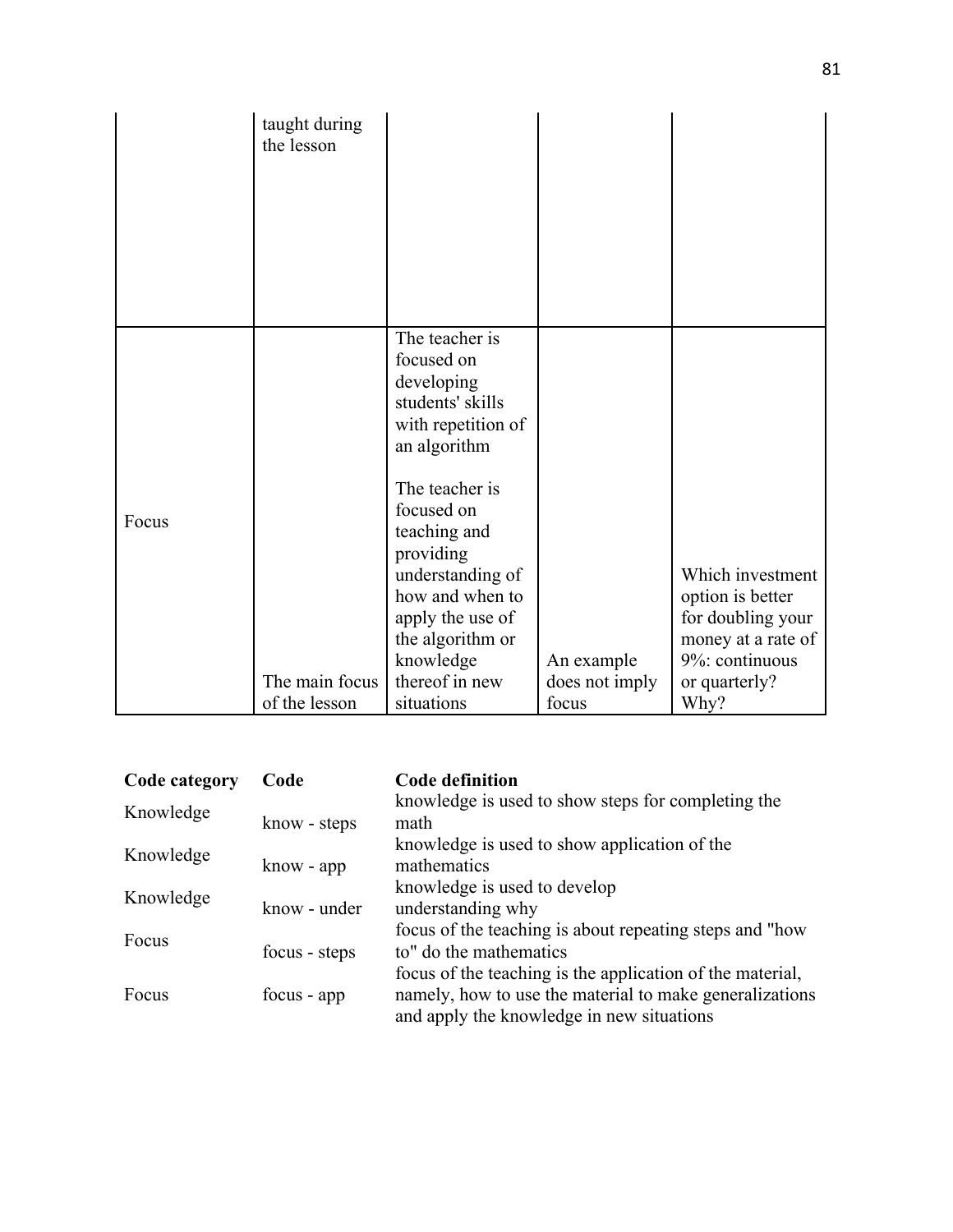#### **Appendix D**

#### **IRB Approval**

## Institutional Review Board **JULE** for SOCIAL & BEHAVIORAL SCIENCES UNIVERSITY of VIRGINIA

**Office of the Vice President for Research Human Research Protection Program Institutional Review Board for the Social and Behavioral Sciences** 

**IRB-SBS Chair**: Moon, Tonya **IRB-SBS Director**: Blackwood, Bronwyn

#### **Protocol Number (4854) Approval Certificate**

The UVA IRB-SBS reviewed "Subject area knowledge of secondary private school teachers" and determined that the protocol met the qualifications for approval as described in 45 CFR 46.

**Principal Investigator:** Cox, Wesley **Faculty Sponsor:** Choi, Kyong Mi **Protocol Number**: 4854 **Protocol Title**: Subject area knowledge of secondary private school teachers **Is this research funded?** No

**Review category**: Exempt Review 1. Normal educational practice in educational settings

**Review Type**:

**Modifications**: No **Continuation**: No **Unexpected Adverse Events**: No

**Approval Date**: 2022-02-25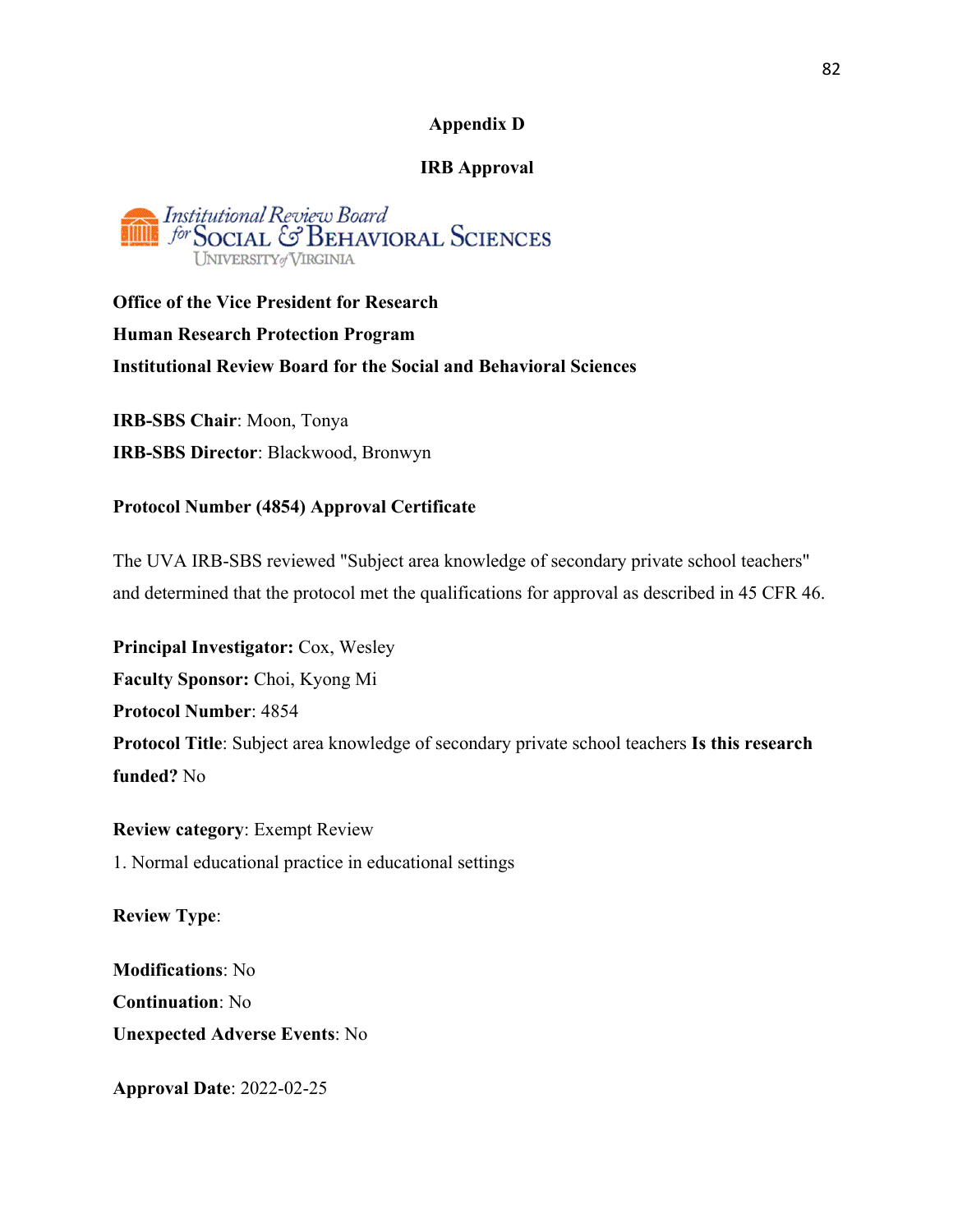As indicated in the Principal Investigator, Faculty Sponsor, and Department Chair Assurances as part of the IRB requirements for approval, the PI has ultimate responsibility for the conduct of the study, the ethical performance of the project, the protection of the rights and welfare of human subjects, and strict adherence to any stipulations imposed by the IRB-SBS.

The PI and research team will comply with all UVA policies and procedures, as well as with all applicable Federal, State, and local laws regarding the protection of human subjects in research, including, but not limited to, the following:

- 1. That no participants will be recruited or data accessed under the protocol until the Investigator has received this approval certificate.
- 2. That no participants will be recruited or entered under the protocol until all researchers for the project including the Faculty Sponsor have

completed their human investigation research ethics educational requirement (CITI training is required every 3 years for UVA researchers). The PI

ensures that all personnel performing the project are qualified, appropriately trained, and will adhere to the provisions of the approved protocol.

- 3. That any modifications of the protocol or consent form will not be implemented without prior written approval from the IRB-SBS Chair or designee except when necessary to eliminate immediate hazards to the participants.
- 4. That any deviation from the protocol and/or consent form that is serious, unexpected, and related to the study or a death occurring during the study will be reported promptly to the SBS Review Board in writing.
- 5. That all protocol forms for continuations of this protocol will be completed and returned within the time limit stated on the renewal notification letter.
- 6. That all participants will be recruited and consented as stated in the protocol approved or exempted by the IRB-SBS board. If written consent is required, all participants will be consented by signing a copy of the consent form unless this requirement is waived by the board.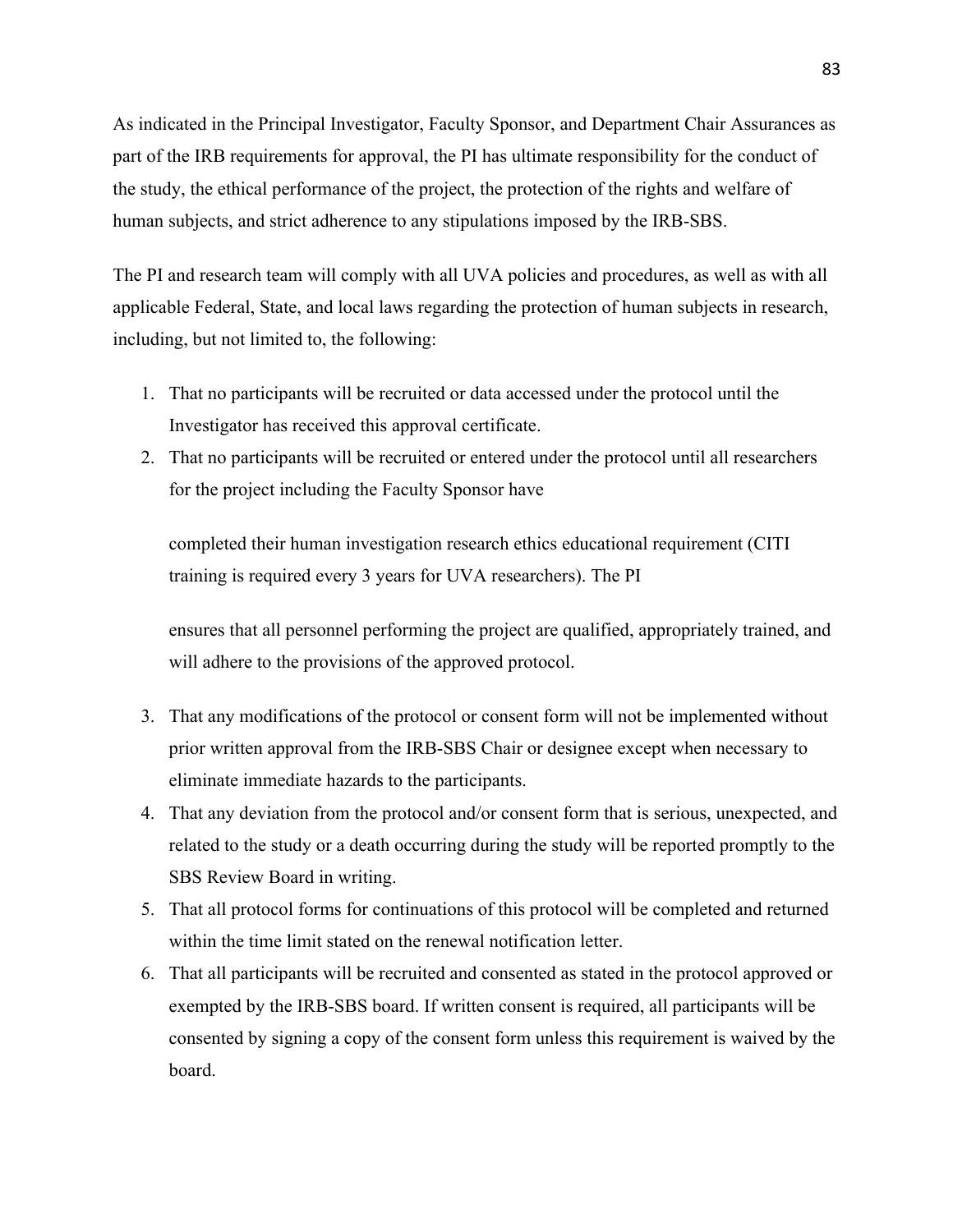- 7. That the IRB-SBS office will be notified within 30 days of a change in the Principal Investigator for the study.
- 8. That the IRB-SBS office will be notified when the active study is complete.
- 9. The SBS Review Board reserves the right to suspend and/or terminate this study at any time if, in its opinion, (1) the risks of further research are prohibitive, or (2) the above agreement is breached.

Date this Protocol Approval Certificate was generated: 2022-02-25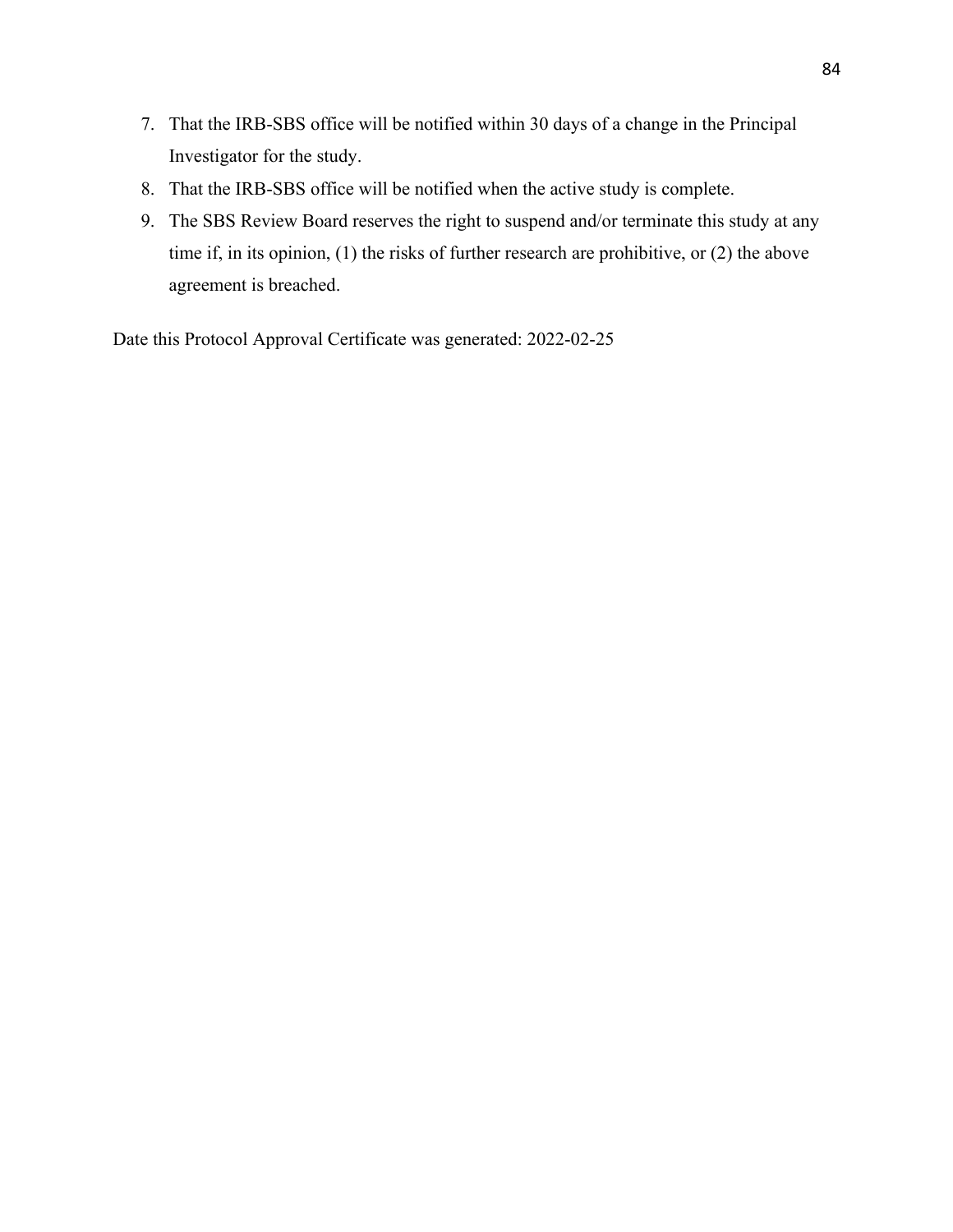## **Appendix E**

## **Approval from Research Site**

**From:** \*\*\*\*\*\*\*\*\*@\*\*\*\*\*\*\*\*day.org

**Subject:** Permission to Conduct Research on GDS campus

**Date:** January 11, 2022 at 8:31 AM

**To:** wac5T@virginia.edu

Wes,

I gave you full permission to conduct research on the campus for your dissertation. We are excited to have you back and hope to learn something valuable from your work.

#### R. Teague

The Anderson Davis Warlick Head of School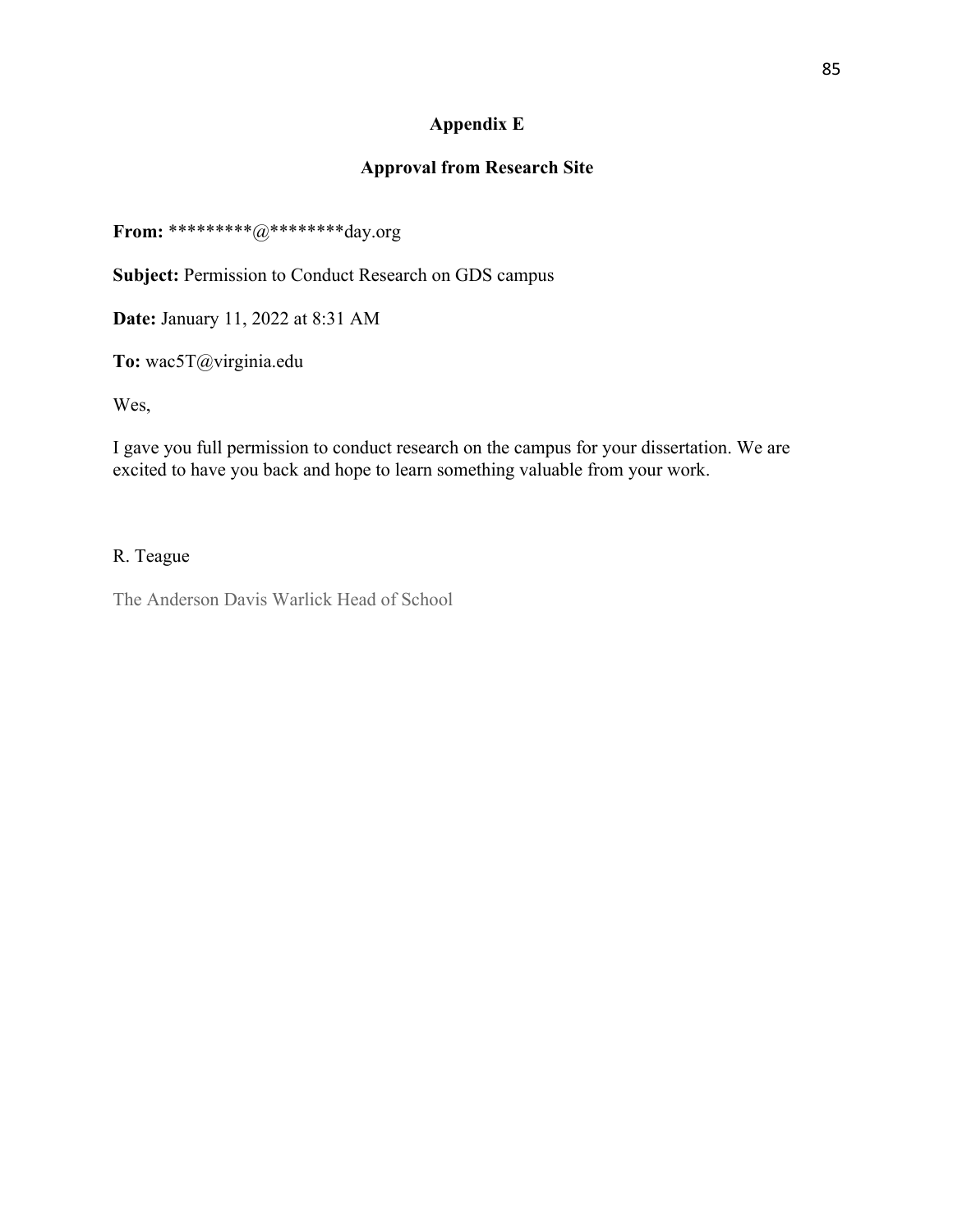## **Appendix F**

#### **Recruitment Letter**

February 1, 2022

Dear <First Name> <Last Name>

I am writing to ask for your participation in a case study about how teachers use the subject matter knowledge learned during their college mathematics courses to teach their classes. The purpose of this study is to determine which college-level mathematics courses have the strongest influence on how mathematics teachers perform their day-to-day tasks of planning for class and teaching a class. This work is being done to provide insight into what courses administrators need to see when reviewing resumes of math teaching applicants. This is part of my doctoral studies and will be included in my doctoral dissertation.

Your name was provided by the Head of School as a potential participant in this survey. If you choose to participate in the study, your responses are completely confidential and will only be reported as part of group summaries.

I ask if you are willing to participate, please complete the attached informed consent form and return to me either by emailing it to wac5t@virginia.edu or giving it to me upon my arrive at the school. If you choose not to participate, simply reply to me directly stating that you wish to opt out of the study. Please know that this information will not be shared with any administrators at the school and will have no effect on your status within the school.

If you have any questions or comments about this survey, please feel free to contact me at  $wac5t@virginia.edu$  or the address below my signature.

Thank you very much for assisting me with the important study.

Sincerely,

Wesly A Cer

Wesley Cox School of Education and Human Development University of Virginia wac5t@virginia.edu 74 Acorn Ct. | Zion Crossroads, VA 22942

IRB protocol # 4854 To obtain more information about the study, ask questions about the research procedures, express concerns about your participation, please contact: Tonya R. Moon, Ph.D. Chair, Institutional Review Board for the Social and Behavioral Sciences. Telephone: (434) 924-5999, Email: irbsbshelp@virginia.edu, Website: www.virginia.edu/vpr/irb/sbs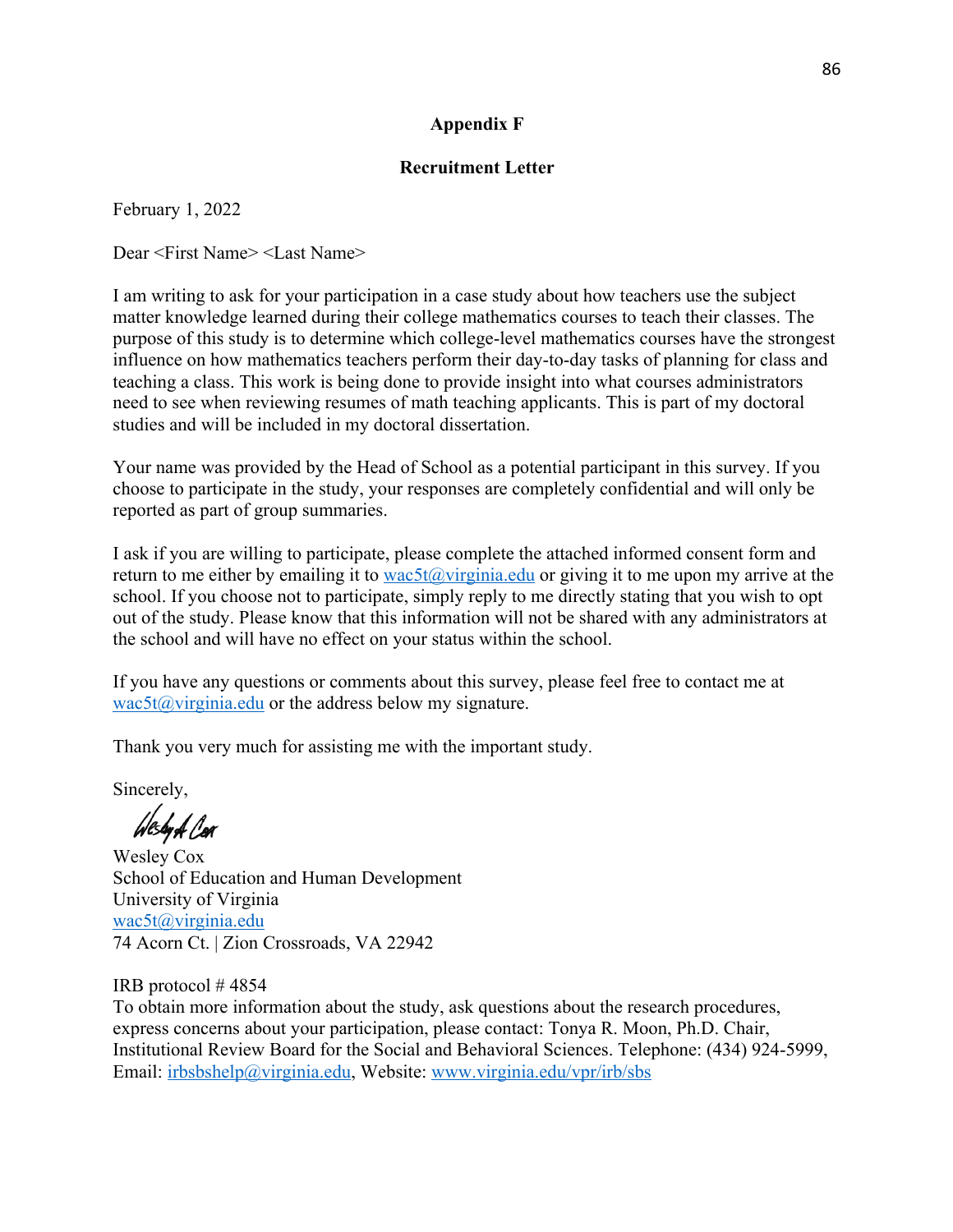## **Appendix G**

#### **Informed Consent**

# **Informed Consent Agreement**

#### **Please read this consent agreement carefully before you decide to participate in the study.**

**Purpose of the research study:** The purpose of the study is to understand which mathematics courses teachers take during their collegiate careers substantially influence their teaching of high school mathematics classes and how those courses affect their students' algebraic reasoning skills. The information gained from this study will provide direction for administrators looking to hire new teachers at a small private, independent school in North Carolina.

**What you will do in the study:** To understand what college-level mathematics courses mathematics teachers reflect upon while planning and teaching their classes, I plan to conduct two interviews (one prior to teaching to the class and one following the class) and an observation of the class taught. The information gathered will center on the specific content courses used to help you as the teacher plan and teach your mathematics class. The interviews and classes will not be recorded in any way. Only handwritten notes will be collected. The only information that will be collected will consist of a copy of the lesson plans for the class that is to be observed. You will be asked demographic information such as the number of years teaching each course and what college-level mathematics courses they took during their collegiate careers. No identifying information will be collected from you. During the interviews, you may feel free to skip any question you do not feel comfortable answering. All answers provided during the interviews will be considered confidential.

**Time required:** The study will require about 1 hour of your time. This will consist of two 30 minute interviews and 1 classroom observation.

**Risks:** There are no anticipated risks in this study.

**Benefits:** There are no direct benefits to you for participating in this research study. The study may help us understand what college-level mathematics courses administrators need to look for on applicants resumes to better determine their ability to meet the needs of their students.

**Confidentiality:** The data gathered will be stored in the online storage app, UVA Box. Only I will have access to the data and the identities belonging to each response. Upon completion of the capstone, I will destroy the information. I will share the results with the head of school upon completion of the study, but I will share no identifying markers with him. The information that you give in the study will be handled confidentially. Your name and other information that could be used to identify you will not be collected or linked to the data. To aid in this each participant will be assigned a pseudonym to remove any possible identifiers within the data other than the course taught. Because of the nature of the data and the limited number of mathematics teachers, it may be possible to deduce your identity; however, there will be no attempt to do so, and your data will be reported in a way that will not identify you.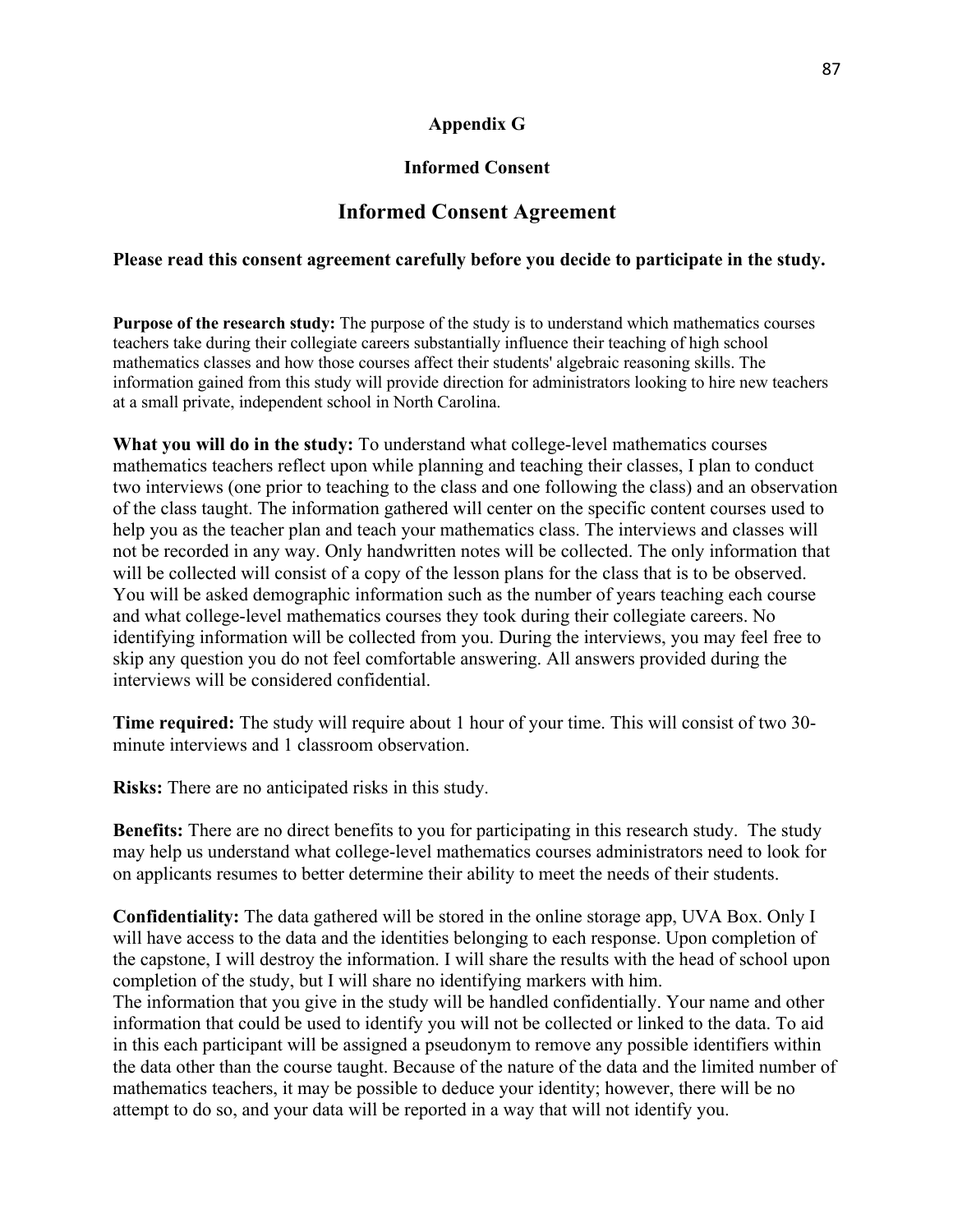**Voluntary participation:** Your participation in the study is completely voluntary. Your decision to participate will have no effect your position at the school.

**Right to withdraw from the study:** You have the right to withdraw from the study at any time without penalty.

#### **How to withdraw from the study:**

If you want to withdraw from the study, please tell the researcher as soon as possible. There is no penalty for withdrawing or withdrawing will not affect your experience as an employee. Your answers and information will be removed from the data set upon your withdrawal.

**Payment:** You will receive no payment for participating in the study.

**Using data beyond this study:** The data from this study will not be used for any other study. The data will be stored in a secure online server for one year and then destroyed.

#### **If you have questions about the study, contact:**

Wesley Cox (Researcher/Student) Department of Curriculum, Instruction, and Special Education University of Virginia PO Box 400763 Charlottesville, VA 22903 Telephone: (434) 996-4700 wac5t@virginia.edu

Kyong Mi Choi (Faculty Advisor) Department of Curriculum, Instruction, and Special Education University of Virginia PO Box 400763 Charlottesville, VA 22903 Telephone: (434) 924-5909 kc9dx@virginia.edu

# **To obtain more information about the study, ask questions about the research procedures, express concerns about your participation, or report illness, injury or other problems, please contact:**

Tonya R. Moon, Ph.D. Chair, Institutional Review Board for the Social and Behavioral Sciences One Morton Dr Suite 500 University of Virginia, P.O. Box 800392 Charlottesville, VA 22908-0392 Telephone: (434) 924-5999 Email: irbsbshelp@virginia.edu Website: https://research.virginia.edu/irb-sbs Website for Research Participants: https://research.virginia.edu/research-participants UVA IRB-SBS # 4854